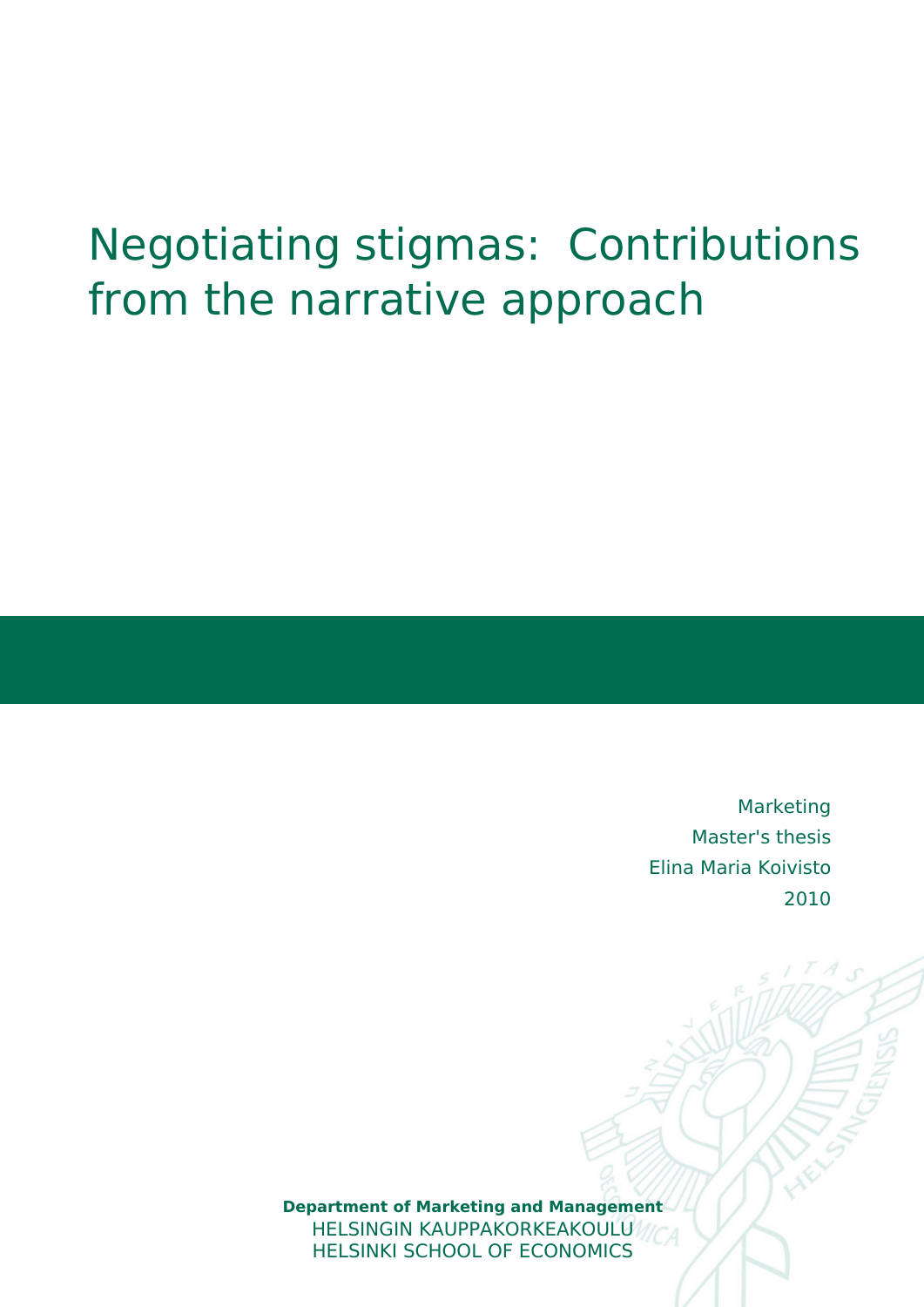AALTO UNIVERSITY School of Economics Department of Marketing and Management

Elina Koivisto

NEGOTIATING STIGMAS: Contributions from the narrative approach

> Master's Thesis 05.02.2010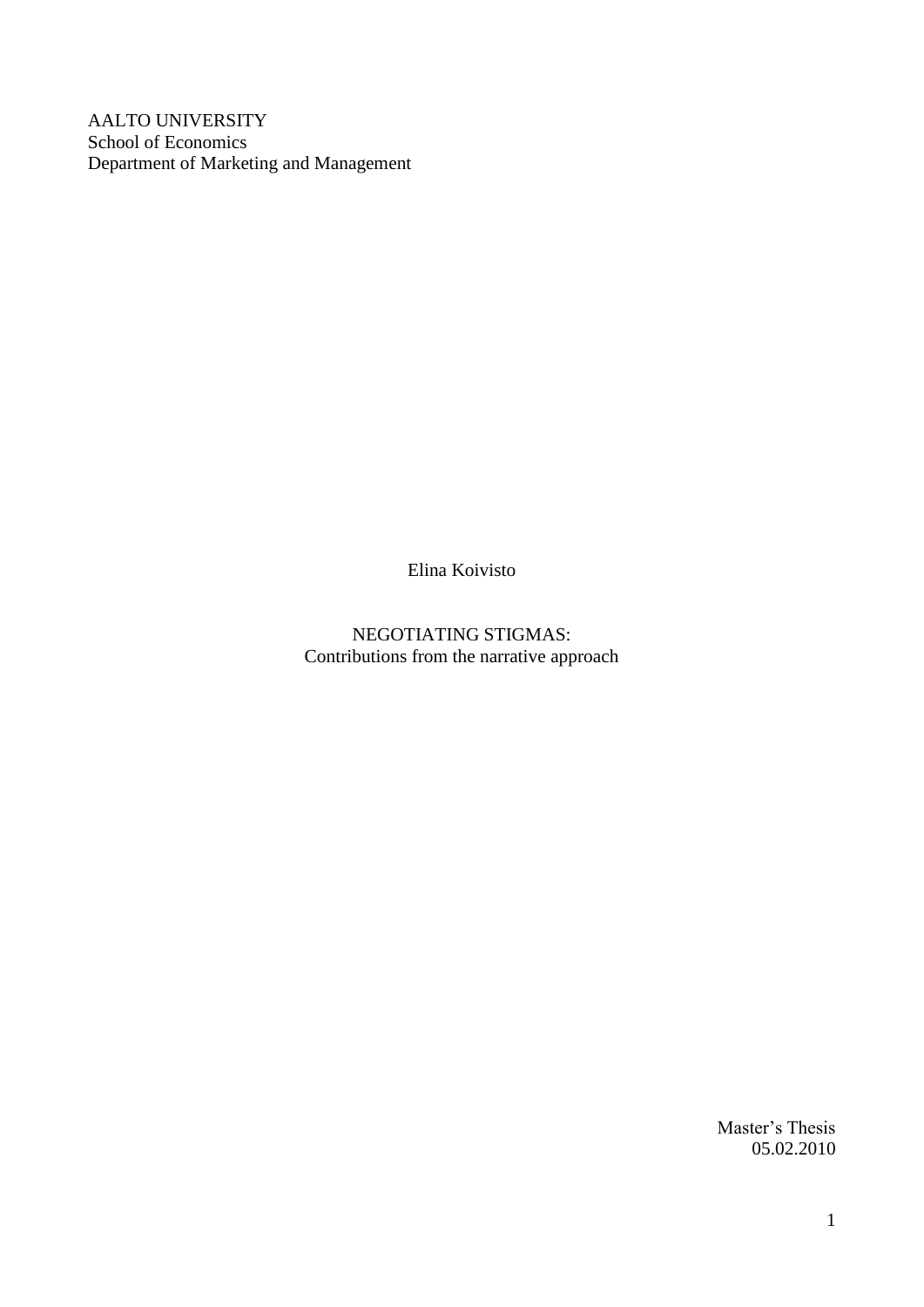AALTO UNIVERSITY – School of Economics **ABSTRACT** Master"s thesis in Marketing Elina Koivisto

#### **Objective of the study**

The broad aim of this research is to understand how consumers construct their identity through biographical consumption narratives. Accordingly, I will explore how people tell stories of consumption and how those stories reflect on their past/current/future life meanings. In particular, I aim to understand how consumers use consumption as a resource to create continuity in their lifestories in the face of stigmatization. Existing consumer research on this topic has studied how individuals manage their stigmatization experiences through practices of self-empowerment and well-being, building a broad taxonomy of remedial responses using content-analysis. In addition, the secondary aim of this study is to explore the role and importance of consumption in identity creation. As this research is interpretive by nature its objective is to gain a better understanding of the phenomenon in question rather than produce generalizations.

# **Research method**

In order to shed light on this complex phenomenon, I gathered data utilizing life-story-interviews. I analyzed this data through employing the method of narrative analysis which involves configuring the shattered data elements into a coherent story that unites and gives meaning to the data as contributors to a goal or a purpose.

# **Findings**

A narrative approach enabled me to gain an in-depth holistic understanding of the biographical meanings in the interviews. Indeed, this research hopes to extend our knowledge on the consumer coping responses to stigmatization through its in-depth analysis of biographical narrative. This more holistic approach has allowed the grasping of stigmatization in the context of biographical narrative, and thus, produced a novel interpretation of these coping practices. This research proposes a model of compensatory consumption whereby identity lies in the life-story and the author aims to construct a complete and coherent narrative through compensatory consumption. In a narrative context, stigma is reflected as a lack of meaning, and compensation is, then, a process through which individuals negotiate this lack of meaning by using consumption as a resource for a variety of remedying strategies. This proposed model enables me to demonstrate how the application of such remedies can be examined in an in-depth manner through a focus the modalities of *agency* and *communion*. As higher order concepts, these two notions help to understand how an individual is able to create broader coherence in the face of stigmatization. Finally, the thesis also explores the relation of identity construction and consumption. It is concluded that consumption is not used to construct identity per se, but rather reflects identity through its role in the individual"s broader sense-making – namely via the told life-story. Nevertheless, consumption has a significant role in the process of 'selfing' as a resource.

#### **Keywords**

Narrative, identity, stigmatization, narrative analysis, consumption, consumers, consumer research, life-story interview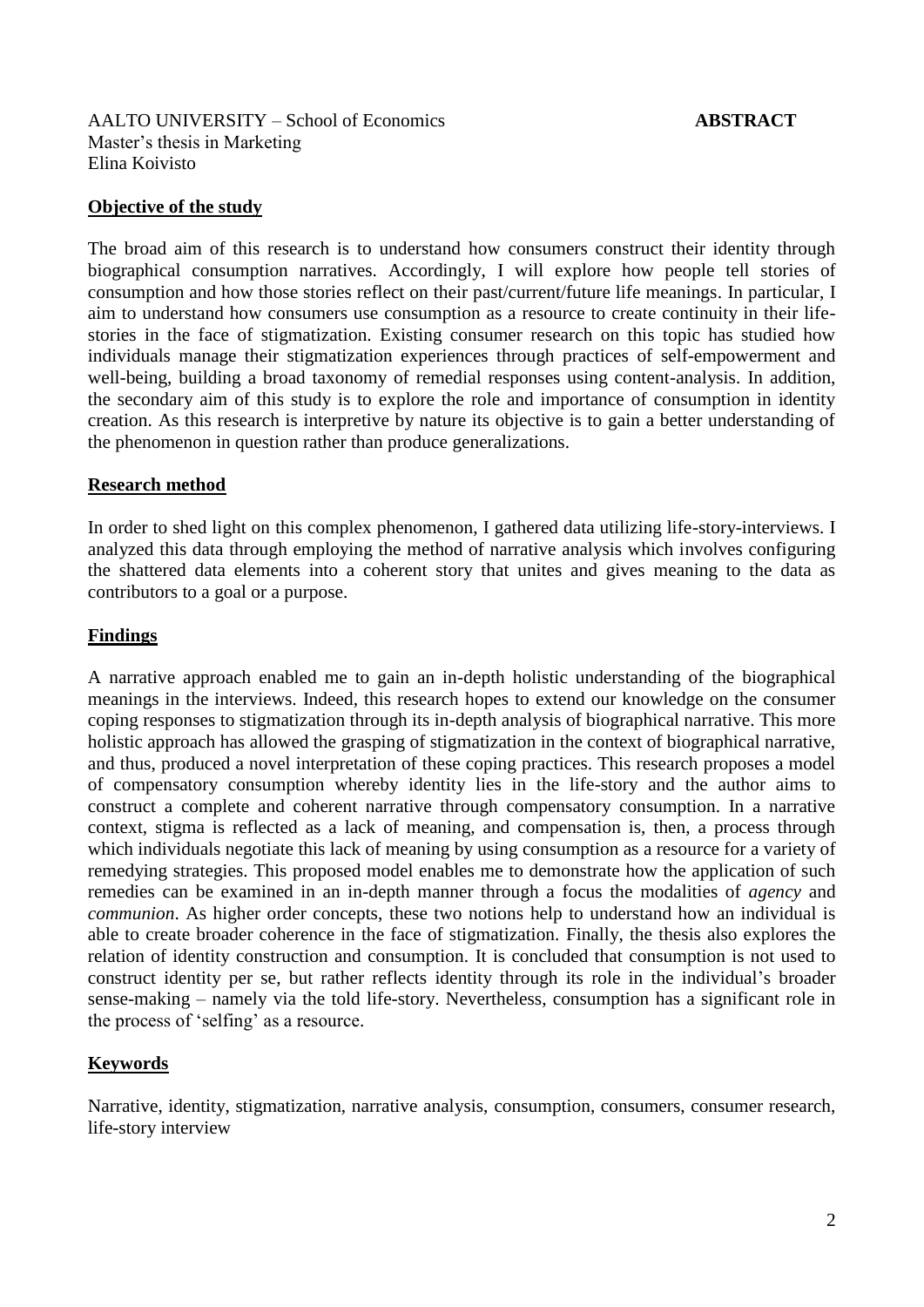<span id="page-3-0"></span>AALTO UNIVERSITY – School of Economics **TIIVISTELMÄ** Markkinoinnin pro gradu-tutkielma Elina Koivisto

# **Tutkimuksen tavoitteet**

Tämän tutkielman tavoitteena on ymmärtää, kuinka kuluttajat rakentavat identiteettiään elämänkerrallisessa narratiivissa. Toisin sanoen, tutkin kuinka kuluttajat kertovat tarinoita kulutuskokemuksistaan ja miten nämä tarinat heijastavat heidän menneitä, nykyisiä ja tulevia tavoitteitaan ja merkityksiään. Erityisesti tutkielmassa pyritään ymmärtämään, kuinka kuluttajat hyödyntävät kulutukseen liittämiään merkityksiä luodakseen jatkuvuutta elämäntarinaansa stigmatisaation yhteydessä. Aikaisempi kuluttajatutkimus aiheesta on perustunut sisältöanalyysiin, eikä näin ollen ole mahdollistanut yhtä syvällistä ymmärrystä. Tämä tutkielma pyrkii laajentamaan tätä ymmärrystä hyödyntäen elämänkerrallisuuden mahdollistamaa, kokonaisvaltaista lähestymistapaa. Tämän lisäksi tarkoituksena on myös ymmärtää kuluttamisen roolia tässä identiteetin luomisprosessissa. Koska tutkimus on luonteeltaan tulkinnallista, sen tarkoituksena on saavuttaa laajempi ja syvempi ymmärrys kyseisestä ilmiöstä, ei niinkään tuottaa yleistyksiä.

# **Tutkimusmenetelmä**

Tutkielman aineisto on kerätty hyödyntäen elämäntarinahaastatteluja, mikä mahdollistaa kompleksisen ilmiön syvällisen tarkastelun. Lopullinen ymmärrys aineistosta on saavutettu narratiivi analyysin kautta. Tämä metodi perustuu Ricoeurin "juonellistamiseen", missä irralliset tarinat ja tapahtumat koostetaan yhteneväksi kokonaisuudeksi, jonka erilliset palaset saavat merkityksensä kokonaisuuden osana.

# **Löydökset**

Tutkielmassa hyödynnetty menetelmä mahdollisti syvällisen, kokonaisvaltaisen ymmärryksen haastattelujen sisältämistä elämänkerrallisista merkityksistä. Tämän johdosta tutkimus on laajentanut ymmärrystä kuluttajien tavoista pärjätä stigmatisaation kanssa elämänkerrallisen tarinankerronnan avulla. Tässä tutkielmassa esitetään malli kompensoivasta kuluttamisesta, missä yksilön identiteetti rakentuu elämäkerrallisessa tarinankerronnassa, missä kertoja pyrkii muodostamaan yhtenevän narratiivi-identiteetin hyödyntäen kulutukseen liitämiään merkityksiä. Tämän mallin avulla esitetään, kuinka pärjäämiseen käytetyt strategiat hyödyntävät kuluttamista resurssina elämäntarinassa heijastuneen merkityksettömyyden kompensoimisessa. Esitetty malli mahdollistaa näiden remedifikaatio strategioiden syvällisen tutkimisen keskittyen toimijuuden ja yhteisöllisyyden korkeamman luokan teemoihin. Nämä teemat auttavat meitä ymmärtämään kuinka yksilö pystyy luomaan laajempaa yhteneväisyyttä elämäntarinaansa huolimatta stigmatisaatiosta. Lopuksi, esitetään, että kuluttaminen ole suoranaisesti keino rakentaa identiteettiä, vaan ennemmin siitä kerrotut tarinat heijastavat kuluttajan rakentamaa identiteettiä, joten kuluttamisella on tärkeä rooli identiteetin rakentamisessa resurssina.

# **Avainsanat**

Narratiivi-identiteetti, stigmatisaatio, narratiivi analyysi, kulutus, kuluttaja, kulutustutkimus, elämäntarina haastattelu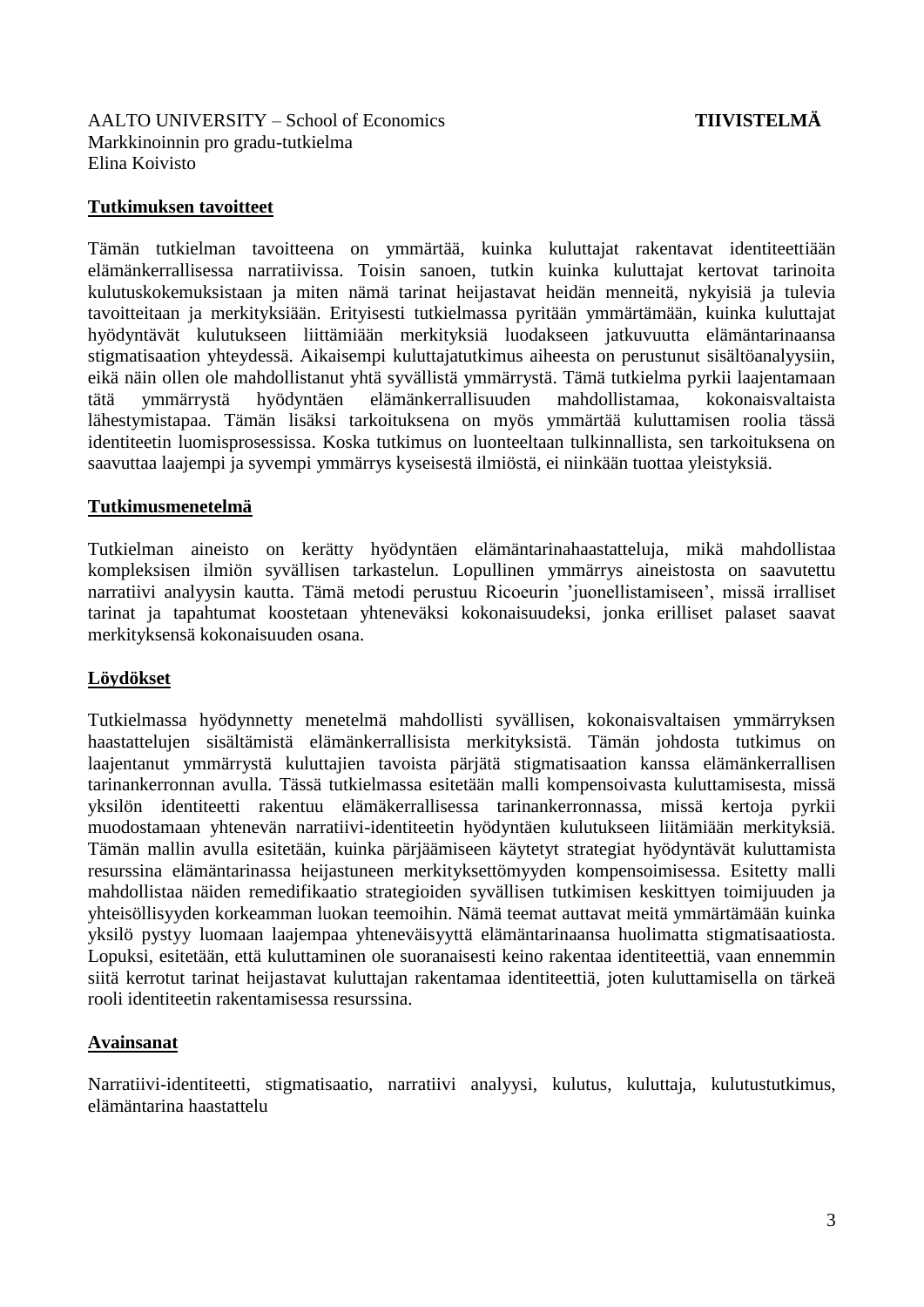# **Contents**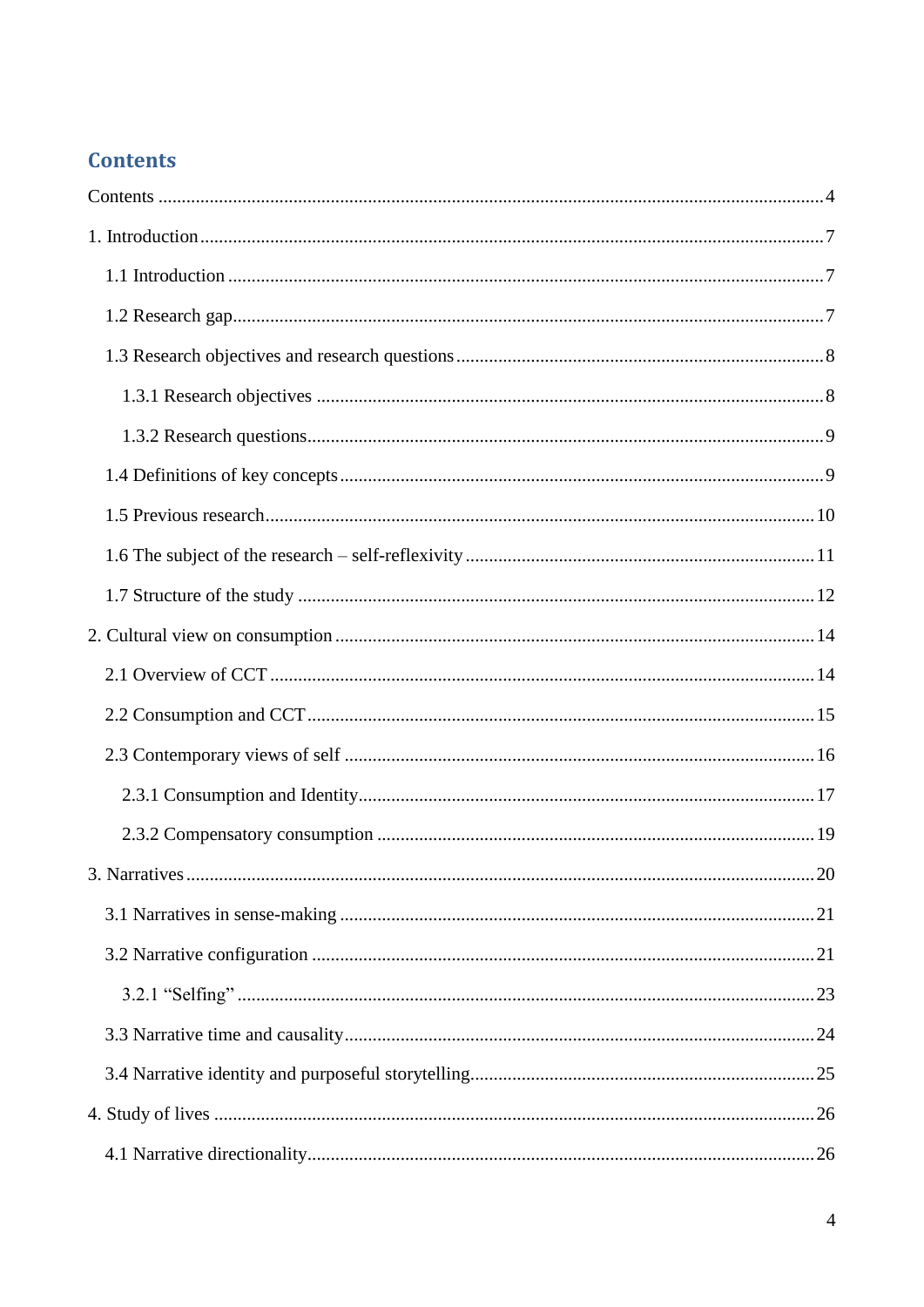| 5. Conceptual dynamics - compensatory consumption in 'life-story as identity'33 |  |
|---------------------------------------------------------------------------------|--|
|                                                                                 |  |
|                                                                                 |  |
|                                                                                 |  |
|                                                                                 |  |
|                                                                                 |  |
|                                                                                 |  |
|                                                                                 |  |
|                                                                                 |  |
|                                                                                 |  |
|                                                                                 |  |
|                                                                                 |  |
|                                                                                 |  |
|                                                                                 |  |
|                                                                                 |  |
|                                                                                 |  |
|                                                                                 |  |
|                                                                                 |  |
|                                                                                 |  |
|                                                                                 |  |
|                                                                                 |  |
|                                                                                 |  |
|                                                                                 |  |
|                                                                                 |  |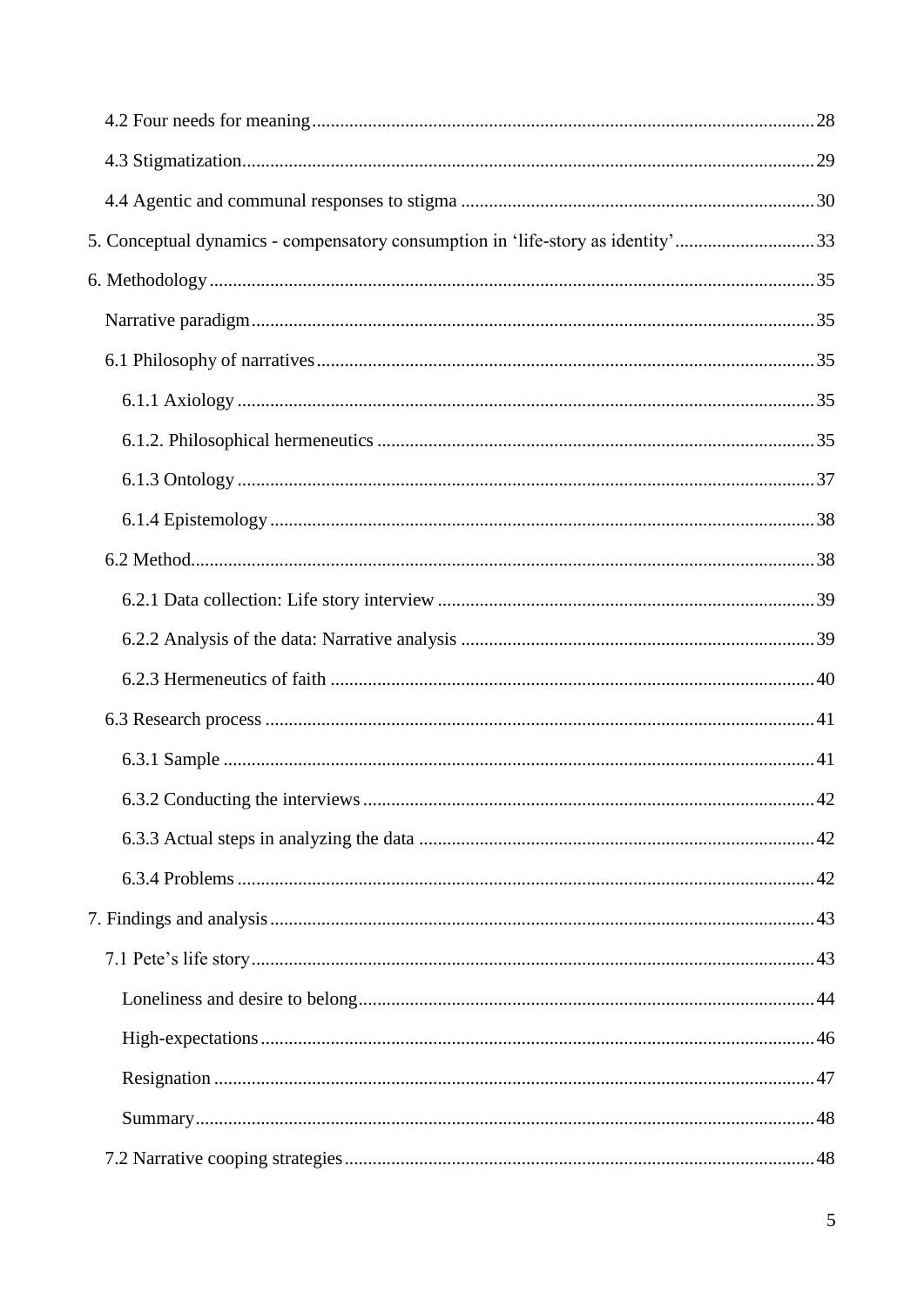<span id="page-6-2"></span><span id="page-6-1"></span><span id="page-6-0"></span>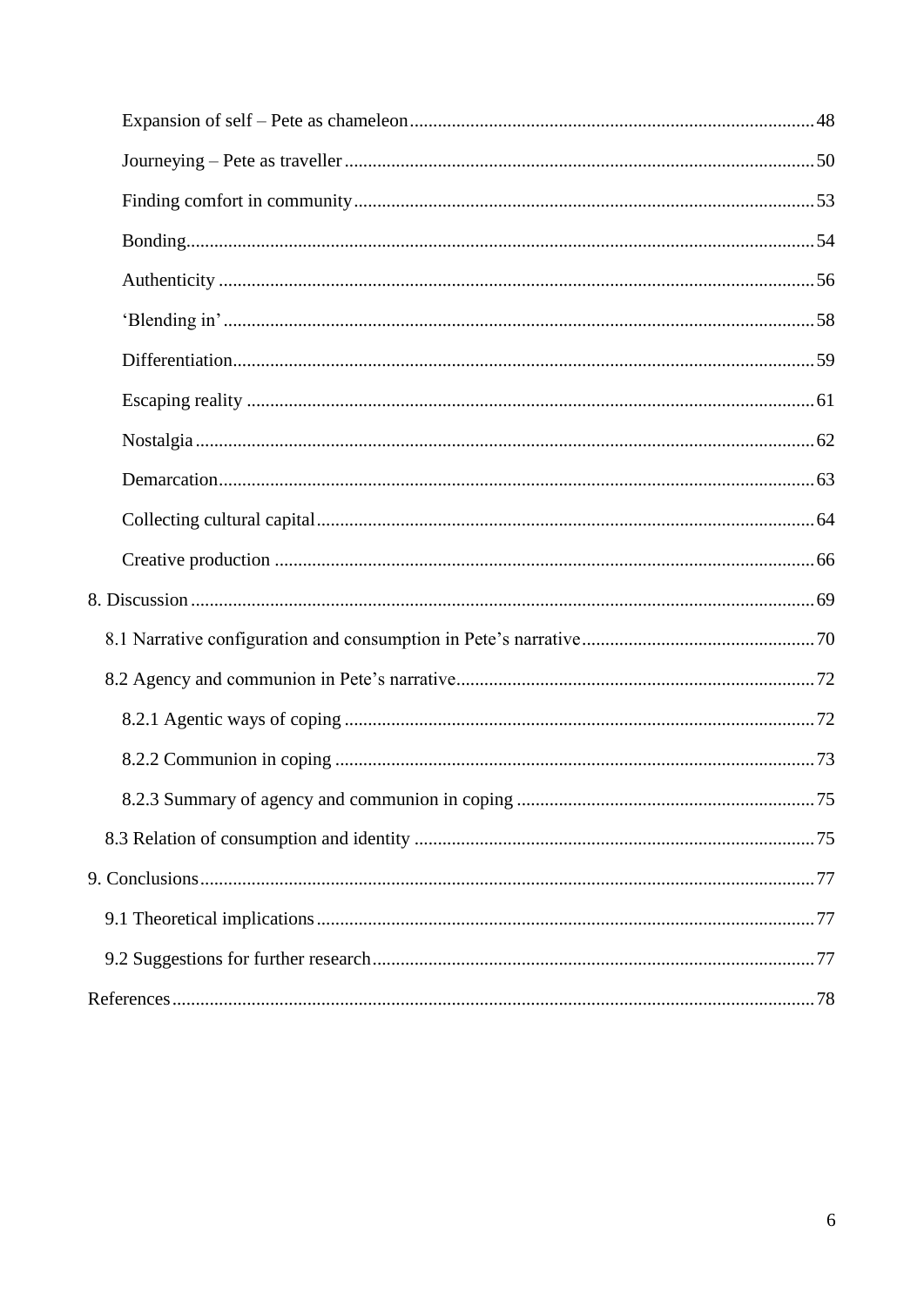# **1. Introduction**

# **1.1 Introduction**

In the face of undesired events in everyday life that individuals have no control over, powerlessness and frustration are common feelings. Such feelings are also commonly associated with stigmatization (Goffman, 1963), a phenomenon that devalues an individual as a result of some physical or psychological attribute in a given context. This contamination of an individual can have profound effects on his or her perception of life"s meaningfulness, and can lead to negative outcomes such as resignation and maladaptation.

<span id="page-7-1"></span><span id="page-7-0"></span>Existing consumer research on this topic has studied how individual"s manage their stigmatization experiences through practices of self-empowerment and well-being (Henry and Caldwell, 2006), building a broad taxonomy of remedial responses using content-analysis (Glaser and Strauss, 1967).

To further build on this work, this thesis seeks to understand the remedying of stigmas through biographical narration. Based on the broad agenda of CCT (Arnould & Thompson, 2005), this narrative inquiry seeks to understand the co-constructing dynamic between individual sense-making and the broader landscape of meanings within which this individual lives in. To this end, this thesis aims to understand *how* individuals negotiate their perceived stigmas through the telling of their life-stories, and through the configuring of culturally conditioned and reproduced meanings of past, present and future.

Through an extended and in-depth analysis of one individual"s life-narrative, this research delivers a narrative conceptualization of stigma response, identifying and grouping a number of stigma resolving strategies under the guiding higher-order themes of *Agency* and *Communion* (McAdams, 1993).

These findings are significant to current stigmatization literature not only due to the relatively new method of narrative, but also due to the holistic, biographical analysis involved in (re)constructing these insights. Stigmatization is often a matter of complex and deep-seated conflicts in an individual"s life, and to adequately understand how such tensions are negotiated and re-integrated into one"s life-trajectory, an intimate analysis of such a life is paramount.

# **1.2 Research gap**

In their article "Self-empowerment and consumption", Henry and Caldwell (2006) have studied stigmatization (Goffman, 1963) from a consumer research point of view. In this work, they explore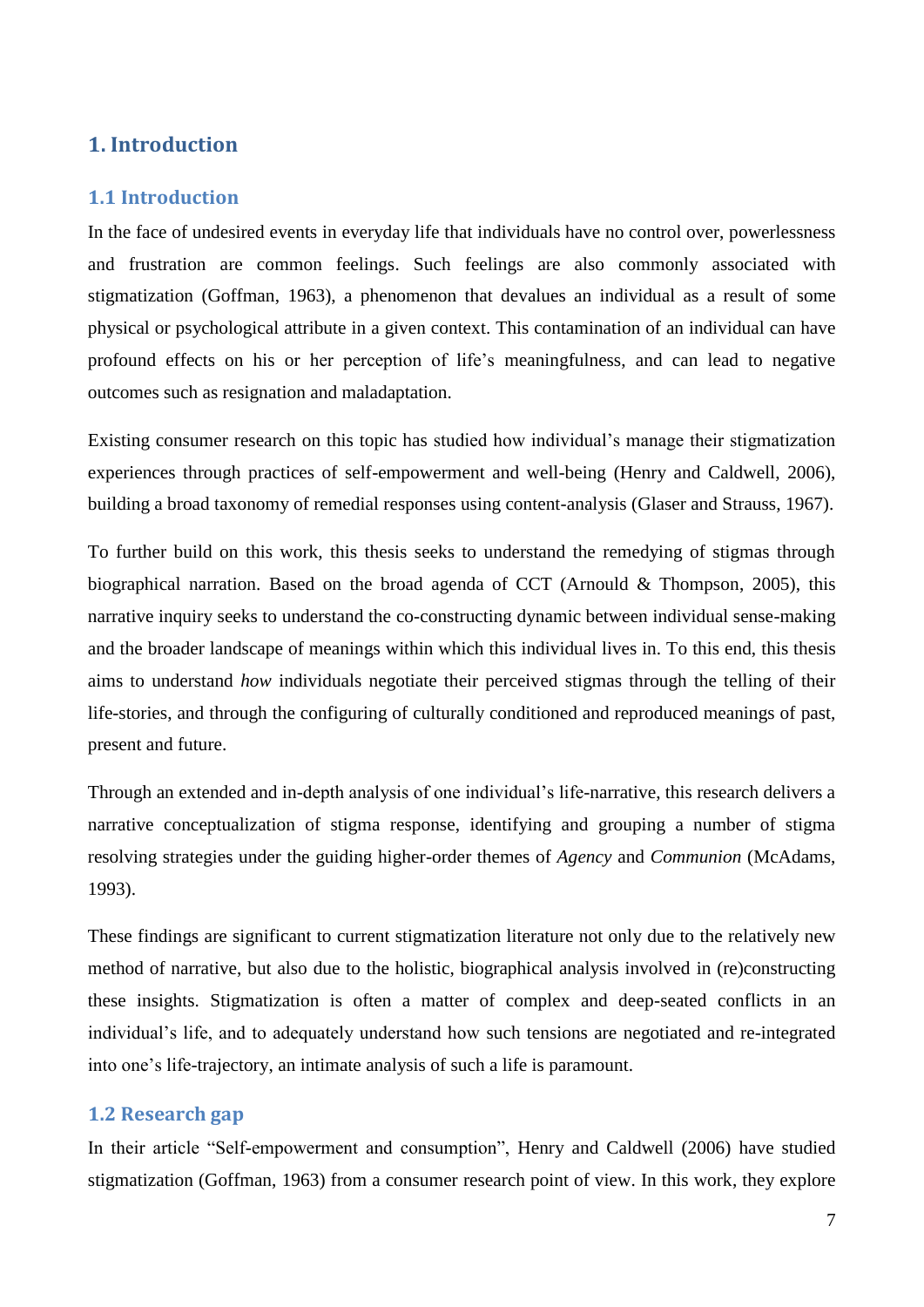<span id="page-8-0"></span>a variety of consumption-related coping responses to stigma through content analysis (Glaser & Strauss, 1967). While their study on the Australian heavy metal music scene offers a rich taxonomy of consumer remedies for stigma, their approach fails to recognize the holistic aspect of this phenomenon, and the biographic dimensions of consumers' accounts remain untouched. The current research will observe this phenomenon through a novel approach utilizing narrative theory that enables a more holistic, in-depth understanding of how an individual can negotiate stigma through life-story telling.

# **1.3 Research objectives and research questions**

#### **1.3.1 Research objectives**

<span id="page-8-1"></span>The broad aim of my research is to understand how consumers construct their identity through biographical consumption narratives. These narrative acts are directed towards chosen (strategically) temporal domains of the life-story-as-text – but are always told through a present perspective (Järvinen, 2004). This perspective entails *trying* to integrate salient past, present,and future meanings into a relatively coherent whole.

Accordingly, I will explore how people tell stories of consumption and how those stories reflect on their past/current/future life meanings. Thus, emphasis is on identifying strategies and techniques individuals use in their storytelling to construct a coherent identity. In particular, I aim to understand how consumers use consumption as a resource to create continuity in their life-stories. As my research is interpretive by nature its objective is to gain a better understanding of the phenomenon in question rather than produce generalizations.

In addition, the secondary aim of the study is to explore the role and importance of consumption in identity creation. In their article "Identity, consumption, and narratives of socialization", Shankar et al. (2009) present an argument that contradicts with the common view in consumer research, as they state that, actually, the role of consumption has been overly emphasized in identity construction and it should rather be seen as a context in which this process of identity construction is reflected in.

Furthermore, although the context of my research is music, this thesis aims to shed light on the identity projects of consumers, as "consumer culture theorists do not study consumption contexts, they study *in* consumption contexts to generate new constructs and theoretical insights and to extend theoretical formulations" (Arnould & Thompson, 2005: 869). This said, in my research I will concentrate on active and conscious consumption of music rather than accidental hearing of it in different spaces.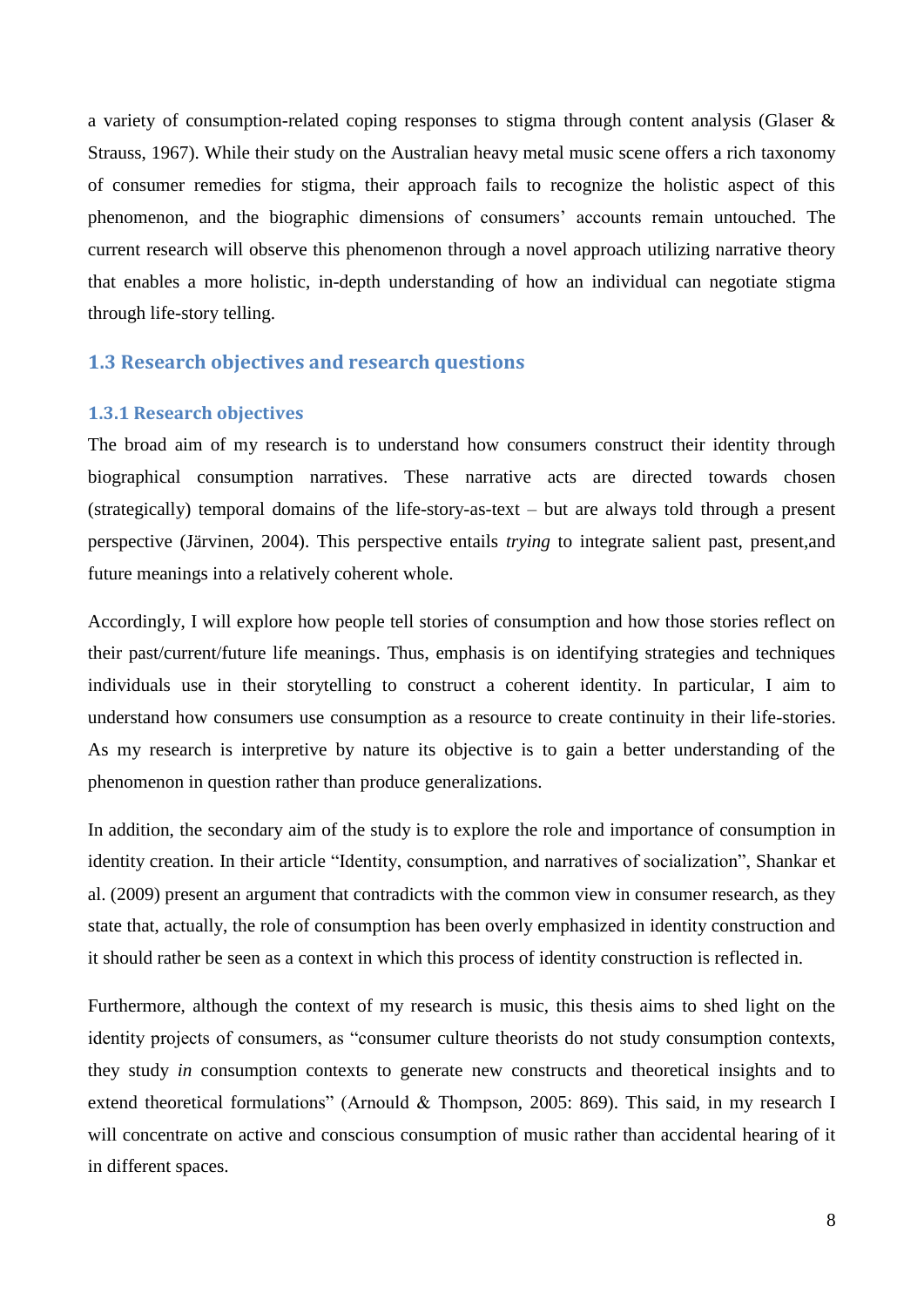# <span id="page-9-0"></span>**1.3.2 Research questions**

As my specific aim in this research is to understand how an individual constructs a coherent and satisfactory, temporally structured identity through storytelling my research questions are as follows:

- What kind of storytelling strategies do consumers deploy when integrating past, present, and future meanings in and through the present perspective as they construct a viable narrative identity?
	- o How are the themes of agency and communion demonstrated in these consumer narratives?
	- o What is the role of consumption in this process?

# **1.4 Definitions of key concepts**

**Identity** is defined through McAdams's (1996) framework where self-as-subject "*I*" is engaged in the process of "selfing" where the self-as-object "Me" integrates the temporal dimensions of past, present, and future through story-telling.

**Consumption** is an act of self-actualization, where goods are not acquired only for their use value. The postmodern view sees consumption as part of the process where value is not only "consumed" but it is also produced through the act of consumption itself.

**Narratives** are stories that are follow the logic of "narrative configuration" and are told by individuals. In current research identity is understood as one's biographical narrative (McAdams, 1996) that is a product of "selfing".

**Narrative configuration** In my work I use the term "narrative configuration" (Polkinghorne, 1988) to refer to the process of configuring time and events to a comprehensible, satisfactory whole whereas 'emplotment' (Ricoeur 1984) refers to the same logic, but from the analytical perspective of the researcher (Polkinghorne, 1995).

**Stigma** is "an attribute that is deeply discrediting" as it reduces its bearer "from a whole and usual person to a tainted discounted one" (Goffman, 1963: 3).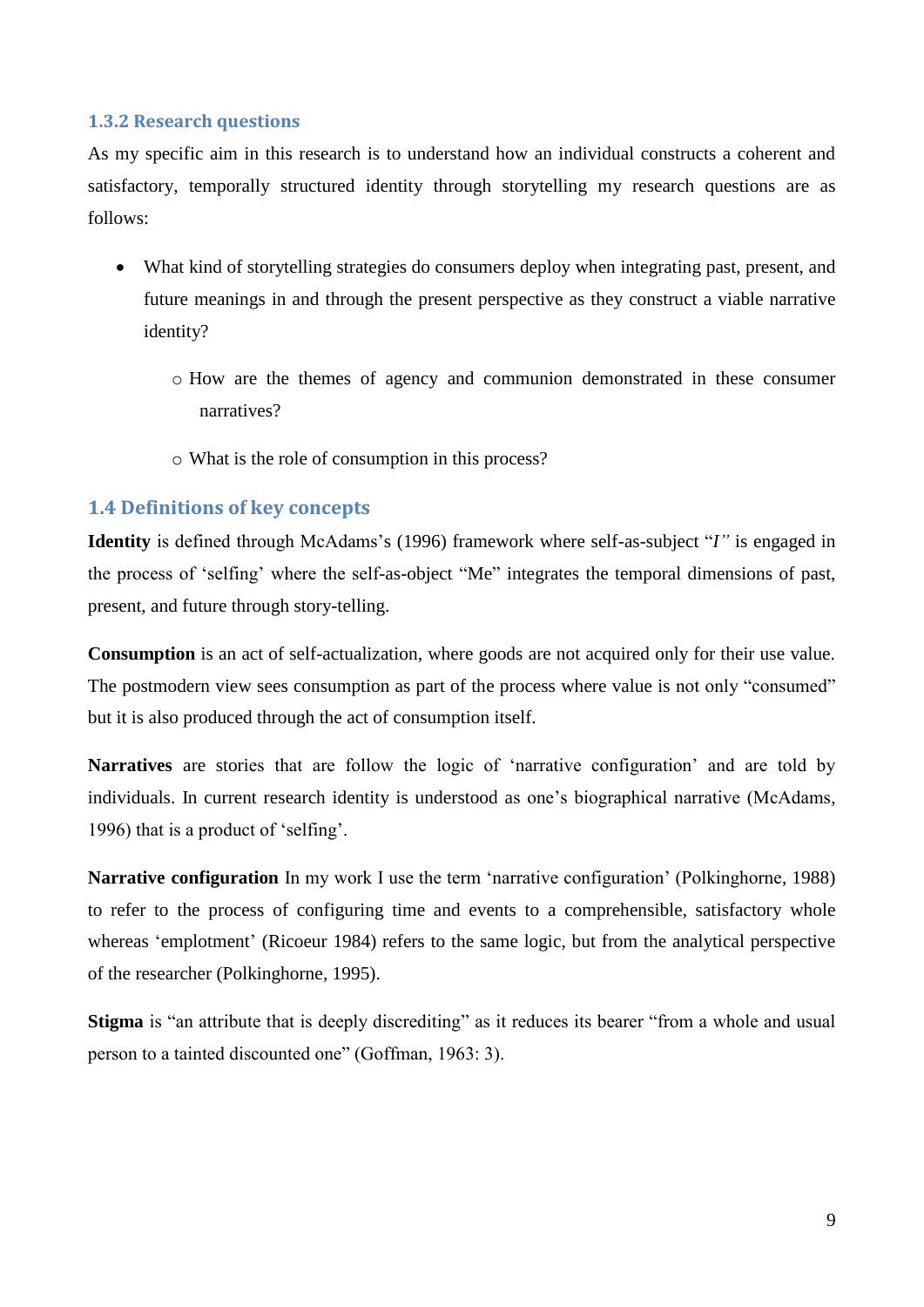#### <span id="page-10-0"></span>**1.5 Previous research**

In this section I will first discuss briefly the previous research concerning popular music consumption. Then, I will review the key articles that have influenced my study on this particular research topic of negotiating stigmatization through consumption narratives.

Considering the importance of popular music in the everyday life of consumer, it has received quite a little attention from marketing researchers (Holbrook, 1986; Holbrook & Schindler, 1989; Lacher & Mizerski, 1994; Shankar, 2000; Shankar et al. 2009), though it has been studied from a variety of theoretical perspectives (see Shankar 2000 for a review). The areas of interest of these studies range from the music industry"s influence on people, to what does music do to people and finally, what do people do with music (Shankar, 2000). What is common for these different points of view is the shift in consumer's role from passive receiver to an active co-producer of content and meaning that is comparable to the postmodern theories of consumption that grant consumers an active role in meaning creation (Firat & Venkatesh 1995, Firat & Dholakia 2006).

A great inspiration for this thesis was Shankar et al."s (2009) study on people"s record collection as a reflection of their identity projects. In this study consumers were interviewed about their record collections with the purpose of exploring the linkages of these records with life-narratives of consumers in order to study the relationship between consumption and identity. Shankar et al. (2009) elaborated on the idea that identity construction is reflected in consumption, and argued that record collections could act as an archive of this ever-changing project of self. In similar, vein Avi Shankar (2000) concluded that music can be an important way to adapt and make sense of one"s own existence.

Another influential article, the one I strive to extend with this study, is Henry and Caldwell"s (2006) study on the consumer empowerment in the face of stigmatization. Based on a review of the sociological, psychological, and consumer behavior literature as well as on a content analysis of the ethnography on heavy metal music enclave they discuss the various consumption-related remedies to stigma. In this article, Henry and Caldwell (2006) propose taxonomy of consumer remedies to stigma. This categorization consists of ten remedies: resignation, confrontation, enclave withdrawal, escapism, mainstream engagement, concealment, hedonism, spiritualism, nostalgia, and creative production. These responses vary in respect to their emphasis on engagement and disengagement and they may lead to either negative or positive adaptive outcomes in terms of self-empowerment and wellbeing.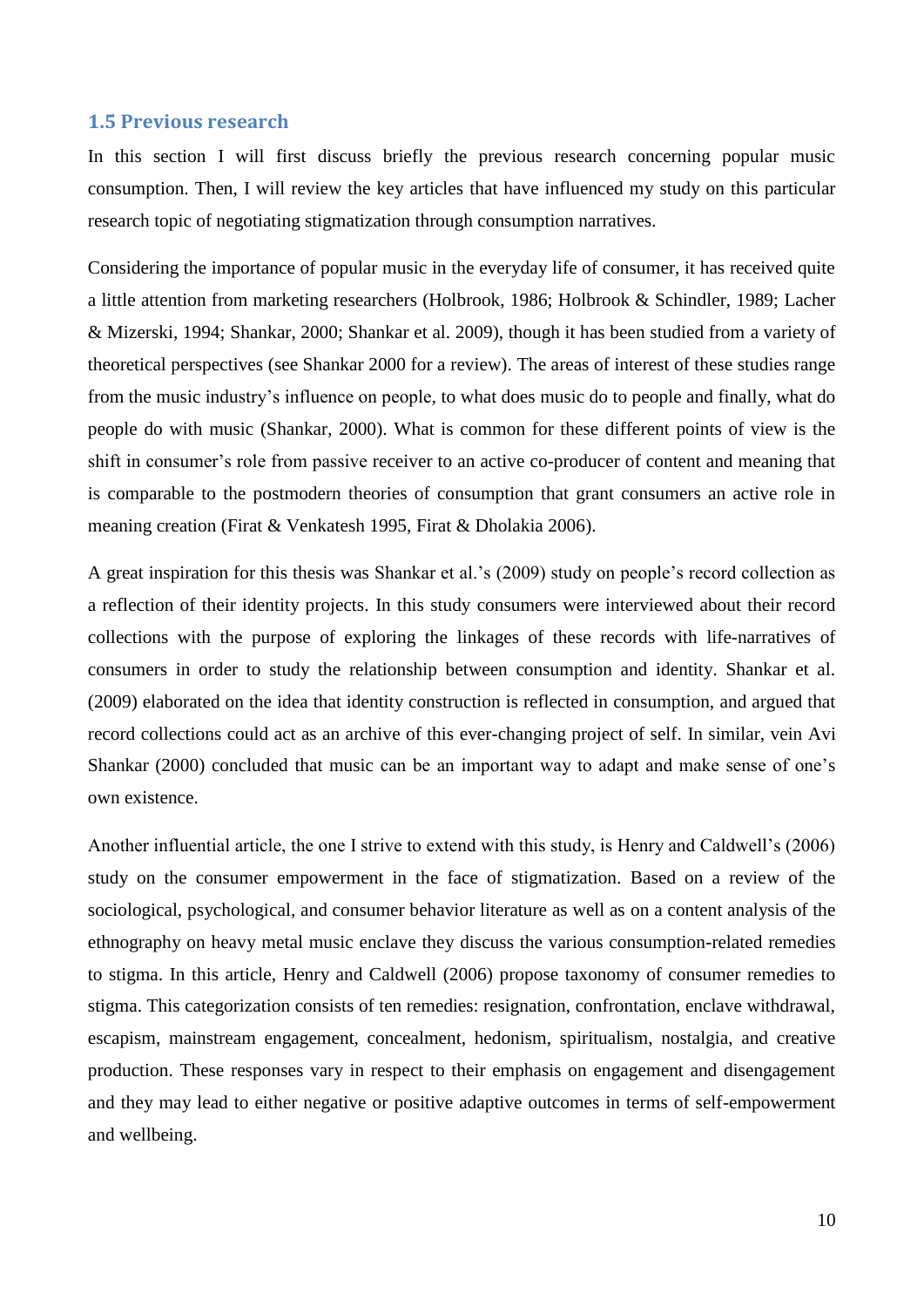#### <span id="page-11-0"></span>**1.6 The subject of the research – self-reflexivity**

As my research is interpretative by nature and aligns with assumptions of philosophical hermeneutics, the role of researcher is to act as a measuring stick. In the process of inquiry the preunderstanding of the researcher will merge with the understanding of the research object in a fusion of horizons. Accordingly, what I have previously experienced and learned influences my analysis and findings, and I am inclined to enclose some information of myself and my life-experiences. According to Gadamer (1989), self-reflexivity such as this stems from the idea that for any meaningful understanding of research data to occur, the interpreter assimilates one's own foremeanings and prejudices into the interpretive process. Thus," reflexivity is the process in which one reflects critically on the self as researcher... It is a conscious experiment of the self as both inquirer and respondent, as teacher and learner, as the one coming to know the self within the process of research itself. "(Lincoln & Guba, 2000: 183). In other words, then, a practice of self-reflexivity offers a chance to learn about, as well as challenge, the origins of one"s biases and prejudices. As such it is about making choices what should be included in the final research production.

Firstly, this research is part of my master's degree in Economics and Business Administration. It is a pinnacle of my studying life, and should therefore demonstrate my ability for analytical thinking as well as for acquiring information on a certain topic. In addition, I have a need to demonstrate that I am able to carry out a demanding research project in order to be accepted to continue my studies in the doctoral program.

Secondly, the current context of study reflects to a large degree my own interest. I have always been quite interested in listening and collecting music, although my abilities to actually create any music are quite thin. My liking to music can be credited to my mother who has been an avid listener of music. During my childhood years we have always had music playing at home, and not only children"s songs, but also more credible works such as those of Beatles, Cat Stevens, Rolling Stones, the Doors, and so on. This is probably this is why buying and listening to music has grown part of my set of practices as well. During different periods of life my musical interest has been directed towards different genres and artists, but I have always been keen on finding new music as well as exploring the classics. I have not devoted myself to any certain style, but good music has always been my thing and I have found it important to keep myself updated of the new and vivid music styles. I think that my vast, although not necessarily deep, knowledge of different music genres will both enable and constrain the extracting and interpreting of the stories of my informants.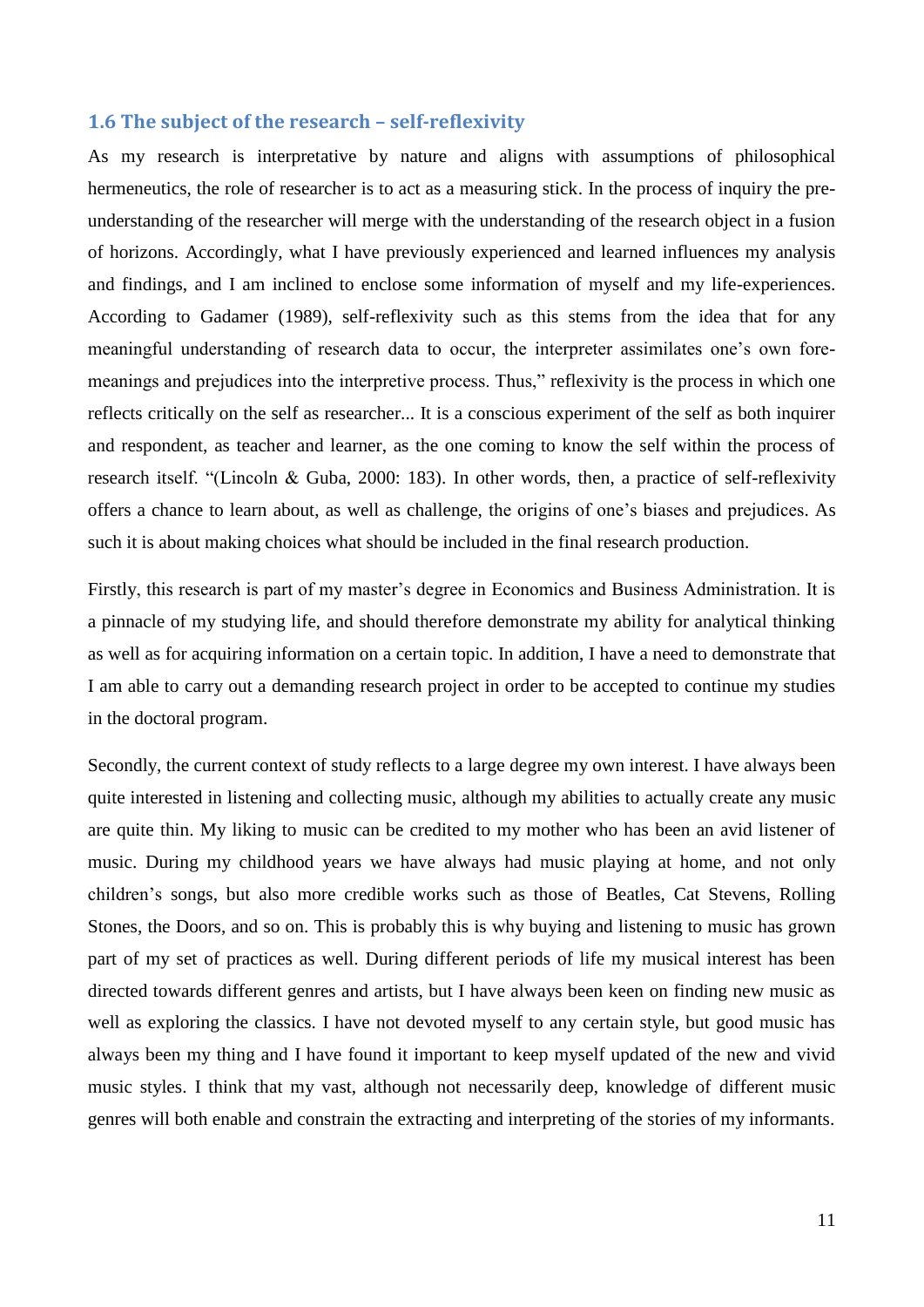#### **1.7 Structure of the study**

In this first chapter, I have presented the objective and research questions of this research in order to locate this inquiry within the field of existing research, as well as to justify my approach. In addition, I have reviewed the key articles that act as a starting point for this thesis, and following the hermeneutic approach described the researcher, me.

In the second chapter, my agenda is to justify my research and locate it within the framework of consumer culture theory (Arnould & Thompson, 2005), and describe briefly the essence of this theory. Here, I will concentrate on clarifying the concepts of consumption and identity in the context of this research, and elaborate on how consumption is used in identity construction and compensatory consumption.

In the third chapter, I review narrative theory and describe its main elements, including narrative configuration (Polkinghorne, 1988) which will establish a link between story-telling and identity (McAdams, 1996). In this context I will also introduce the concepts of time and causality.

Then, in the fourth chapter, I will discuss biographical narratives, in particular the relation between actual human life and life-stories. In this chapter I will describe the biographical concepts that are used in my analysis. Finally I will discuss stigmatization (Goffman, 1963) as well as a variety of coping responses to stigmas and propose higher order themes of agency and communion (McAdams, 1993) to guide my analysis.

In the brief fifth chapter, the conceptual dynamics that will guide my analysis are reviewed.

In the sixth chapter, the methodological principles of narrative paradigm (Shankar et al., 2001) are addressed. In this chapter, I will discuss philosophical hermeneutics as well as my ontological and epistemological position. Then, I will describe my methods of life-story interview and narrative analysis. Finally, I will describe the actual process of data collection and analysis as well as describe the problems encountered in the course of the research.

Following this, in the seventh chapter, I will represent the findings and analysis thematically. First, I will set the scene through describing the unresolved tensions and then, I will describe the various coping responses that were encountered in Pete"s narrative.

In the eighth chapter, the findings of this research are discussed. I will propose a narrative model of compensatory consumption to understand this process of negotiating stigmatization in a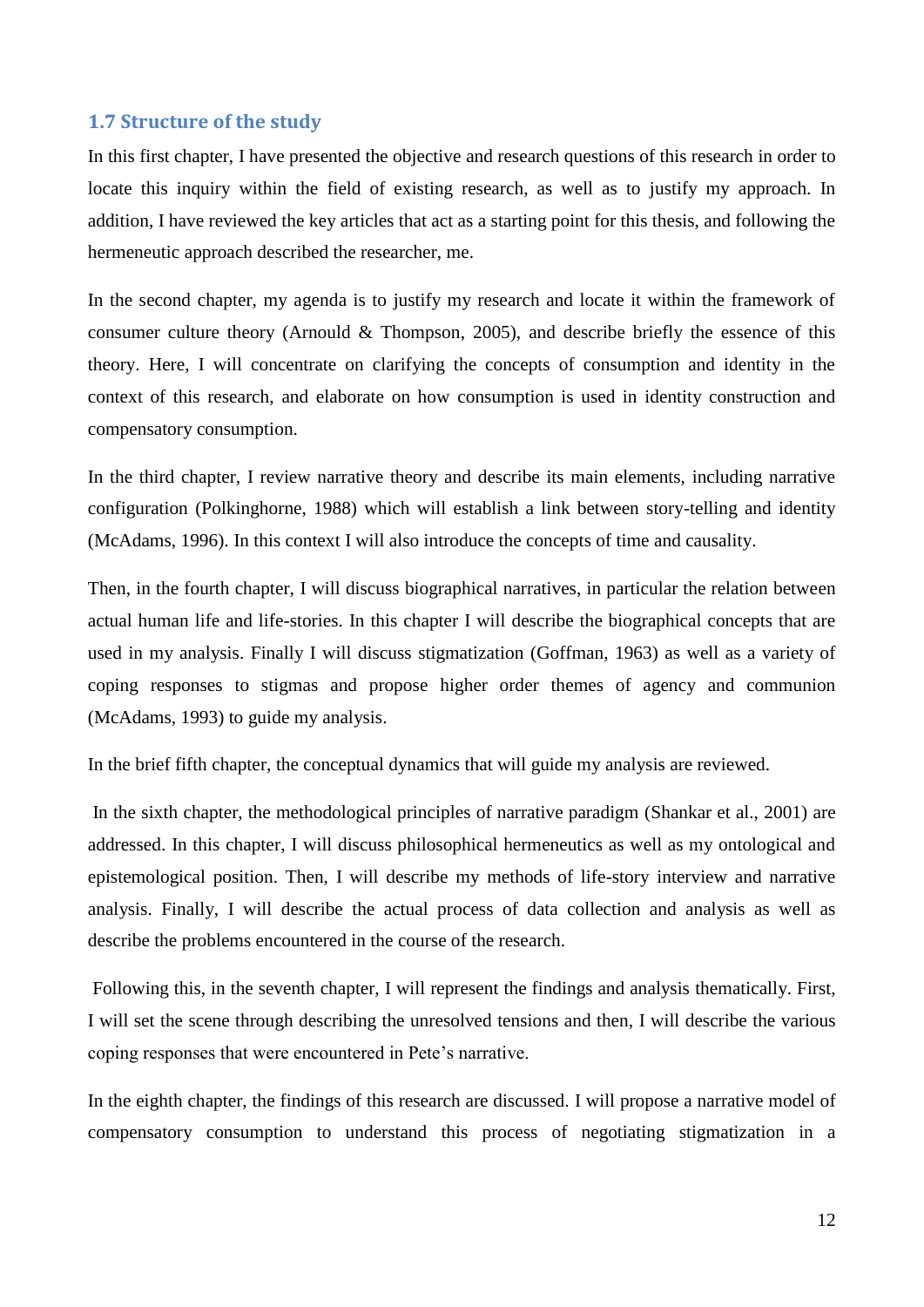<span id="page-13-0"></span>biographical narrative. Then, I will discuss the narrative strategies found in Pete's narrative. Finally, I will elaborate on the relation of consumption and identity.

<span id="page-13-1"></span>In the last chapter, I will conclude my discussion on the findings of this research and present my contribution as well as offer suggestions for further research.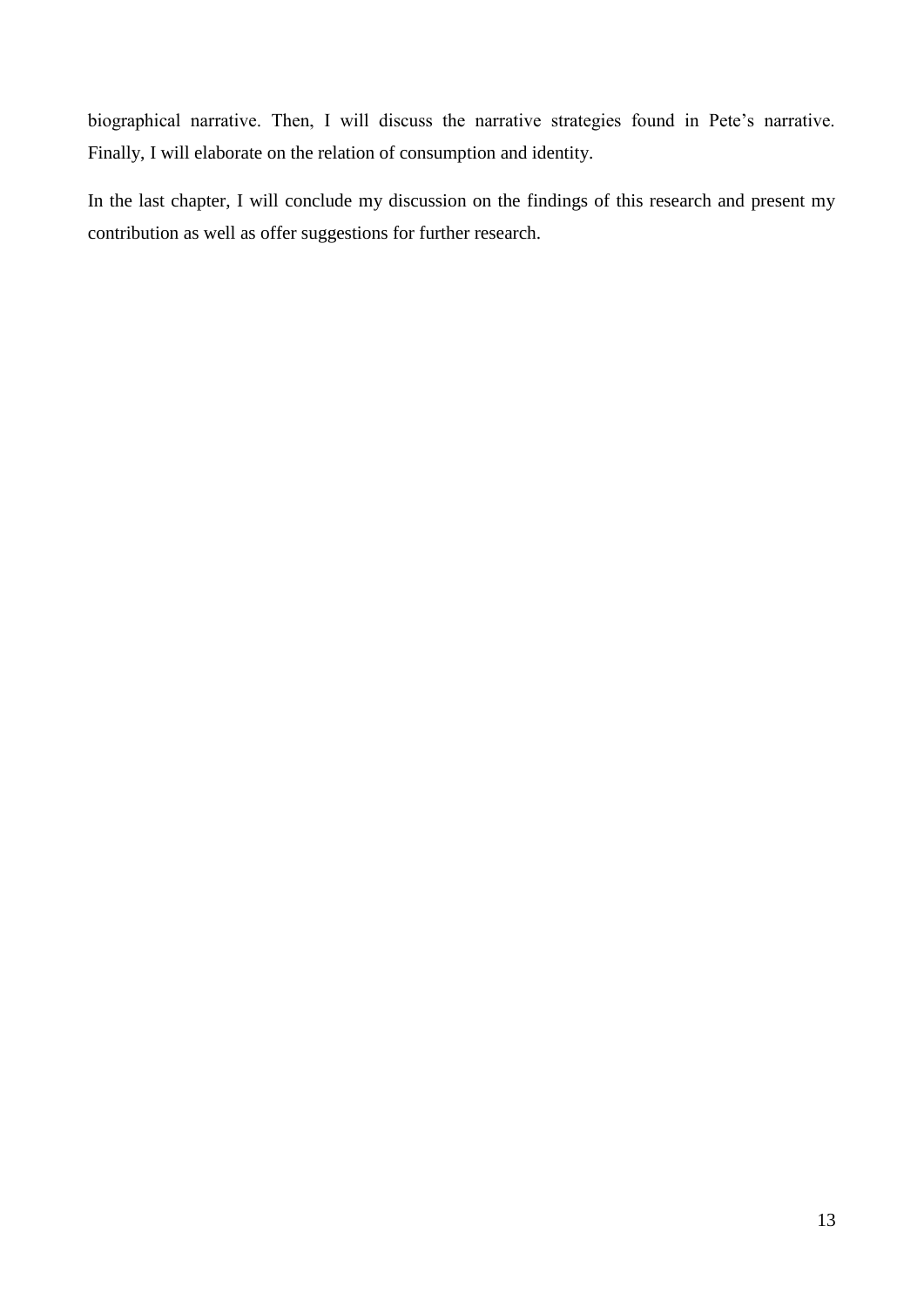# **2. Cultural view on consumption**

In this chapter, I will situate the current research within the Consumer Culture Theory (Arnould  $\&$ Thompson, 2005) and provide a brief description of its key characteristics as well as its implications to current research. After this, I will discuss the relationship between consumption and identity under contemporary cultural conditions.

# <span id="page-14-0"></span>**2.1 Overview of CCT**

Consumer Culture theory (CCT) (Arnould & Thompson, 2005) studies the practices of consumption and possession, as well as their hedonic, aesthetic, and ritualistic dimensions. This said, CCT is not actually a theory, rather, it is a conceptualization of certain research traditions that have emerged in the last 20 years to address the dynamic relationships between consumer actions, the marketplace, and cultural meanings. Rather than to offer conclusions or theorizations, the aim of CCT is to "link individual level meanings to different levels of cultural processes and structure and then to situate these relationships within historical and marketplace contexts" (Arnould & Thompson, 2005: 875). Accordingly, CCT enables the studying of product and brand meanings as well as product symbolism.

Consumer culture theorists study *how* consumers consume in the context of everyday life. This is done by utilizing various research methods. The theories under the umbrella of CCT are linked together by their common aim to understand cultural complexities, as these theories have abandoned the modernist view of culture as "a fairly homogenous system of collectively shared meanings, ways of life, and unifying values shared by members of society" (Arnould & Thompson, 2005: 869). These theories "explore the heterogeneous distribution of meanings and the multiplicity of overlapping cultural groupings that exist within the broader socio-historic frame of globalization and market capitalism" (Arnould & Thompson, 2005: 869). Therefore, in consumer culture the market place mediates the relation between lived culture and social resources as well as that of meaningful ways of life and the symbolic and material resources that make it possible. This market place culture is dependent on consumers" ability to exercise their free will in everyday consumption choices, although the choices are made between ready-made goods and encouraged by desireinducing marketing symbols (Holt, 2002).

CCT conceptualizes culture as the very fabric of experience, meaning, and action (Arnould  $\&$ Thompson, 2005). Bourdieu (1990) compares consumer culture – and the market place ideology it advocates - to a game where individuals improvise within the constraints of rules. As the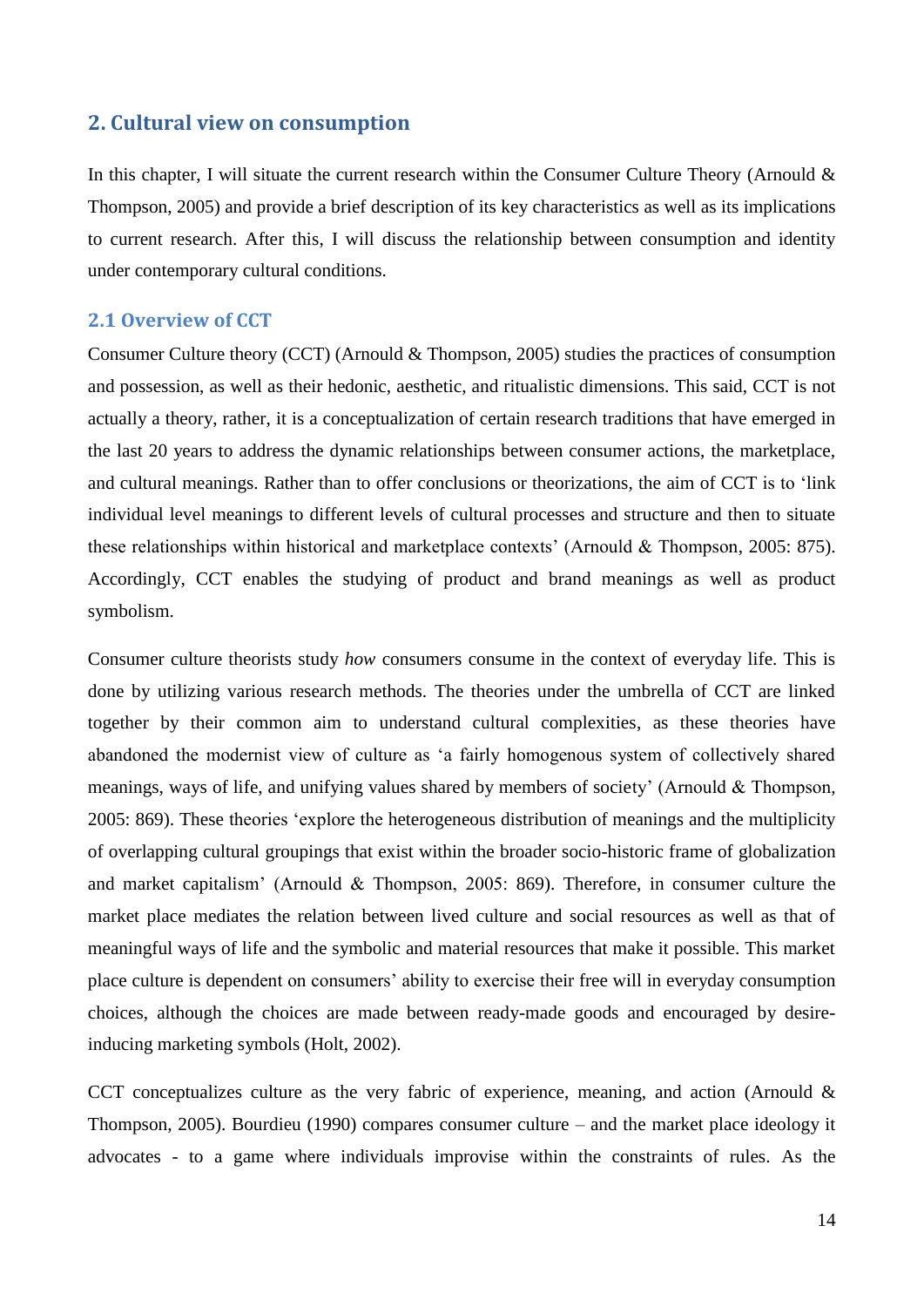consumers' actions are constrained by these common rules, they have an influence to consumers' perception of acceptable actions, feelings, and thoughts, hence making certain patterns of behavior and thought more probable than others (Holt, 1997; Kozinets, 2002; Thompson & Hirschman, 1995). This reflects the dynamic ontology of narratives as well; culture provides the structure for consumer behaviors and storytelling, still leaving him or her with some agency to act within a given cultural frame (Arnould & Thompson, 2005).

# **2.2 Consumption and CCT**

Using multiple, novel research methods, CCT explores the socio-cultural dynamics that drive the consumption cycle. According to Arnould and Thompson (2005), this research tradition seeks to investigate the contextual, symbolic, and experiential aspects of consumption that are evident in the different stages of consumption cycle. This cycle consists of acquisition, consumption and possession, and disposition processes (Holbrook, 1995). Thus, consumption is not seen as a mere act of buying but as a project that should be studied from beginning to an end.

<span id="page-15-0"></span>No longer do consumers base their decisions solely on the materialistic benefits, but also on symbolic meanings through which consumers can maintain and construct their identities (Elliott 1999: 112). As Firat and Venkatesh (2005) argue, the symbolic and functional properties of goods are inseparable, so no distinction between real and simulation, or material and imaginary should be made. In this vein, CCT has studied the hedonic, aesthetic, and ritualistic dimensions of consumption and possession practices. However, this range of focus areas has also incorporated the role of disposition (by will, by accident, or by misfortune) of consumer products in consumers' identity practices. Indeed, possessions can be perceived as both signifiers and containers of identity, while also material carriers of self (discardable or otherwise), all of which represent important role as resources in constructing coherence to one' life. In this light, consumption is not the end, but it is a social act, in which meaning is created and produced. (Firat & Venkatesh, 1995). Accordingly, the narrative approach is supported since it allows me to observe this process comprehensively.

In their manifesto, Arnould and Thompson (2005) state that CCT emphasizes the productive aspect of consumption, in particular "how consumers actively rework and transform symbolic meanings encoded in advertisements, brands, retail settings, or material goods to manifest their particular personal and social circumstances and further their identity and lifestyle goals" (p.871). In my research, I specifically explore the process of how consumers make sense of their lives in narrative form through describing their consumption practices and demonstrating the meanings that are attached to them. Despite this, I oppose taking by face-value the degree of importance CCT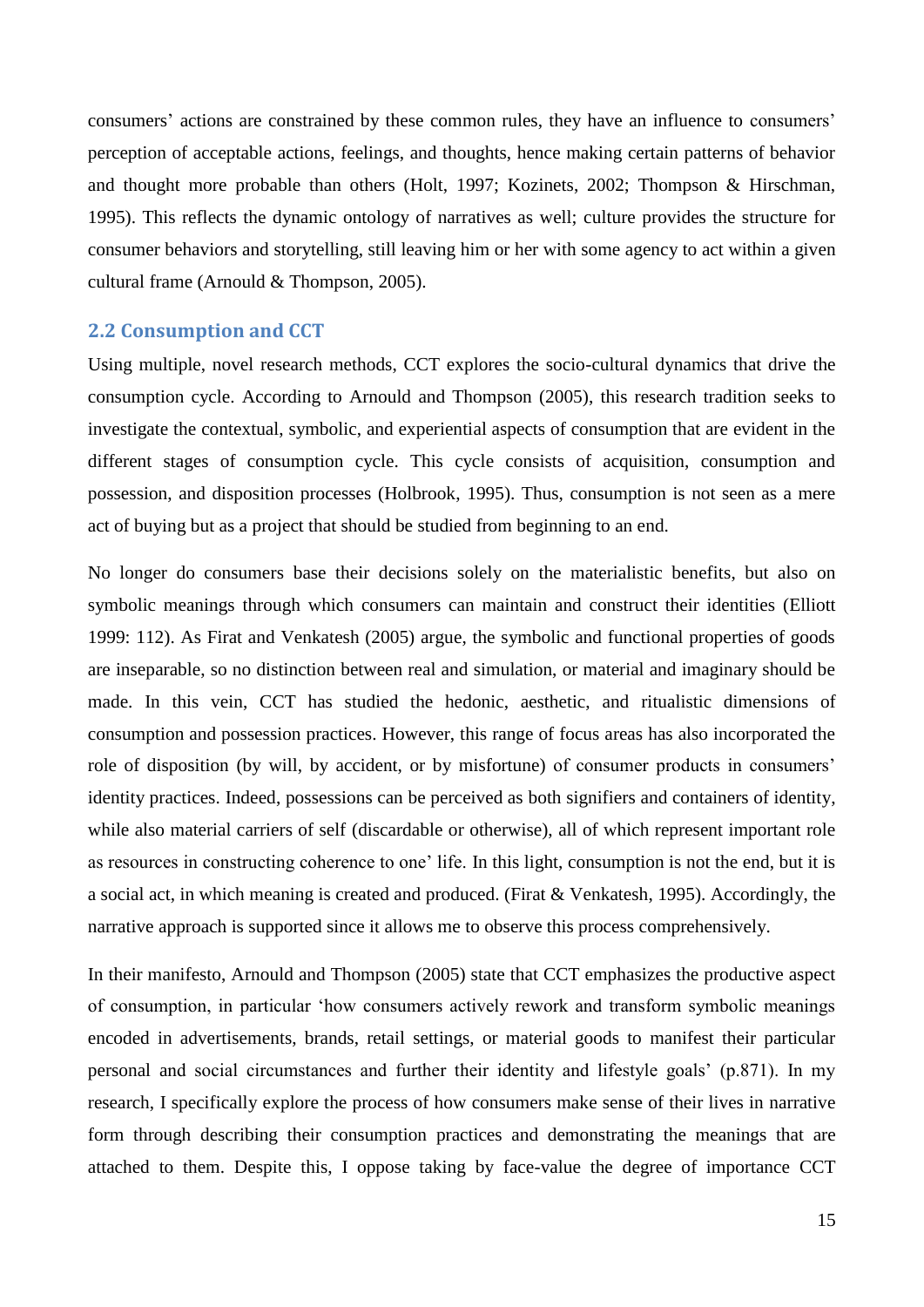theorists place on the role of consumption meanings in the process of identity construction. Instead I would advocate Shankar et a.l's (2009) view that consumption choices among these symbolic products reflect more accurately the dynamically constructed narrative identity of consumer.

The current research contributes to the CCT stream of "Consumer Identity Projects". This aspect deals with consumers as identity seekers and makers, using market-generated cultural meanings and symbols to assemble a coherent, yet fragmented sense of self. This type of approach is also present for example, in the work Schau and Gilly (2003) who view the 'identity project' as a goal driven endeavor, where consumers strive towards a coherent self using pre-produced symbols and meaning in their Web-based self-representation practices.

<span id="page-16-0"></span>Much to the concern of this research, Arnould and Thompson (2005) also suggest that temporality in consumption experiences should be studied in more detail - in particular *how consumers understand* temporality. Since temporality is an inherent structure of narratives, studying consumer stories facilitates such a study quite appropriately.

# **2.3 Contemporary views of self**

In his influential article "Personality, Modernity, and the storied self" (1996) McAdams reviews the qualities of the modern self. According to him, identity is no longer seen as a passive, fixed and stabile entity that is solely crafted by external forces. Rather, in modernity, self is seen as a "product or project that is fashioned or sculpted, not unlike a work of art or a technological artifact" (Giddens, 1991, cited McAdams, 1996: 297). This process of forging an identity is an interactive process in which individuals draw from social influences, and in turn, further mold and contribute to these social structures (Giddens, 1991). This aligns with the narrative paradigm (Shankar et al., 2001) where narratives are seen as dynamic constructs of individual and social agency. Moreover, temporality has an important role within this dynamic, as the ever-evolving identity of an individual develops over time seeking temporal coherence through self-actualization and projects (Giddens, 1991). Temporal coherence refers to the narrative function of integrating separate life-events and meanings into a cohesive plot line (Polkinghorne, 1988).

The postmodernist view on identity challenges this modernistic unity and purpose in life (i.e. Gergen, 1992). Here, identity is seen as fragmented into locations of intersecting voices in narrative space-time (Firat & Venkatesh 1995; Sampson 1989). Despite this fragmentation, consumer researchers have found few examples of consumers abandoning the desire for a coherent identity narrative (see Ahuvia, 2005 for review). Quite the opposite, existing research has explored the ways people use consumption to configure a coherent identity within the context of fragmented society.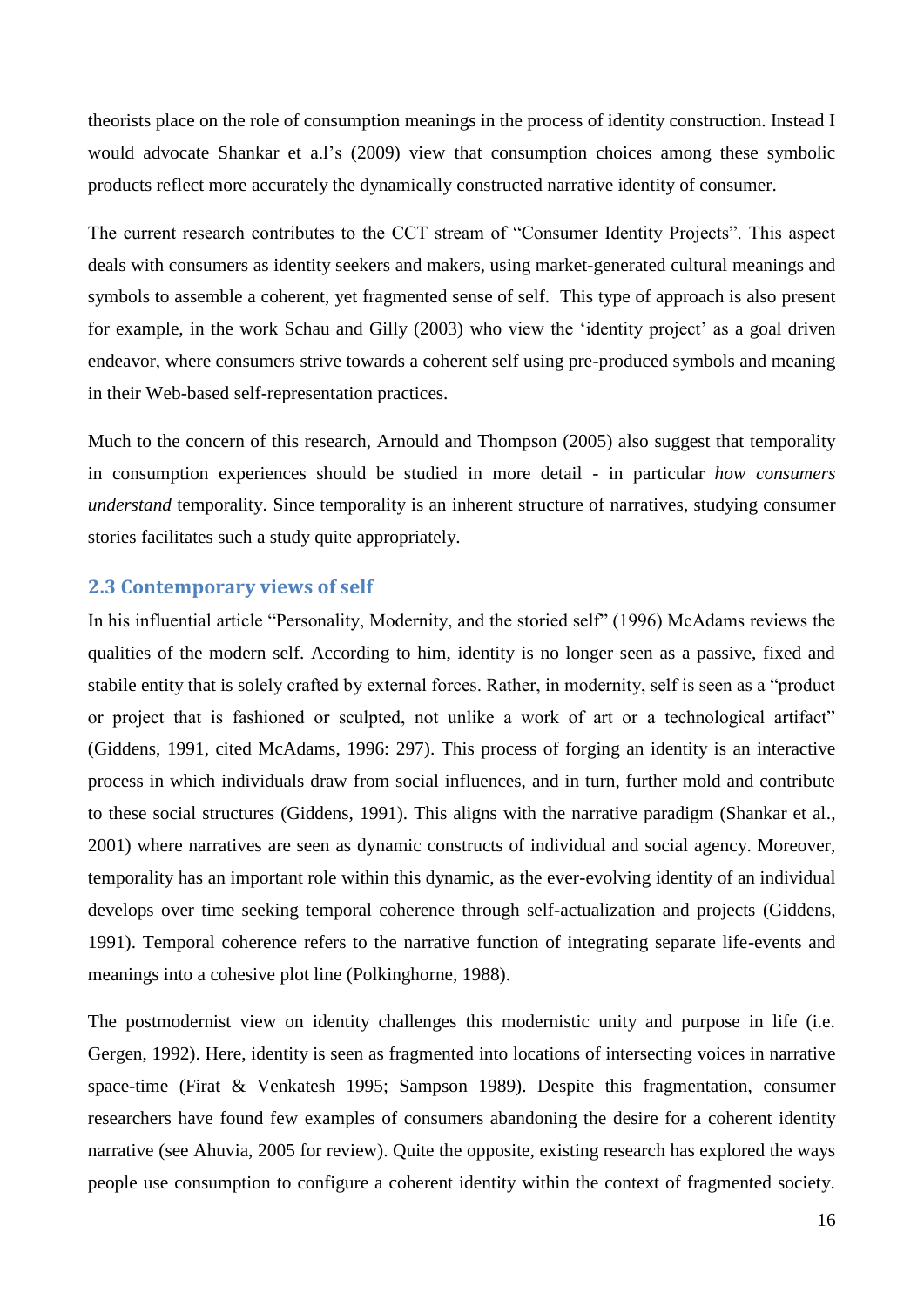Accordingly then, it is not the self that is endlessly fragmented but the cultural setting it draws from (Ahuvia 2005).

By and large, despite the popularity of the postmodernist view of fragmented self, it has become commonplace to view consumer's sense of identity as structured in terms of narrative (e.g. Ahuvia; 2005; Escalas & Bettman, 2000; Giddens 1991, McAdams 1996, Thompson 1996, 1997, Holt & Thompson, 2004). Indeed, then, while postmodernism should be treated as an exaggeration, it is, nevertheless, accurate in its depiction of identity construction being difficult. Indeed, my research shares this view, especially in regards of creating temporal coherence to the self-defining life-story (McAdams, 1996).

# **2.3.1 Consumption and Identity**

The self is conceptualized under the conditions of postmodernity not as a given product of a social system nor as a fixed entity which the individual can simply adopt, but as something the person actively creates, partially through the acts of consumption (Giddens, 1991). Through consumption one exercises free will to form images of who and what one wants to be. Paradoxically this "free will' is directed by values that are partly social constructs (Thompson, 1996). In this chapter, then, I will review a variety of ways the self is viewed to be related with consumption.

One way to view identity is to understand it through "having, doing, and being" (Sartre, 1962), so as to understand it as a sum of our possessions and practices as they are embedded within existencial frame of meanings. In his epic paper "Possessions and the Extended Self", Belk (1988) discussed how people use consumption to construct their identities. Grounding his argument on James's (1890) much-cited dichotomy of "I" and "Me", he proposes a concept of "extended self". In so doing, he argues that consumption is a way to produce a desired self through adopting the images and style *implied* by one"s possessions. Thus, consumers often opt for brands and products that communicate a certain identity. This enables consumers to self-represent and make their identities tangible (Schau & Gilly, 2003) - indeed "We are what we have", maintains Belk (1988: 160).

This link between consumer"s identity and consumption has been established in, for example, studies of strong emotional attachments to objects (Ahuvia, 2005; Sherry & McGrath, 1989; Richins, 1997; Schultz, Kleine & Kernan, 1989). For instance, in his study of loved objects, Ahuvia (2005) suggests that "love" can be associated to a broad variety of activities, and not only to material objects. This argument about the holistic nature of consumption justifies my approach that understands music consumption as a broader concept than buying records; rather it also involves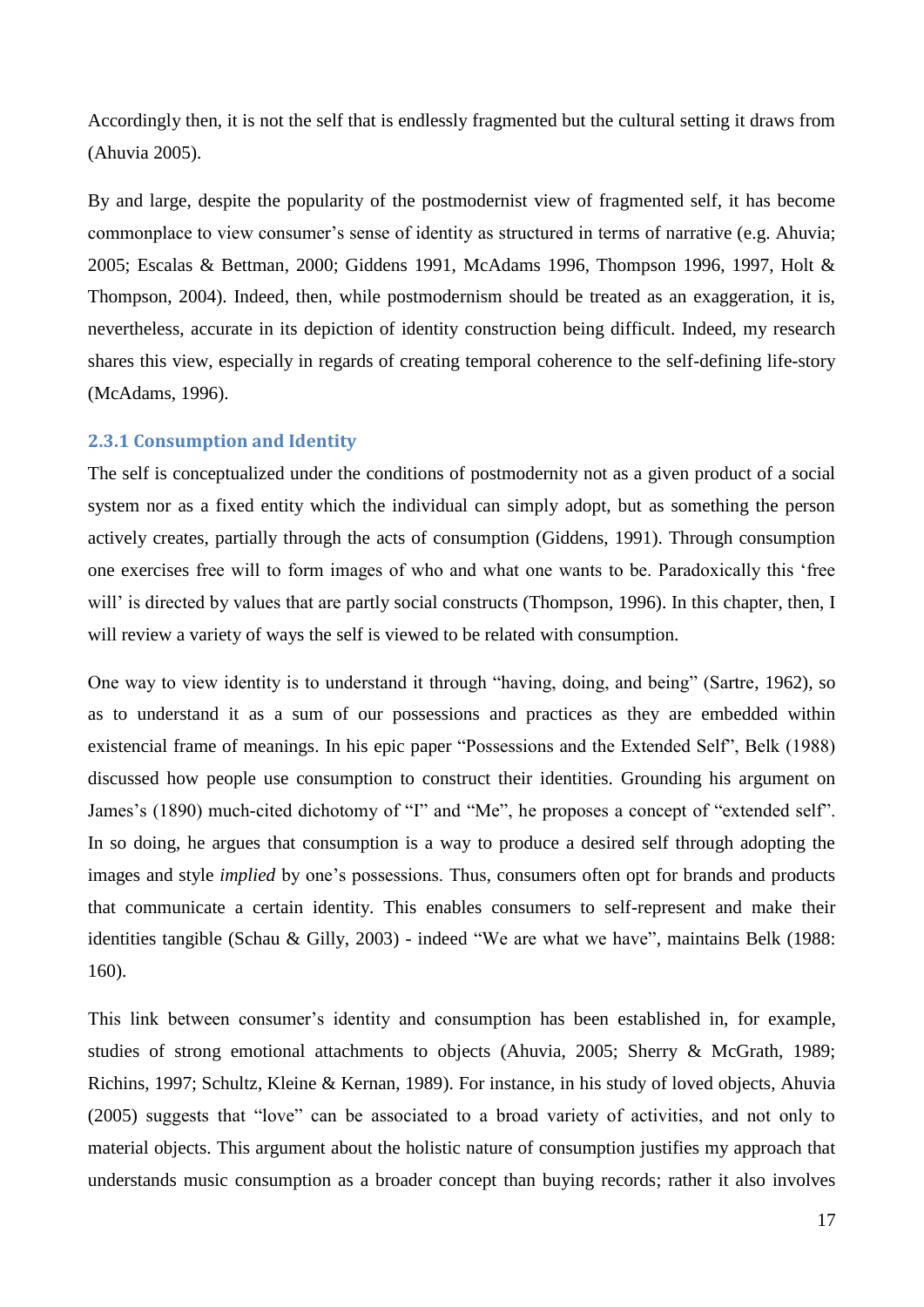time consuming activities, social ties, and displaying symbols. The consumer is, then, an interpreter who turns goods into social and cultural values. While the consumer is not the author of what is consumed, she or he does dictate *how* it is consumed (Strathern, 1992). This conjecture implies that I should not concentrate on consumption objects *per se* but on the ways individuals consume as well as how they are narrate about them.

<span id="page-18-0"></span>Goffman (1959) theorizes that self-presentation is the intentional and tangible component of identity, as social actors engage in internal dialogue in order to project a certain kind of impression. According to him, this set of behaviors is called impression management (Schau & Gilly, 2003). The social actions in this process are rooted in consumption with individuals displaying signs, symbols, brands, and practices in order to communicate certain impression (Williams and Bendelow, 1998). Goffman (1959) argues that this self-representation is context-dependent, highlighting the significance of certain audience and setting. In like vein, narrative analysis is an excellent way to examine what Arnould and Price (2000) coin *authenticating acts*, narrative instances through which one can reveal true self by part-taking in consumption activities.

As I have previously stated, people attach meanings to their possessions (Ahuvia, 2005; Belk, 1988). Building on Levy (1959) and Mick (1986), Lury (1996, p.1) states that "One of the most important ways in which people relate to each other socially is through the mediation of things". Objects are a way to communicate one"s relationship to materiality as well as their standing within the social world (Ames, 1984 cited in Schau & Gilly, 2003). As Dittmar and Pepper (1992) explain it, consumers acquire and display possessions as tangible symbols of identity. This is aligned with Belk's (1988: 147) statement that the relationship between person and object is "never a two-way (person-thing), but always a three-way (person-thing-person)" – therefore by studying people"s possession portfolios we can gain we can gain access to an individual"s intangible self, which is most often positive, but can also be oppositional or directly oppositional (Schau & Gilly, 2003). Moreover, Belk (1988) suggests that self cannot be defined uniformly because it is an assessment that changes and evolves over time. Thus, narrative temporality serves to link the ever-changing self with its primary resource that is consumption meanings (Shankar et al., 2001). Indeed, Ahuvia (2005) suggests that a narrative approach has the capacity to capture the temporal continuity of identity construction.

As current research views identity as life-story, possessions could be seen as a horizontal extension to this model. One assembles self through acquiring objects, or at least sees this extension as reflection of the self that is constructed in story-telling. This research will look into the ways as to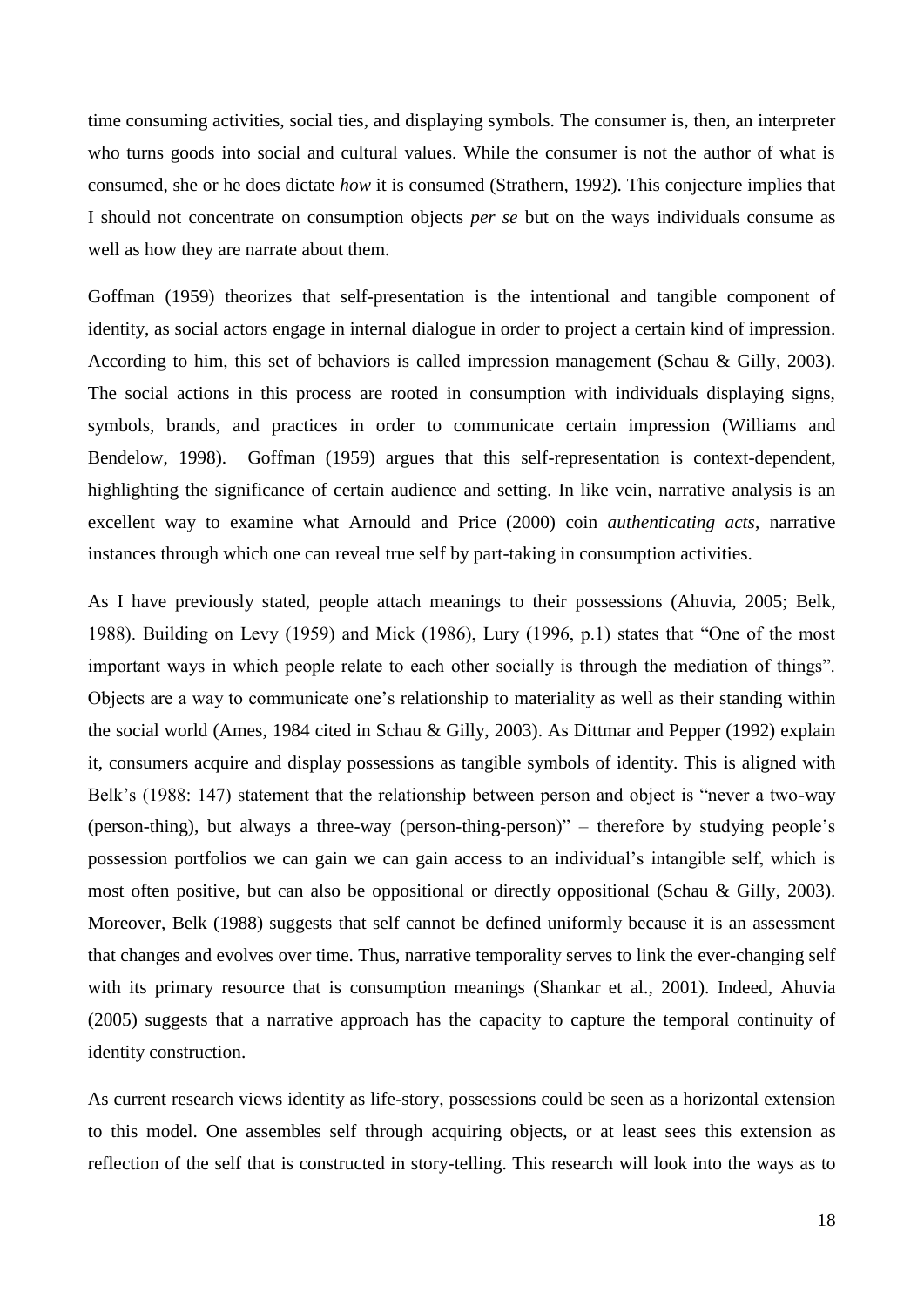<span id="page-19-0"></span>how these consumption meanings are integrated into biographical narrative. Thus, it is not the actual objects that become part of the extended self but the ways they are narrated about. In this sense, life-story telling represents the core self, and the extended self, then reflects how external objects are embedded in the life story. Thus, my research builds on both Ahuvia"s (2005) and Belk's (1988) works by integrating these two frameworks. In summary, then, since story-telling is a primary way of self-presentation, while also contextualizing consumption practices, the examination of narrative serves as an efficient way to understand these aforementioned relationships.

#### **2.3.2 Compensatory consumption**

*"Compensatory consumption is engaged in whenever an individual feels a need, lack or desire which they cannot satisfy with a primary fulfillment so they seek and use an alternative means of fulfillment in its place" (Gronmo, 1988: 68)*

Compensatory consumption is a complex area of consumer behavior spanning a vast range of types of compensation and behavior manifestations (Woodruffe, 1997). Gronmo"s (1988) definition of compensatory consumption behavior stems from the notion that while many consumer behavior models are based on an underlying utilitarian correspondence between action and needs, an opposite approach could be equally valid. He argues that parts of consumer behavior are characterized by a systematic *lack* of correspondence between action and needs. Thus "'compensatory consumer behavior' means that consumption is heavily emphasized as a reaction to, and as an attempt to make up for, a general lack of esteem or self-actualization" (Gronmo, 1988:68)

This notion of compensation is reflected, for example, in Baumeister"s (1991) theory of needs for meaning in life. He maintains that people failing to satisfy their needs for meanings will show some frustration, malaise, discontent, or instability. In turn, when people experience loss of meanings they turn to their remaining sources of meaning, emphasizing these when trying to cope with the loss. Indeed, it could be argued that in consumer society, consumption is one of the primary meaning-bases people draw from, and that the process of constructing a "meaningful life", or, in other words, an integrated self-narrative, will, inadvertently, imply compensatory consumption practices, and stories thereof.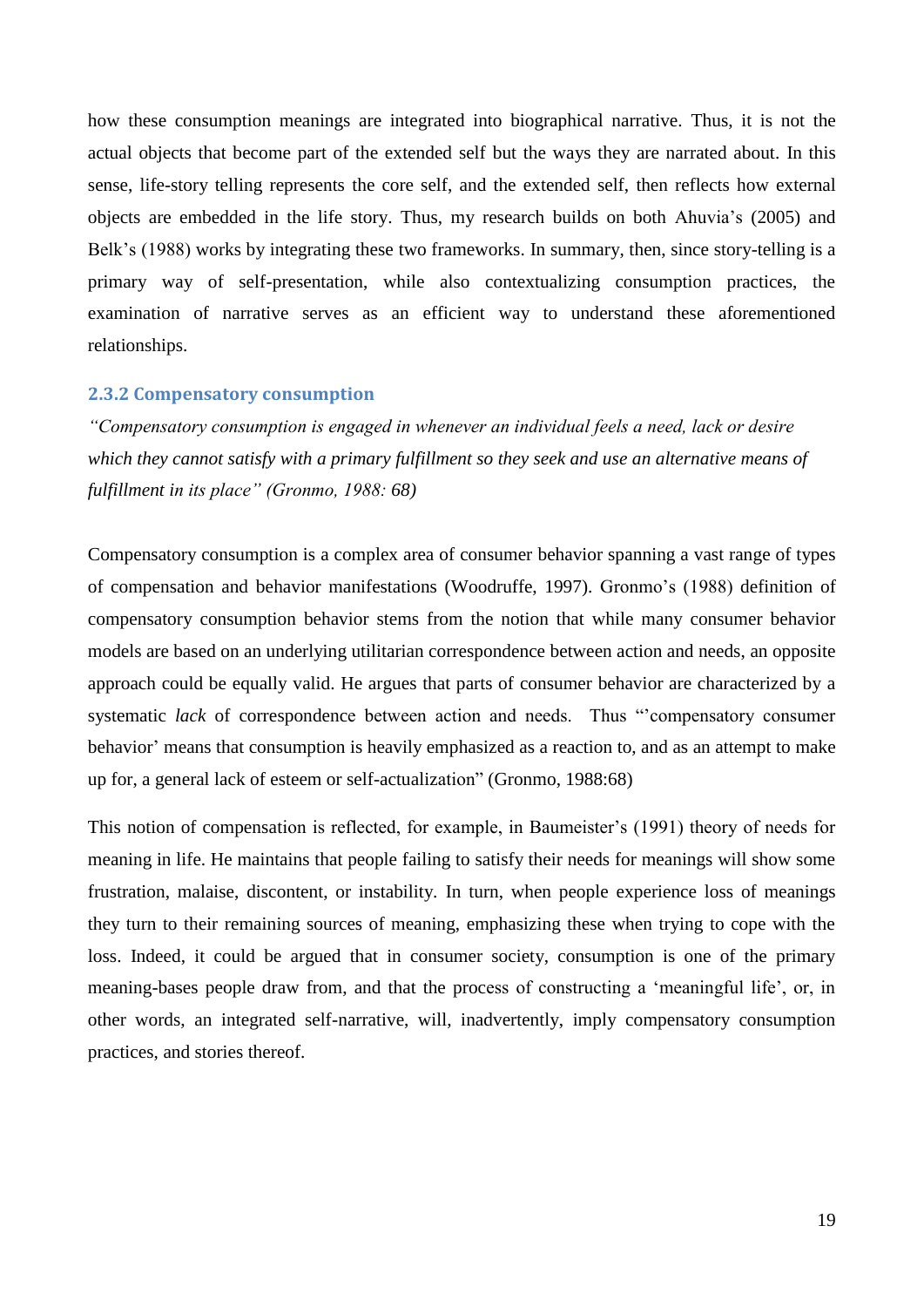# <span id="page-20-0"></span>**3. Narratives**

Traditionally, marketing research has seen and observed stories as a report of factual events (Hopkinson & Hogarth-Scott, 2001). This view fails to recognize the finer nuances that can be observed in the stories. As they are accounts of events told and remembered by the human mind, they are not always fully aligned with the actuality. These inconsistencies, in turn, can reveal a whole lot of the protagonist and his identity. The current research applies the narrative paradigm as a lens to interpret these consumer narratives (Shankar et al., 2001). This implies that stories are observed as ontologically constitutive accounts of consumer constructed meanings and reality. Moreover, biographical narrative may even be perceived as constituting the identity of the individual (McAdams, 1996) as will be described later.

Shankar et al. (2001) suggest studying narratives as a way to understand consumption. In a consumption context we may expect consumers to weave coherent meanings of their consumption behaviors (compensatory and functional) through the utilization of narrative forms. These "consumption stories" may function to locate the individual"s behavior in its original context (Woodruffe-Burton & Elliott, 2005: 462). "The structure of narratives allows stories to be used in this capacity: emotion is understood in the context of an initial event affecting an actor, unusual events are explained through canonical storylines, and self-goals are situated in relation to actors and outcomes. Hence, by examining consumer narratives, we can gain insight into how consumers understand their consumption patterns and how consumption plays a role in self-creation (Escalas & Bettman, 2000: 245)." In like vein, Elliott and Wattanasuwan (1998) have found many examples of acts of consumption that use symbolic resources to construct a narrative identity. According to them, these meaning-laden resources help individuals locate themselves and their behavior in a logical sequence of meaningful action.

<span id="page-20-1"></span>More effectively than through a structured or semi-structured interview format, the subject can, through biographical narration, convey the deeper and holistic meanings of a consumption experience. In general, narrative analysis enables consumer researchers to gain richer ways to understand consumers" consumption behaviors as part of their integrated life-story (Shankar et al., 2001).

In the following sections I will discuss narrative theory. This will entail defining its main concepts, the structure of narrative, and its role in the construction of identity.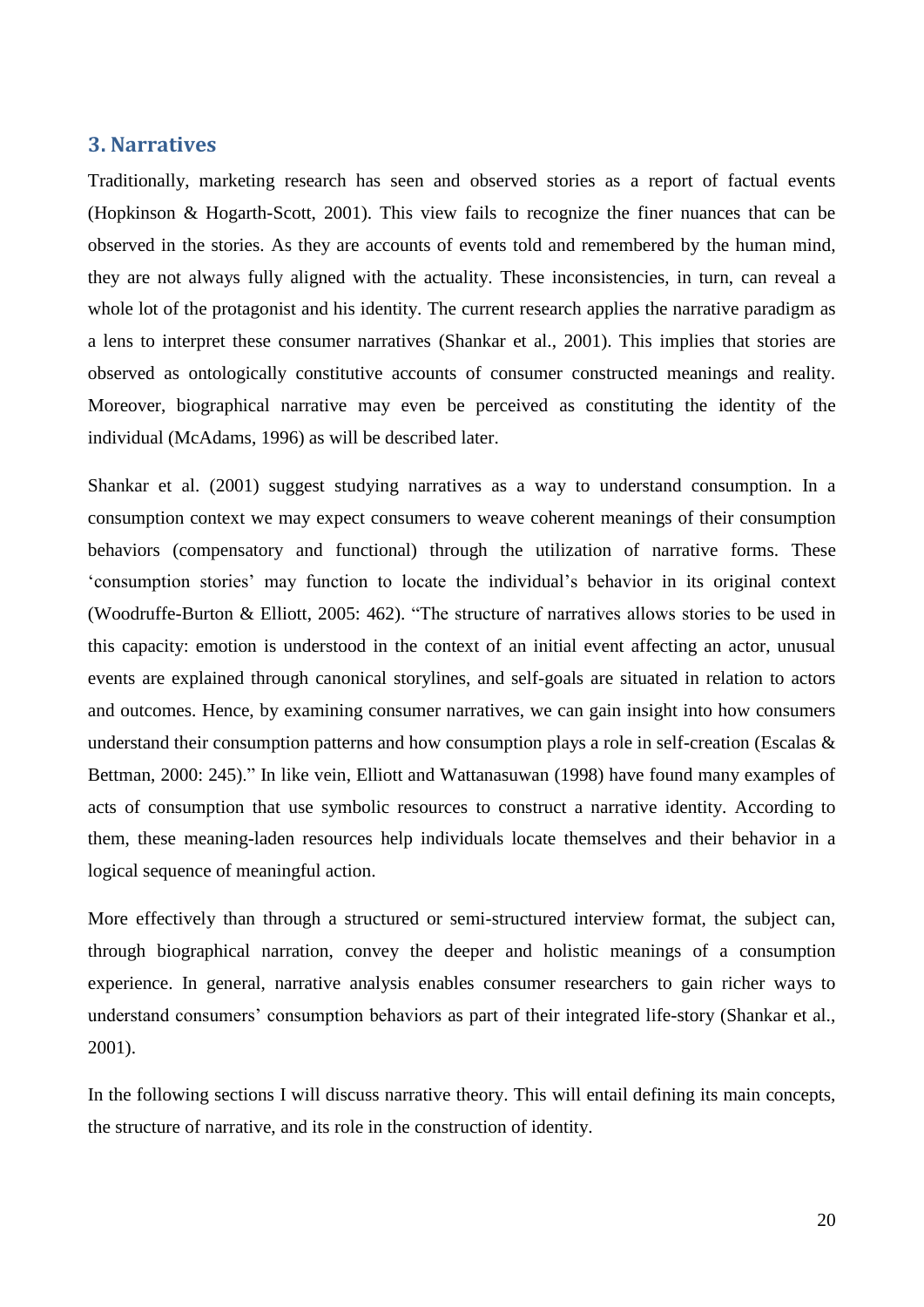#### **3.1 Narratives in sense-making**

Storytelling is an inherent feature of human beings, as stories are a fundamental part of all known cultures. Jerome Bruner (1986) even goes as far as suggesting that we are genetically built to understand the narrative form. Consequentially, we develop an ability to socially and culturally understand stories (Polkinghorne, 1988). Story-form is a natural way for individuals to organize information, and they use narratives to express themselves and their views to others; many scholars have even suggested that the human mind is primarily an instrument for storytelling (McAdams, 1993).

Bruner (1986) distinguishes between narrative and paradigmatic modes of thought. The paradigmatic mode of thought is strictly based on empirical knowledge and thus cannot express person"s desires, objectives, and social behavior. Conversely, these *can* be communicated through narrative mode. Based on these modes of thought, narrative inquiries can be classified into *analysis of narratives* and *narrative analysis*. According to Polkinghorne (1995), *analysis of narratives* concerns stories as data, creating paradigmatic knowledge in the form of categories and typologies, in a similar manner as content analysis (Glaser & Strauss 1967). On the contrary, *narrative analysis* analyzes actions, events, and happenings through utilizing "narrative configuration" or "emplotment" (Ricoeur, 1984) as an analytic tool to produce stories (e.g. biographies, histories, and case studies). In my work I will use the latter in order to understand the interrelatedness of actions, events and happenings and their link to the identity projects and meanings.

Narrative is a tool for people to explain their life and organize the mismatching and contradicting meanings and events therein into a coherent and meaningful whole (Baumeister, 1991). Life-story telling is about constructing meanings of life through "narrative configuration" (Polkinghorne, 1995). This active process will be described in the next section.

## **3.2 Narrative configuration**

Human experience does not automatically take a story-form, but it consists of unrelated day-to-day chores and simultaneous multiple projects (Carr, 1986). This said, we as humans have a tendency to organize or "configure" our experiences and memories of human happenings into a coherent and continuous tale of self (Bruner, 1991). "Narrative configuration" refers to the process in which these separate life-events are arranged together into a temporally organized whole, thus directing them towards a conclusion, or a valued end-point (Polkinghorne, 1991: 147). The existence of a resulting plot or a unified storyline implies that life makes sense and forms a cohesive whole. When happenings are 'narratively configured', they take on narrative meaning. That is, they are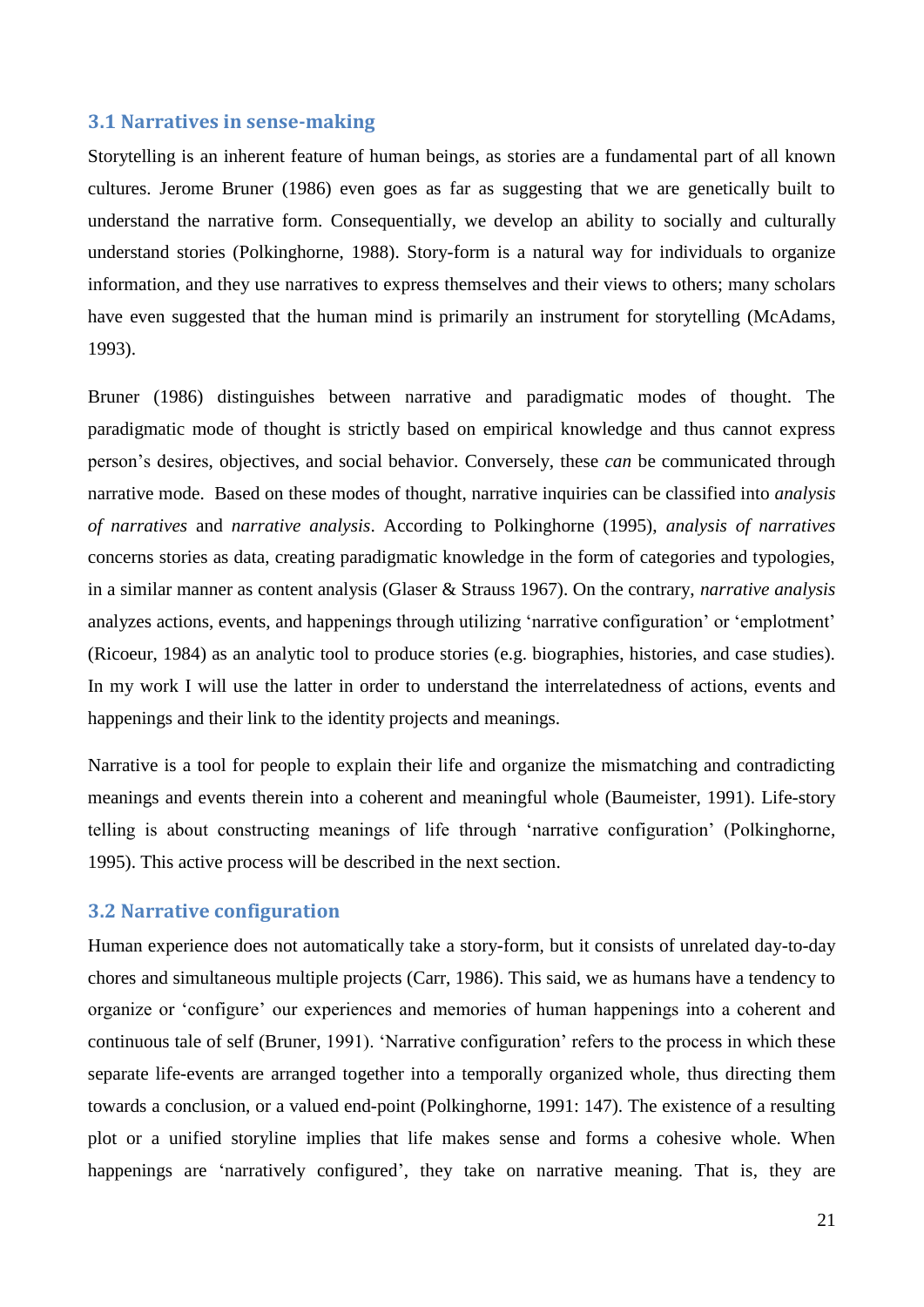<span id="page-22-0"></span>understood from the "perspective of their contribution and influence on a specified outcome" (Polkinghorne, 1995: 5). In sum, narrative configuration is the means to bring coherence and integration among fragmented life-meanings and events. Thus, in my work I use the term narrative configuration (Polkinghorne, 1988) in order to refer to individuals" process of configuring time and events into a comprehensible, satisfactory whole. Emplotment (Ricoeur, 1984), in turn, reflects how this configuration process is conceived and interpreted by the faculties of a researcher (Polkinghorne, 1995).

"Narrative configuration" follows abductive reasoning that is also present in Bruner"s (1986) narrative mode of thought. This reasoning is based on the idea that to form a holistic understanding of a given, partially comprehended phenomena, one is inclined to "fill in the blanks" (Polkinghorne, 1988). In a story-telling context, this "filling in the blanks" occurs through the configuring of the temporal parts of the story together to follow a continuous storyline: the plot - and by "grasping" them together and directing them towards an "acceptable" ending (Ricouer, 1981), or what McAdams (1993) coins "denouement". In other words, rather than following a deductive or predictive logic (Ricoeur, 1981), "narrative configuration" proscribes that the ending of the plot needs to be sufficiently acceptable so as to enable the convincing and plausible linking of events that has lead to it.

What comes out of narrative configuration is a thematically organized or 'plotted' text (Polkinghorne, 1995). "Plot" is, then, the advancing force of narrative, as it integrates separate events as contributing to the valued end point. Consistently, narratives are socially negotiated constructs that organize people"s thoughts and actions in temporal sequences, explaining how particular orderings of actors and actions lead to particular social arrangements (Ricoeur, 1984). It is a kind of "discourse composition" that integrates separate events, happenings, and actions into "a thematically unified, goal-directed process" (Polkinghorne, 1995: 5).

It should also be noted that the plotting or configuring of stories always occurs from the "perspective of the present" (Järvinen, 2004). In other words, all the events that are configured to advance the plot towards the present situation gain their meaning from this very present situation. Narrative configuring, therefore, reflects an oscillating motion with the events unraveling from present towards the experienced past and the anticipated future. Indeed, Ricoeur's theory of "emplotment" conceives of the present as a temporary end-point on the indefinite succession of events, a point-of-view from which the story can be seen as a whole.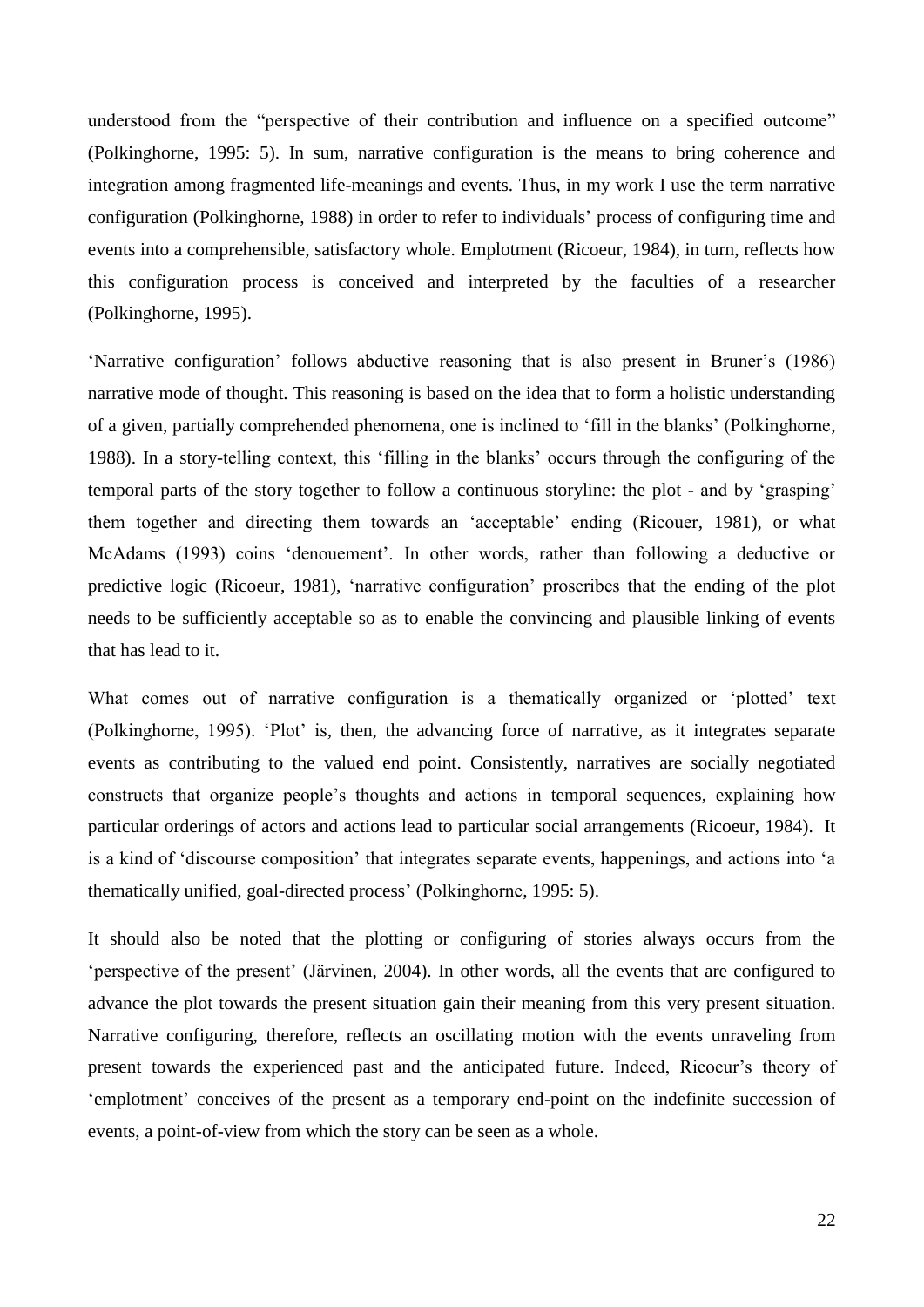#### **3.2.1 "Selfing"**

McAdams 's (1996) integrative framework of personality builds on James's conceptualization of personality as a dual structure of "I" and "Me". In this conceptualization the "I" can be seen as an active process of "selfing", or narrating, to create a coherent self whereas the "Me" is understood as the product of "selfing", the narrated self.

# *"I "and "Me"*

James"s (1890) distinction between "I" and "Me" has been cited endlessly in consumer research (Belk 1988, McAdams 1996). I follow McAdams"s (1996) conceptualization, in which "I" is an active agent that constantly engages in the act of constructing "Me". To clarify this, McAdams suggests, that we should "identify the I as a process and the Me as a product (McAdams 1993)". Consequentially, "I" is rather something one does, so "to self" signifies "to make self out of experience, to apprehend one's actions, thoughts, feelings and so on as 'mine'" (McAdams 1996, p.303) This is actually not far from Belk"s (1988) interpretation where "I" extends itself through acquiring objects that are assimilated into the coherent, extended self.

<span id="page-23-0"></span>The "Me" is, then, the product of the process of "selfing". It can be referred to as *the* self-concept (Baumeister, 1991) and it consists of the various self-attributions that are formulated through "selfing". "Me" can then be grasped on multiple manifestations and levels, incorporating the material, social and spiritual realms of that which is *mine* (James, 1890). Thus one"s material belongings as well as personal concerns and life-stories become part of the self-as-object "Me" (McAdams, 1996).

# *Life-story as identity*

Narratives can be seen as the fundamentally unifying aspect of identity (McAdams, 1996). According to McAdams (1996), life-stories are the actual products of "selfing" that are cobbled from the different levels of identity as well as from integrated life-events. In similar vein, Thompson (1995) views the self as a symbolic project, which the individual must actively construct out of the available symbolic materials, materials which the individual weaves into a coherent account of who he or she is – a narrative of self-identity.

In other words, the life-story links together, through the act of 'selfing', various dispersed 'Me's' into a coherent and continuous story of self. As Ahuvia (2005: 172) writes in his article of consumption and narrative; "in addition to seeing one's identity as a list of attributes, these attributes are linked in memory to key episodes in life, which in turn are strung together to form a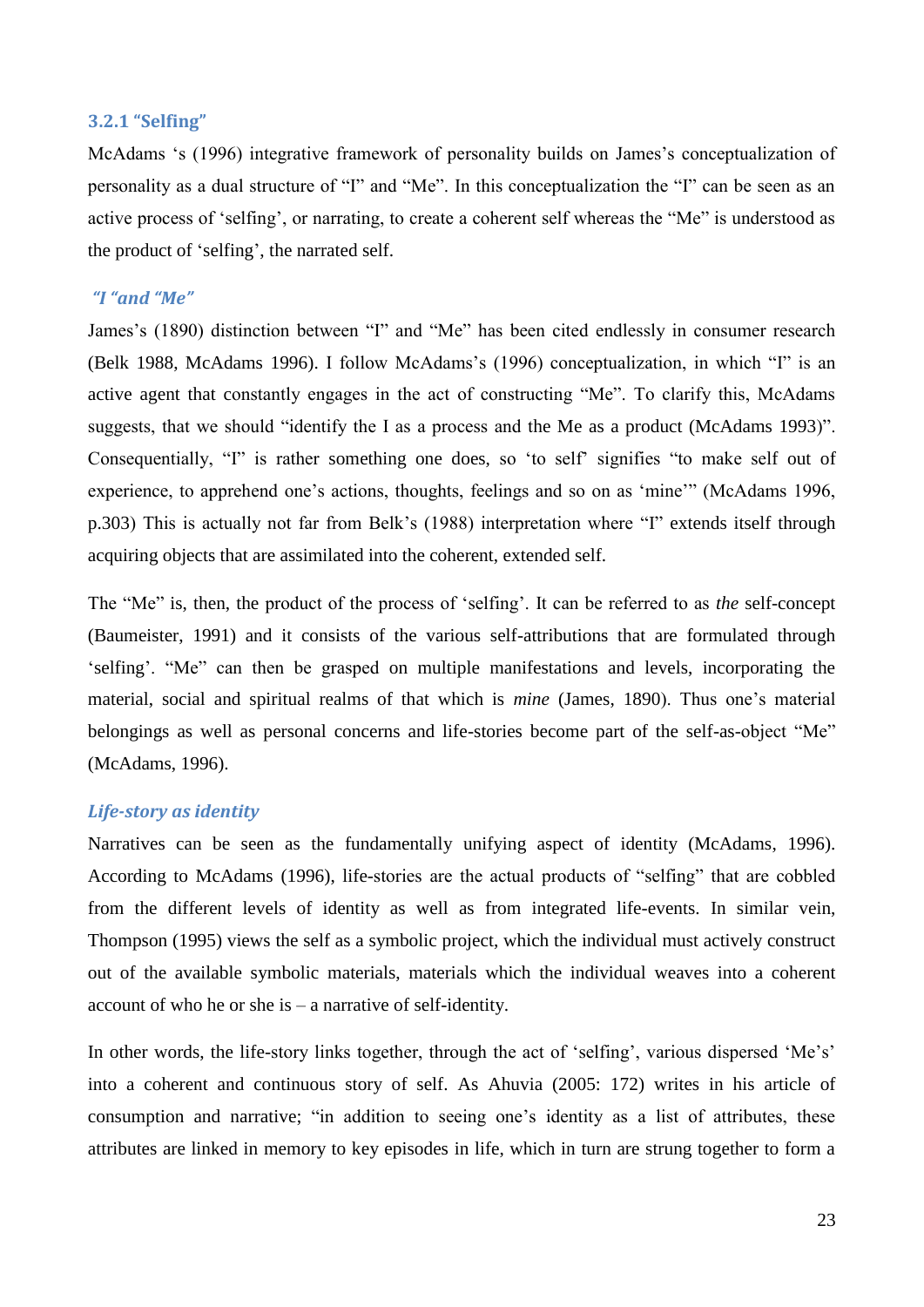story… [t]his story line allows people to make sense of who they are and provides a connected identity from past to present, and into imagined possible futures".

<span id="page-24-0"></span>Furthermore, Fischer (1985) suggests that we are actually *homo narrans;* we learn about ourselves and our culture through listening and telling stories. Thus, narrative is an important way to make sense of the world surrounding us and our relations to and within this world. Indeed, as Gergen and Gergen (1988) maintain, stories are an essential way to make sense of our position within the social world. In addition, Escalas and Bettman state: "People use narratives to create a sense of self. Self stories link the events in one"s life to build a coherent self-concept, motivated by one"s higher-order identity, value, and role goals." (p. 244) Then, reconstructing the life events into a story-form is identity work that helps person to discover one"s identity and understand the true meaning of life events and emotional experiences (Polkinghorne, 1991).

# **3.3 Narrative time and causality**

Narrative mode of thinking seeks to form stories that are coherent, temporally structured accounts of person"s experiences in given context (Baumeister & Newman, 1994). In narrative mode of thought, we seek to explain events in terms of human actors striving to do things over time (McAdams, 1993). The narrative mode presents events through active, target-oriented actors setting them into a temporal context (McAdams, 1993). The temporal nature of narrative makes it possible to understand why events take place as well as what motivates people (Escalas & Bettman, 2000). Thus, it is through this concept of temporality that enables narrative to display causal relations between events. This is to say, the temporality of narrative makes it possible to draw conclusions of the causality of events (Escalas & Bettman, 2000), which, in turn, refers to the consequentiality of narrative sequencing (Young, 1987). Ricoeur (1984) maintains, that temporality is a key feature of narrative as "time becomes human time to the extent it is organized after the manner of narrative; narrative in turn is meaningful to the extent it portrays the features of temporal existence (Ricoeur, 1984).

As such, temporality can be seen as the most central characteristic of a person's existence (Polkinghorne, 1991). Through narration, a person can understand the temporal context of events, and by organizing these events into the temporal sequence, she or he can gain a holistic understanding of the causes and effects of one's actions. In addition, Cottle (1976) even suggests that our individual identity is partly based on the emphasis he or she places the temporal dimensions of past, present, or future. This temporal orientation refers to the way in which individual constructs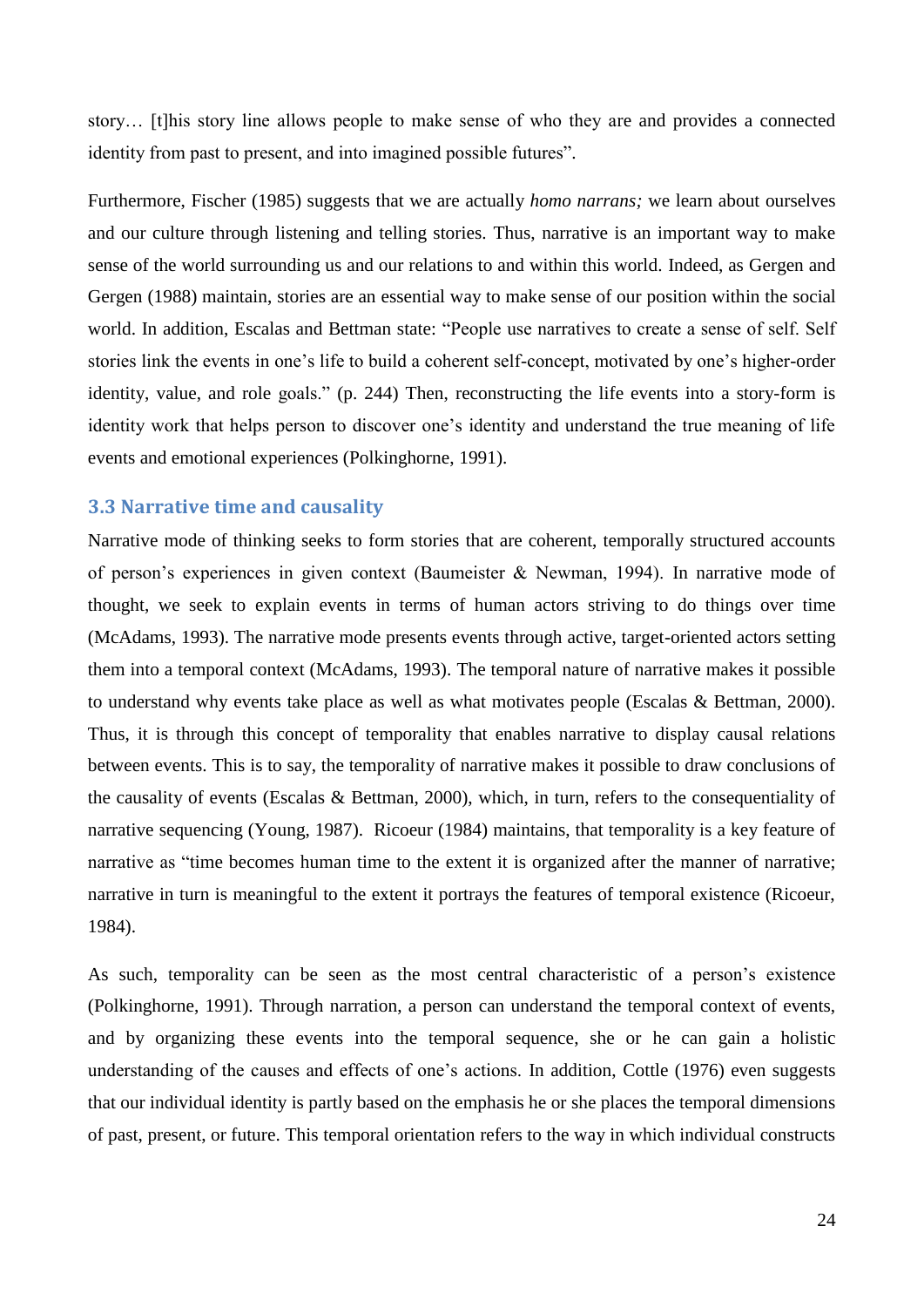<span id="page-25-0"></span>his or her life-story, as it is related to how an individual places the most important events in his or her narrative.

# **3.4 Narrative identity and purposeful storytelling**

In this section I will briefly discuss the concept of possible self (Markus & Nurius, 1987) and their relation to provisional selves (Ibarra, 1999) and their relation to biographical narrative.

As stated numerously in the earlier sections, biographical story-telling is a way for an individual to create coherence between the temporal domains of past, present, and future. Accordingly, they are able to construct a cohesive self that integrates what they used to be, what they are, and what they anticipate of becoming. In this vein, while people tell stories of self, the future is present through reflecting on the anticipated, hoped for and feared future-states. In the context of identity, these states could be referred to as 'possible selves' which are "individuals' ideas of what they might become, what they would like to become, and what they are afraid of becoming" (Markus & Nurius, 1986). In other words, then, "possible self" is a concept concerning change in identity as images of what end states are desirable or undesirable for the protagonist. Thus, they serve as incentives for further behavior as well as evaluative and interpretive context for the current view of self.

<span id="page-25-1"></span>In their story-telling, individuals can "test" these possible selves so as to "fit them on". As practical trials of possibilities which can only be clarified with experience, the concept of provisional selves builds on, but differs from the notion of possible selves (Ibarra, 1999), as they concern how possible selves are created, tested, discarded, and revised in the course of life-story. Provisional selves serve as experimentations of possible but not yet fully elaborated identities (Ibarra, 1999). New identities enacted in narrative are often provisional, even makeshift, until they have been integrated into the frame of narrative. In sum, then, narrative serves as a context in which an individual is able to project future identities as well as to experiment with these "possible selves" and by constructing these as a part of narrative they become a part of "me".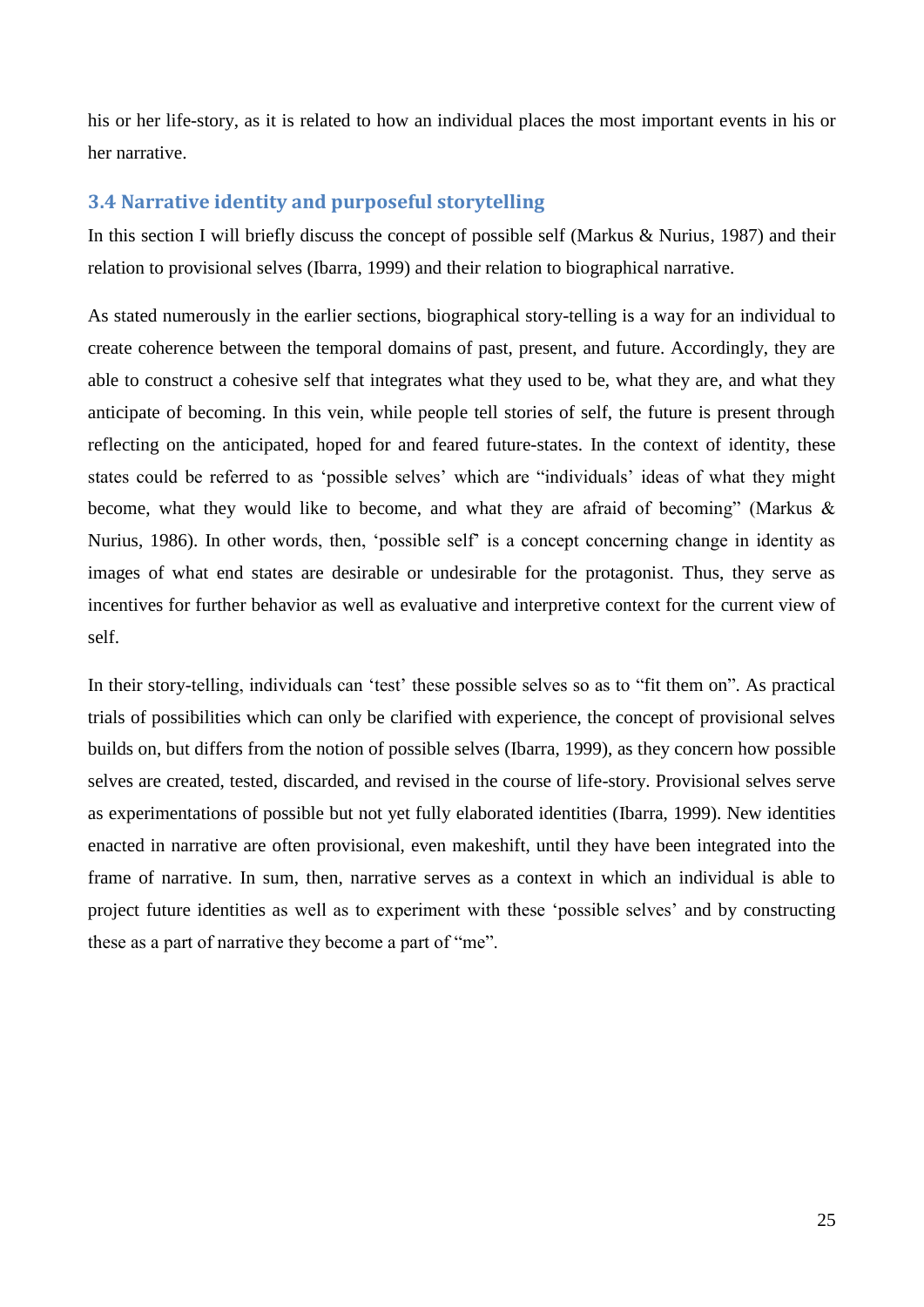# **4. Study of lives**

Previously, I have discussed how story-telling is an ontologically constructive act. This, however, is not to say that story-telling produces fictitious stories without a relation to our lives. In fact, our lives and our stories have an inherent relation, which is clear when considering the hermeneutic perspective that is fundamental to the interpretation of narratives (Fischer, 1985; Denzin, 1989; Polkinghorne, 1988). In other words, the meanings of our lives cannot be determined outside of the stories we tell of them, and in turn, the meanings of our life-stories cannot be resolved without any reference to the lives we live (Widdershoven, 1993).

As Widdershoven (1993:2) states: "The implicit meaning of life is made explicit in stories". Consequently, narratives are less about facts and more about meanings that are conveyed through them (McAdams 1993: 28). Through "narrative configuration" (Polkinghorne, 1995) events are made meaningful. Stories are told to configure a myriad of events and meanings into a coherent whole, and through stories people "create themselves" (Josselsson, 2004).

Having said the above, "story" is a linguistic form in which lived experience of humans can be expressed as situated action (Ricoeur,1991). Stories follow the same inherent structure that is characteristic to our lives. Narrative mode of thinking forms stories that are coherent, temporally structured accounts of person's experiences in given context (Baumeister & Newman, 1994). Narrative mode is thus about 'human actors striving to do things over time' (McAdams, 1993).

In this chapter I will describe the concepts that will aid the analysis of my informants' narratives. Firstly I will discuss narrative directionality and the related concepts of redemption and contamination (McAdams & Bowman, 2001), which are ways to gain interpretive control over the direction of the plot. Secondly I will describe the four needs for meaning (Baumeister, 1991) which are unifying themes of "configured" life-events. Thirdly, I will address the infliction of stigmas on individuals" life; how do they come about, and what kind of consequences they have. Finally, the variety of responses to stigmatization are elaborated upon as I will review the psychological and sociological theorization of responses to stigma, and in relation to them, I will present McAdams's (1993) concepts of agency and communion that will guide my analysis of the data.

# **4.1 Narrative directionality**

Subject of my study is the consumer as a reflexive author of his or her biography that strives to construct a coherent self. This does not solely happen through having of possessions, but rather through narrating about the beings and doings involved with consumption (Sartre, 1962). Narratives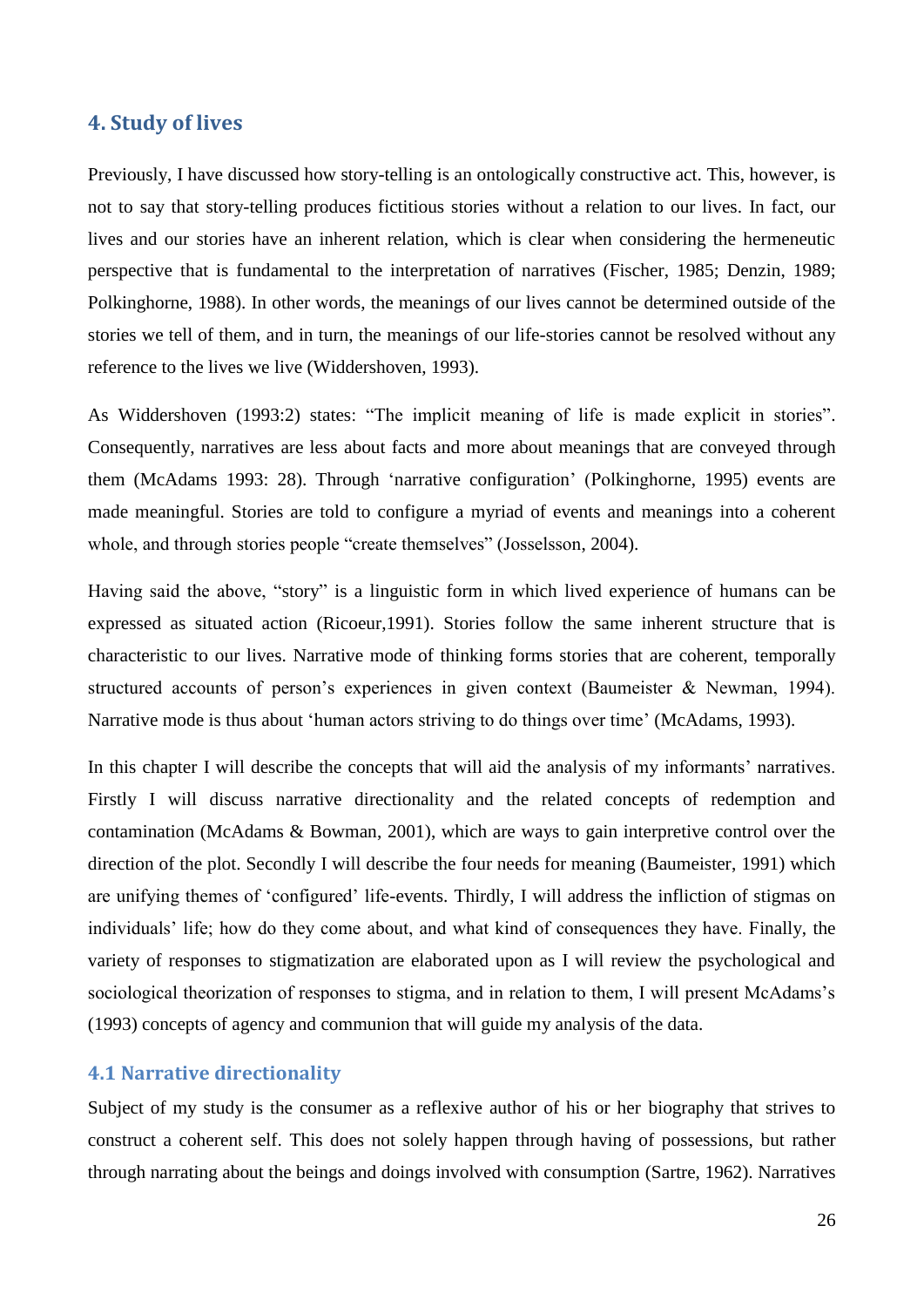are then means that are used to make sense of self, thus the ways that one narrates about consumption are significant to the process of "selfing" (McAdams, 1996).

<span id="page-27-0"></span>As I have described earlier, identity is understood as a life-story. Thus, it is, in a way, a product of imagination. Despite this imaginary dimension, there is a link between "what actually happens in one's life' and 'how one chooses to remember it'. Identity, then, is not only based on imagination but also reflects the personal choices one makes in telling the story, i.e. what to narrate, and even more importantly, how to narrate it.

One of the key features of narrative is its capability to bring about directionality among separate events. Gergen & Gergen (1988) describe directionality as narrative's sense of movement or direction through time. Here, narrative must have an established valued end-point towards which protagonist strives over time. Consequently the narrator must then "*select and arrange preceding events in such way that the goal state is rendered more or less probable"* (Gergen & Gergen 1988: 175. Following this, the events unrelated to the goal state detracts or dissolves the sense of narrative. Thus, directionality brings about coherence in the narrative, since the events are evaluated according as to how they develop in and through the story-line.

Gergen and Gergen (1988) maintain that for a narrative to appear successful, its events need to be arranged as they pertain to the achievement the end state. When considering this as a criterion, there are three rudimentary prototypical narrative forms; progressive, regressive, and stability narrative (Gergen & Gergen, 1988). The stability narrative links the events in a manner that the protagonist remains unchanged with respect to the valued end point, whereas the other two characterize either incremental or decremental movement along the evaluative dimension.

Related to this concept of directionality are McAdams and Bowman"s (2001) redemption and contamination sequences that are 'narrative strategies' for making sense of perceived transitions in life as they help in fitting discontinuous events into life-stories. As life-story is a version of actual events as interpreted or perceived by the protagonist these strategies are a way to construct reality.

According to McAdams and Bowman (2001) redemption and contamination sequences are forms of narrative movement, or more accurately, ways in which the protagonist can maintain interpretive control over events in narrative. Redemption sequence describes progressive narrative movement, in which emotionally negative or bad scene eventually has a positive impact later on in one"s life. An individual may, then, redeem unfortunate events in the course of narration by accounting changes in self, relationships, or philosophy of life on them. Reversely, contamination sequence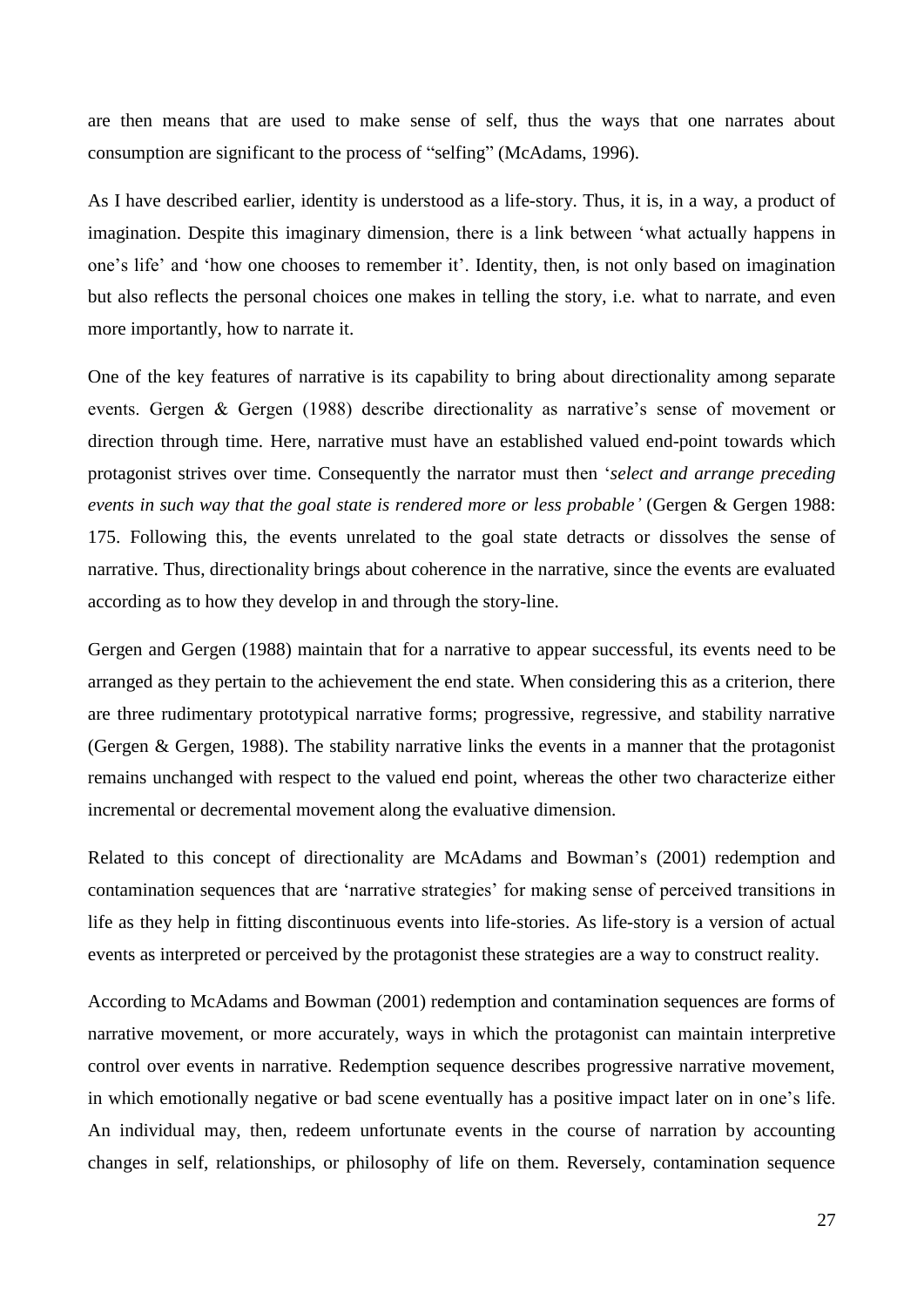(McAdams & Bowman, 2001) describes a positive event leading to bad outcomes. One can view high points, low points, or turning points through these narrative lenses, which stem from narrator's views on life. In case these sequences occur frequently they might become a defining feature of the life-story.

#### **4.2 Four needs for meaning**

By definition, a meaning is a shared mental representation of possible linkages among things events. Thus, meaning is a *relational* (Baumeister, 1991; Wittgenstein, 1963). Life as a whole does not automatically have a single, clear meaning, rather, it needs to be actively constructed by the individual (Baumeister 1991) - "meaning has to be imposed, it is not built in" (Baumeister, 1991: 4). In narrative, these meanings can be dynamically constructed (Shankar et al., 2001) as a result of the interplay between individual and social narratives.

The meaning of life is the same kind of meaning as the meaning of a sentence in several important respects: having the parts fit together into a coherent pattern; being capable of being understood by others; having meaning fit into a broader context, and invoking implicit assumptions shared by other members of the culture (Baumeister, 1991).

In his opus magna, Baumeister (1991) recognizes four essential needs for which meanings of life should respond to in order for life to appear meaningful.

*Purpose:* The first need implies that people wish to interpret events as being purposive. The purposive connection links temporally separated events together so that they are all headed towards a certain outcome (Baumeister & Wilson, 1996). Hence, purpose creates coherence into narrative through causality by presenting events as steps leading towards certain outcome. There are two types of purposes, goals and fulfillment. Goals refer to desirable objective circumstances, whereas fulfillment refers to more subjective end-states. Events can be interpreted to have purpose if they either lead to goals (e.g. graduation, wealth), or fulfillment (e.g. happiness).

<span id="page-28-0"></span>*Value (Justification):* These two concepts describe the person's need for a set of values or beliefs for evaluating what is right or wrong. These are essential to make moral choices as well as to justify one"s actions (Baumeister, 1991, Baumeister & Wilson, 1996).

*Efficacy:* This reflects the person's need for control of self and ability to make a difference. This involves the belief that one has control over external events that affect certain outcomes (Baumeister, 1991; Baumeister & Wilson, 1996).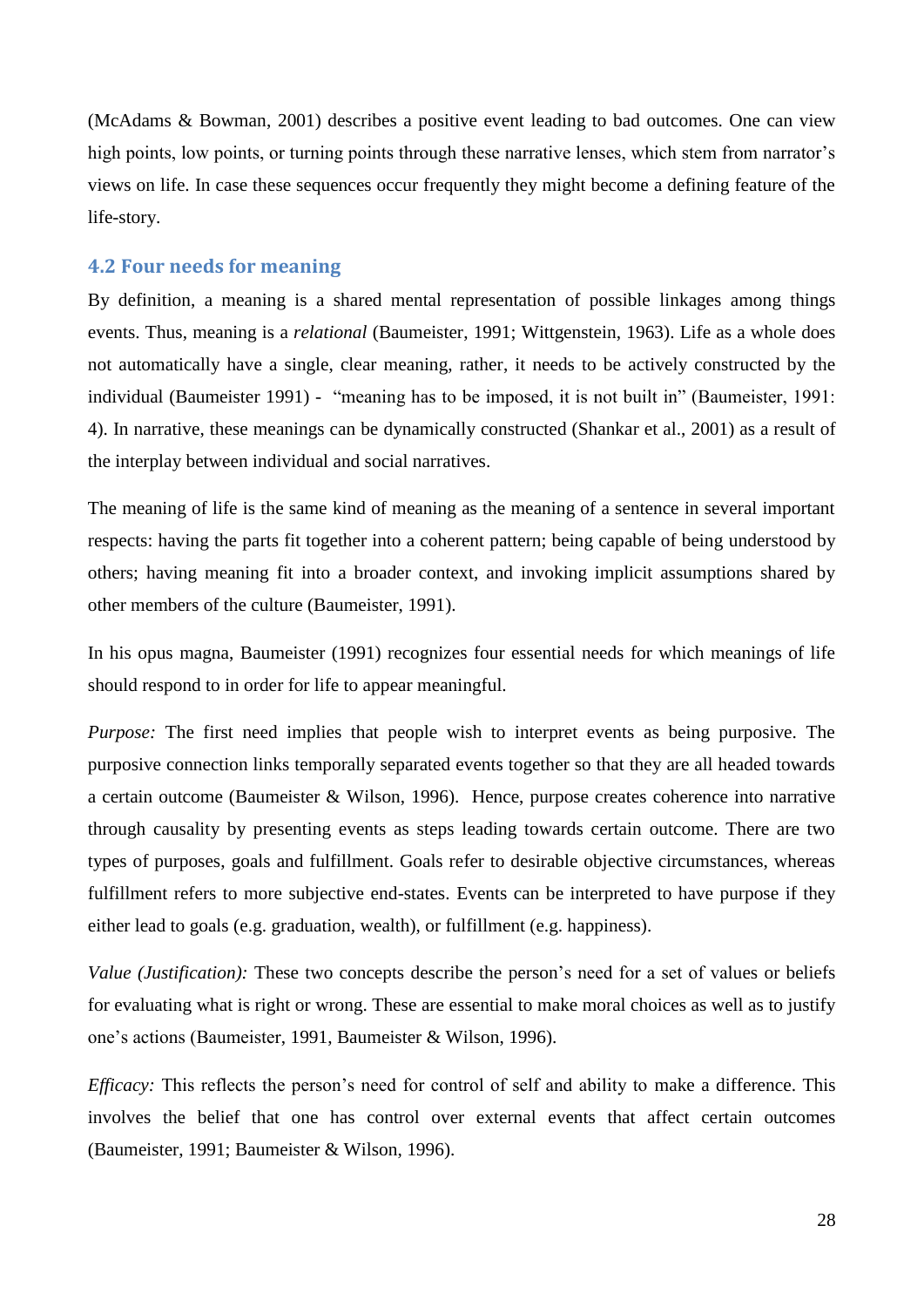*Self-worth:* This concept reflects the need for positive affirmation of the self. In practice, as Baumeister (1991) states "this usually involves finding some means of regarding oneself as superior to others, whether this is based on membership in an elite group or on individual attributes and accomplishments**"** (p. 44).

An additional need conceptualized by Baumeister and Leary (1995) is the need for *Belonging:* to form and maintain strong and stable interpersonal relationships. This need is for frequent, nonaversive interactions within an ongoing relational bond. Consistent with the belongingness, people form social attachments readily under most conditions and resist the dissolution of existing bonds. Lack of attachments is linked to a variety of ill effects on health, adjustment, and well-being.

Baumeister's (1991) framework of four needs for meaning can be used to extend McAdams's (1996) narrative understanding of identity (Baumeister & Wilson, 1996). These four needs are dimensions that people use to interpret their lives; they constitute the different aspects of their existence that make them crave for meaning. As described earlier, McAdams (1996, 1993) argues that people use stories to make sense of their life and to bring about coherence to the separate lifeevents. According to him, to understand one's identity, one must integrate one's disparate roles, incorporate one"s values and skills, and organize the past, present, and future into a meaningful pattern (Baumeister & Wilson, 1996). This can be accomplished through composing a cohesive lifestory.

As stated previously, this study is about understanding how people, in their efforts to resolve their stigmas, construct their present sense of self through biographical story-telling. To do this, I have observed how people engage in identity work through telling stories of their music consumption as well as how these stories are used to compensate for their lack of meanings in life (Baumeister, 1991).

#### <span id="page-29-0"></span>**4.3 Stigmatization**

This research aims to extend the understanding of stigmatization through the deployment of narrative theory. Here, I will discuss stigma, its source, and consequences.

Stigma in social identity literature is theorized as "an attribute that is deeply discrediting" therefore reducing its possessor's status "from a whole and usual person to a tainted discounted one" (Goffman 1963:3). Possession of stigma implies that an aspect of social identity is devalued in a certain context (Crocker, Major & Steele, 1998). Prejudice towards an attribute can lead to decreased possibilities of an individual. Stigma can be particularly stressful because although it is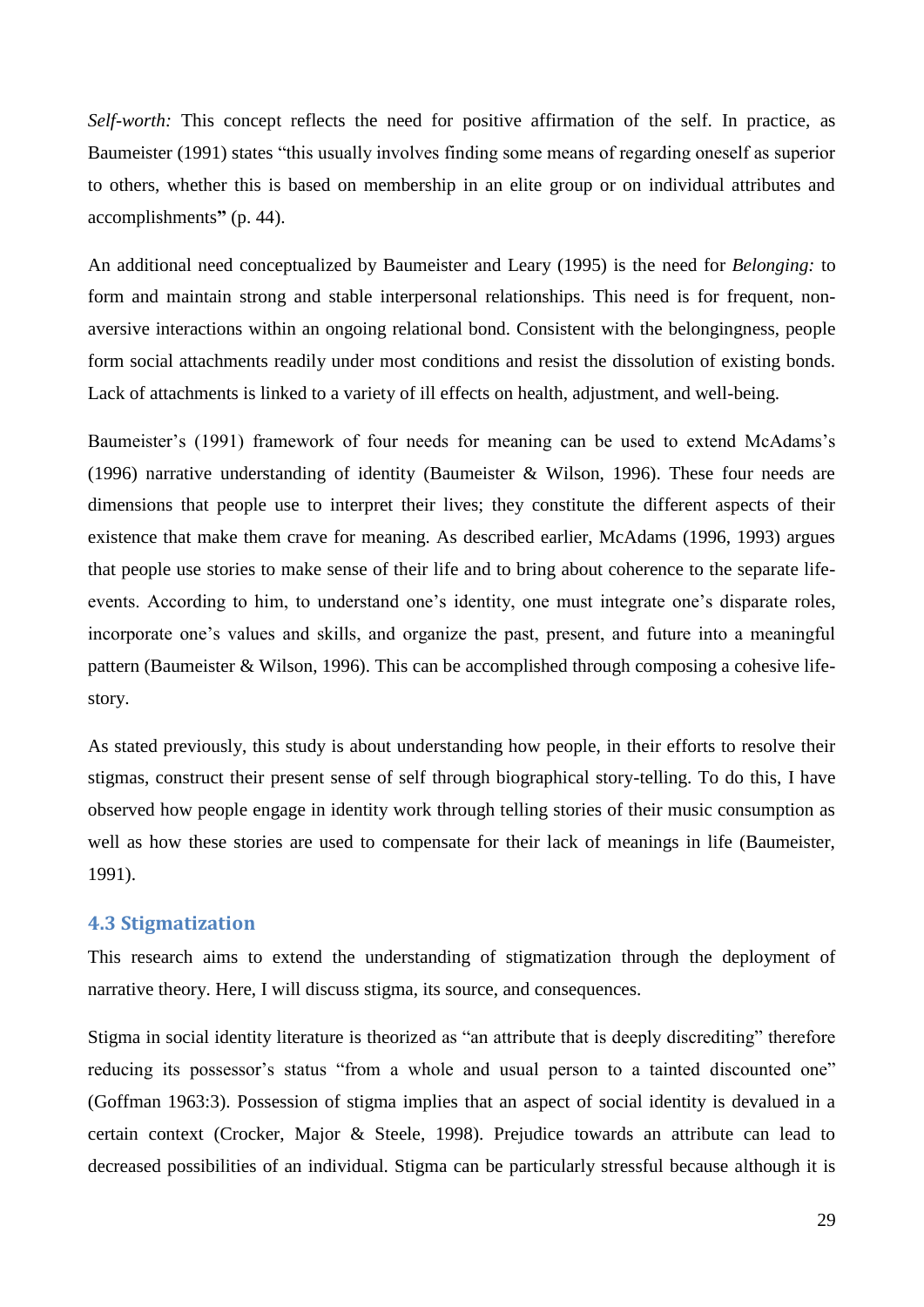defined by being devalued in a certain context, this context can be very pervasive for the individual. Some stigmatized attributes can actually be so powerful in the reactions that they inflict, so that they achieve a "master status", thus becoming the core, identifying aspects of the person who possesses them (Goffman 1963).

Numerous theoretical perspectives suggest that stigmatized people may suffer psychological consequences such as ego defenses, low self-esteem, external locus of control, and depression (Allport, 1954; Crocker & Major, 1989). The examples include poor self-worth and a profound lack of self-efficacy (Henry & Caldwell, 2006). Furthermore, I propose that stigmas can be reflected on biographical narrative as a temporary or even permanent cause for the lack of meaning in life, although stigmatization can be context dependent and thus not necessarily permanent (Henry & Caldwell, 2006).

Stigmatized people are often found to function as well as other people, despite the fact that they are disadvantaged in a variety of ways (Miller & Kaiser, 2001). In coping literature, it is suggested that stigma is only detrimental to individual"s wellbeing if it exceeds his or her resources for coping (Miller & Kaiser, 2001, Henry & Caldwell, 2006). Thus, if stigma can be coped with through the acts of consumption it will not cause such a great amount of consequences as it otherwise would. As I will show in the empirical part of my research, an individual facing stigma is able to, through narrative coping strategies, reconstruct the meanings underlying the stigma in such a way that leads to a positive integration of the life-narrative.

Baumeister's (1991) theory maintains that people failing to satisfy their needs for meaning will show some frustration, malaise, discontent, or instability. In a similar vein as stigmas can be coped within the narrative form in order to return meaning of life into its textual representation.

# **4.4 Agentic and communal responses to stigma**

By definition, stigma as such, has negative physical and psychological effects on individual, in narrative context this could be accounted for as lack of meaning (Baumeister, 1991). This said, stigmatized people are still able to function and create cohesive life-stories in a same manner as "normal", non-stigmatized people. This all comes down to different strategies of coping as individuals exhibit various responses to stigma-inflicted inner states. Miller and Kaiser (2001) discuss the different responses to stigmatization that individuals might engage with. These dynamic, multifaceted, and interdependent responses can be employed simultaneously or independently. These adaptive reserves of meaning can include psychological, social, behavioral, economic, or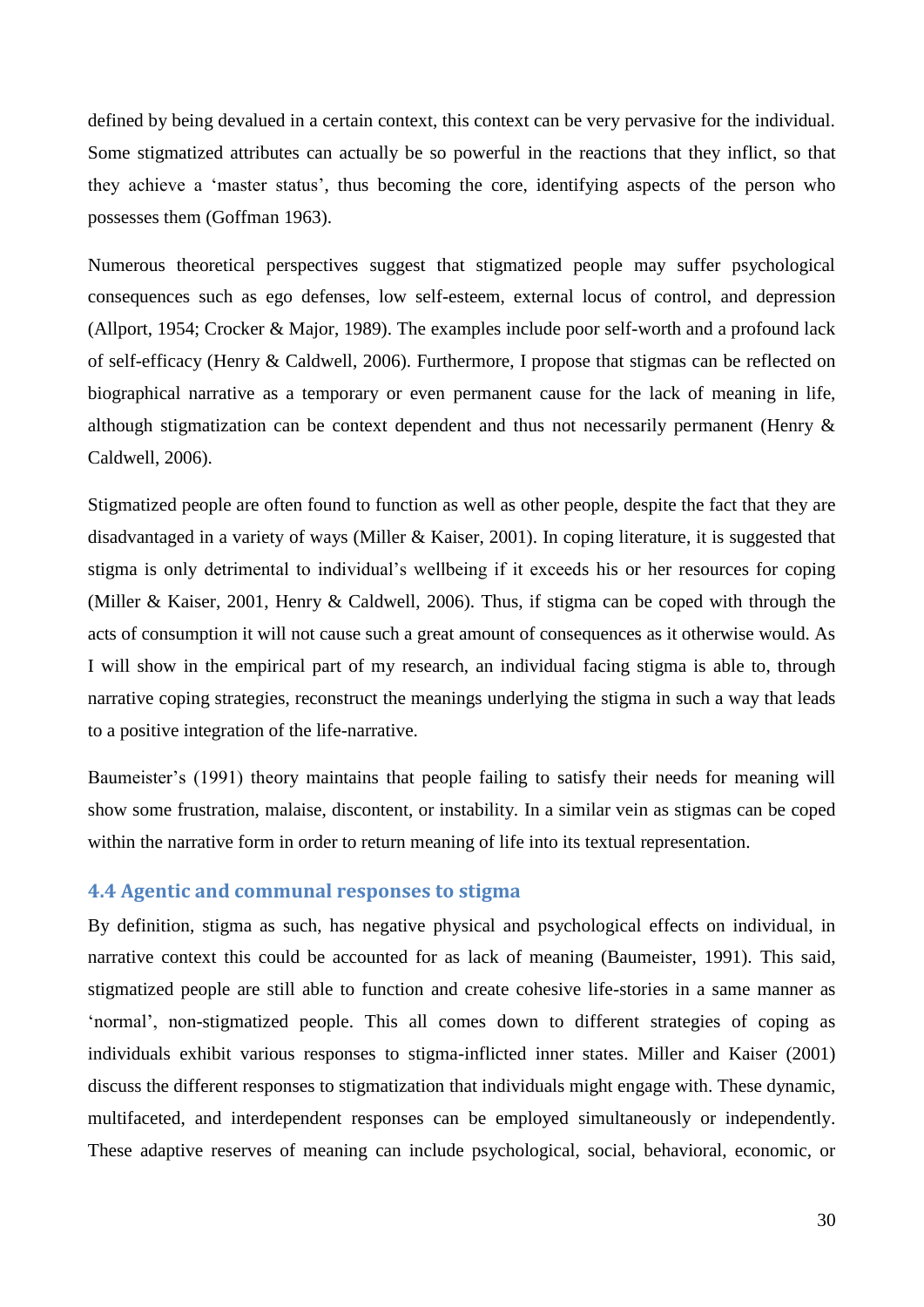educational resources (Miller & Kaiser, 2001). In short, then, the outcome of stigma depends on the ways in which an individual is able to cope with it.

Consensus about which dimensions are fundamental to conceptualize responses to stigma has not yet emerged (Zeidner & Endner, 1996). In this thesis, and through a narrative framework, I will reinterpret Compas et al."s (2001) model of the fundamental dimensions of responses to stigma.



Miller and Kaiser (2001) suggest that the most fundamental divide between these responses would be between voluntary and involuntary, since only voluntary responses account as coping. This follows from the definition of coping as conscious, volitional efforts to *regulate* emotion, thought, behavior, physiology, and the environment in response to stressful events or circumstances (Compas et al., 2001). Accordingly, then, because of the emphasis laid on the agentic nature of consumption this thesis will only concentrate on voluntary coping (as seen through a narrative perspective, however). These responses, in turn, are divided into two categories, engagement and disengagement coping.

Engagement and disengagement strategies could also be labeled as either fight or flight, or as approach or avoidance. The fundamental difference, then, between the two concepts is that in the first, one seeks control over events, whereas in the second one seeks detachment.

The current research aims to accomplish a novel understanding of coping responses as applied to a narrative context. In doing so, I will employ the concepts of *agency* and *communion* (McAdams 1993: 71). These motivational tendencies are the "fundamental modalities in the existence of living forms" and they can be used in order to understand the basic motivational themes associated with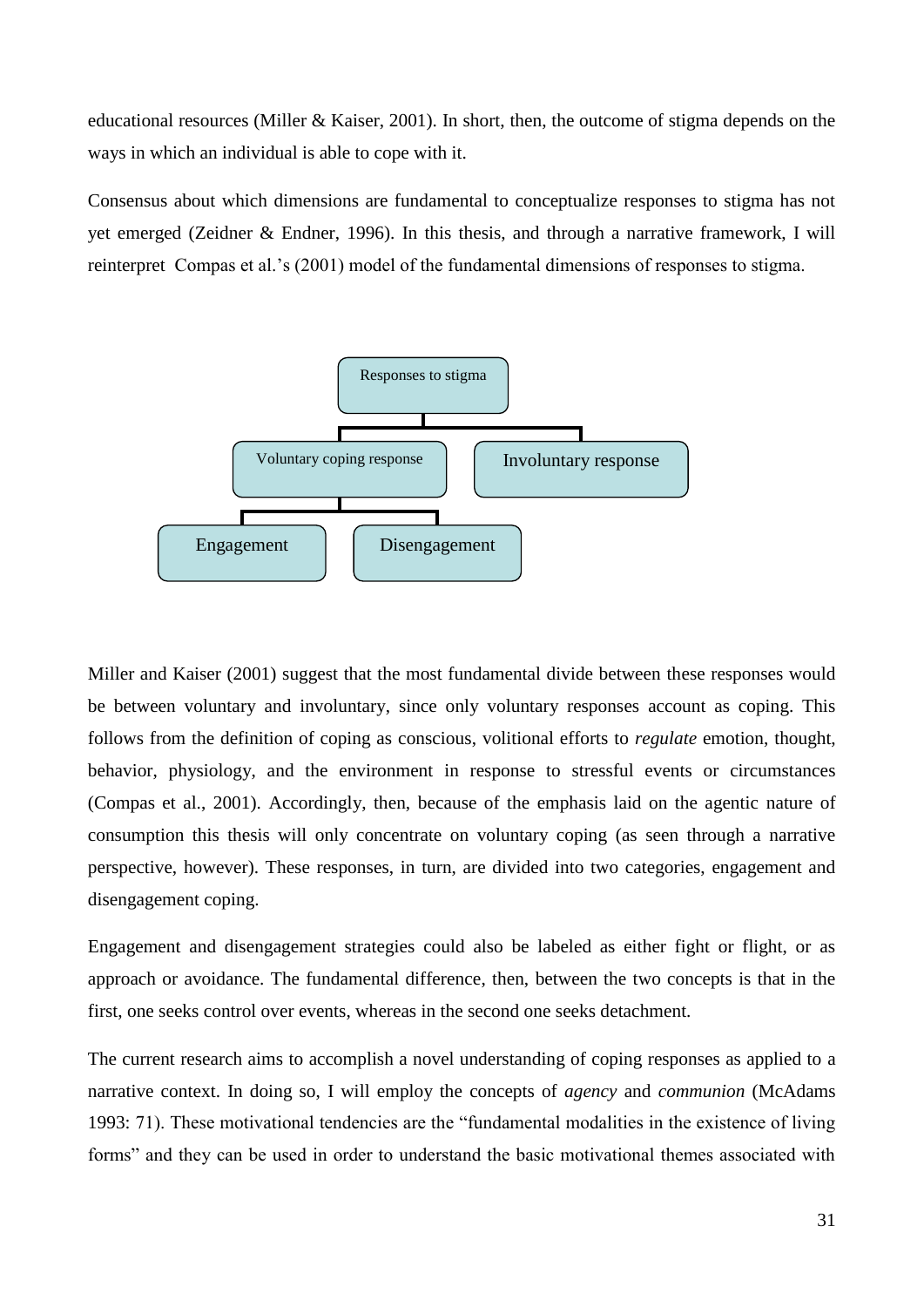<span id="page-32-0"></span>the coping responses. In this sense these two concepts are, to a large degree in line with the notions of engagement and disengagement.

Bakan (1966) defines agency as "individual"s striving to separate from others, to master the environment, to assert, protect, and expand self." Thus, the objective is to become a powerful and autonomous agent through having an impact on one"s environment and developing oneself, which also correlates with Baumeister"s (1991) need for efficacy as a fundamental feature of biographical narrative. In addition, this agentic need encourages acting to consolidate one"s individuality as separating from the surrounding environment through mastery and manipulation. In opposite, then, *communion* refers to "the individual's striving to lose his or her individuality by merging with others, participating into something that is larger than self" (McAdams 1993: 71). This can be characterized as human longing for close and warm relationships as well as desire for love and intimacy. In different times, people demonstrate tendencies towards different motivational aspects, and one"s behavior is a combination of these.

As such, achieving control over events and oneself seems to stem from agentic motives thus reflecting 'engagement'. Whereas distracting oneself of the current situation or losing oneself to something larger than oneself (communion) follows the logic of 'disengagement'. Despite of this distinction between different types of responses, matters are not always straight-forward as there might exist responses that feature both kind of characteristics, which might cause tension for individual.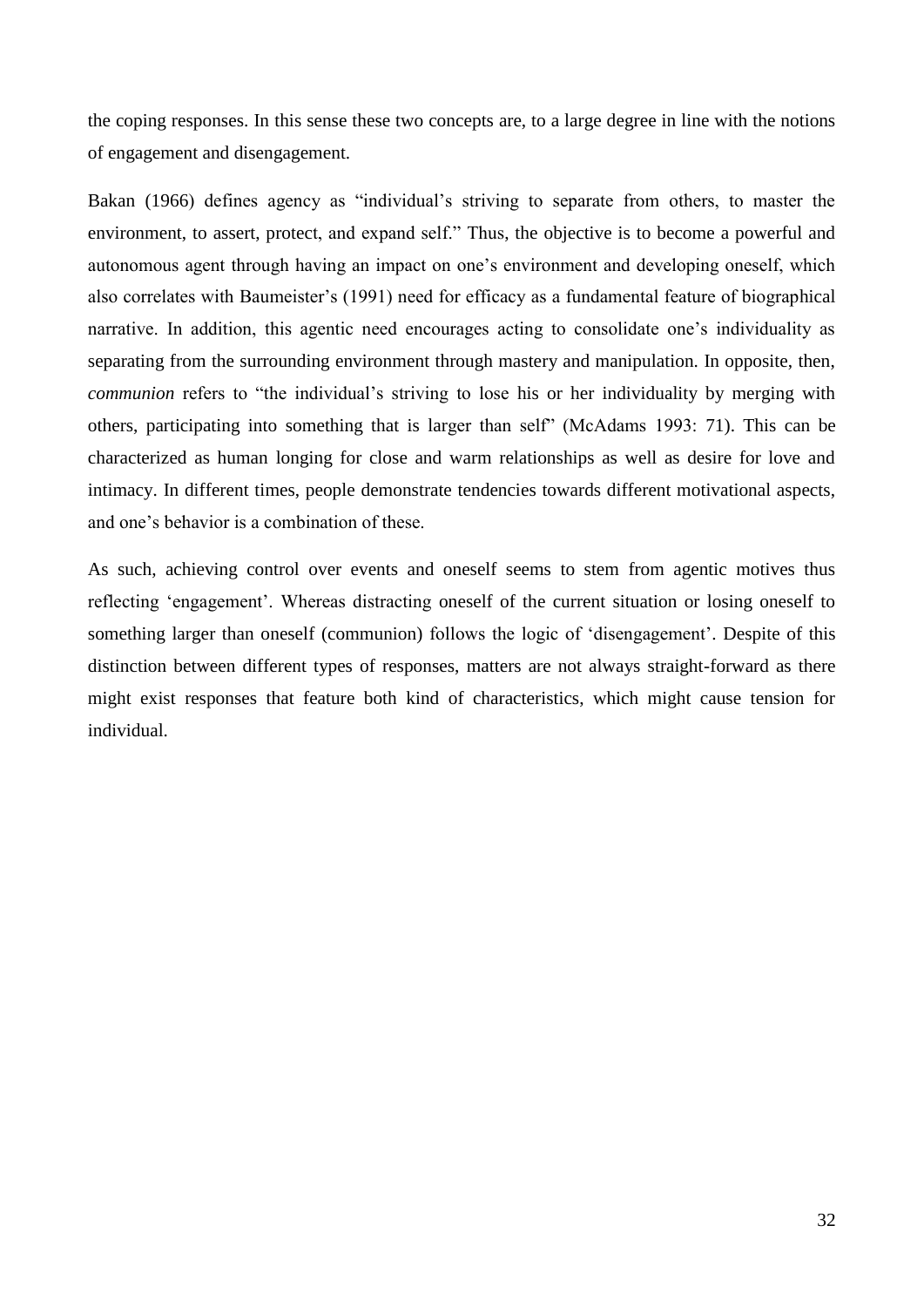# **5. Conceptual dynamics - compensatory consumption in 'life-story as identity'**

In this chapter my aim is to summarize the previous chapters, and therefore to clarify the conceptual dynamics that direct my analysis of the data.

LIFESTORY IS IDENTITY - In McAdams's (1996) view, identity is constructed in our life-story. Self-as-object 'Me' is understood as a product of the act of 'selfing', the self-as-subject. Identity is a construct that consists of separate life-events that are integrated through the act of narrative "configuration" (Polkinghorne, 1988) which uses life events and happenings as resources for identity construction. As identity is a biographical construct it is useful to observe how an important aspect of life-story, its temporal dimension connects with identity and life-story.

INTEGRATION OF IDENTITY - Identity is then a structure consisting of the three temporal dimensions, past, present and future. One fundamental striving for human being is to achieve cohesiveness in life. Meaning of life is something that integrates together these different dimensions. Baumeister's (1991) four needs for meaning are ways in which people do seem to require their life to make sense. These meanings connect separate events in a way that *meaningful* life story connects separate events and establishes causal relations between them. Therefore, life events need to be 'configured' accordingly into a coherent whole that is unified by certain higherorder life-meanings (Baumeister, 1991). The resulting storyline, the plot (McAdams, 1996; Ricoeur, 1981; Polkinghorne, 1988) is a unifying force in a story. The story is told so that events follow this plot and thus make sense. Identity is then a time-line like construct that evolves and develops over time, and makes it possible to follow this process of identification. One needs to integrate all the three dimensions past, present, and future so as to "configure" a satisfactory, and meaningful story. If one perceives a dimension lacking meaning this can be compensated through narrative strategies that involve utilizing meanings from external sources like consumption. The current research aims to demonstrate how one has certain strivings, or rather meanings that one strives for and through them attempts to unify the story regarding the temporality as well. Meaning directs the story-telling and creation of causality. In my analysis I will show how the lack of meaning can be inflicted on individual"s life-story as a result of prolonged stigmatization (Goffman, 1963), and how this can be then compensated through the employment of a variety of coping strategies (Miller & Kaiser, 2001). These are reflected on the telling of the story as one utilizes agentic and communal (McAdams, 1988, 1996) themes in order to bring about continuity in one"s biographical narrative.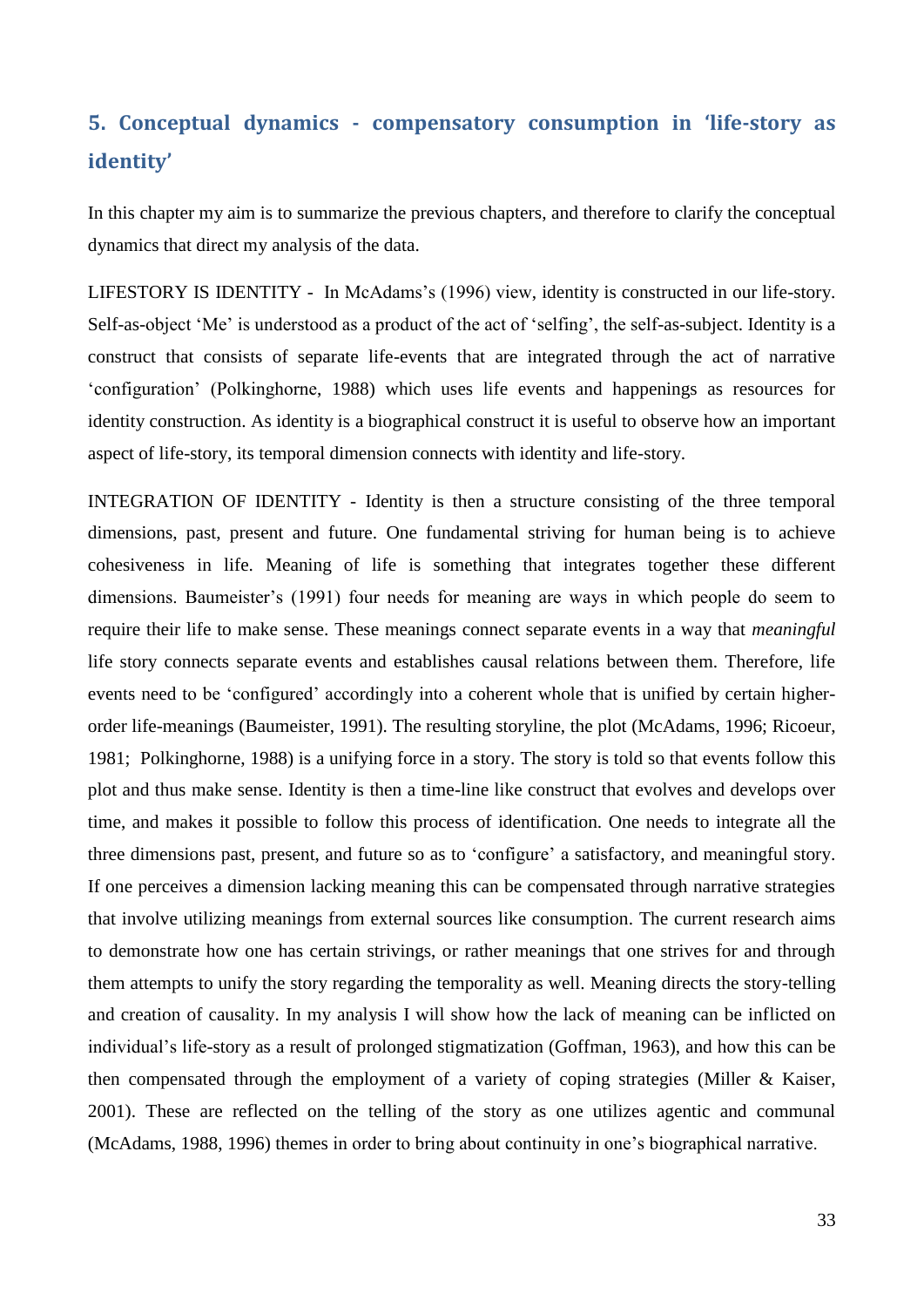<span id="page-34-1"></span><span id="page-34-0"></span>PERSPECTIVE OF THE PRESENT – A life-story is told from the perspective of the present. My informants tell stories to achieve a satisfying, coherent identity. As they configure their life through the lens of their present, there are times and events as well as meanings that are not consistent with their present.

<span id="page-34-4"></span><span id="page-34-3"></span><span id="page-34-2"></span>NARRATIVE DIRECTIONALITY –Narrative directionality refers to narrative"s ability to demonstrate the advancement of a story towards a valued end point (Gergen & Gergen, 1988). Therefore, narrative demonstrates events so that "*the goal state is rendered more or less probable"* (Gergen & Gergen 1988: 175). Using the concepts of narrative directionality I will explain how my subjects construct coherent stories that integrate past, present, and future in ways that respond to their perception of the direction in the narrative. Redemption and contamination (McAdams & Bowman, 2001) are narrative strategies that are used to fit events in the overall directional "pattern". The current research strives to understand the role of consumption in creating this directionality as well as in the different kinds of situations additional consumption resources are used to enhance directionality.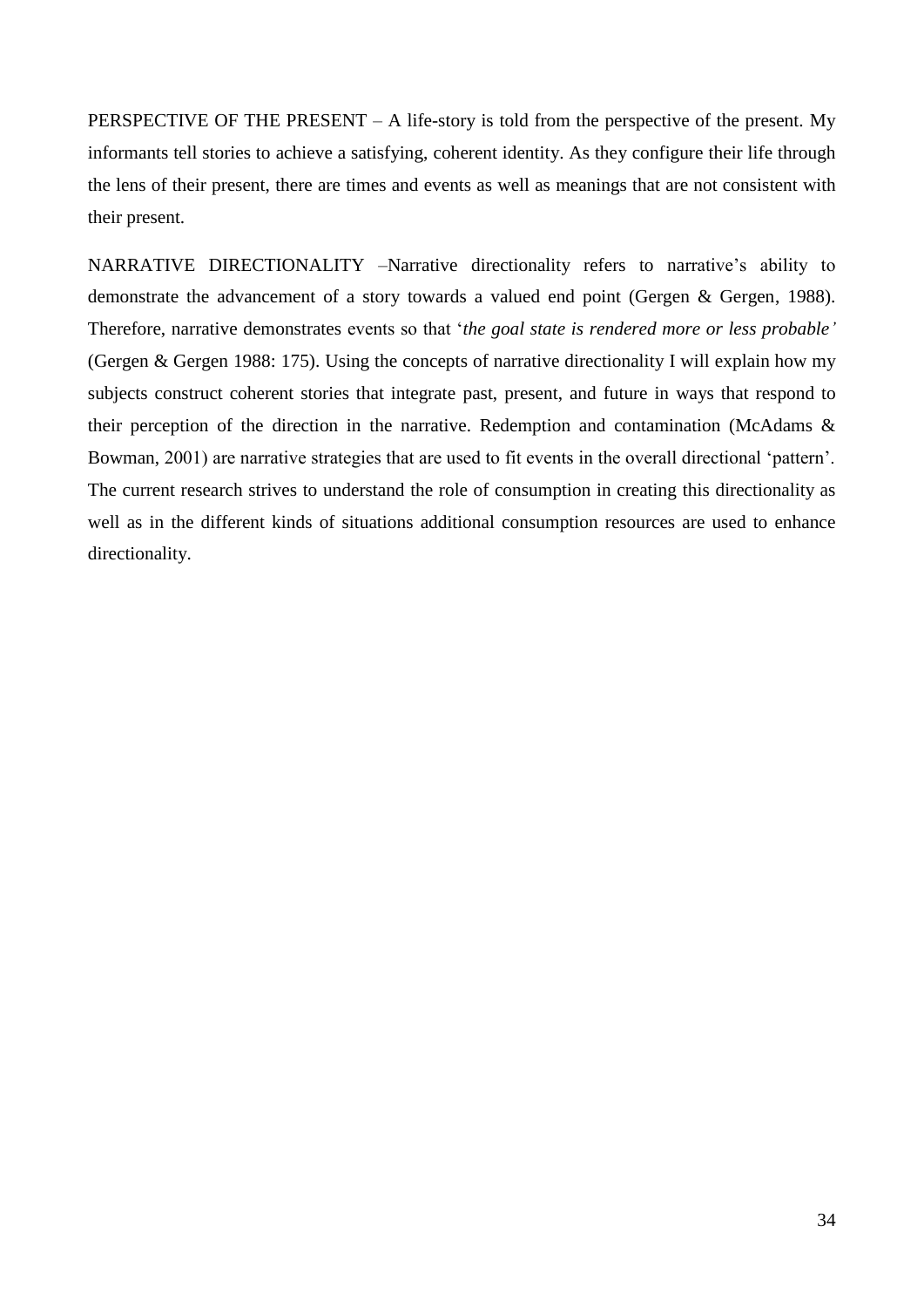# **6. Methodology**

# **Narrative paradigm**

A paradigm may be defined as "a group of researchers sharing common assumptions about the nature of reality, utilizing common methodologies, and dealing with similar problems" (Kuhn 1970 cited in Thompson et al., 1989). This research falls within the narrative paradigm that builds on the ontologically constituting status of the stories we tell and their hermeneutic interpretation (Shankar et al., 2001). In this chapter, I will describe the methodological assumptions of this research, the actual methods applied, and the problems encountered in this process.

# **6.1 Philosophy of narratives**

#### **6.1.1 Axiology**

In the fairytale "Alice in Wonderland", Alice asks the Cheshire Cat, "Would you tell me, please, which way I ought to go from here?". The sage cat replies, "That depends a good deal on where you want to get to." This dialogue illustrates the fundamental principle of ends and means: without a clear objective, it is impossible to decide how to accomplish it. In this vein, axiology refers to the fundamental goals one strives to accomplish through conducting the research, as well as what counts as fulfilling these certain goals (Hudson & Ozanne, 1988).

As my research falls into the category of interpretative research, the primary goal of my study is to understand, not explain, the meanings consumers attach on their acts of consumption through biographical narrating. What does this understanding imply then? According to Hudson & Ozanne (1988), in the interpretative tradition, understanding is seen more as a process than as an actual end result. This is mostly due to the fact that interpretation of a phenomenon is seen as a moment in the continuum of understanding that is referred to as the hermeneutic circle (Hudson & Ozanne, 1988). Denzin (1989) summarizes this quality of interpretation as follows: "One never achieves *the* understanding; one achieves *an* understanding". For my research then, this implies that my current interpretation is only *my* interpretation of the meanings at the *present time* in a similar way as the narratives are truths of the *time of the telling*.

### **6.1.2. Philosophical hermeneutics**

As is suggested here, the interpretive approach to narratives of consumption is based on philosophical hermeneutics (Gadamer, 1989): "Following the footsteps of Gadamer, Ricoeur suggested that all behavior, and by extrapolation our consumer behavior too, could be interpreted as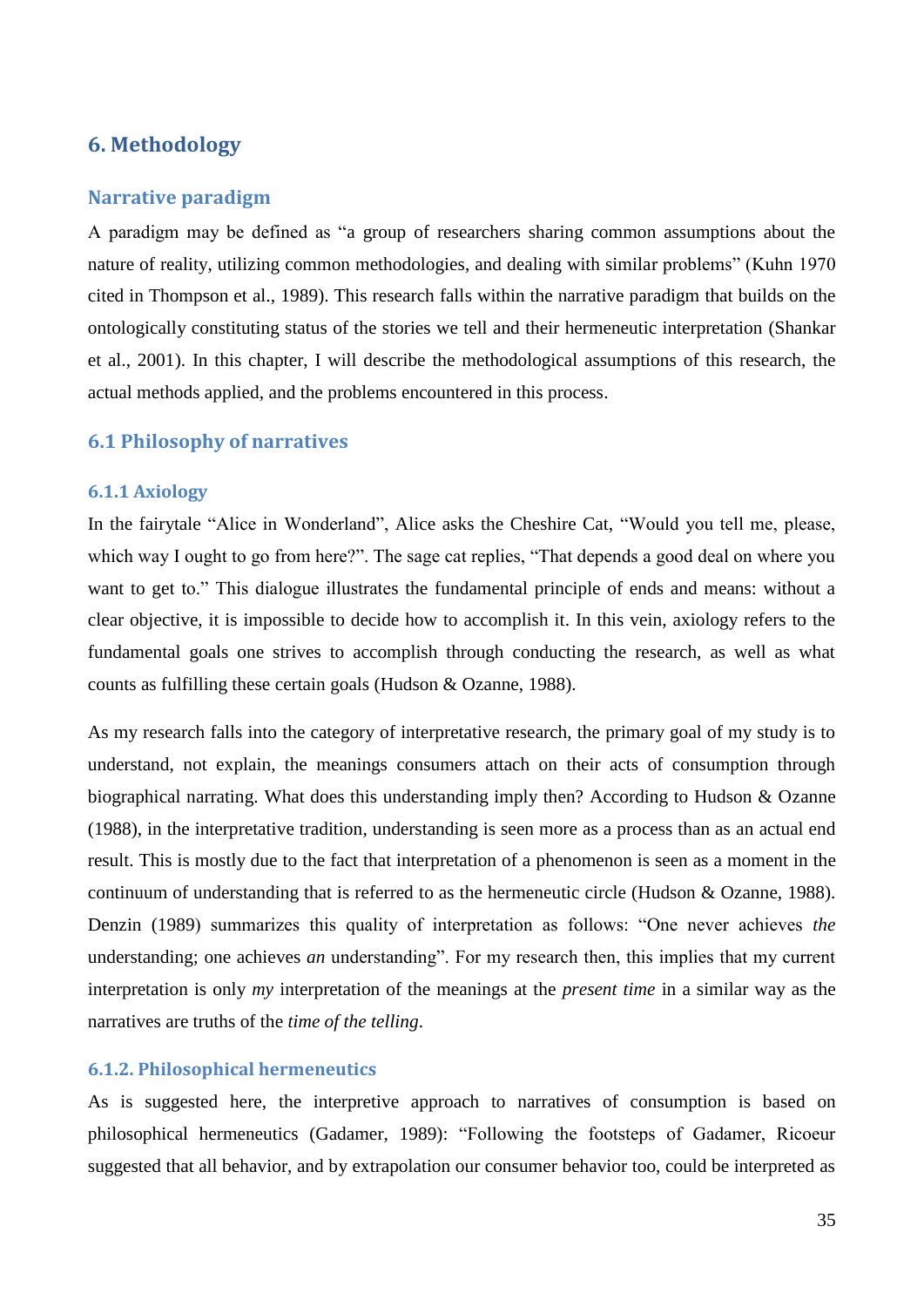text and therefore could be subjected to a hermeneutic analysis" (Shankar et al., 2001: 441). In the following section, I will briefly describe the concepts of philosophical hermeneutics relevant to this study, and then elaborate on their implications to the study of life-stories.

Hermeneutics is a theory of the interpretation of meaning (Bleicher, 1980). It is not a methodological procedure like phenomenology, since no clear guidelines for hermeneutics exists (Arnold & Fischer 1994). Hermeneutics has its origins in the interpretation of the Bible with an underlying assumption that there is meaning hidden in the text, waiting to be "uncovered" (Schwandt, 1998). This view differs from philosophical hermeneutics insofar as it harbors a "realist pretension" (Schwandt 1998: 227). Rather than assuming that texts hold within some essential truth awaiting to be uncovered, philosophical hermeneutics, is based on abductive, constructivist sensemaking: the meaning of the text is arrived at through an understanding of its whole, which, in turn, is predicated on the interpretive faculties of the researcher.

Philosophical hermeneutics is relevant to consumer research in three ways. Firstly, it is needed to shed light on the nature of understanding itself. Secondly, it helps in refining our comprehension of the interpretive methods used in consumer research. Finally, through its basic concepts, such as preunderstanding, the hermeneutic circle, the fusion of horizons, self-understanding, and the ideal of dialogic community, it offers important implications as to the critical understanding of the consumer (Arnould & Fischer 1994: 55). In the following sections, I will briefly review these concepts as well as elaborate on the ontological and epistemological claims that they imply.

## *Nature of understanding*

Hermeneutic philosophy is concerned with the interpretation of understanding (Gadamer, 1989), more precisely what counts as understanding and how we can achieve an understanding of experiences and phenomena. Concerning this, the concept of hermeneutic circle implies that a complete, final understanding cannot be achieved. There is no one truth, but only a current understanding. This philosophy holds that linguistic understanding has an ontological status (Shankar et al. 2001, Arnold & Fischer 1994, Gadamer 1989): narratives are fundamental descriptions of our being-in-the-world and lived experience.

## *Pre-Understanding*

Following Heidegger's concept of "being-in-the-world", pre-understanding is consequential of the fact that before any interpretation takes place, the subject and object of interpretation already exists (Arnold & Fischer, 1994). This "prejudice" (Gadamer, 1989) should not be seen as constraining but as an enabling "window to the world", a base for reflexive understanding (Arnold & Fischer, 1994).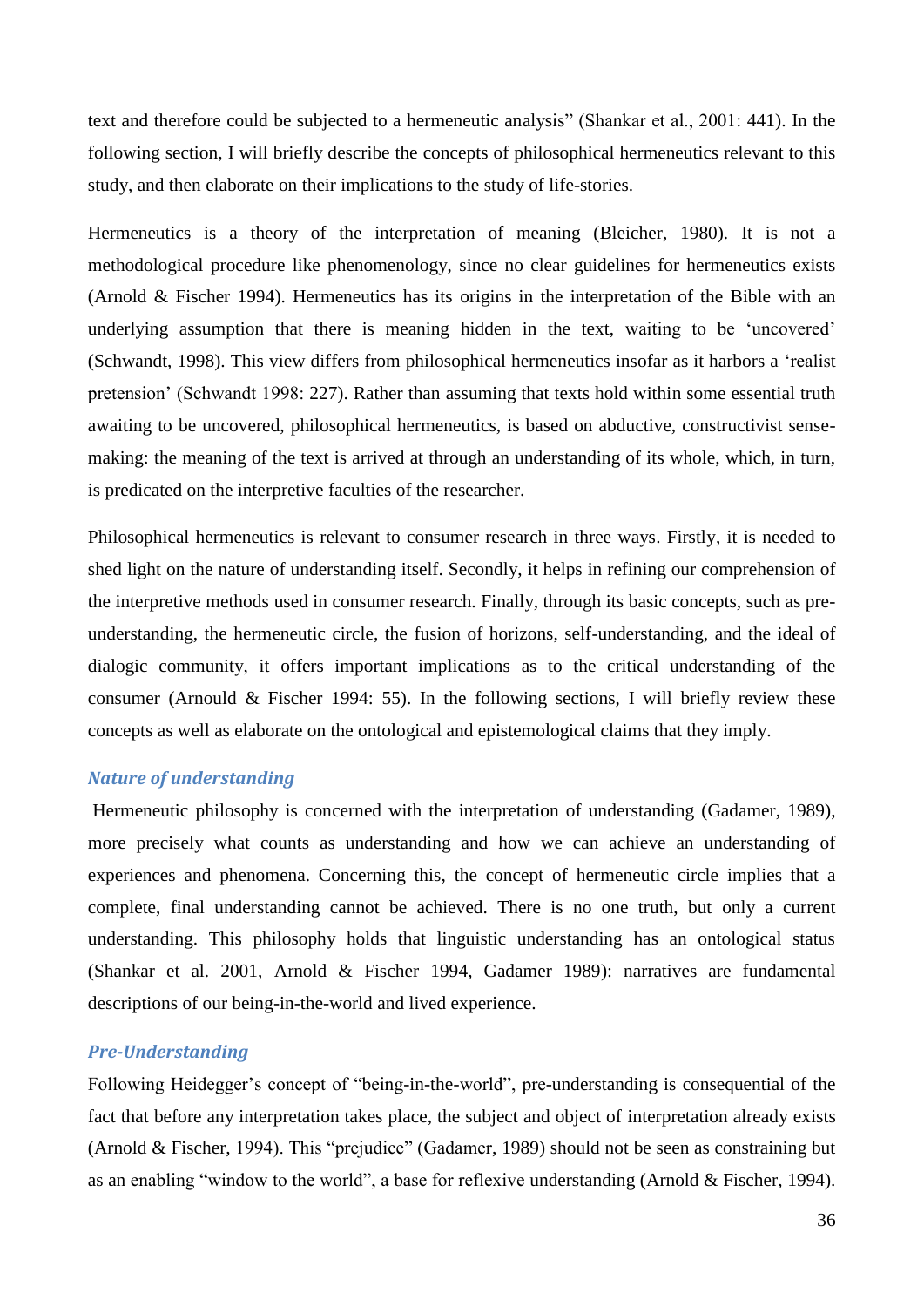The consequence of this is that all knowledge is contextual, and interpretation is both enabled and constrained by the subject"s pre-understanding of the object and one"s own historical background.

Pre-understanding results from two circumstances, one's background as a person and one's background as researcher (Arrnold & Fischer, 1994). Our familiarity with the phenomenon under study helps us make sense of the complex factors influencing such experience. In turn, our knowledge of theories and research findings that likewise influence our inquiry and our understanding of this same experience. Whereas some research traditions view pre-understanding as both complicating and hindering the process of interpretation, according to philosophical hermeneutics, researcher-prejudice is both inevitable and necessary (Arnold & Fischer, 1994). Indeed, philosophical hermeneutics emphasizes the subject"s being-in-the-world as a starting point for interpretation.

## *Fusion of horizons and the hermeneutic circle*

The term "hermeneutic circle" represents the idea that the meaning of the whole text is determined from a individual elements of a text, while at the same time, an individual element is understood by referring to the whole of which it is a part of (Arnold & Fischer, 1994). This concept reflects the process of 'emplotment' which defines 'narrative configuration' as a continuous iteration (Ricoeur, 1984; Polkinghorne, 1995).

Unveiled through the analysis and progressive iterations of the hermeneutic circle, the preunderstanding of the interpreter reflects the fusion of horizons between the subject and the text (Arnold & Fisher, 1994). In this process, pre-understanding is adjusted as long as it is aligned with the meaning of the text and so it becomes an understanding (Arnold & Fischer, 1994).

## **6.1.3 Ontology**

Ontology refers to the assumptions of the nature of reality and social beings (Burrell and Morgan 1979). My ontological stance is mostly influenced by Shankar et al. (2001) who have developed and applied a narrative paradigm to analyze consumer narratives. This implies that narratives are ontologically fundamental – they construct realities. As is described in the following: "Like myths, "narratives" are not true to external reality, but are distinctive in that they are the means through which tellers impose order upon what they see, thereby constructing reality and creating their understanding of events" (Hopkinson & Hogarth-Scott, 2001: 28)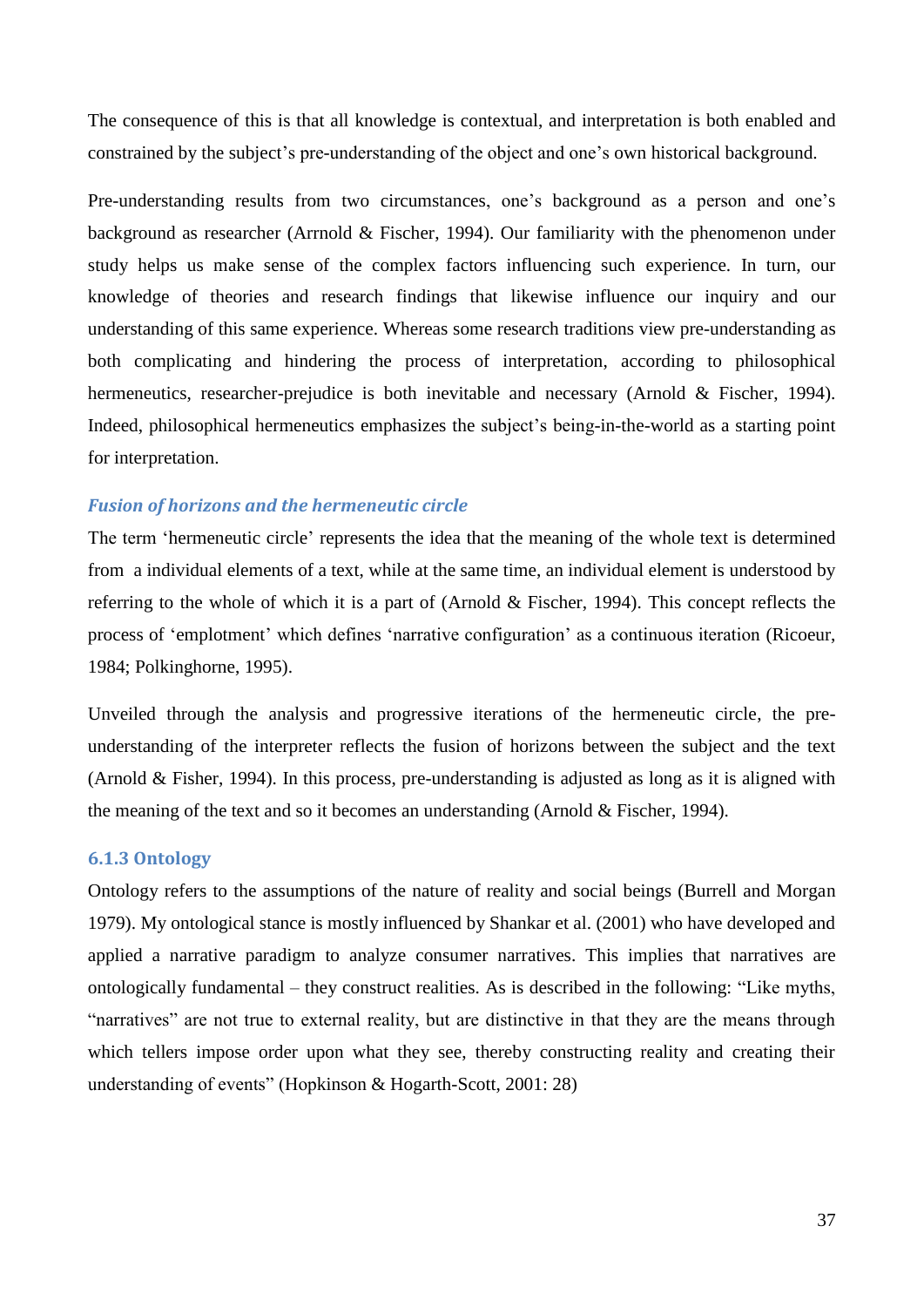Furthermore Shankar et al. (2001) suggest a dynamic ontological position. This dynamicity refers to two aspects of narratives; agency and temporality. Firstly, agency can be seen as "the extent to which our individual narrative is written for us as opposed to the extent to which we write our own narrative' (Shankar et al. 2001: 439). Secondly, Heidegger (1962) suggests that temporality is an essential condition for our existence, thus it is also manifested in narrative through the dimension of past, present, and future.

In short, this ontological position sees 'reality' as dynamically constructed as a product of our own choices but mediated and modified by the social and cultural world within which the individual resides and is contextualized by the temporal setting. Reality, then, is something that depends on perception (Hudson & Ozanne, 1988). Acoordingly, multiple, if not even endless, "realities" exists.

## **6.1.4 Epistemology**

Epistemology refers to the questions: what is knowledge, what can we know, and how can we obtain knowledge, or as Lincoln and Guba (1985: 37) express it: "the relationship between the knower and what can be known". Within a narrative paradigm, epistemology follows directly from our ontological view. The distinction between epistemology and ontology becomes obsolete, what we can know is the same as how can we know it (Guba & Lincoln, 1998).

According to this approach, any understanding will be subjective (Shankar et al., 2001). Any given interpretation will be a co-production between the researcher and his or her research subject(s). Thus, in narrative inquiry, life-story as well as the understanding of it, is a mutually dependent evolution orchestrated by both interviewer and interviewee. What is more, interpretivist research is emergent by nature (Lincoln & Guba, 1985), as well as idiographic, time- and context-dependent (Hudson & Ozanne, 1988). This follows in the vein of the hermeneutic argument that we can only achieve an understanding, never the final understanding.

Shankar et al. (2001) discuss about the dynamic agency, from which follows that narrative is not a subjective act: language, on which narrative is based, is determined socially through discourse. This suggests that narratives are also partly socially constructed.

## **6.2 Method**

Method refers to 'the way in which one attempts to investigate and obtain knowledge of the social world" (Burrell and Morgan 1979: 2). In the current research, the way I choose to acquire this knowledge follows from the prior stated ontological and epistemological position.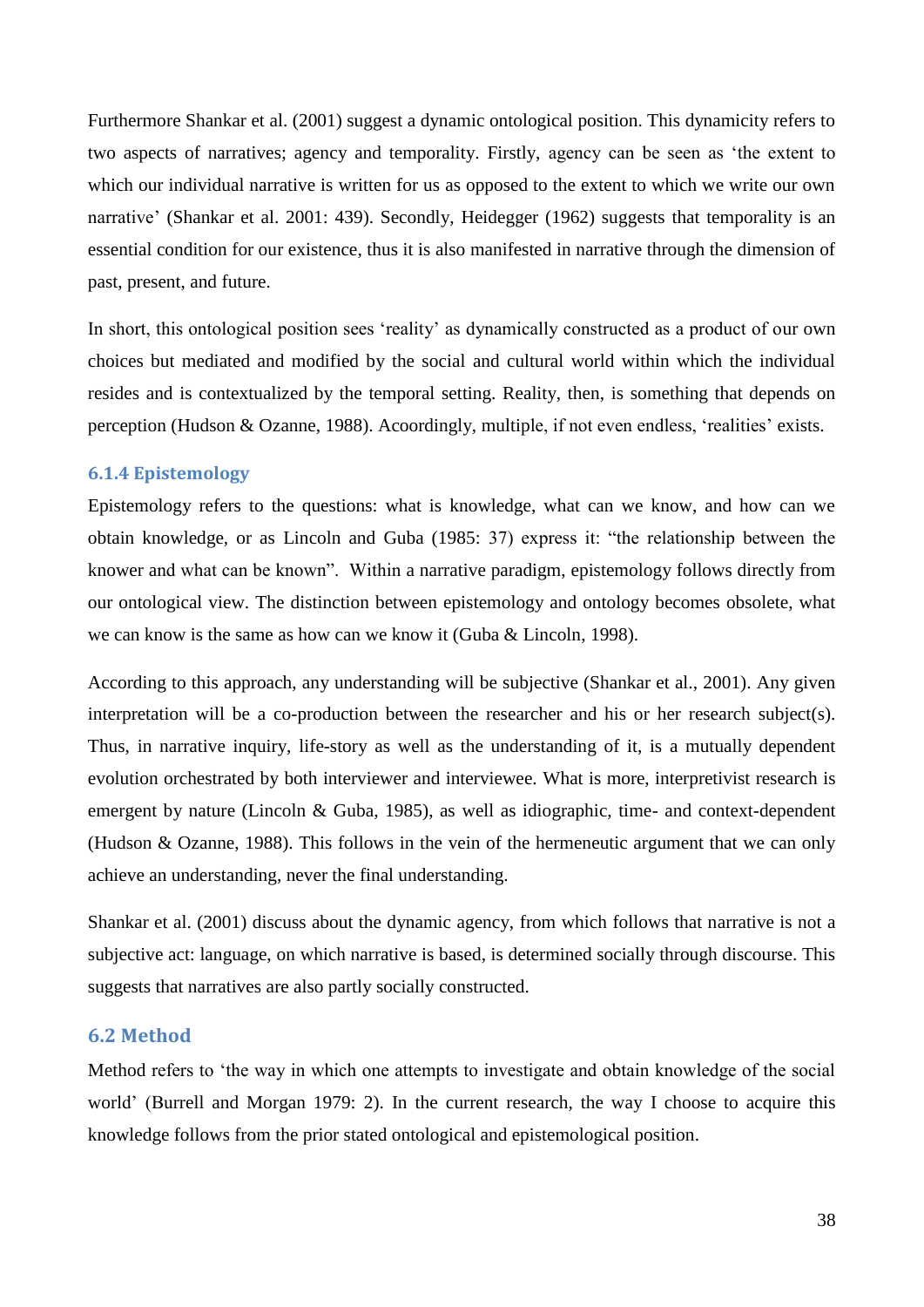#### **6.2.1 Data collection: Life story interview**

In this research data has been collected using the life-story interview method (Atkinson, 1998). This method encourages the interviewee to narrate his or her entire life-story or a story of certain significant time-period. The role of the interviewer is to facilitate this process through posing discreet, carefully chosen questions and responses in order to maintain the advancement of the story. Therefore, life story is a co-creation (Atkinson, 1998). The collaborative nature of this interview method follows in the vein of philosophical hermeneutics since knowledge is a product of subjective understanding of interviewee's experiences as well as the inter-subjectively constructed meanings between the subject and object of the interview (Heron, 1996): "The investigator and the object of investigation are assumed to be interactively linked so that findings are *literally created* as the investigation proceeds" (Guba & Lincoln 1998: 207). The advantage of this method lies in its freedom as it allows the individual to elaborate on one"s life-course richly and deeply rather than constrain this process of story-telling (Atkinson, 1998).

## **6.2.2 Analysis of the data: Narrative analysis**

Narrative analysis is based on the principles of 'emplotment' as defined by Ricoeur (1984). In this chapter, I will elaborate on this practical part-whole process of interpretation (see Thompson, 1997). The challenge the researcher must confront when doing narrative analysis is to try and construct a display of complex and interwoven human experience as it unfolds through time and as it stands out at any present moment through recollection and imagination (Polkinghorne, 1995). This is essentially what 'emplotment' (Ricoeur, 1984) refers to.

In this type of analysis, the researcher's task is to configure the data elements into a story that unites and gives meaning to the data as contributors to a goal or a purpose. This analytic task requires the researcher to develop or discover a plot that displays the linkage among the data elements as parts of an unfolding temporal development culminating in the denouement (Polkinghorne, 1988; McAdams, 1993).

For the researcher to be able to re-create a coherent story, Polkinghorne (1995) proposes several analytic steps starting from deciding the story"s end, or denouement. Here, specifying the outcome allows the researcher to choose the significant events that were necessary to produce that specific conclusion. The step after identifying the outcome of a story, is to arrange the events chronologically in order to configure the story in such a way that this specific conclusion is arrived to. During this process the researcher looks into causes and influences establishing sufficient causal links so as to maintain this general plot structure. Often these plot lines are not one-to-one, but more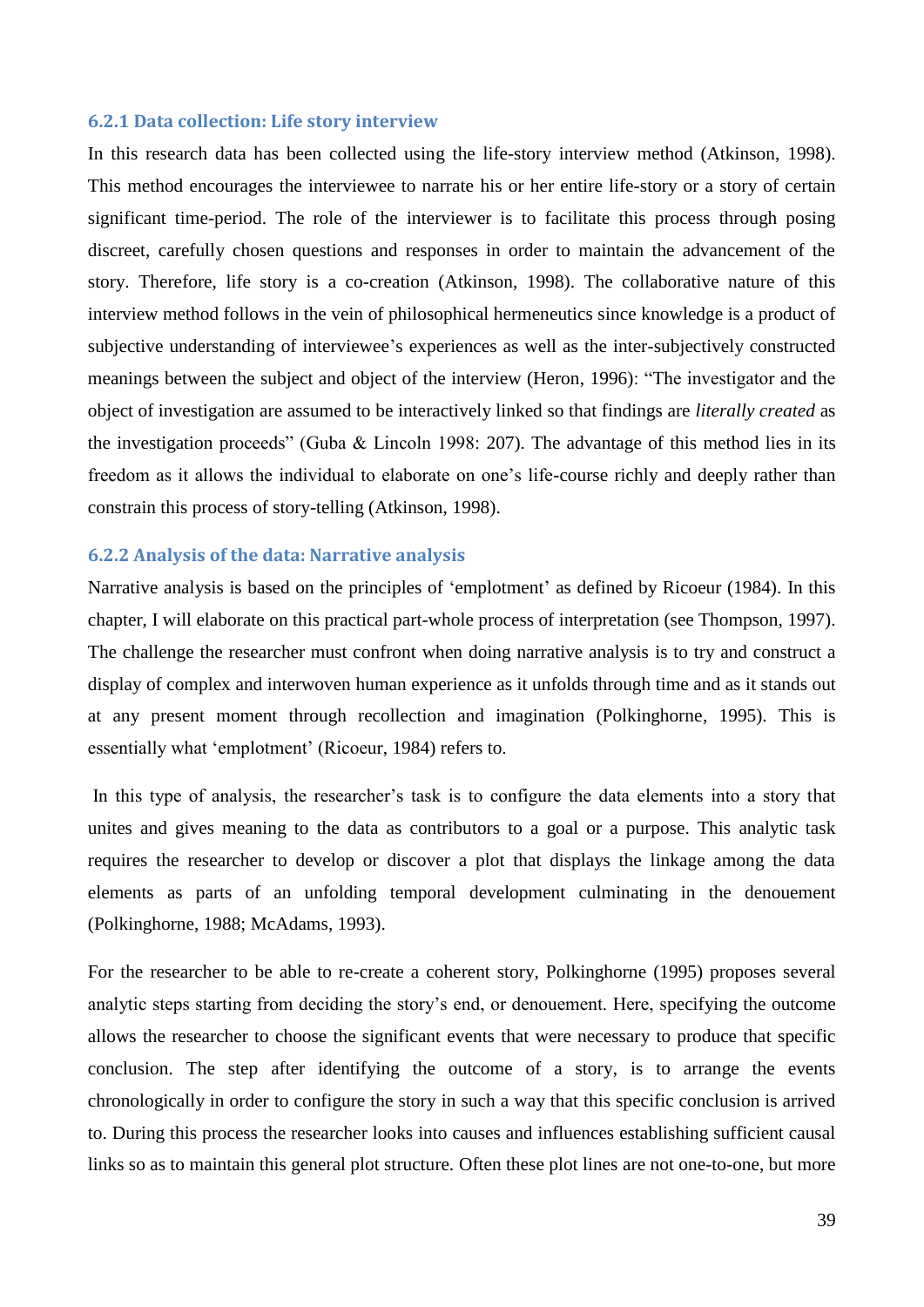complicated combinations and accumulations of events, involving recursive movement from the data to the emerging story. If the major events of data do not fit the plot, then the plot needs to be adjusted. As such, the development of the plot follows the same principles of understanding that are prescribed by the hermeneutic circle (Polkinghorne, 1995). The final story must fit the data while at the same time bringing an order and meaningfulness that is not apparent in the data themselves (Polkinghorne, 1995).

The final step is the writing-up of the story. The storied product is a temporal gestalt in which the meaning of each part is given through reciprocal relationships with the plotted whole and other parts (Polkinghorne, 1995). The prior described plot outline is essential for writing the story – the outline is an intellectual construction or temporally patterned whole that the researcher develops from working with the sequentially ordered data. Configuring the plot is again a process, where it is fitted to the main events, making sure there are no gaps in the data. The final outcome of this process "allows for the incorporation of the notions of human purpose and choice as well as chance happenings, dispositions, and environmental presses. The result of a narrative analysis is an explanation that is retrospective, having linked past events together to account for how a final outcome might have come about. In this analysis, the researcher attends to the temporal and unfolding dimension of human experience by organizing the events of the data along a before-after continuum."(Polkinghorne 1995: 16)

## **6.2.3 Hermeneutics of faith**

Ricoeur distinguishes between two forms of hermeneutics, a hermeneutics of faith and a hermeneutics of suspicion (cited in Josselson, 2004). Hermeneutics of faith aims to restore meaning to a text, whereas hermeneutics of suspicion tries to unveil meanings that are disguised. In the current research I will be utilizing hermeneutics of faith, which implies that my interpretation concerns the various messages inherent in the narrative texts, and the restoration of the meanings among the messages addressed to the interpreter. The objective of this approach is therefore, to seek insight or re-present the *subjective world of the participants* as well as the social and historical world they *feel* themselves to be living in (Josselson, 2004). Accordingly, that is to understand the Other as one understands oneself.

My view, aligned with the hermeneutics of faith (Josselson, 2004), implies that I believe what my informants are telling me, or at least trying to, in terms of their subjective experience and meaningmaking. Through this approach, I am then granting my research subjects agency to configure their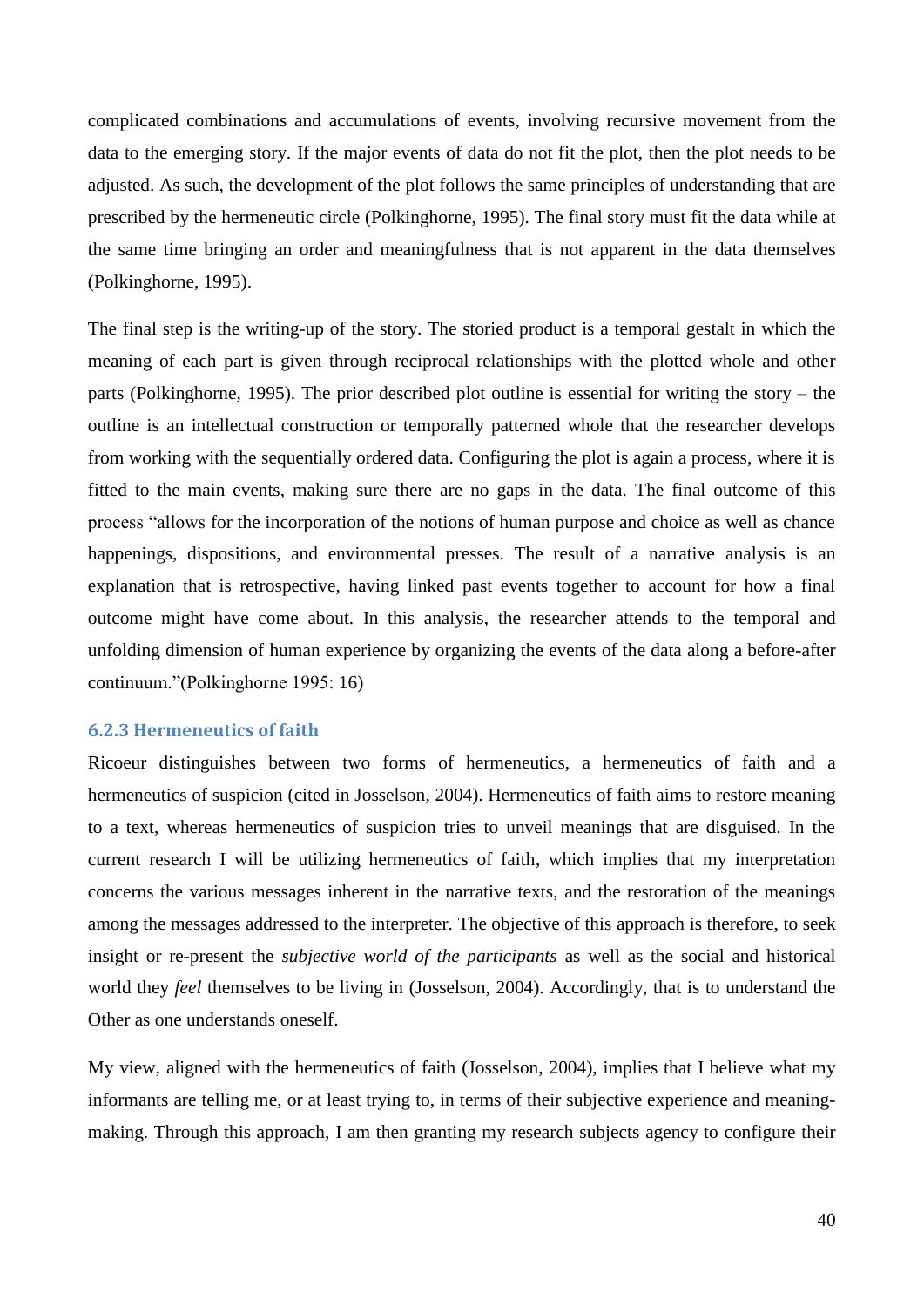stories. Thus, as a researcher, I am trying to unearth the meanings inherent in the obtained narratives, while staying faithful to the intentions of the narrator (Tappan, 1997).

Conclusively this approach enables me to investigate the tacit knowledge, as well as underlying assumptions of my informants, insofar as I stay within the frame provided by the original narrator.

## **6.3 Research process**

In this chapter, I will review the research process steps, and address the pragmatic matters involved in the research. The rudimentary steps of my study are: Acquiring pre-understanding through the thorough literature review, collecting the data using life-story interviewing, interpreting the data using narrative analysis, and representing this data through identified themes.

#### **6.3.1 Sample**

Because my aim has been to accomplish an understanding of a particular consumer behavior, purposive sampling (Lincoln & Guba, 1985) is required. In order to gather useful data of music consumption, I selected interviewees that I knew would be adequately immersed in this type of activity so as to be proficient with stories of relevant experiences.

I interviewed a "convenience sample" (Shankar et al., 2009) of six people, of which I used a single interview for final analysis. McAdams and Bowman (2001) suggest that in this kind of research there is no right amount of interviews to be conducted. In their work, for example, the object of analysis was the single life-story of a police chief during the fifties in an African-American community. Indeed, Erben (1998) maintains that the number of interviews required will be determined by the aims of the research. The objective of this current inquiry is to understand the resolving of stigma through story-telling as it occurs in and through the meanings of individuals' biographical whole. In other words, the analytic requirements of this type of research, its depth and intensity, is satisfied by a single case.

Denzin (1989) suggests that knowing one's research subject closely is advantageous while conducting interpretative biographical research, as it is the in-depth knowledge of this person"s salient past, present, and future meanings that serves as building blocks towards understanding. Also, the notion of pre-understanding in philosophical hermeneutics (Gadamer 1989, Arnold & Fischer 1994) supports this view, as the researcher acts as an instrument of research, and the text is a fusion of horizon"s of subject and object (Gadamer, 1989). So, my connection to the subjects of this research should be seen as an advantage, enabling a hermeneutic understanding far more intense than one with total strangers.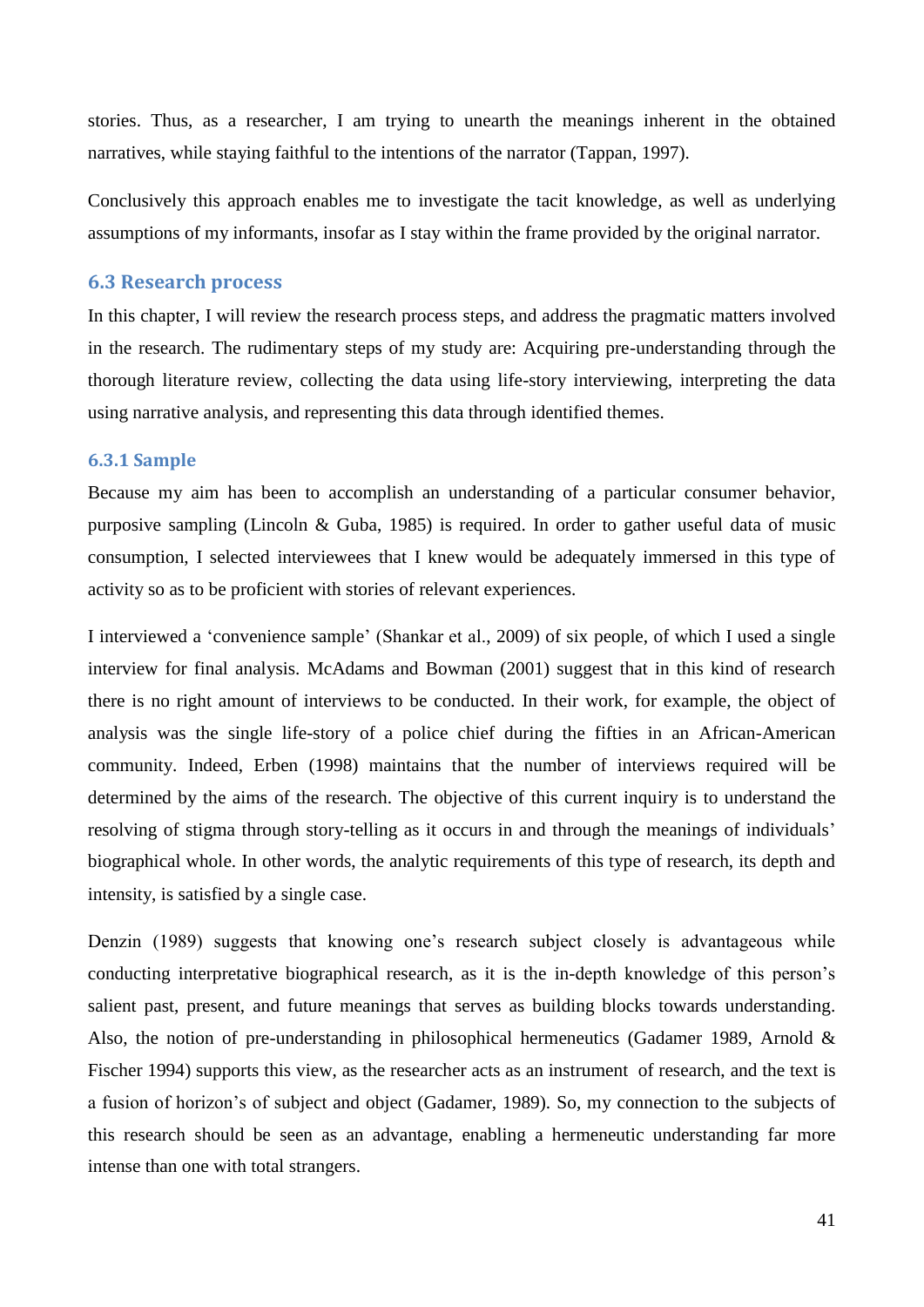#### **6.3.2 Conducting the interviews**

The interviews lasted from 90 minutes to as long as 150 minutes. The interviews were conducted either in the homes of informants (6), or at some other meaningful and peaceful site. In each interview, I sought to encourage the informant to narrate about biographical moments as well as their consumption habits. I also strove to extract discussions of taste and preferences in order to encourage discussion of music as well as related topics.

I assured the informants that the interview data would be dealt with confidentially and encouraged them to be open in their telling. The subjects narrated freely about their significant experiences and also used available resources in enriching as well as facilitating remembering their accounts by using their records and other possessions as exhibits.

## **6.3.3 Actual steps in analyzing the data**

In analyzing the data, I employed the method of narrative analysis (Ricoeur, 1984; Polkinghorne, 1988). To accomplish a *"fusion of horizons between the text and the researcher"* (Gadamer, 1989), I read the transcribed texts carefully over and over again adjusting my initial understanding after every reading, as abiding to the "part-whole"-process(Thompson, 1997). The final understanding, adjusting, and re-interpretation occurred through the arduous process of writing.

## **6.3.4 Problems**

Researching people"s life stories is relatively difficult. In order to obtain rich data, I needed to establish trust with my interviewees. To tackle this problem, I chose to interview people that I knew relatively well, and felt that they could trust me as well as feel comfortable about discussing their lives with me. Another problem that emerged was the participants' hesitation to describe their lives in proper detail, as they often chose to concentrate on their music consumption experiences.

This may have been due to the fact that my informants found it difficult to reflect on their experiences in such a way that would satisfy requirements stated in qualitative research – and often taken for granted aspect of this type of endeavor. Simply put, it appears that reflexivity about one"s own life is harder than expected.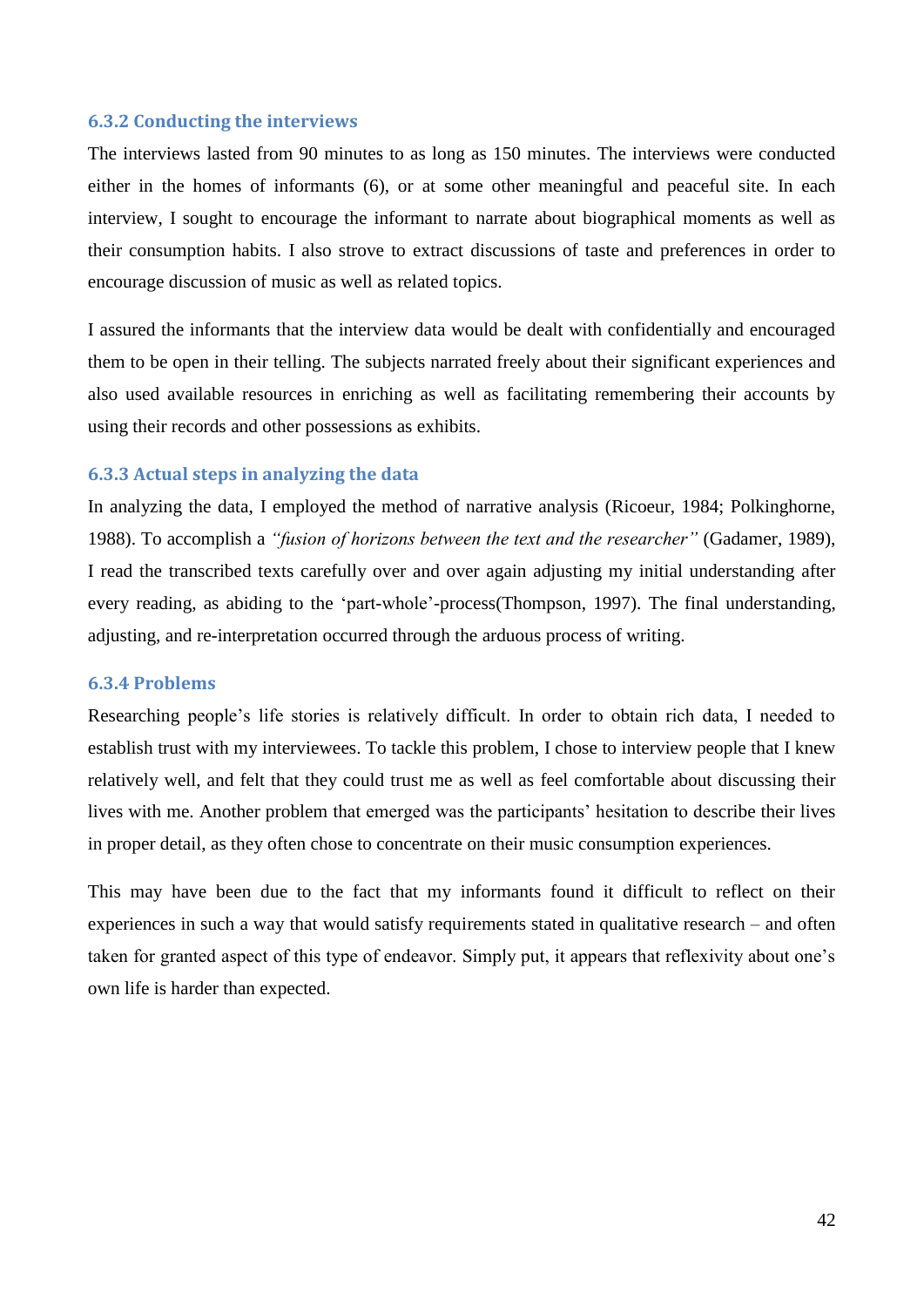# **7. Findings and analysis**

In this section, I will present my findings and analysis concerning the empirical data I collected. For the sake of clarity I represent my findings through Pete"s narrative, although similar conclusions could also be drawn concerning the other five biographical accounts I collected.

In this section, I will first set the scene by describing the various unresolved tensions caused by stigma that are found in Pete"s life-story. These unresolved tensions between the higher order life themes of agency and communion depict challenges and problems in Pete"s life story, which he, then, remedies and resolves through his story telling. My analysis of Pete"s biographical narrative follows the logic that is described in the previous section of 'conceptual dynamics'. Here, identity is viewed as a sum of past, present, and future meanings – all of which are drawn upon to cast a satisfactory identity. In this first part I will thus concentrate mostly on discussing the significant events and aspects in Pete's life-story that appear as the source for stigmatization and thus bring about the lack of meaning into his biographical account. In the second part of this analysis, I will discuss the ways Pete attempts to cope with the incoherence and dissatisfaction, which are inflicted on the life-story by the stigmas. In doing so, I will draw upon his narrative, and introduce a number of different of coping strategies, thus also reflecting on and re-interpreting the classification of remedies proposed by Henry and Caldwell (2006) and Miller and Kaiser (2001).

## **7.1 Pete's life story**

Pete is a friend of mine, who is indeed enthusiastic about music, to put it mildly. He has never been so much into making music, but has been spending his pocket money on records and other musicrelated paraphernalia for longer than is necessary. He would characterize himself as a record-nerd, and people who know him would have no hesitation in agreeing with this. He perceives music as a salient sign of his identity, and as he maintains, that every time he goes into someone's house, "the first thing to do is to raid one"s record collection, since that tells you how one is". He has stacks of records at his house, although he does not listen to all of them that often, but they are still special to him, which makes them indispensable. And if you have a question on some obscure musical matter, he probably has an answer, or at least he will be ready to state his opinion on the matter.

Pete's life-story demonstrates a number of stigmas resulting from of a variety of factors in his social environment (Goffman, 1963). This stigmatization, then, causes unresolved tensions in Pete's lifenarrative. The stigmatization described here produces undesirable separation, and prompts agentic behavior such as withdrawal while highlighting his personal identity as something very different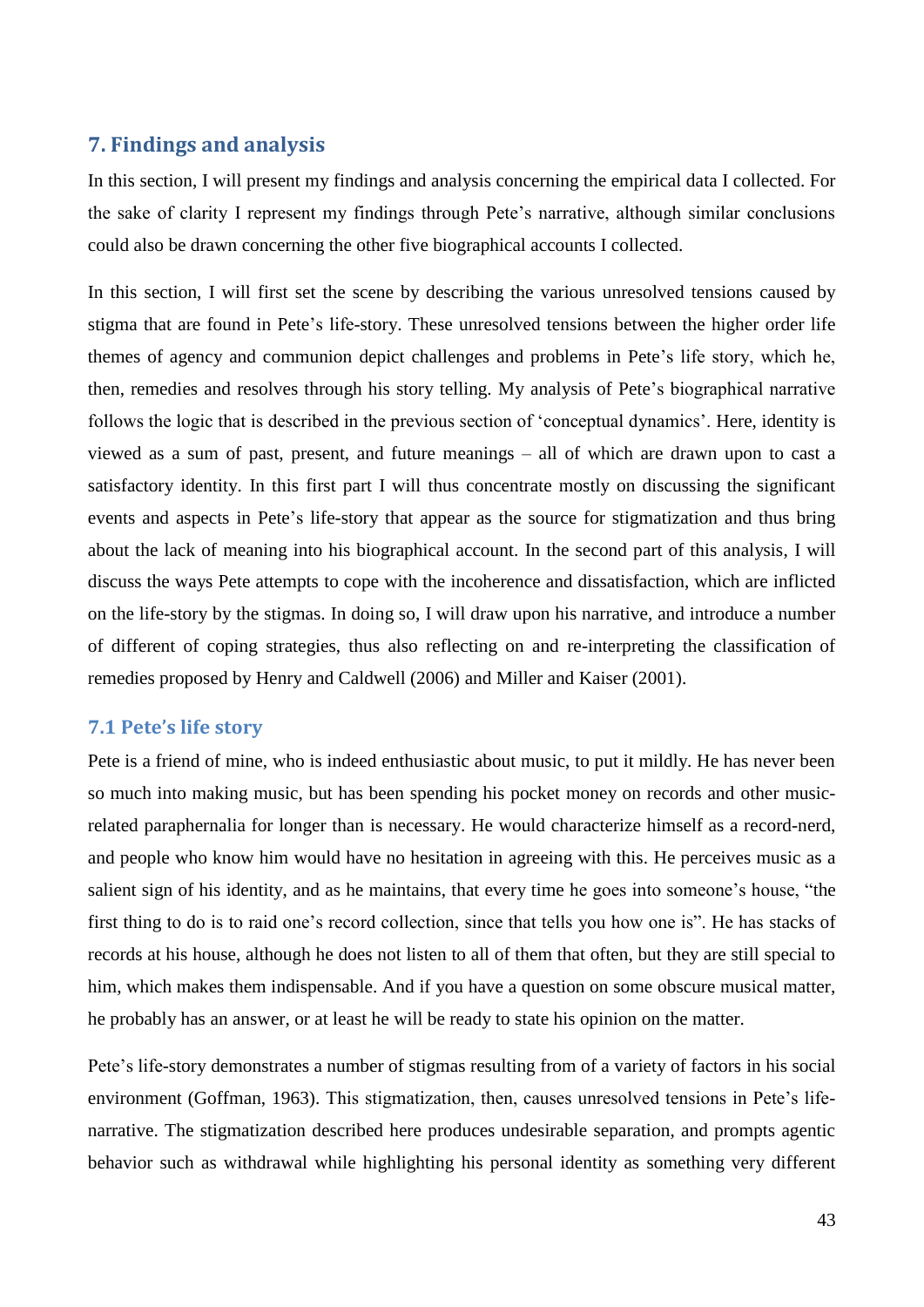from others which could be referred to as agentic themes. On the other hand, Pete"s life-story also demonstrates communion as a significant theme, which, in turn, leads to a tension between these two modalities. Throughout his story, Pete strives to resolve these tensions which are associated with lacking meanings (Baumeister, 1991) to achieve a balanced and satisfactory "self". He does so by deploying a number narrative strategies thus creating coherence to his life-story. Within Pete"s narrative, we can observe periods that actualize such coping responses through both agency and communion (McAdams, 1993).

#### **Loneliness and desire to belong**

Not fitting in" and feeling alone as a result is reflected as a lack of meaning (Baumeister, 1991) in Pete's biographical narrative. This involuntary separation from his peers could be due to his inherent feature of shyness or the avoidance of others, causing tension in the interplay of the two modalities of agency and communion (McAdams, 1993).

Pete was born to a family with conservative values with his only sister being 14 years older than him. Not having any siblings to play with combined with his conservative upbringing led Pete to spend time mostly by himself or in the company of older relatives. As a teenager Pete felt that his conservative upbringing distinguished him from the rest, although he was neither able to identify with his parents who had quite different values than him. This exaggerated the feeling of no one understanding him as well as him being alone in the world, which is a rather common feeling during this particular age. Although he refers to these times as difficult due to his parents" differing worldview, he jokes about how it could also be down to the difficulties associated with being a teenager and growing up.

Despite his later expression of self-confidence and change over time, these past experiences have left their mark on Pete and his life-story, as one of the major characteristics, or influences in his story, seems to be the feeling of loneliness and being different, as he describes:

*"Well, for a long time. Even since my first memories, I have had this feeling of being foreign, the experience of being left outside. The fancy expression could be "weltangst", the tragedy of a modern human being."*

When listening to Pete's biographical narrative, this theme of 'being the odd one out' characterizes his feelings of his life. References to this are abundant in his biographical story-telling as he portrays it as a major characteristic of his personality as well as his biggest flaw. This can be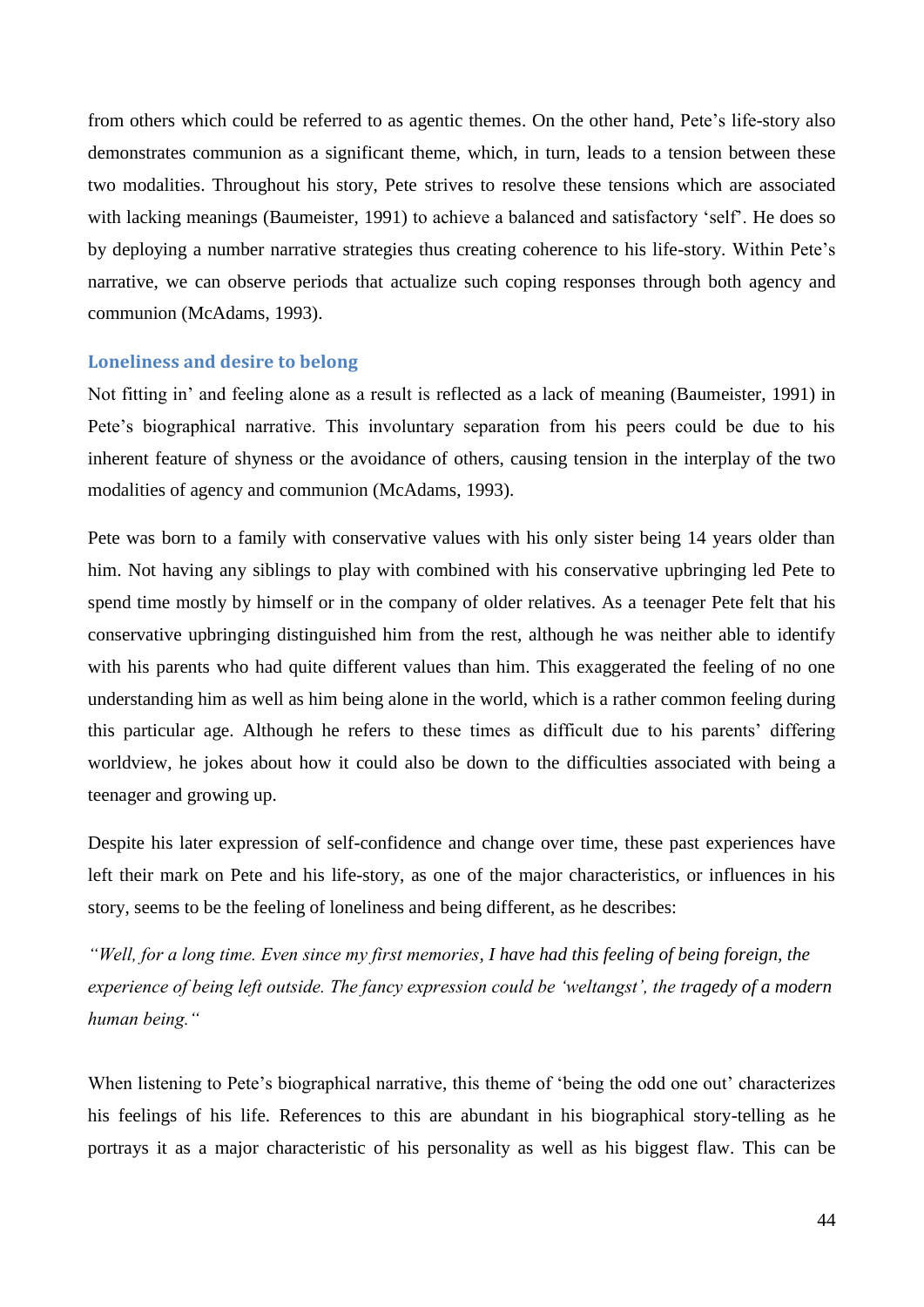viewed as Pete"s major obstacle, as a large part of his life-story-telling either reflects or strives to compensate for this. In the following, he again portrays his child-self as a lonely dreamer:

*" Well, I spent quite a lot of time by myself, and my mom and dad told me that I was mostly alone, in my own imaginary world, they even went into the extent of trying to find me friends"*

Young Pete spent a lot of time alone, even to the extent that it worried his parents. In his narrative he portrays his child-self as a lonely boy who enjoys spending time by his own rather than being left out. His account that his parents made an effort to find company for him suggests that rather than being a victim of unfortunate circumstances, he actually perceives himself as the lonely wolf-kind of a character for whom demonstrating this kind of independence is only natural. This could then be interpreted as an illustration of his individualist tendencies. Pete discusses the reasons why this particular strategy of withdrawal has been convenient to suit his need for coping:

*(P): As I was younger, I used to be tense over some social encounters. I didn"t show it to others, "cos, well, I was smart enough to play them so that didn"t show of me. But in a way, it was an unpleasant, awkward feeling that I can"t be myself here. Like I sort of enjoy this company, it"s okay, and these people are sort of okay, but I had a feeling that I am not at home in this situation, I don"t belong here.*

Even presently he describes himself as being rather shy despite of the loud impression he gives out. This, he admits, is a defense mechanism, through which he has been trying to identify with others, yet distinguishing him from the masses. The agentic nature of this tactic lies in its ability to separate Pete from the rest – as it is a way to stand out, not blending into the background – whereas it also has communal influences since it is a way to fit in and demonstrating extrovertism. By being loud and opinionated, he conceals his stress over social situations, although, by acting in such an unnatural way, he feels that he is losing his true self. This apprehension in social situations is, then, a fundamental problem for him, partially enforced by his environment, but also supported by his choice of coping strategies that support this separation. Thus, it is more convenient for Pete to simply keep to himself, and demonstrate his individuality, than try to be something that he is not. Although this agentic strategy of withdrawal might seem successful, it might also be maladaptive through its objective of separation from others. Indeed, these strategies of withdrawal may do little to improve situation that is the feeling of alienation from the world.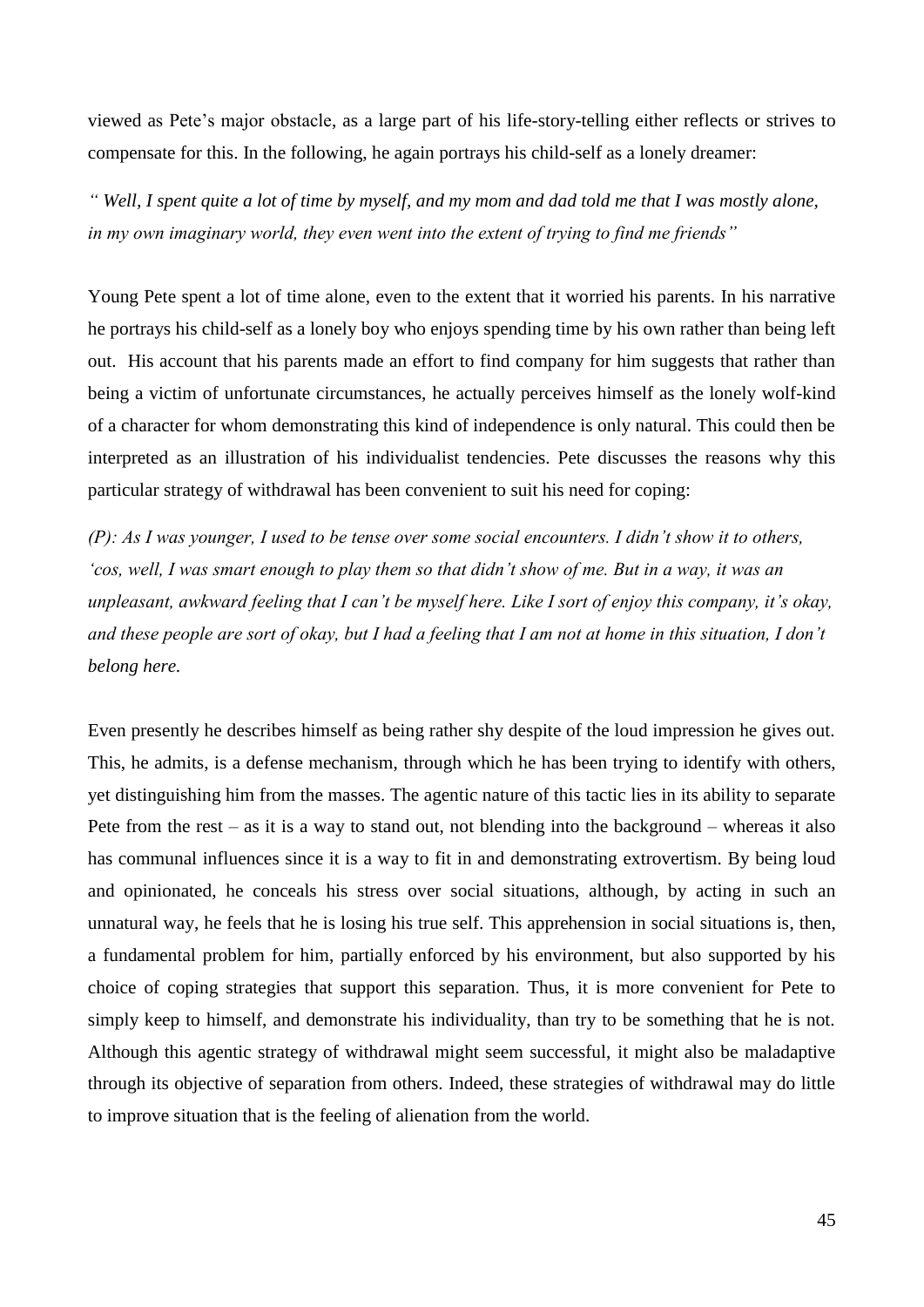Despite of Pete taking pride in standing out from the rest, he also demonstrates his desire to belong (Baumeister & Leary, 1995). In his narrative, then, he strives to balance out these opposing modalities. In order to do this he has also found opposite ways to cope through efforts to find places, or social spaces that enable him to feel at "home":

*(P): Well, culture, and the fact that I have living culture around me, those are important things. And communital sense that has also become important, that there are times and places where I can feel that I can be what I am.*

As he explains here, the music community he now seeks to belong to is a place and time where he can feel 'at home' – to be part of some bigger whole. This, in turn, seems to suit Pete's needs since it seems to satisfy his desire to be himself while simultaneously being part of something larger than himself. This theme of becoming a member of an enclave can be interpreted as *communion* (McAdams, 1993). Accordingly, this is a prominent reason why music has become so important for Pete because it responds to his need for self-worth (Baumeister, 1991): it allows him to participate, while also giving him the freedom not to assume any prescribed roles. As a coping strategy, communion enforces infusion into the company of other people, which can improve Pete"s standing in society as it relieves the stigma resulting to not-belonging. This causes tension in the narrative since this objective is contradictory with Pete's striving to 'be himself', to be the master of the situation at hand, as well as to be himself. In turn, this tension may be solved, for example, through the choice of communities to be part of in which he can participate as "himself". In short, then, he strives to employ coping strategies that accommodate both of these themes thereby solving the higher-order tensions that are reflected in his narrative.

## **High-expectations**

Pete describes his parents, especially his father as being "overly demanding". This is a major trauma for him, as he keeps enforcing this image throughout the story. He illustrates this with an example from his childhood; when he started school his father had already taught him two years of mathematics in advance, because "he did not trust the teaching at school to be good enough". This led Pete to setting similar expectations on himself, and he "cried if he got less than full score on the test". These high expectations or socialized standards, set on Pete influenced his own perception of self, or as he explains it himself "not to realize his own limitations". This led him never being able to live up to his unreachable goals. As he admits here, he has suffered from poor self-esteem inflicted on him by his limited social sphere and the high expectations set on him. Although he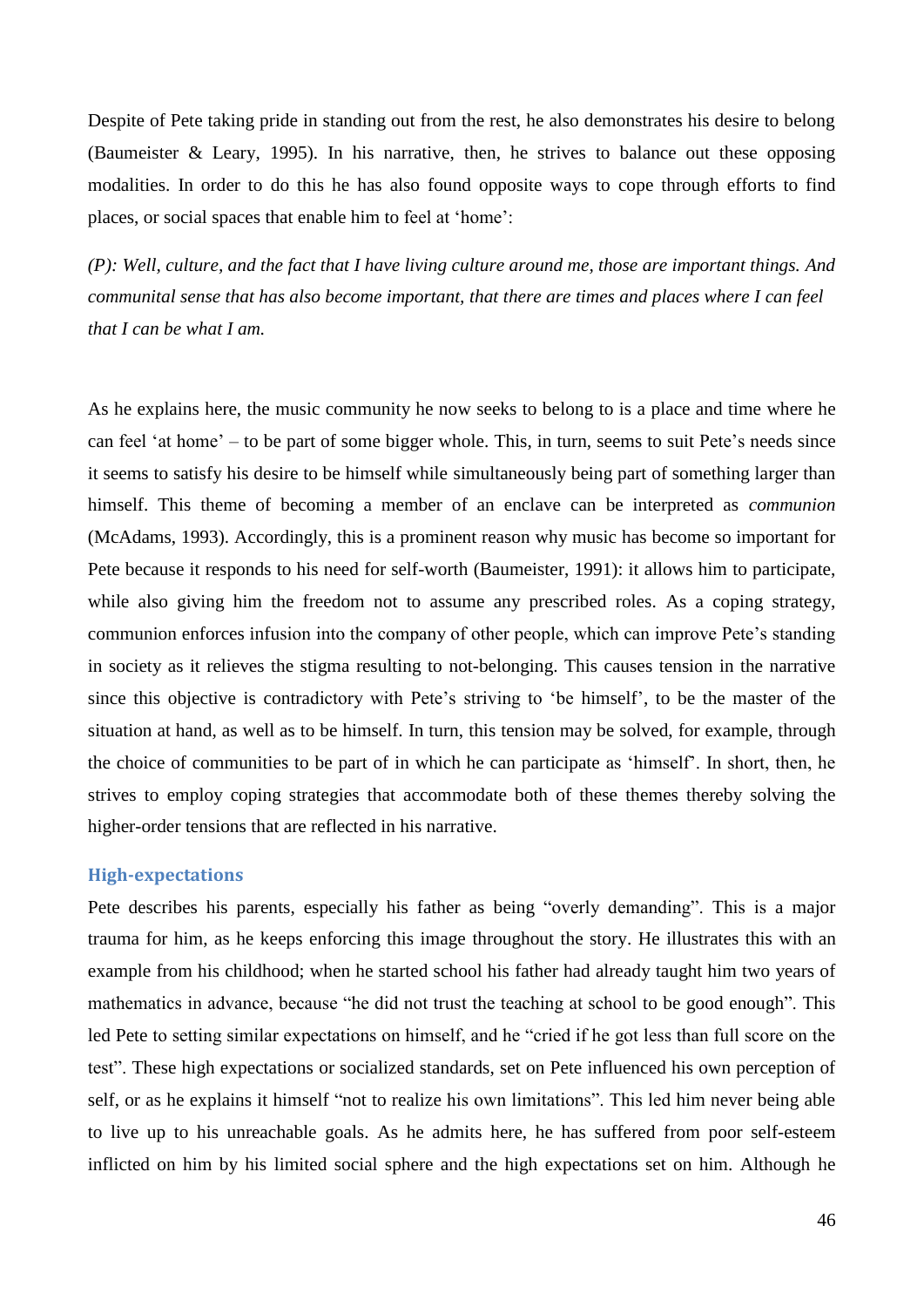blames himself for this poor self-esteem, it is evident that this self-image present in his narrativetelling is clearly a product of socialization (McNeil, 1987).

*(P): I guess I was like eight or nine. When I was in school it was a huge tragedy for me that I was not admitted to [an "elite" elementary school] to attend the third grade. All my cousins went there. That also caused me to feel inferior. And I was bitter for that for a long time.*

This lack of self-worth reflects the stigma that is caused by him not being able to live up to the high-expectations set on him by his family. As he fails to meet his father's expectations, he assumes a stigma of inferiority that casts a shadow on his life, and is reflected in his biographical narrative as a lack of self-worth, which is a fundamental need for meaning in human life (Baumeister, 1991). Moreover, this excerpt also reflects the overall tone that Pete uses while discussing many of his childhood memories. All the incidents he mentions enforce this feeling of rejection and inadequacy that is characteristic in his story. Later on he actually manages to attend that particular school during his high-school years, although this does not suffice to relieve this sense of inadequacy. Later on in this analysis I will demonstrate, how this feeling is compensated through various strategies under the broad themes of *agency* and *communion* (McAdams, 1993).

#### **Resignation**

Pete has been leading quite a unhealthy life for the past years, as he admits. This negligence of health could be due to his depression that causes one to lose interest in such issues. Another, explanation could be the rigid circumstances he perceives to have found himself in and has no way of changing. As he has felt unattractive and incapable due to his low sense of self-worth, he demonstrates a sense of resignation regarding control over his life. This again reflects how he seeks something larger than himself, that he has low sense of efficacy in improving the circumstances. By admitting this, he has given himself permission to immerse himself into a variety of harmful and hedonistic consumption activities in order to medicate his feelings of powerlessness, depression, and insufficiency. This way negotiating things has proved itself maladaptive due to its nature as it seems to be a self-fulfilling prophecy; inactivity in the face of a problem rarely leads to any improvement.

In finding a social space where he can feel at 'home' in his life, Pete has changed the overall direction of his life. As he has recently found ways to engage in other remedies he has been able to let go of the bad habits of the past such as drinking, smoking pot, and unhealthy eating. As of present he has abandoned these harmful activities and instead found joy in exercise and healthy eating.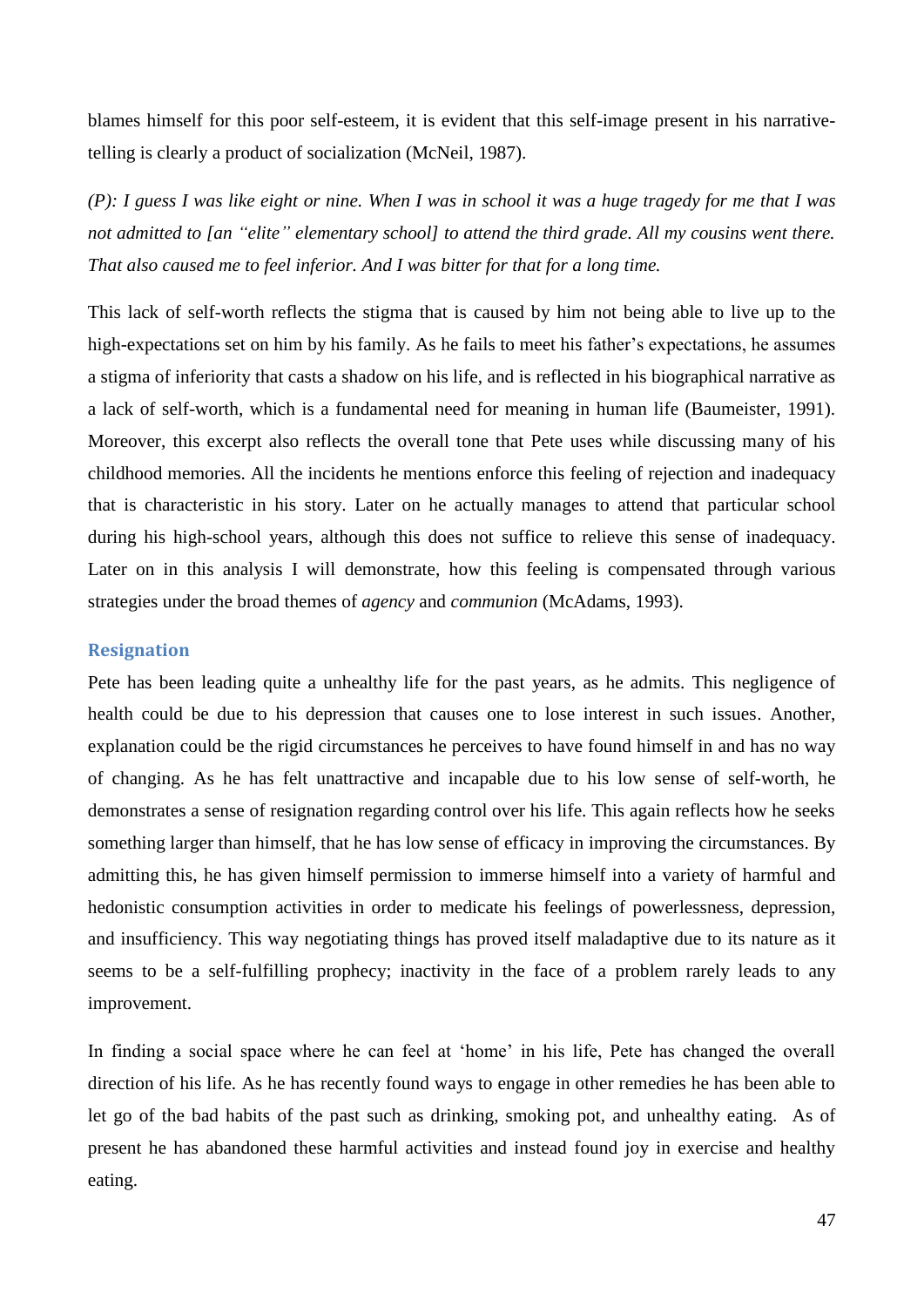*(P) And now I am doing my best to be active in the field of sports. Since I have been suffering of insomnia for the last 25 years, doing sports makes me feel better. So pretty much I do all this to improve my own health since it has been in the decline for the last 25 years. I was thinking that I can drink, smoke, and eat pizza for another quarter of a century and sharpen up when I am fifty.*  [....] I have to do something about it, otherwise I'll be a human wreck at thirty. It's some weird *health awakening.*

This turn for better has occurred as a response to his change of perception of himself as he now feels he has gained control over his environment and his self. As he has now found other ways to negotiate and, thus relieve, his stigmas he has been able to let go of the old habits.

#### **Summary**

In summary, Pete"s story is tale of survival; his identity is constructed around the effort to overcome the tensions of loneliness, high-expectations due to socialization, and resignation due to a lack of control over his environment. His tale reflects that he is heading up towards a better future, however. He narrates his past, present, and future in a manner that shows this progressive plot line (Gergen & Gergen, 1988), demonstrating his striving to "become a better person". Consistent with this interpretation, he frequently narrates the past periods of his life as redemption sequences where unpleasant memories of the past have an important role of bringing about positive influences to the present and future (McAdams & Bowman, 2001) – as this subsequent excerpt maintains:

#### *(E): So, are you content with your choice of university?*

*(P) In the end, yes. It is an important phase in my life, had I not been there I might be a different person that I now am. And, well, I would not want to be. Even though I have experienced some things that I could do without, I have experienced them, and no need to be bitter for them or anything.*

#### **7.2 Narrative cooping strategies**

In the following I will present a number of narrative coping strategies through which Pete resolves the prior described tensions found in his life-story.

#### **Expansion of self – Pete as chameleon**

The strategy of identity expansion is based on the idea that music styles, and the sub-cultures associated with them, implicate different kind of identities. Pete indicates that music has an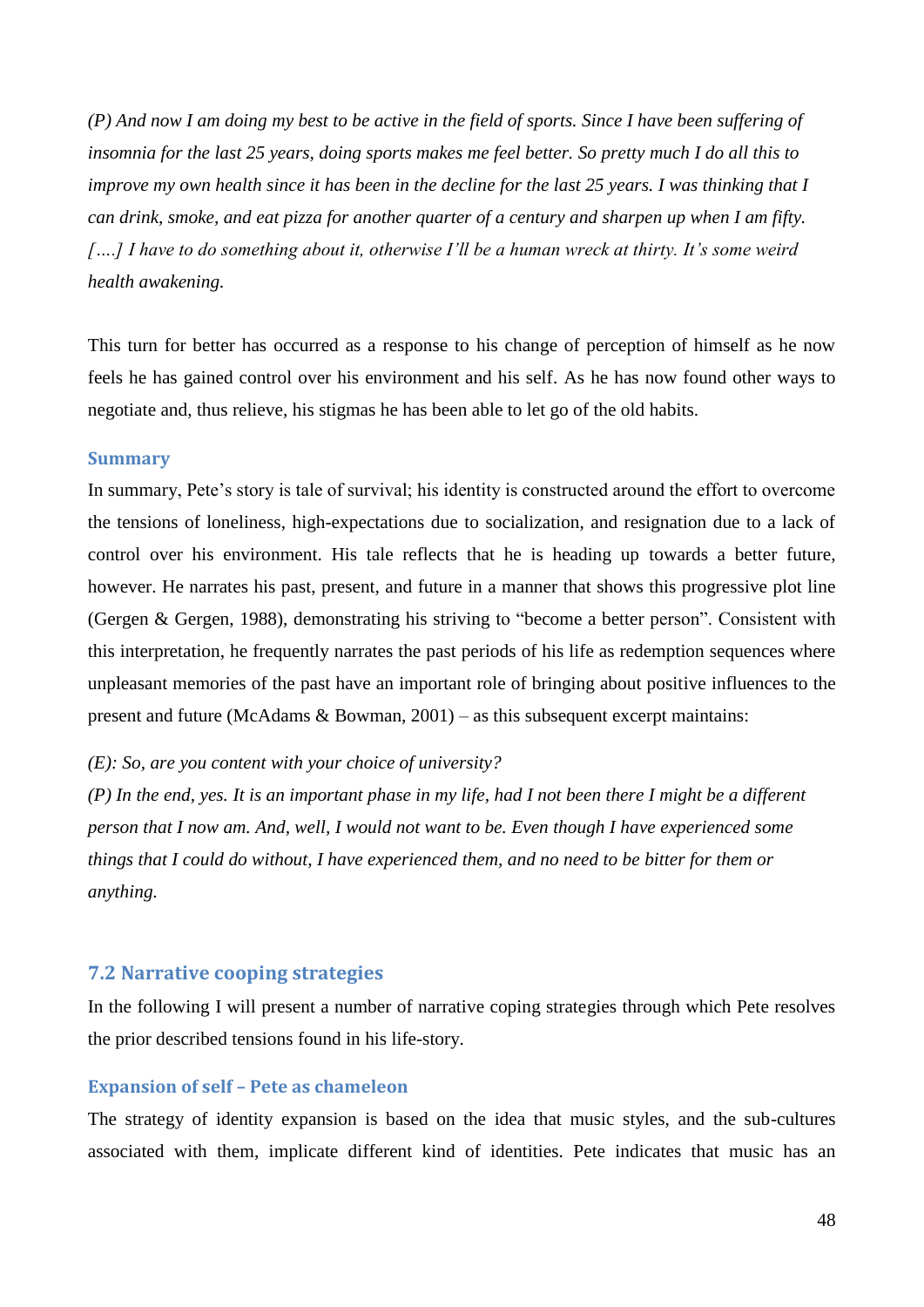instrumental role in his effort to belong. Due to Pete"s inclination towards a variety of musical tastes, he is, like a chameleon, able to construct a variety identity positions which to inhabit.

In this strategy, Pete has the power to choose who he wants to be. He uses music as a resource for this self-expansion, as different music styles reflect different identities for him. The dynamics of this chameleon strategy reflects the one of the modalities McAdams (1993) characterizes as fundamental to human life, that is, *agency*. In order to cope with the various tensions found in his life-story Pete enacts agency through his bricoleur-like configuration of musical selves. In other words, expansion of self through assuming different identities associated with certain music styles is a central agentic theme in Pete"s story.

Although Pete states that he has been into several music scenes very passionately, it is also evident in his narrative that music has another function, a function of unification and attachment. Listening to a certain style of music is a way to identify with his choice of sub-culture, as he narrates:

*(P) Well, it is sort of way to belong to a certain group. I actually think that it would be possible to find interesting music in almost any genre, except maybe trance.*

However, as there are endless consumption possibilities to choose from and plenty of "good" music out there, it is not only the quality of music that affects the choice of style. As Pete explicitly admits, music is a way to belong to a certain social sphere. This belonging, then, is a way to expand his identity. Throughout his life-story, it is evident that Pete's identity project has been reflected in his taste of music, as it enables him to withdraw to a company of like-minded people. In doing this, he has control over what kind of groups to identify with.

*(P): Well, and that I have learned to see what my positive traits are. I have been a chameleon in a way, and now I can see also the good side of it, like I have learned to get along with a variety of different kind of people. And I don"t know how social intelligence develops, but I believe that this has had an influence that I have developed social skills along that, in a way that I have been dealing with different kinds of people. I have always tried to identify with some groups but that group changed so often during my teenage years. I tried to be a live-role-playing-heavy-metalenthusiast as well as precocious-suit-wearing-teenager and then spent years listening to rap. As a teenager, during the age of 15 to 20 I almost listened solely to rap.*

In the preceding quote, Pete summarizes his past life and its relation to music. In this excerpt is illustrated how the groups he has sought to belong to by changing his appearance and listening to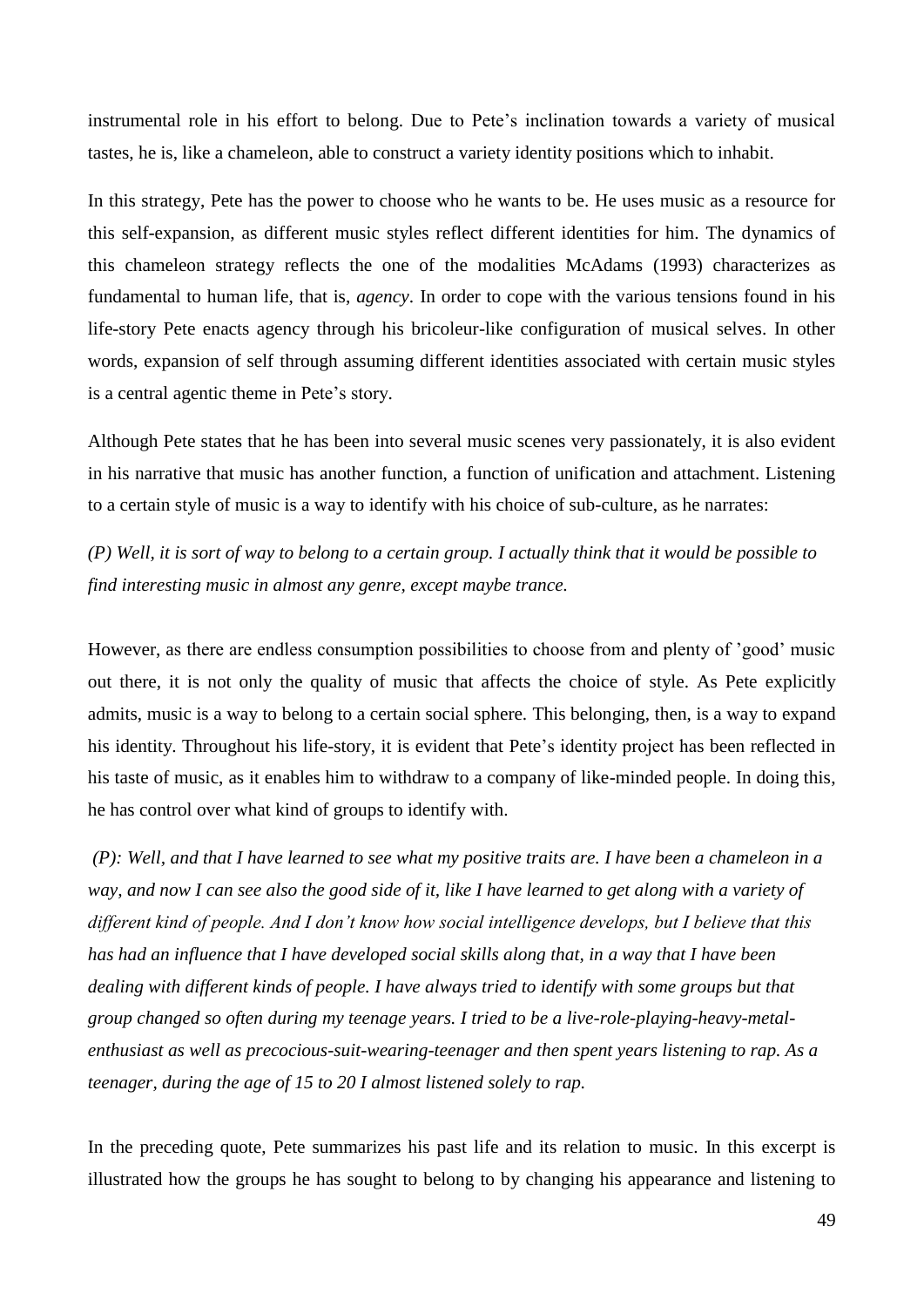certain kind of music has been reflective of his identity project. He has demonstrated his identity through different groups according to what is convenient at the time, thus maintaining his agency in choosing these particular sub-cultures. Nevertheless, he has not found a "home" through these continuing efforts of belonging. He describes himself as a chameleon that is characterized to change color according to his background. This metaphor is quite relevant as he has been trying to fit in to various groups through changing his appearance and taste in music as a chameleon does. Thus, music has had a permanent role in his life as a tool to help him in his attempt to find his slot in the world. This constantly evolving, liquid identity has been a survival mechanism for him, although it has also enhanced the feeling of 'not-belonging'.

Although it might seem the objective of this coping strategy to lose oneself in music and to fit in and become part of something – it is not exactly so. In fact, as he concludes, the community he wants to be a part should be the kind that allows him to fulfill his agentic strivings of "being himself", "being respected for what he is", and thus enforcing his own worldviews. Therefore, this community should not be a totalitarian one that defines one"s identity in full, but a music community that emphasizes the unity concerning that aspect of his life while still respecting the differing views of its participants. In addition, the marginality of this community is also of value. As a part of a peripheral, emerging sub-culture, Pete can still feel rather special, differentiated from the mainstream, as "none of his old friends are into this kind of music". Indeed, he seems to be very fond of the music itself, but secondary activities play an important role in the equation, too. Through his narrative "selfing"(McAdams 1996) efforts he also reflects considerations as to what kind of self-image he wants to project through his leisurely interests.

#### **Journeying – Pete as traveller**

Journeying is a strategy that follows from Pete's chameleon-like ability to change his preference and appearance as he deems appropriate. In his life-story-telling, he narrates about engaging with various groups, which, in turn, suggests trying on of "possible selves" (Markus & Nurius 1987) in his quest to find an ideal identity. This ongoing fitting of roles, then, represents a journey through which Pete seeks to integrate his identity-as-life-story.

This provisional testing of identities (Ibarra, 1999) is an example of Pete"s conscious efforts to overcome the various tensions found in his life-narrative. Instead of just giving up one"s agency and surrendering to anything that might come, he is determined to try on different ways of being. As Pete journeys through his life, testing a variety of identities this exploration, then, becomes a part of him. In other words, instead of contending that his 'identity play' demonstrates a desire to merge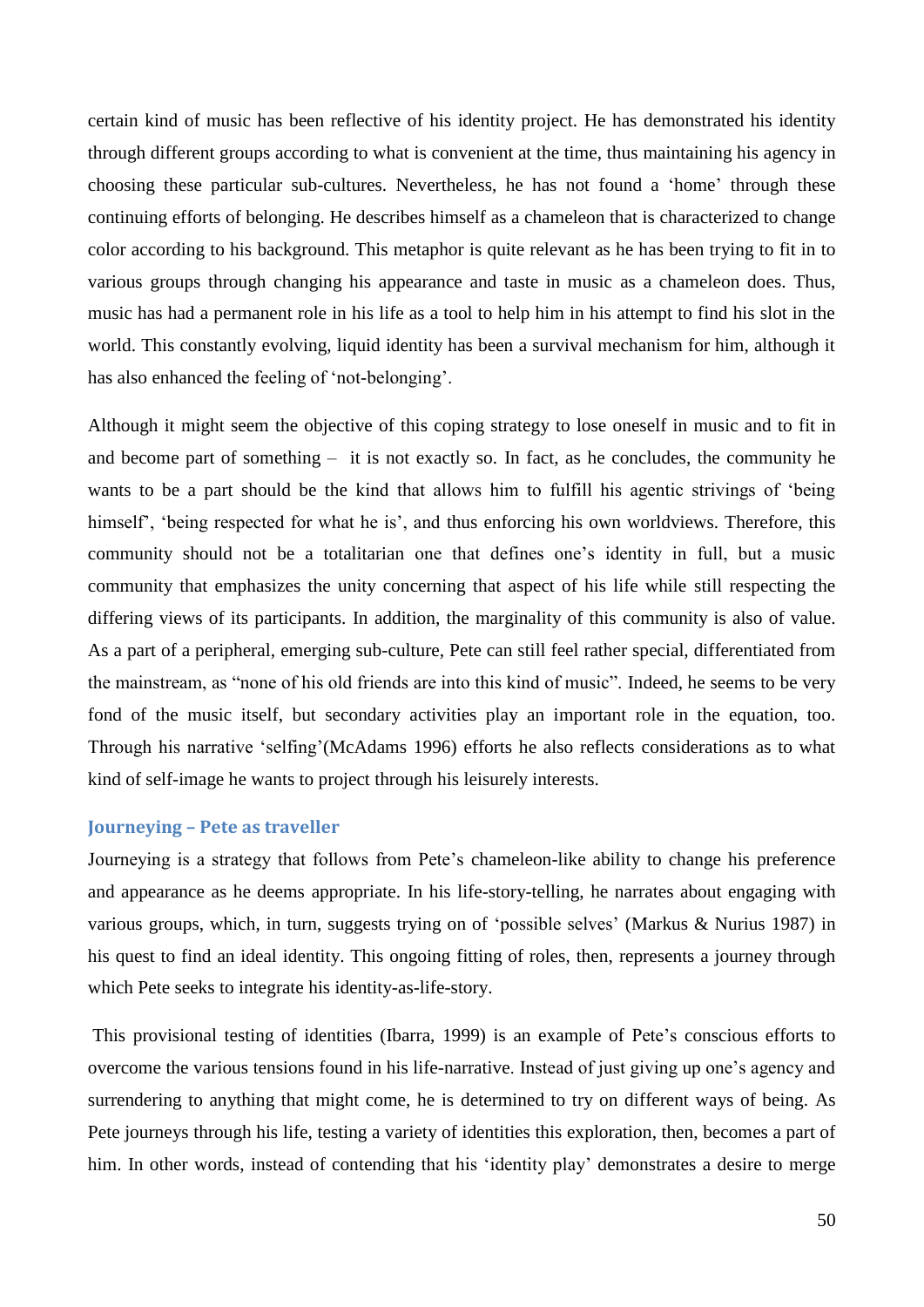with the Other (Hall 1997) this could actually be understood as reflecting his need to expand himself through agentic behavior.

As already established, Pete has a history of using the meanings associated with music in order to explain his identity. This attempt to identify with certain groups could also be interpreted as what McAdams (1993) labels as *communion*, a striving to lose individuality by merging with others, participating in something that is larger than himself. He tries to lose his problematic self through becoming a part of some bigger. Although, in doing this, he simultaneously tries to maintain his sense of agency, the sense of separation from others, and being an autonomous individual. This said, Pete's narrative demonstrates how the coupling of certain music styles reflects the successful coupling of both agency and communion (McAdams, 1993) in his identity work:

*My music taste has correlated with my identity, for example as a teenager I tried to build my identity through listening to heavy metal. I guess I had to be this grim dude. But in the end it did not quite work for me.*

Pete describes trying on the identity of a 'heavy-metal-listening grim dude', but realized that it is not "his thing", as it fails to fill his needs to find something more suitable instead. In other words, since he feels that heavy metal is not "his", that is, part of his "extended self" (Belk, 1988), he then demarcates from it in order maintain a coherent life-story (Ahuvia, 2005). Instead of this role, Pete continues his journey of identity and shifts to listening jazz, which gradually, then, leads him towards the choice of rap music. The way that this is portrayed reflects his sophisticated image of self:

*(P): It is sort of peculiar, that I ended up listening to rap through jazz-music. Like my father had listened to jazz and he had jazz-classics like Miles Davis, Dizzy Gillespie, John Coltrane, Thelonius Monk, Herbie Hancock, and such jazz classics among others. So I started listening to them after listening to rock and heavy metal as a younger like 13-14 years old. Then I realized that lot of jazz samples are used in rap, like they have the same vibe and through that realization I started being into rap.*

Listening to jazz is generally seen as conservative, and as a sign of sophistication. By and large, everybody likes jazz, and as Pete remarks, one is not allowed to dislike jazz if one wants to appear knowledgeable. Also, as he says, listening to jazz, that is "adult music", reflects Pete"s identitycrisis, he wants to be like the grown-ups he hangs out with. As a teenager he even goes as far as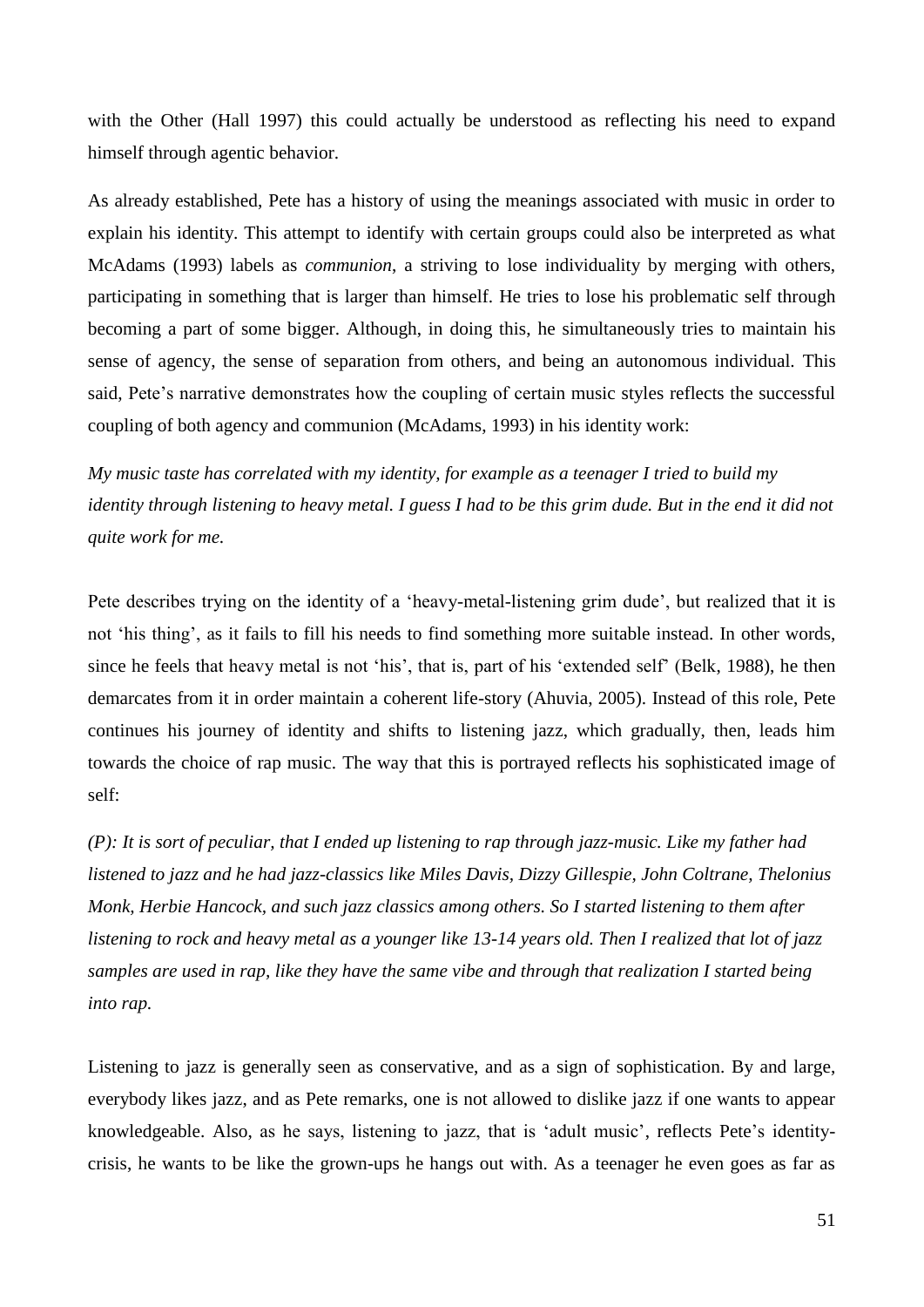wearing a suit and tie to appear neater. Mentioning his enthusiasm for jazz music, and justifying his interest in rap through its likeness to jazz, he maintains his identity as a person with suave qualities. As he states, this shift towards a more popular style of music was also socially convenient for him:

*(P): Then as I was fifteen I started to integrate myself into normal youth. Many of my friends listened to rap, and that sparked the interest in me as well. […]Yeah, well, I started identifying myself through rap. And what comes to appearances, I wore Carhartt hoodies, like everyone else in those times.*

Listening to rap suits Pete well, musically it included some elements such as jazz, and socially, it helped him in becoming part of mainstream youth. As a connoisseur of some sort, he was able to distinguish himself from the masses and allowed him to feel special among other affiliates as well. As Pete immersed himself into the rap scene he signalled his identity with conviction.

Currently, Pete has been involved with certain London-based club music scene that has gained a small, but tight, fan community in Finland. It has only been through this introduction to this certain style of music and community around it that Pete has finally found a 'home', realizing also who he would like to be in this stage of his life. Through his storytelling, then, Pete creates a coherent lifenarrative and integrates that he is today with who he has been. As Pete and his friends have stipulated rap is one of the "normal" ways to be socialized into this particular music strand of music:

*(P) But what is remarkable is what we discussed with the dub step gang, like through what kind of music one has ended up into dub step. So we have formulated this divide of rap kids, techno kids, and jungle kids. I was a rap kid, myself. And then some were all of the above.* 

As he narrates, he is not the only one who has been lured into liking dub step through rap, thus he can feel "normal" and part of the group. Also, through this emphasis he makes a statement that integrates his past into his present so his music taste then forms a coherent whole.

On this journey Pete's objective has been to find something that is 'him', to extend himself through his choice of music style (Belk, 1988). He has been fitting a variety of identities associated with heavy metal, jazz, rap, and finally dub step. His retrospective attitude towards these identities vary, as he still considers some of them a part of himself while trying to demarcate from others. Accordingly, as Pete describes his biographical wandering through different music scenes it can be interpreted as an act of "trying on" different identities. This future-oriented strategy follows a logic to that described by Markus and Nurius's (1986) concept of possible self an Ibarra's (1999) notion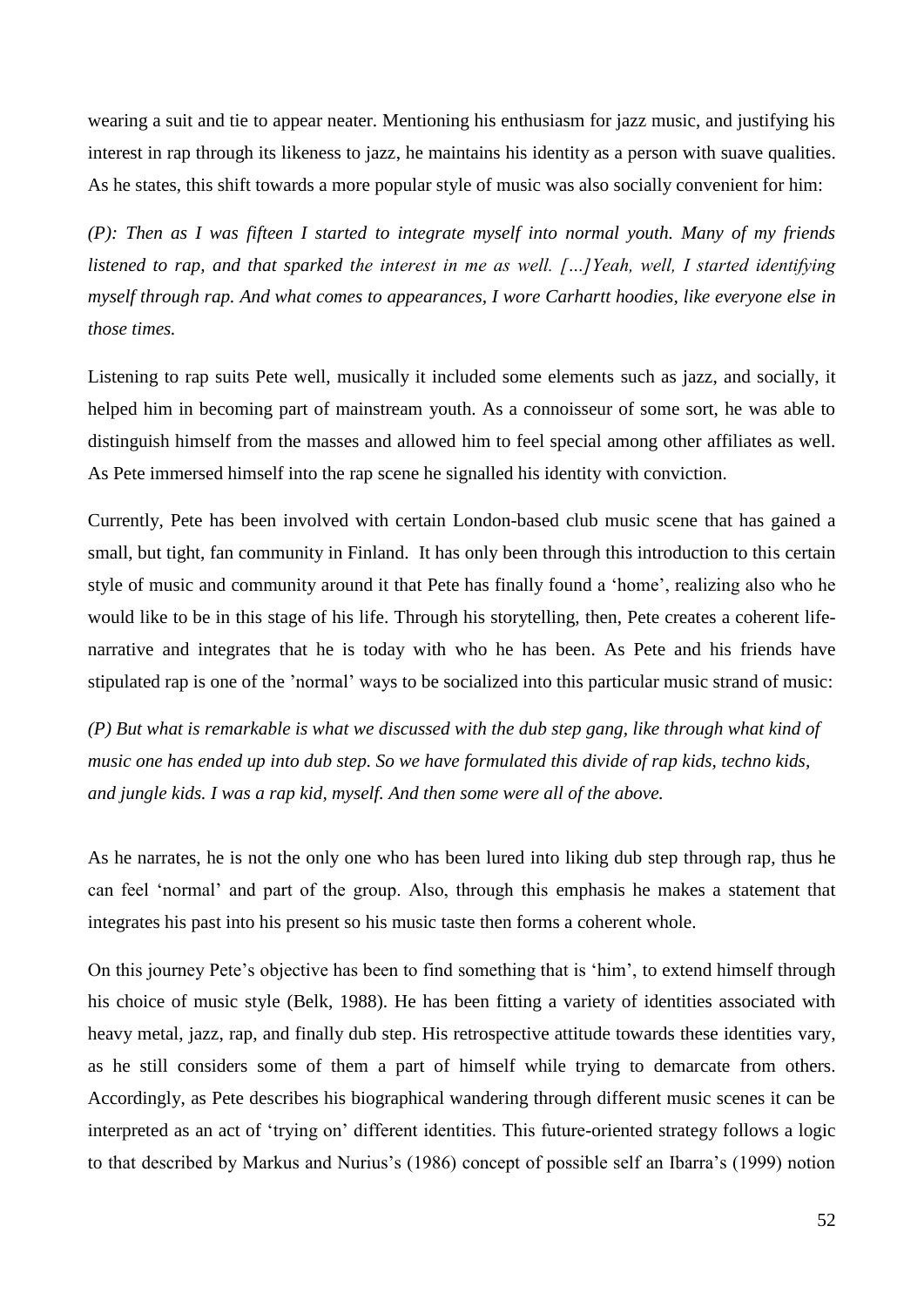of provisional self. In engaging with a variety of musical styles and the identities associated with them, Pete has been experimenting with what he could be, both pragmatically and emotionally. In this light, it is then not solely a question of him fitting and thus merging into a community, but a question of whether the community 'suits' him. This said, Pete's journey to find this community becomes an important part of his narrative, in two main ways. Firstly, without his experience of being lost and the "journeying" that was required, one could not appreciate the destination finally reached so much. Secondly, as Pete has had a chance to trial out different selves, he has had the opportunity to make well informed. Finding a place he can call home might seem like a simple dream, but it has taken most of Pete"s life to attain this goal.

## **Finding comfort in community**

Despite expressions of individuality, Pete finds comfort in giving up is agency and losing his problematic self through being part of something bigger. This surge towards communality becomes a prominent aspect in his story, as he describes his major turning point – as the finding of the music community he has for so long searched for. This is evident in the following excerpt in which Pete discusses the overall atmosphere in his life and accounts for the brighter circumstances that have been brought about explicitly to through the music he listens to.

*(P): Now I feel so positive about everything, I don"t need to angst so much. Y"know, I was so full of angst until I turned 25. Recently so many good things have happened to me, I have learned to be with myself so much better. As a matter of fact, I don"t know if it was a year ago, I just grew up. I was not the eternal miserable teenager as I thought I would be.*

## *[…]*

*(P): Well, actually music has quite significant role in that. When dub step taught me to "feel" the music with my heart. I let go of all that… Well, I have listened to music with heart before, I remember attending rap clubs as I was younger. Like dub step did the same thing for me that I thought was gone for good. Let"s say the same feeling I had while attending rap clubs as I was younger, collective optimism, the feeling of community.*

Quite remarkably, Pete narrates this major change in his attitude, to be associated with his recently found enthusiasm towards a certain marginal music style. In his narrative, he implies that this turn for better is actually mostly due to him finding dub step and the community around it. In his lifeaccount, music appears as the ultimate remedy to his identity crisis. This is a major turning point (McAdams, 1993) in Pete's life, and as he explains further: "music came into my life 'at the right' moment, I guess I was ready for it, that's why I fell in love so hard." Pete credits the finding of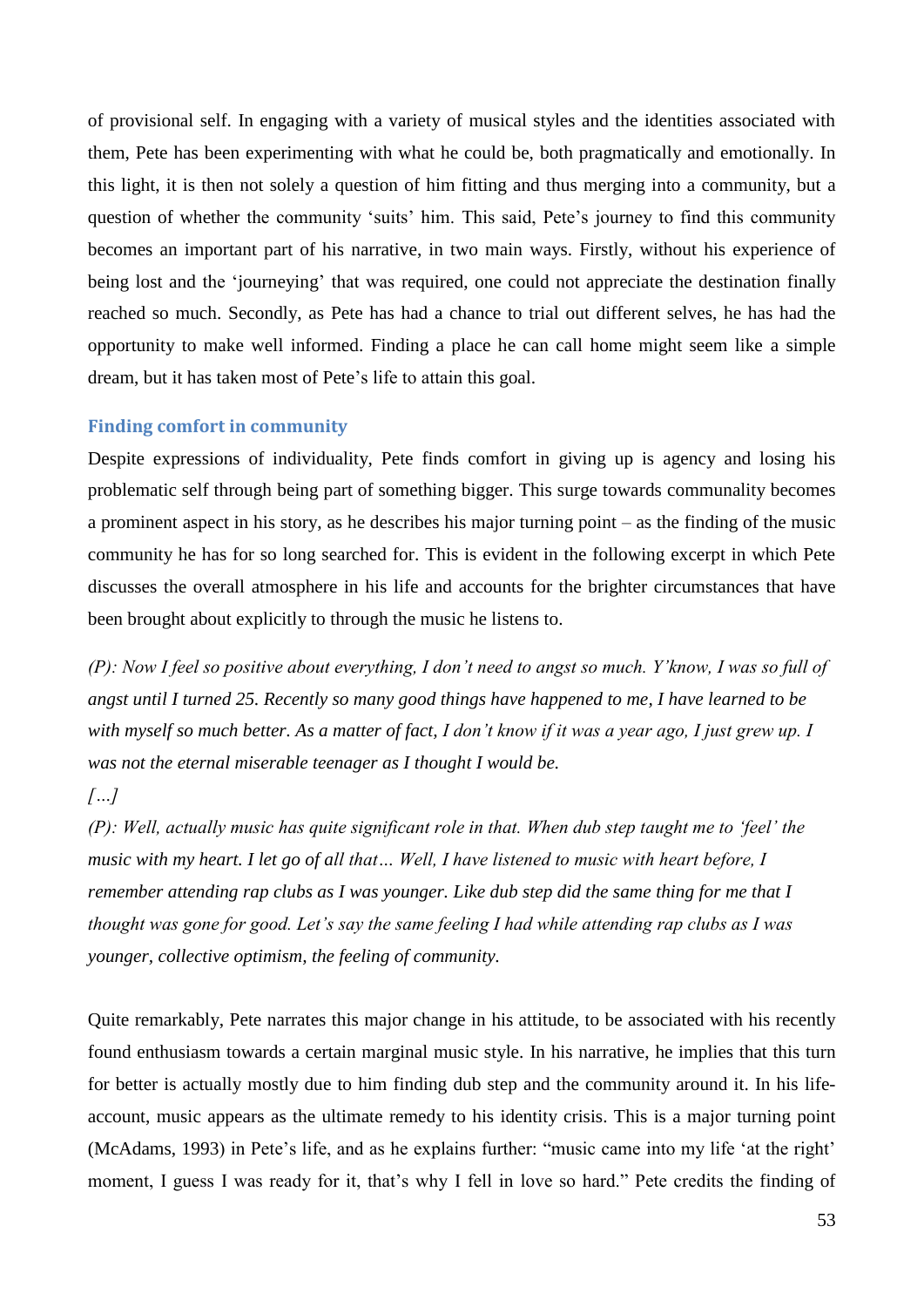himself to the finding of this particular music community. In joining this sub-culture, he has been able to fulfill his goals of *communion*. The collective optimism he describes here could be theorized as "communitas" – transcendent group camaraderie (Turner 1969, Turner & Turner 1978). This bond transcends typical social norms and convention, and moreover, it exudes is a sense of camaraderie that occurs when individuals from various walks of life share a common bond of experience that all participants consider special (Belk et al., 1989, cited in Celsi et al., 1993). A key aspect of 'communitas' in the context of sub-culture, then, is the recognition that everyday statuses and social roles are not relevant (Turner, 1969), which in turn causes stigmas to lose their meanings as well.

The love Pete associates with music is something that emerges from the collective sense of community. In his narrative, Pete makes sense of his longing for community, using music as a metaphor, and as much as he loves the music itself, he loves the people in the community, too, which in itself an inseparable part of the whole concept. Pete does not talk about music only as an object of consumption, but something to be loved. He talks about his love to music as something he had lost, and which had caused him to feel a kind of grief. Love is a common emotion associated with consumption (Richins, 1997), but in this context it could be even more. It is peculiar how Pete refers to some music as "lovable", almost as if he were referring to a person, especially when, in stark contrast to American society, for instance, this sort of usage of the word "love" in Finnish language and culture is almost unheard of. As such, to describe something as so deeply loved, is a prime example of consumption meanings becoming of an important aspects of one's extended self (Belk 1988).

## **Bonding**

This strategy refers to the actual "doings" that bring the members of community even closer together. By engaging in these acts, Pete enforces *communion* (McAdams, 1993) in his everyday life, as these doings constitute an essential part of his narrative.

Finding his own place in the community and pursuing his passion in making music enables Pete to fulfill the needs for self-worth and efficacy (Baumeister, 1991). This special kind of community also has an important role in this negotiation of lack of meanings. Most of Pete"s affiliates have experienced same things as he has, which contributes positively to his feeling of partness. Through the same kinds of consumption interests these community member find each other and are able to cope with their feelings of outcast-ness together.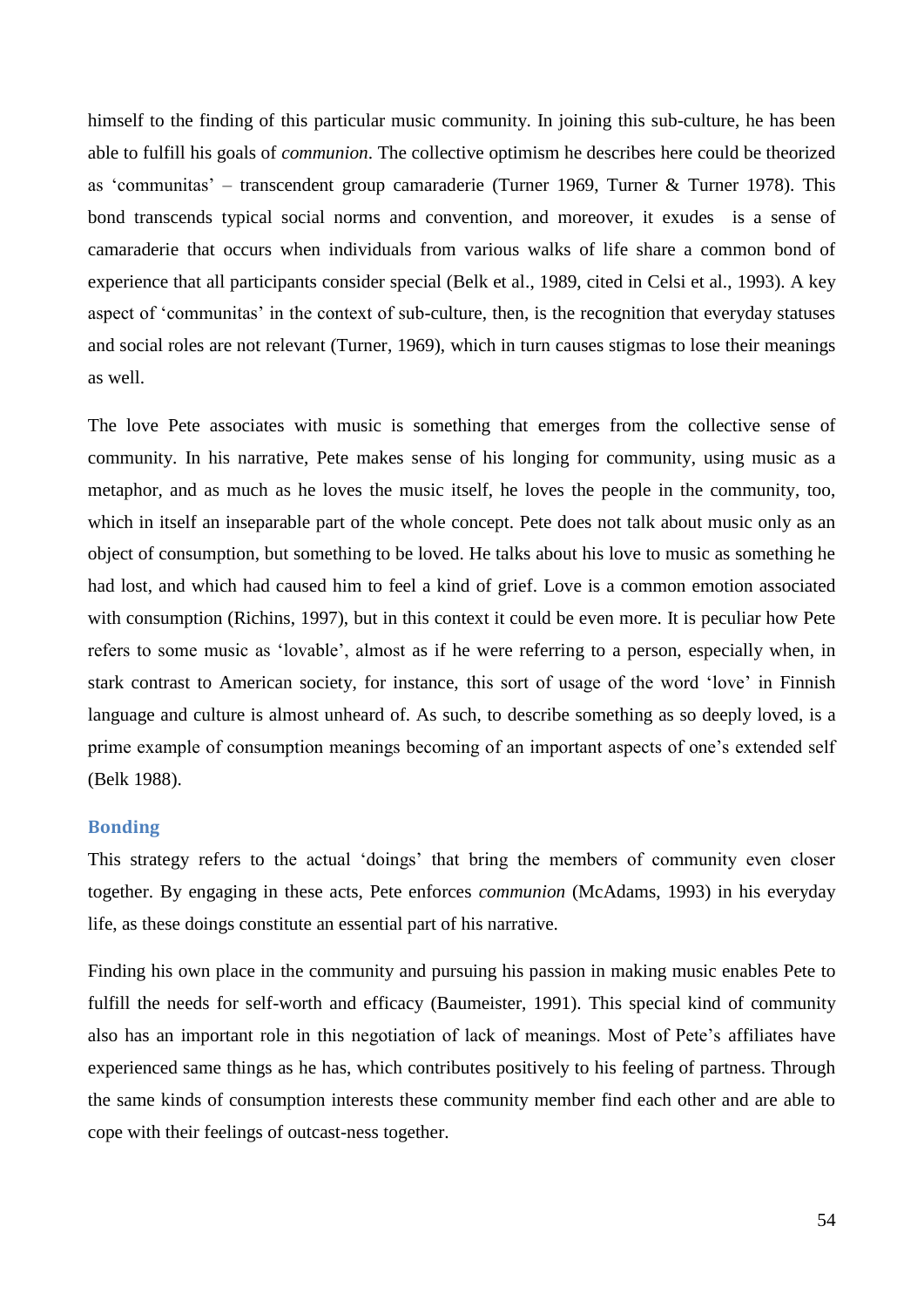*(P) There is such a homely atmosphere in all the clubs. Everybody is a bit weird [special] in their own way, and have had quite similar experiences and digs the same grim sounds. All the people who have ended up diggin" dub step are similar kinds of quirky people, or something. Odd, in a good sense, lots of very likable people. I"ve met so many exciting people through dub step.*

The tight community of true fans enables one to feel welcomed and loved as oneself, although this congregation might seem almost hostile from the outside, as its marginal nature is its essential characteristic. By participating actively in these group activities, and narrating about them, Pete establishes himself as an active member of the sub-culture. While the members are allowed to exhibit their own distinct features in some domains, there are some areas everyone should agree on and take part in. For instance, the members of the scene share a strong sense of sociality, keeping in touch through online discussion boards in between concerts and other social encounters:

*(P):So my other hobbies, I "nerd" around online too much, on music-related online discussion boards. And discuss other aspects of my life as well [laughing]. My last post to [a discussion board he is active within]is about if I will have the courage to ask a girl out.*

## *[…]*

*(E) So this of hobby of yours, online discussion boards. Interesting.* 

*(P) Well, I have met so many friends and acquaintances. On the other hand even to the extent that I know too many people, y"know, that might become a problem as well. I just don"t have enough time to stay in touch with everyone.*

Pete spends considerable times in posting on and reading the discussion boards, and has even formed personal relationships through these mediums. They play an important role in his "fan identity', through them cultural capital is shared and communal bonds among the enclave are maintained. In addition, discussing music, and finding shared interests "in real life" is an important part of these bonding practices:

*(P): As I was younger rap was a way to belong, and there was some interesting hiphop available. There was "backpacker"-hiphop and the pleasant authentic atmosphere. Well, it was belonging. The thing was to listen to as authentic music as possible, that would be as underground as can be. And afterwards, when that was over, people started listening to nineties rap classics, although they were not that UG, and we were again bonding like: "cool, man, you like nineties rap as well."*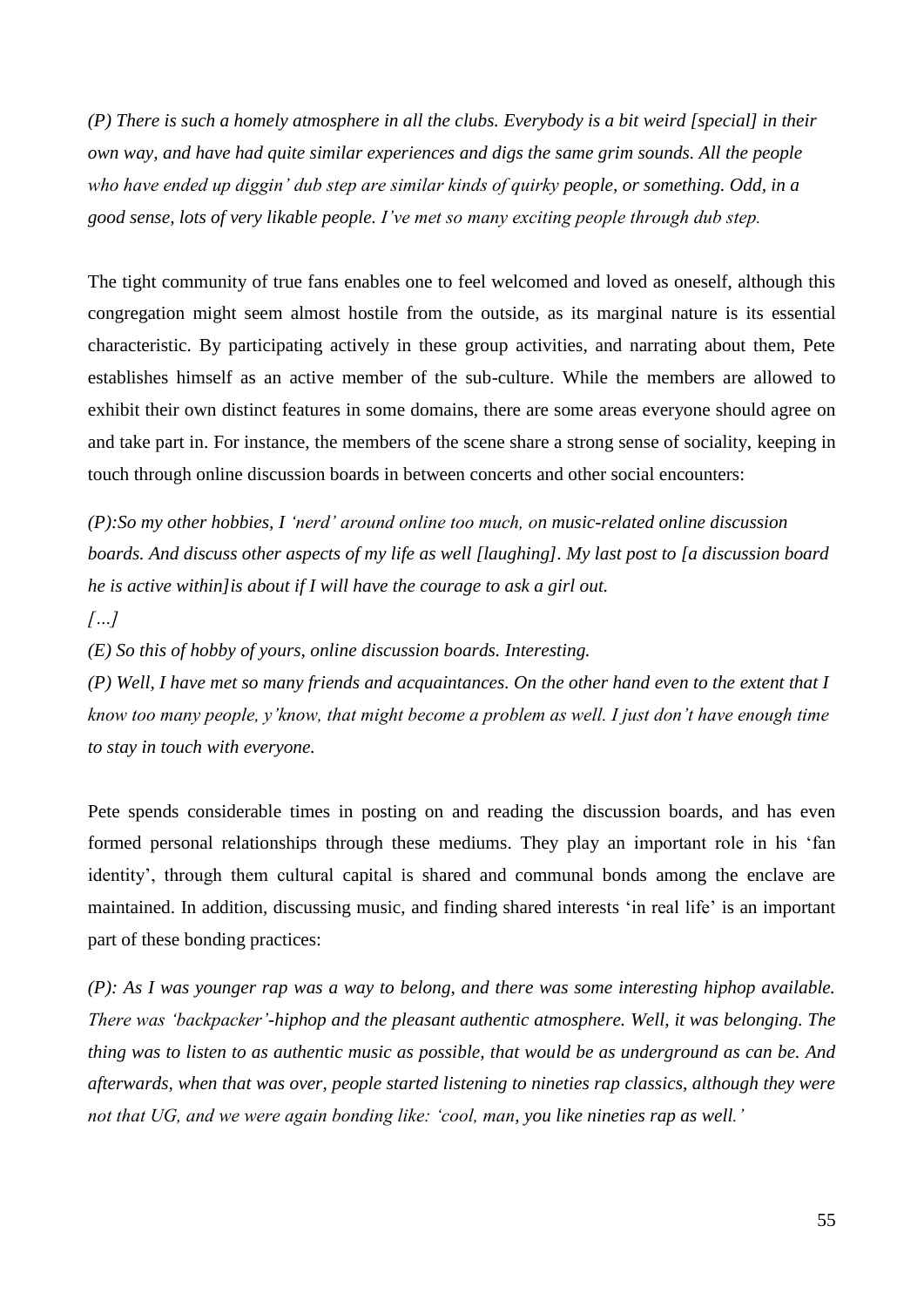Choice of music can be seen as reflecting one"s interests, so this kind of bonding is a common practice among music enthusiasts. Interaction like this tightens the tie between the cohorts of this sub-culture. The communal activities, such as these, as well as the online discussions, concerts, and clubs Pete participates in, enhance the attachment he feels between himself and other affiliates. By being part of this community, Pete can gain a sense of self-worth by belonging into a semi-closed society, thus matching the theme of *communion* (McAdams, 1993). As a by-product of this experience, he can simultaneously resolve the tensions caused by differentiating himself from the mainstream, an agentic theme that will be discussed in the next section.

#### **Authenticity**

First and foremost, Pete wants to be his true self, an individual who does not conform to any stereotypes. This striving towards 'authenticity', as achieving his 'essential' sense of self, is an important theme for Pete, as he yearns for control over control over his identity. Although he discusses dub step in great lengths throughout his interview, he insists that he should not be defined through a given music style. Indeed, he frequently asserts that he does not want to conform to any molds:

## *(E) What do you mean by multiple roles?*

*(P) That I don"t want to be defined through any pre-determined molds, you now like goth, heavy metaller, hiphopper, or anything. Well, I"ve never had that kind of a phase that I was any of that. Well, I don"t define myself as dub stepper either. I just happen to like it because that is the music that is vivid at the moment. I that oughta be digged, like I can also listen to nineties rap classics, or rock classics, or jazz and punk classics, but at the moment dub step mostly applies for me. I"m not saying that"s the only genre, that is vivid, but definitely one of them.*

This avoidance of pre-determined roles relates to his need for self-efficacy (Baumeister, 1991). He is finally feels in control of his identity work, his values, and socio-cultural environment, thus being hesitant to adapt to conform to a prescribed narrative. Pete listens to music, not because someone has instructed him to do so, but because e deems it as "good and vivid", these concepts instantiating for him what is truly 'authentic'. In fact, the more weird and obscure the music is, the better. Indeed, it seems that he has found a niche where he feels comfortable; he cannot be like everybody, so he is not even going to trying to. This nonchalant attitude reflects the club culture of dub step that "has no rules, since the music has no standards, there is no standard way to feel the music either. You can dance however you want, or just nod your head on the dance floor, there is no such norms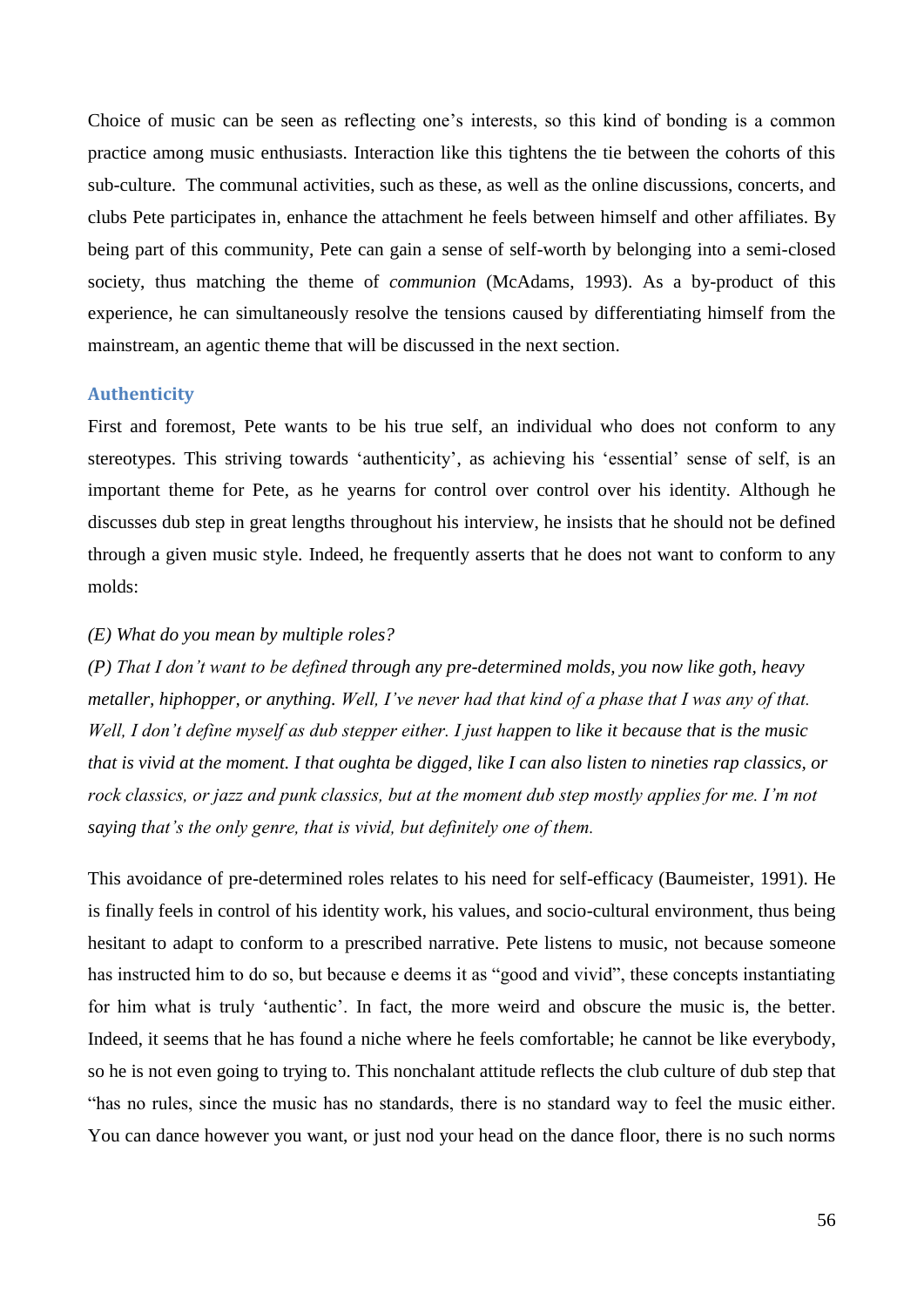existing". Accordingly, dub step allows Pete this freedom as the informal rules of this realm encourages everyone to be exactly who they want to be:

*(P): The most I like the fact that you can feel the music in your own way, by yourself, and have everyone else around you. Like you are alone together*

*[…]*

*.*

*(P): I think it is the dark tone of the music, it pretty much reflected, how should I put it, the feeling of outside-ness in my life. That is probably what hit me. As I was walking alone on dark street and listening to the music from head phones or attending clubs. Somehow the music helped me in finding good vibes from the feeling of outside-ness, suddenly it felt beautiful. I guess that is what made me love that music. Somehow I often thought about my outcast-ness at the clubs but simultaneously had a chance to meet awfully nice folk, that were very amicable towards everybody. Well, I"ve been through mental illness and many others within that scene have as well. It is interesting how many have found that music through their own problems and started feeling it and got something out of it. I"m not saying that dub step would be the sole content of my life but it is interesting what kind of people I have met in those circles.*

Like many others in the scene, Pete has been through rough times. Music has helped him make sense of his self, and of his feelings of loneliness, an experience that, together, amounts to something higher, something he describes as "beautiful". In his narrative, Pete attributes the change in his perception of life mostly to music, which enables him to make sense of this life in a new light.

This manner of narrating could be accounted as a "redemption sequence" (McAdams & Bowman, 2001) in which music plays an integrative role; through the role of music Pete"s life gains more meaning. The way he discusses his liking in music reflects the fact that among this particular subculture he can maintain his originality, his authentic self, yet still belonging to this idiosyncratic group. The way Pete narrates this turning-point, shows how he has gained a new lens to observe his life through. Resonant with Shankar et al.'s (2009) emphasis on the peripheral nature of consumption, music for Pete merely reflects his identity, rather than directly constituting it.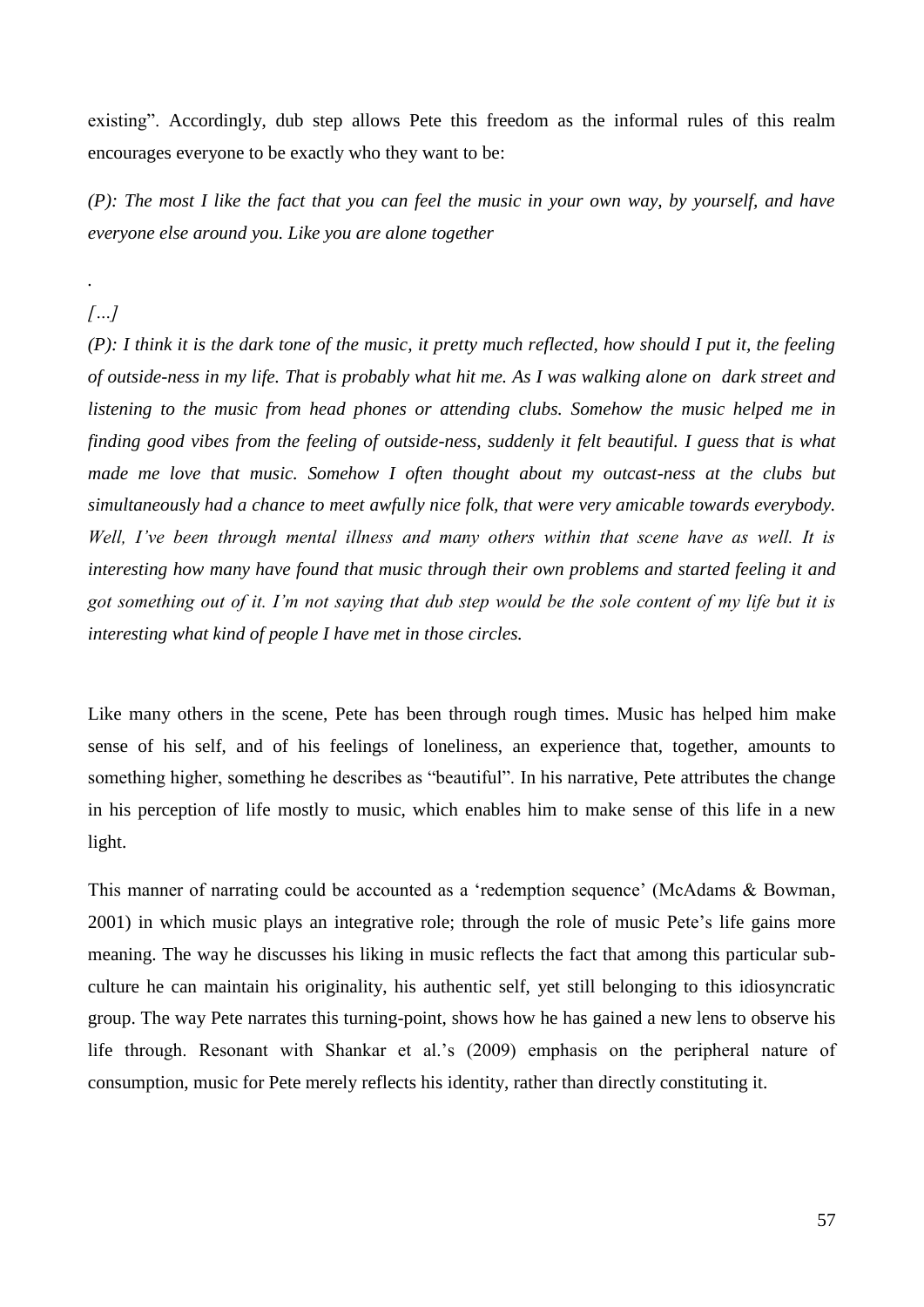#### **'Blending in'**

As hard as Pete is trying to differentiate from the mainstream and maintain his individuality as a member of a community, he also finds comfort in being able to function normally, accommodating the demands set by his family. The integration of these standards, play an especially important role in the telling of his life narrative. This coping strategy is about gaining acceptance from the people perceived as non-stigmatized by story-telling individual. This gaining of acceptance is a way of challenging the label of stigma (Henry & Caldwell, 2006). Indeed, Pete"s aspiration to be "normal" and to blend in with the rest reflects the theme of communion (McAdams 1993). In adopting the socialized values and objectives imposed on him into his narrative, Pete aims to be accepted on his own terms, thus de-emphasizing some other mainstream domains of meaning he might not find feasible to accomplish.

Pete describes his family being rather sophisticated and he credits his reading hobbies to his sister who works in the publishing industry, as well as to his parents' vast library. In his past, present and future doings and aspirations, Pete has been striving to live up to the expectations imposed on him by society, and particularly his own family, when asked about the importance of sophistication and education, he describes the importance of a university degree:

*(P): To gain a certain level of sophistication, and as a matter of fact acquiring an academic degree. Even to the extent that if I fail to complete my studies at the university, it would be socially difficult for me.*

*(E) You mean that your family would disapprove?*

*(P) Particularly that, but otherwise as well. Y"know, if I would have not graduated in few years, I wouldn"t have a degree, that would feel difficult in a social sense.*

*(E) What do you mean by that, socially difficult? Where does that difficulty stem from?*

*(P) I just have always considered having a university degree as something one oughta have, as given. That is probably something I have learned from home. Let"s say that my sister and her husband are doctors of philosophy, two out three of my father"s sisters are doctors. And well, my father"s a licentiate.*

This problematic that Pete describes is a double-edged sword. On the one hand, it stems from his family"s high standards regarding education, hence inflicting a sense of lack of self-worth, or to put it in another way one of the significant sources of stigma found in his account. On the other hand, this has sparked an interest in Pete to educate himself, which in turn, can be interpreted as a positive outcome of the stigmatization. These expectations set by his family have always pushed him to his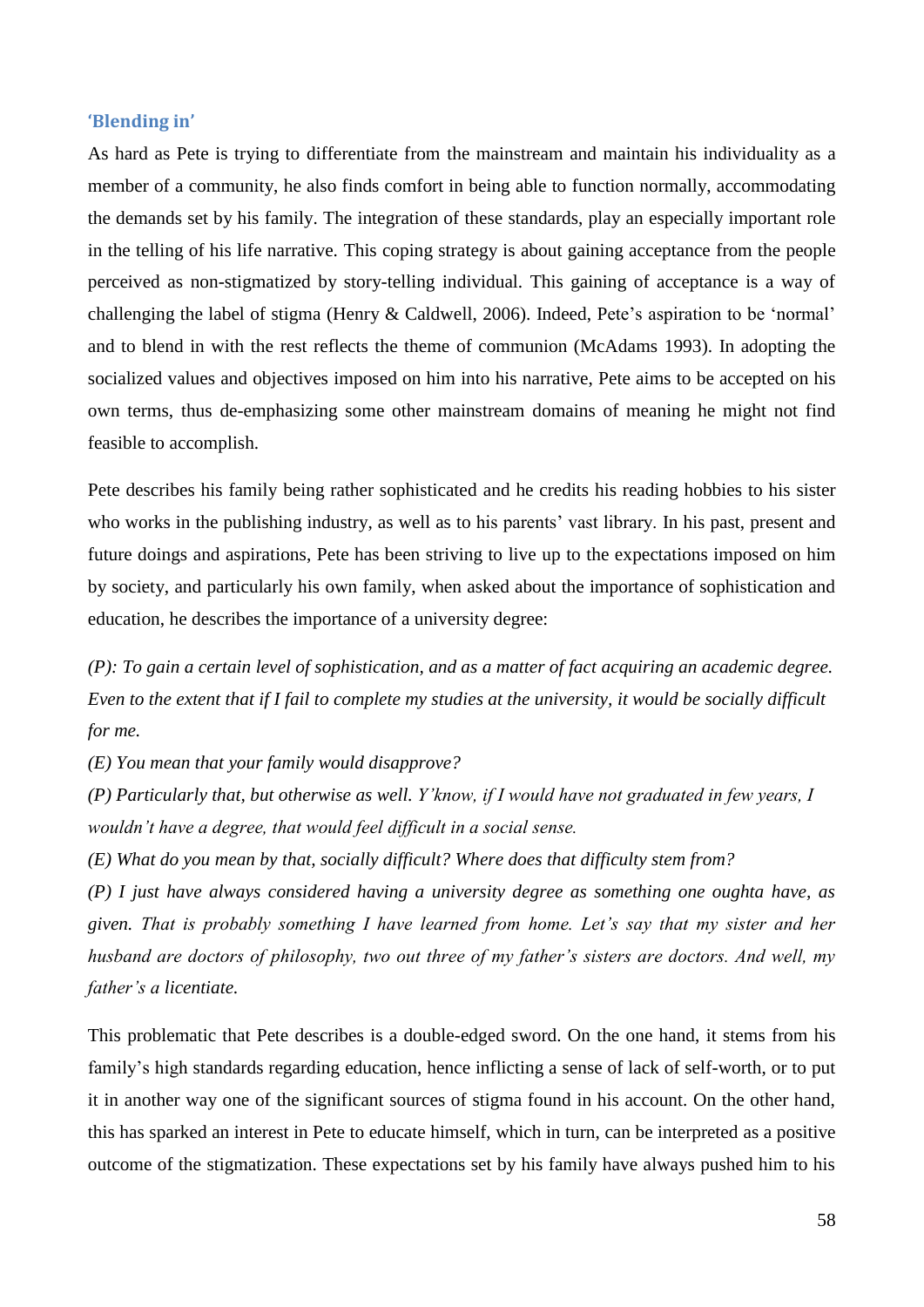limits, and quite ironically, now that he has ended up in a respected university he has had difficulties to find his own interests in this place. Thus, through this narrative strategy, Pete seeks to integrate his own interests with broader social expectations – a tension-laden affair to say the least. Accordingly, instead of just doing what he is told, he has strove to find his own path. A good example of this, is to gain a degree of a prestigious university, and in doing so to acquire a certain level of sophistication. in studying this degree, he does not want to be like anybody else, but rather to take degree courses that enable him to realize his own, peculiar interests.

In this vein, throughout the interview Pete keeps mentioning how much he knows and takes a pride in his vast knowledge in multiple fields. Pete identifies himself as an armchair philosopher, as he has been reading quite a lot of philosophy. He discloses that he wants to read about topics that would make him more knowledgeable and better person as well as to lubricate his thinking. Pete"s desire to do so is greatly influenced by his father whom Pete regards as a highly contradictory character, in a way he greatly appreciates the upbringing he has received from his father, but at the same time also attributes to him many of the difficulties and mental problems in his life. Pete has been engaging in this attempt to gain acceptance from others throughout his past and still does so in his present and future aspirations. His narrative is full of references to his striving to be accepted in a variety of ways. This attempt is a source of tension since it contradicts in a major way with his general effort is a tension-laden one since it reflects contradictions between his aim for selfauthenticity and acting accordingly, as these two rarely seem to fit together in his case.

#### **Differentiation**

Pete's effort to 'blend in' causes tension between the contradicting themes of agency and communion (McAdams, 1993). He seeks to resolve this by differentiating himself from the mainstream. This can be characterized as another agentic coping response that might be associated with Pete's telling of his habits and music taste. The symbols and music found in the rap as well as heavy metal culture reflect aggression towards society as well as separation from the masses (Henry & Caldwell, 2006).

Another aspect of this coping strategy is his strong dislike towards the members of the mainstream:

*(P):Quite surprisingly the uni has taught me quite a lot of human beings. Coming from a stereotypical, sophisticated upper class family and having attended elite schools, I have to admit that I could not believe how dumb-ass folks attend university. (E): Well.*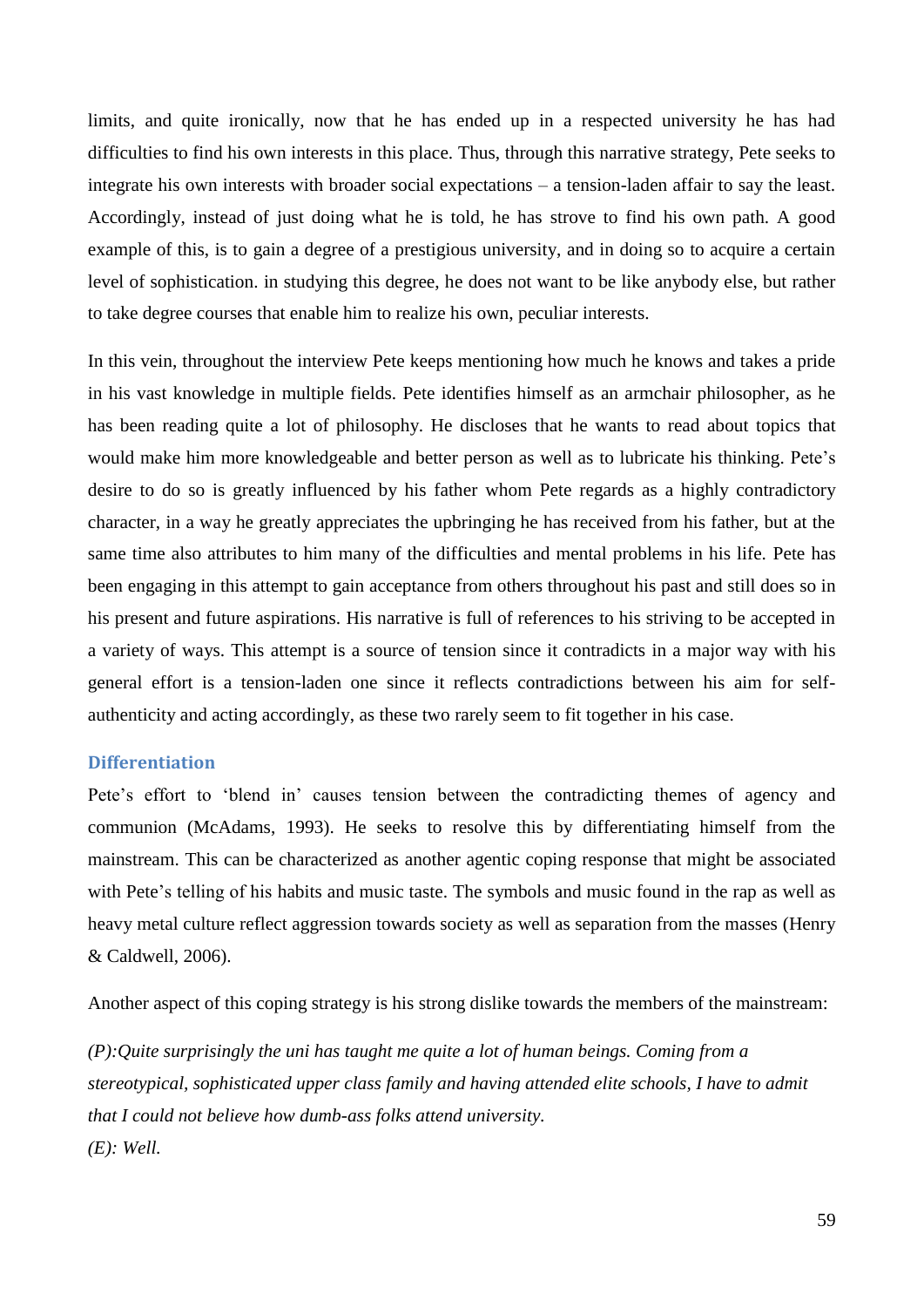*(P): I was in a shock for the first few years there. Well, not exactly in a shock but at least a bit surprised. But it has been good to meet people that are different from myself and learn to understand them. That might be one of the biggest lesson from the university.*

Differentiation is also evident in one's views of the mainstream as mindless cretins, something that he believes he is not. The same kind of influence can be observed in his telling of his music consumption, as he strives to achieve a connoisseur status within a certain genre, and representing it as something very different from the mainstream. Accordingly, he demarcates his own subculture from the mainstream, especially from the specific music tastes:

*(P) Yeah, if you check out a mainstream night club and see to what kind of music people are dancing to. [babbling] The music [referring to dub step] is so lovely and the people are wonderful, the are still so genuine in the scene. Although it is becoming mainstream on full steam.* 

Referring to the music 'the Others' listen to, he shows clearly what his music of choice definitely is not. By doing this he portrays it as a choice of special people that have a mind of their own. What is also remarkable in this narrative is the anticipation of dub step becoming mainstream. This would be problematic, since it would do away with its main lure, its exclusivity. On the other hand if the breakthrough would happen Pete could emphasize him being one of the first ones to recognize the trend, which would be an excellent source of status, and hence self-worth.

The peculiar interests of Pete are not limited to digging obscure music scene of dub step. Despite his sophisticated mind and taste, he is rather passionate about B-movies, like zombie- and Steven Seagal-action films as well as some rather kitschy music scenes. Although, how he narrates about them is maybe the key to understand this peculiarity. He does not like just any kind of B-films, and his plans of shooting a movie are directed towards a specific genre, "post-apocalyptic zombiemovie'. This is similar to what Ahuvia's (2005) study on loved consumption objects, in which subjects narrated about their quirky objects of interest distinguished these surprising tastes from those of one"s with lower level of sophistication. Pete"s narrating holds to this same theorizing, indicating that Pete seems to consider himself some sort of connoisseur and wants to enforce this impression through his storytelling, and especially considering that his movie shelf was stacked with both B-movies as as well as renowned art house film classics. In his narrative Pete establishes his own way of sophistication, enforcing the image he strives for in his own terms.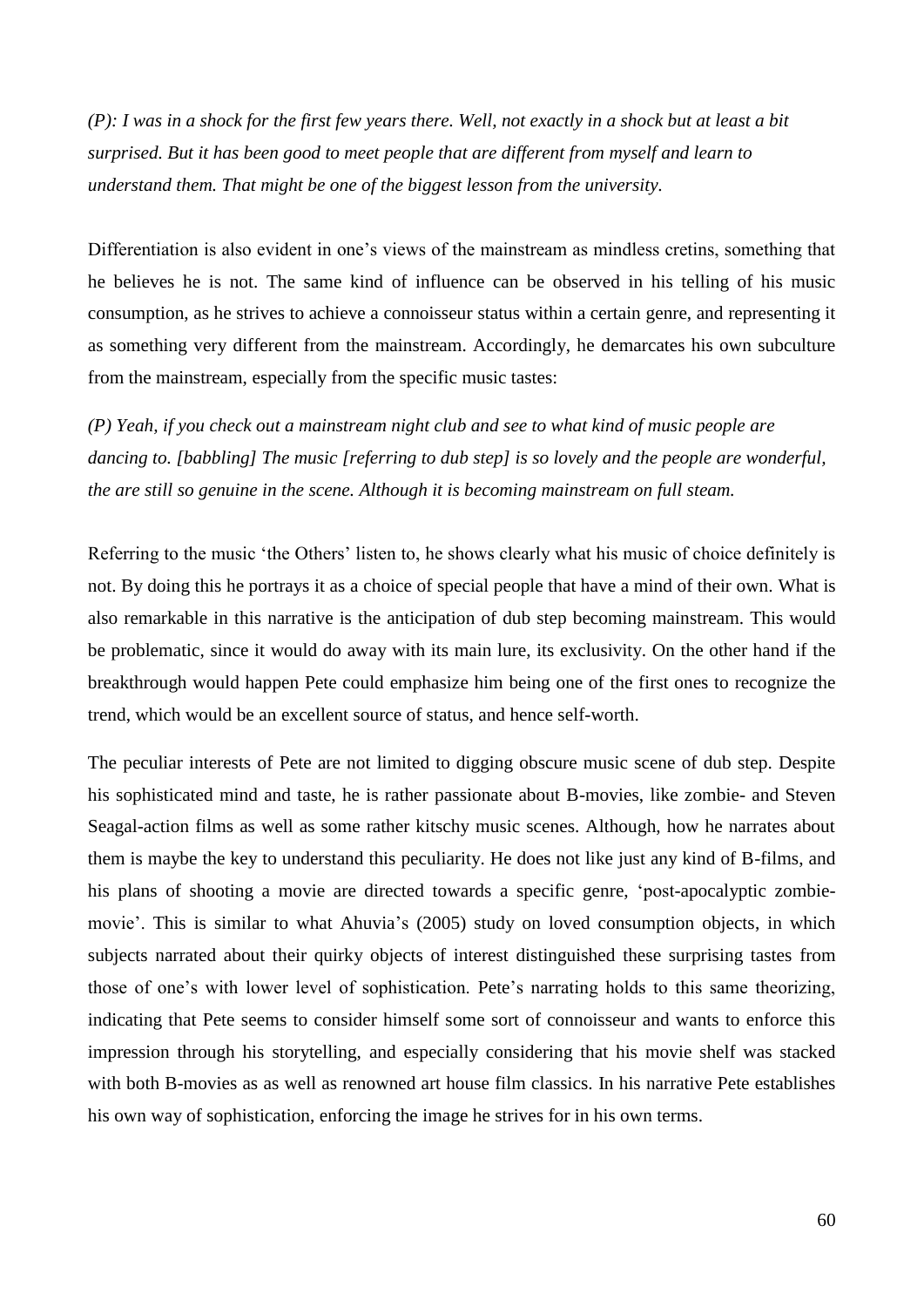#### **Escaping reality**

Sometimes one has no chance of controlling the situation, or oneself. On these occasions, the literature suggests (Henry & Caldwell, 2006, Hirschman, 1992; Miller & Kaiser, 2001) that a stigmatized individual might use consumption as a device for escape from the unfortunate circumstances in the face of which one is rather powerless. This approach reflects the theme of communion (McAdams, 1993) as instead of striving for control over self or the situation, one chooses to escape and forget the matters one has no control over.

As pointed out earlier, Pete has gone through times in his life when he has been unable to confront the situation and take control so, the most feasible way to find comfort has been through immersing himself fully with music. As he admits himself: "But the music thing, I feel as if that it was some sort of escapism for me as a teenager. If nothing else appeared interesting, at least rap was cool. And drinking beer and smoking pot." Here, Pete compares music to alcohol and cannabis, as music has been an effective tool for him to alter his state of mind, and furthermore to disengage from undesirable situation. From this standpoint, he sees music as a highly positive aspect in his life, as it has enabled him to withdraw to an imaginary world where he could feel safe when necessary. When asked if he could recollect any negative memories considering music, he portrays music as an ultimate remedy and points out that it simply cannot hold any downbeat recollections because of its nature as such a miracle-worker:

*(P) No, I don"t really have any negative memories of music. Even though there have been worse times, music has always been one of the good things in life, almost always. It was sort of an asylum for me. Y"know, you put on the headset and play your favorite rap song, you can be somewhere else for a moment, to feel it. It's still the same for me. It was so that music and literature were sort of resorts for me, especially as a teenager.*

Through music one can simply travel far with a mere push of a button. Pete constructs music as a fundamental aspect of his life that has saved him over and over again, as it is perceived as something that he can rely on endlessly. This act of escapism brings about integration, as the music that is part of his life might change but the practice remains. For Pete, it is a comforting thing to know, that there is something permanent in life. As was in the past, and will be in the future, Pete continues to have a reliable aspect in his life. Hence, there is continuity in the way Pete uses music to relieve his everyday worries. In addition to listening to music, Pete has also found some other ways in which to relieve his grim feelings: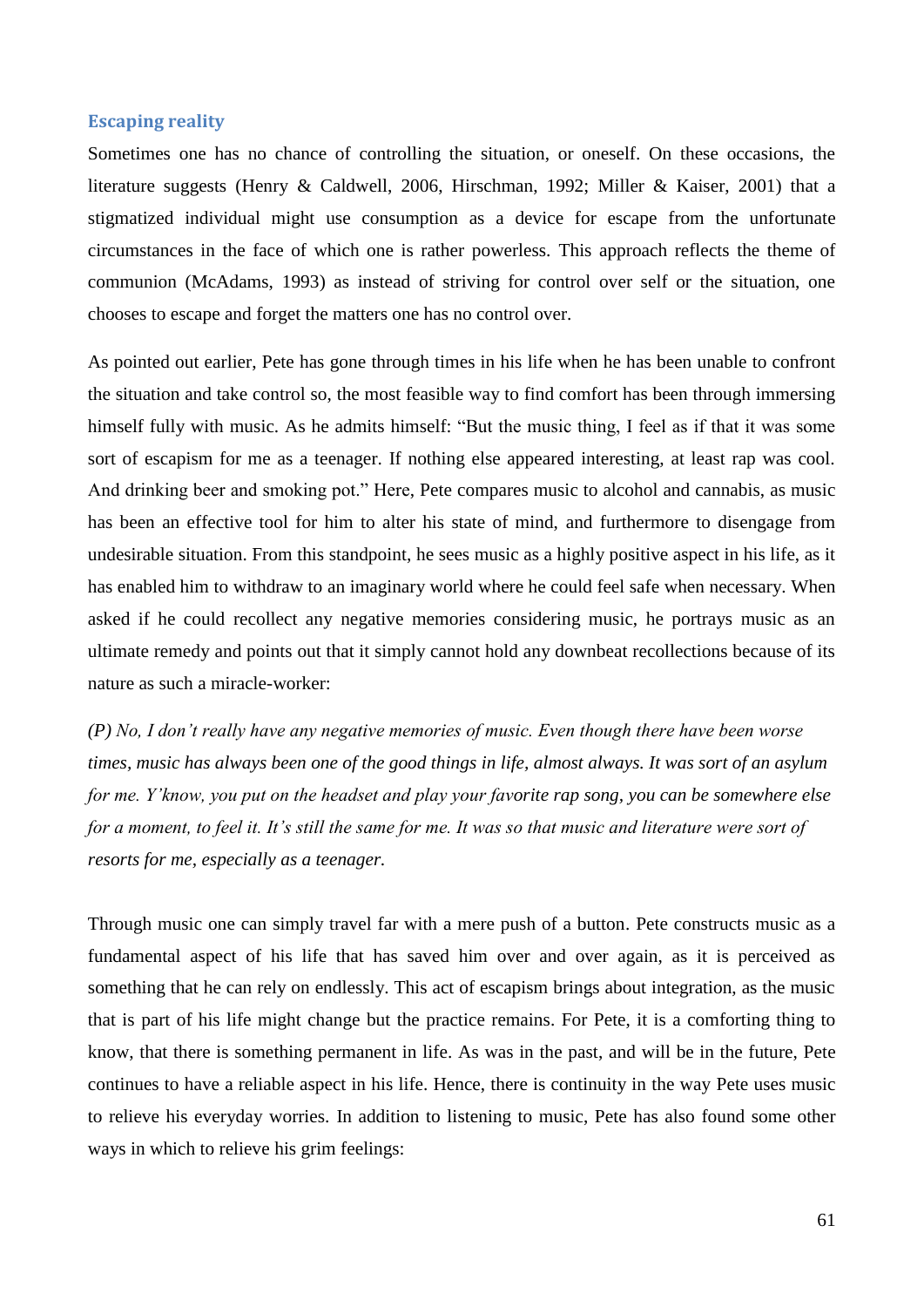*(P): It kicks ass. Telemark-skiing is the best ever. It requires such deep concentration that it totally takes you out of this world. And the fact that you can do it in such"out-of-this-world" places.*

His enthusiasm for 'doing' is another form of escapism. Both doing telemark-skiing and spinning records require such concentration that everything else loses its meaning. Earlier, Pete has gone through some hard times in his life, so the significance of this everyday coping should not be underestimated. This view on doing is also demonstrated in the following excerpt where Pete mentions that this escapism makes him feel more at ease in everyday life as well  $-$  it's like a minibreak from mundane worries. This "feeling good" contributes to Pete"s sense of self-efficacy, increasing his psychological well-being through activities that give him more control over his life"s outcome.

*(P): But it is in a way very important for me, I have always wanted to learn to play records, it would be quite nice. The fact that you have to concentrate on this "doing" so intensely. Most of my hobbies require such concentration, it sort of allows you to "get away" or "let go"*

*(E): Escaping reality?*

*(P): In a way, yes. But afterwards reality feels rather good again, when you have been playing records for a while.*

Like listening to music and telemark skiing, doing DJing enables Pete to "forget every day worries when playing". Later Pete states that he greatly enjoys this act of practicing. This sense of feeling good can be contributed to the better cognitive state that is acquired through performing this compensatory activity just as is the case with other compensatory consumption activities (Woodruffe-Burton & Elliott, 2005; Thompson & Holt, 2004).

## **Nostalgia**

Expression of nostalgia is a way to manipulate the tone of telling as it, for example, enables Pete to embed warm feelings to the stories of his otherwise grim youth. Nostalgia can be characterized as a bittersweet feeling that one feels towards a past experience, or the 'golden times' that once were. In like vein, as Pete can seek for comfort through music so as to direct his attention away from matters he cannot change, he can also find security in the memories of his past, thus turning his glance towards "the times when everything was better". This nostalgic remembering of events appears in Pete's narrative in quite a few occasions. Despite Pete constructing his youth as a difficult time of soul-seeking and depression, he also uses a warm tone when remembering and relating to these memories of the past. For example, he discusses the feelings that were brought back through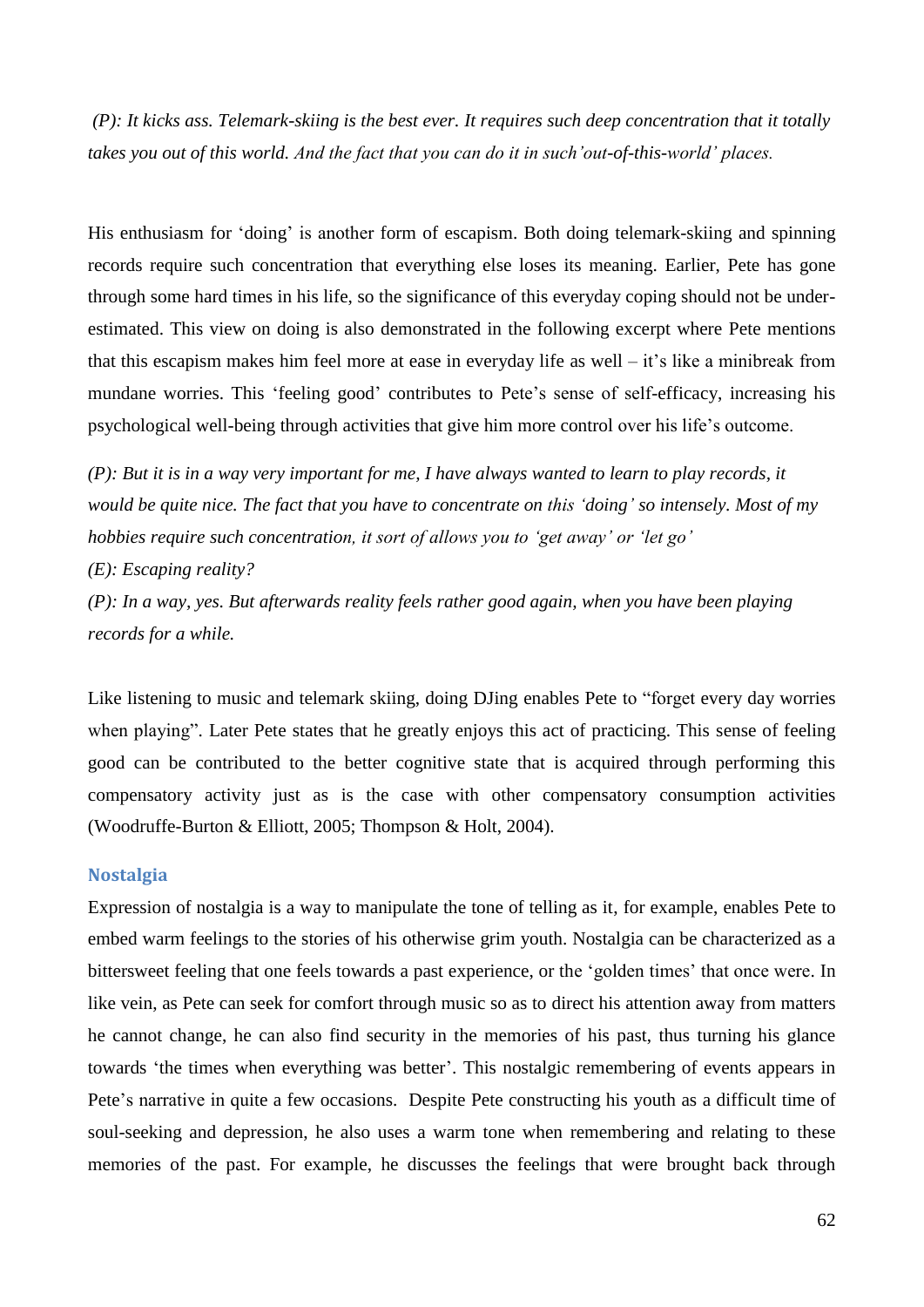listening to dub step: "Hearing dub step brought back the euphoric feeling I used to get from rap, that I thought was lost forever". In this narrative music captures a feeling of nostalgia. He also relates nostalgic memories with the people he used to listen the music with, a sort of camaraderie he misses from his youth.

*(P) Well, Mixtapes by The Nons brings about good memories. At first I didn"t even know whose song it is, but it was always played in Supersessiot [a radio program]. When we were chilling with friends, we always listened to tapes of that radio show. […] As said it always played there as well as at all the parties, so that has left a nostalgic feeling.*

This warm remembering is a way for Pete to enact temporary escape; to direct the attention away from his more unpleasant memories. While most of his narrative telling enforces quite a different perception of his youth, embedding the nostalgic moments into the narrative is a way of coping. As Pete has described music being a place to hide from the cruel world, it can serve a similar purpose in his story-telling. Through constructing the happy moments into his youth, it makes it more bearable for him. Thus, through a nostalgic tone, his past is made better and he feels more comfortable discussing it as the symbolic meanings of music compensate for the stigmatization in the other fields of his life.

## **Demarcation**

Compared with of my other informants, Pete is surprisingly open about many difficult events in his past, although he is reluctant to discuss them in their entirety. While he is asked to narrate about his music experiences, he mostly concentrates on the present time period, just briefly referring to some past events and likings. There are a few things in his past that are significant enough to illustrate his present mindset, but otherwise it has been difficult to persuade Pete to narrate coherently about these experiences. The events he omits or speaks only shortly about are mostly the ones that are "not him' anymore (Belk, 1988).

Through this self-demarcation, Pete attempts to hide certain "embarrassing" aspects of his past, such as his affiliation with live role-playing and heavy metal, an act of demarcation he enacts through the present perspective (Järvinen, 2004).

*(E) So what appealed to you in heavy metal? Was it a way to belong?*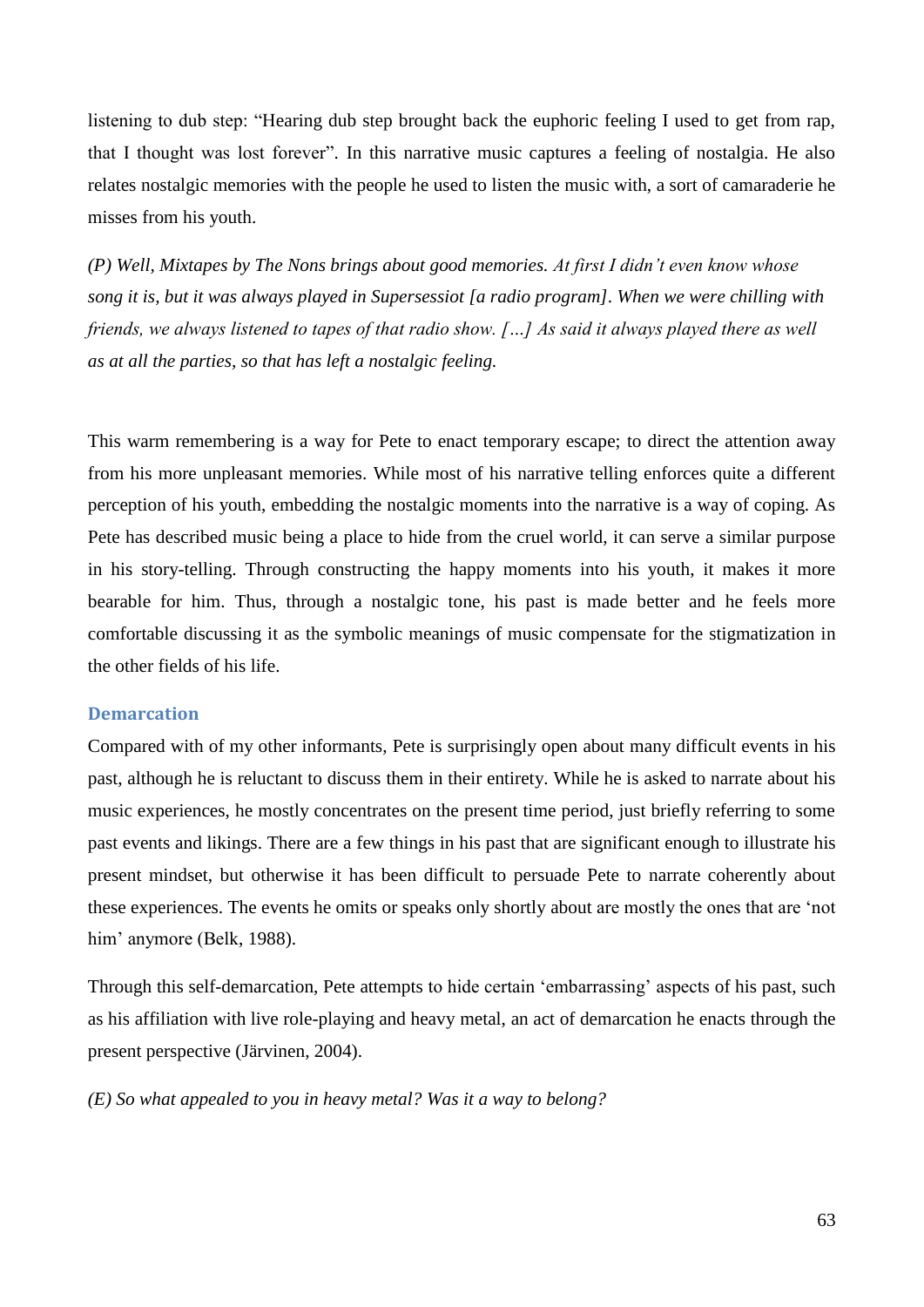*(P) It was a phase; I was trying to find an identity. This was around junior high when I was into role playing, which was part of the scene. And then again it was socially difficult. Well, you know, it is a bit stupid to play around with fake sword in the forest.*

Accordingly, Pete demarcates from his past behavior, ridiculing it by pointing out how he is not into that anymore and cannot understand the activity of live-role playing. Earlier on, he has "confidentially" confessed that he used to be into that, suggesting that I should not tell anyone since it is, after all, a bit embarrassing.

This could be a way to bring coherence in the narrative through the act of 'narrative configuration' (Polkinghorne, 1995), since the metal music cannot be linked with his main-story that flows smoothly from precocious jazz listener to a rebellious rap enthusiast concluding to a dub step devotee. Neither is this kind of music "cool", and as such, it is a way to demarcate (Ahuvia, 2005) himself from this gang, and enforce his identity as a musically aware and sophisticated individual. Indeed, this individualism abides to the theme of agency, while Pete separates himself from the stigmatized group and demonstrates his control over his narrative self.

#### **Collecting cultural capital**

The way Pete discusses his record collection signals its importance to his identity as member of the sub-culture. By nature, this collecting is an agentic practice as it involves doing, and furthermore through this activity he can demonstrate his distinction from others. In addition to this, it also deals with the theme of communion, as the practice of collecting records abides to the communal rules and structures.

The names of artists as well as the distinct names of music styles that are recognizable to only select group of connoisseurs can be considered as sub-cultural capital (Thornton, 1995). This concept is an important part of the sub-culture, since to Pete"s peers this jargon is a signal of him being "in the know'. This 'snobbery' is an important way to build the feeling of community and exclusiveness, as Frith (1996: 111) points out how social groups "get to know themselves as groups (as a particular organization of individual and social interests, of sameness and difference) through *cultural activity*.

This process of identification separates the members of the sub-culture from the mainstream, although no one is excluded by any unfair standards; by displaying enough enthusiasm and interest anyone can be a member. This aspect most likely applies to Pete since it enables him to be a respected member of community through his own efforts, while still allowing him be to stay true to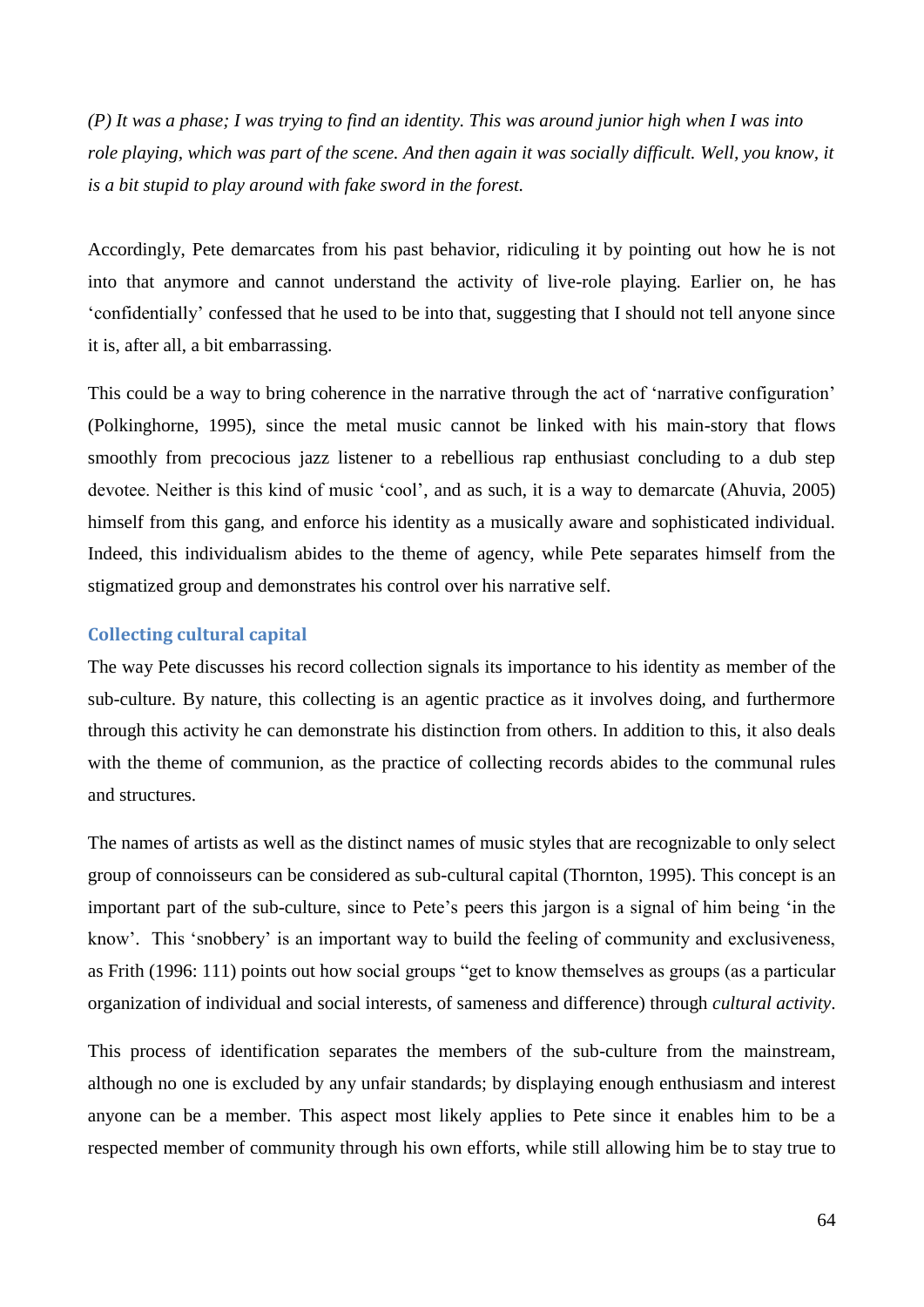himself, as status is not based on the external appearance or other randomly inherent fact, but is totally of his own making.

*(E): So, you feel it is important to be yourself?*

*(P): Yeah, definitely. And also what philosophers call "rooting". The fact, that you can be part of a group but simultaneously feel that you can be yourself. So you spend time with people with whom you don"t have to feel tense over irrelevant stuff. Well, that"s important for me.*

As Pete strives to be himself, it is important for him to hang out with people that respect him as he is. In this context the relevant features are his skills as a DJ as well as his knowledge, which he strives for developing to a higher level, on his own terms. While in the past he might have felt that he has to strive endlessly to be better and smarter without ever achieving his father"s appraisal or acceptance, nor to his own satisfaction, he does not have to do so in the present. He has the efficacy not only to master his current circumstances but also his future self, he has his future in his own hands.

Record hunting and collecting rarities is a playground for the cultural capitalists; to snatch the golden nuggets one has to be "in the know" and "street-wise". Through expanding one"s record collection with fine objects one gains respect among peers, albeit, this so-called sub-cultural capital is only recognized by this small circle of connoisseurs. This is obvious in Pete"s account of his record collecting hobby that can be seen as an expression of aspiring to become a prominent member of the sub-culture. His way of narrating about the characters, scene, and artifacts signals his status as a connoisseur. Through establishing his level of knowledge, he demonstrates his position within the exclusive sub-culture. By doing this, he can find meaning in his life. Through demonstrating his extraordinary knowledge of this rarely known phenomenon he can assume knowing more than others, and in doing so, assume a sense of superiority, thus evincing the negotiation of lack of self-worth (Baumeister, 1991). All his activities within the sub-culture can be understood as acts of compensation, and narrating of purposiveness to his life. In his narrative, Pete also differentiates his own subculture from mainstream culture, especially in regards of taste in music.

*(P): There, Timo Lassy"s and Jose James" sevens [seven inch records], both small editions, very rare. That always catches my attention at the record store when something is "limited edition" (E) So you have to have it?*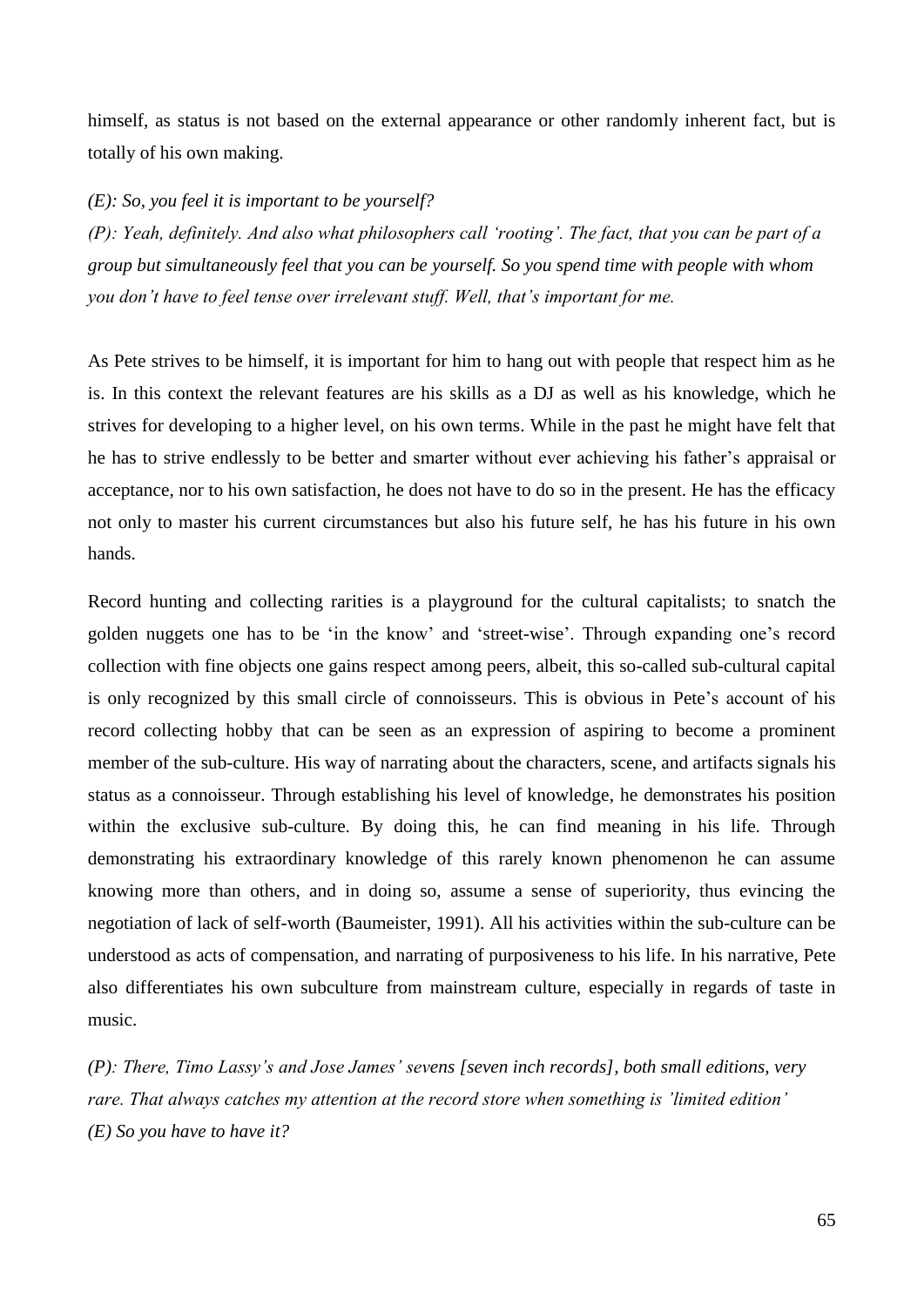*(P) Almost, even though I would not mind the music so much, it still makes you want it. It is part of the record-collecting-nerdy-practice. I don"t recommend it to anyone.*

Here, Pete narrates about his record collecting practices, so as to integrate them into his life-story. Furthermore, although he refers to it sarcastically as being nerdy, he takes pride in this 'nerdiness'. Somehow for Pete, as for the others who are into the same activities, acquiring the respect of other people that are also able to appreciate this exquisite connoisseurship and record collecting, is one of the most important sources of self-worth Pete can imagine. The enthusiasm of limited edition publications signals, that the record collection is an asset to signify one"s devotion and uniqueness. In order to buy certain rare publications one has to be in the right place at right time, or alternatively willing to spend significant amounts of money. Engagement in these practices displays Pete's devotion to the sub-culture. Acquiring these gems into his record collection makes it more exquisite and therefore signifies his enthusiasm. Having these rarities in his record collection is a visible sign of one"s cultural capital as well as awareness. Through the act of narrating Pete appropriates the meanings contained in his record collection as a part of his narrative. Thus, one acquires meaningful objects that reflect one"s identity aspirations as well as past and present perceptions, but in order for them to become part of one"s identity, these meanings need to be integrated into one"s life-narrative in a continuous manner.

## **Creative production**

Stigmatized individuals seek out social spaces in which they can establish their own societal norms (Henry & Caldwell, 2006). This is possible in this certain sub-culture as it has basically no rigid rules or standards as it still is in the process of making. Creative producers within a sub-culture have a chance of deriving status within this social space, something that would be impossible to achieve if working within the mainstream. In defining the participants of sub-culture members as consumers and producers of content Firat and Venkatesh (1995) argue that "the individual is freed from seeking or conforming to one sense of experience of being, the disenchantment from having to find some consistent reason in every act…is transcended, and the liberty to live each moment to its fullest…is regained (p.253)". Following from this, then, individuals engaging in the acts of creative production are, in fact, active re-creators of themselves.

Creative production (Henry & Caldwell, 2006) within a certain sub-culture abides to the rules and qualifications for appropriate participation, but, this said, the rules are not a major constrain to one"s creativity since they are rather flexible. The coping strategy of creative production involves Pete"s attempts to produce his own music following the codes that are already existing in the subculture.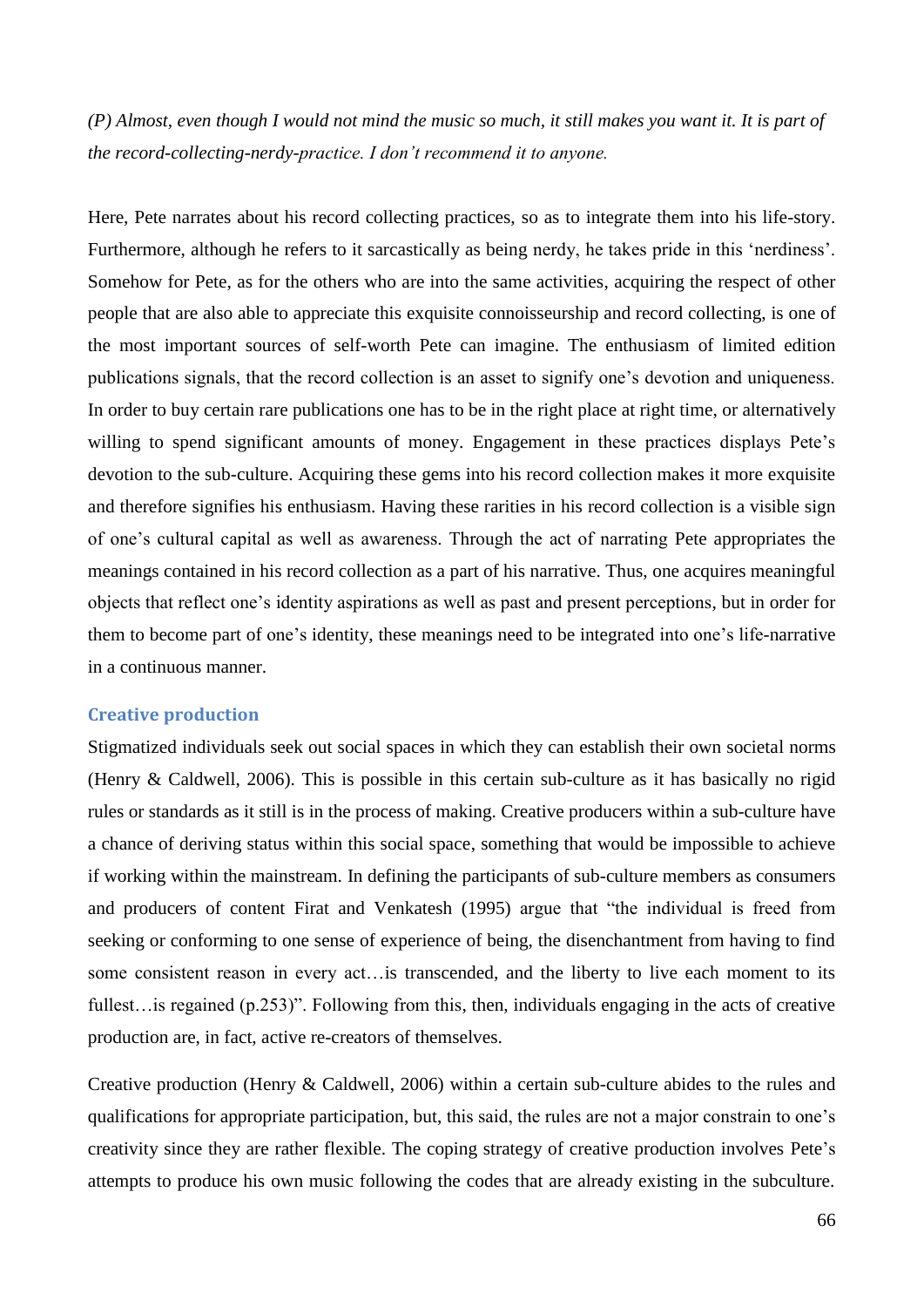He has a project with his fellow music enthusiast to produce their own tracks, and he also strives to become a decent DJ.

Through his interest in this certain club music, Pete has found enthusiasm for spinning records and making his own music. This do-it-yourself-aspect of this music scene makes him feel able, that he has efficacy over his own success. As this scene is young, the standards are not high yet, and making electronic music only requires simple equipment. For once, he, then, has not set the standards too high himself:

# *(P) And the fact that I will never be the best in DJing, but if I had never done it, I would regret never trying.*

Through this "doing" Pete accomplishes a feeling of agency, in this field of life he has the power to either success or stay mediocre, but it is all up to him. With this statement, he also demonstrates his "regret nothing" attitude, which he applied to his experiences at the university as well. This implies that, as such, "doing" is important, even though it would not lead anywhere. Here, the act of "engagement" is important as he can feel that it establishes him as a powerful agent through having an impact on his surroundings. As he portrays it, the act of playing is valuable as such, since he actively strives to learn more and be better. Moreover, he gets satisfaction out of this improvement, as he feels that he can make a difference.

In a novel sub-culture, there exists no pre-defined set of rules or norms. The members of the dub step scene therefore have a possibility to create the qualifications to respond to their own desires. When asked if being respected among the cognoscenti of the subculture for his DJing skills contributes to this satisfaction, he does not answer directly:

*(E) Do you have objectives for your DJing?* 

*(P) Well, it"s cool to learn new stuff. Like if you manage to mix tracks together smoothly in a way that it sounds good then that feels good, it is very satisfactory.* 

*(E) Like it is important for yourself, not necessarily socially important*

*(P) No, but other DJ"s appreciate you paying attention to that.* 

*(E) So it is important for you to be appreciated by fellow DJ"s?* 

*(P) Yeah, and since the circles are so small, almost all the DJ"s are my friends, or at least* 

*acquaintances. But anyways I love dub step mostly because of the wonderful people I get to meet in the parties*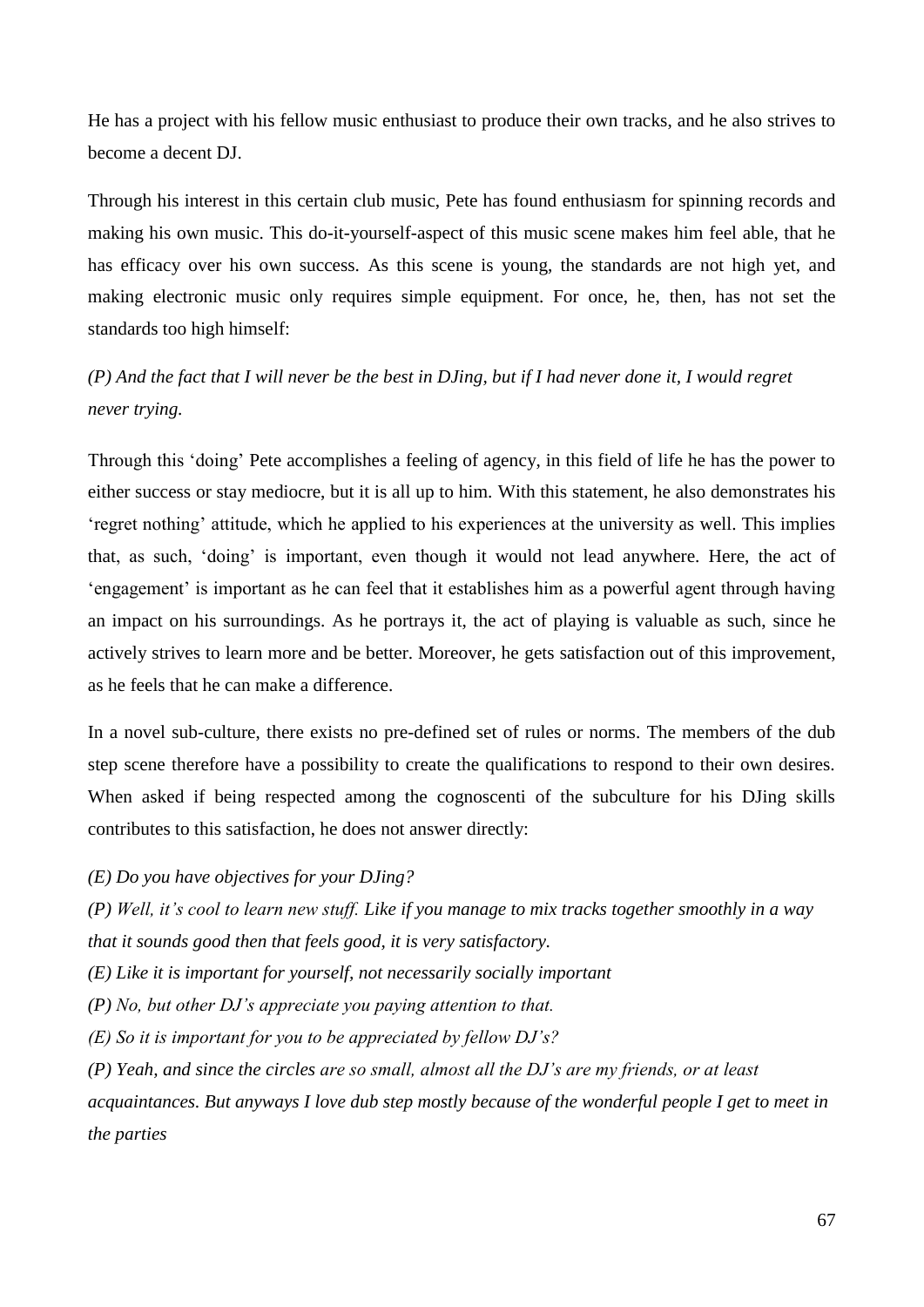His answer, though, reflects the importance of the community for his love of certain music. The people and the community are part of the music through which he is able to gain a sense of selfworth (Baumeister, 1991). By being a good DJ and a connoisseur of this music style, he can feel himself as a respected member of the community, and maybe seen as a streetwise character by the people outside the scene. In his everyday life, Pete talks endlessly about the different music genres and takes pride in knowing all the emergent new streams and sub-genres of this music style. Although he emphasizes the fact that he is in this scene solely for the love of music, his style of speaking about it signals something else.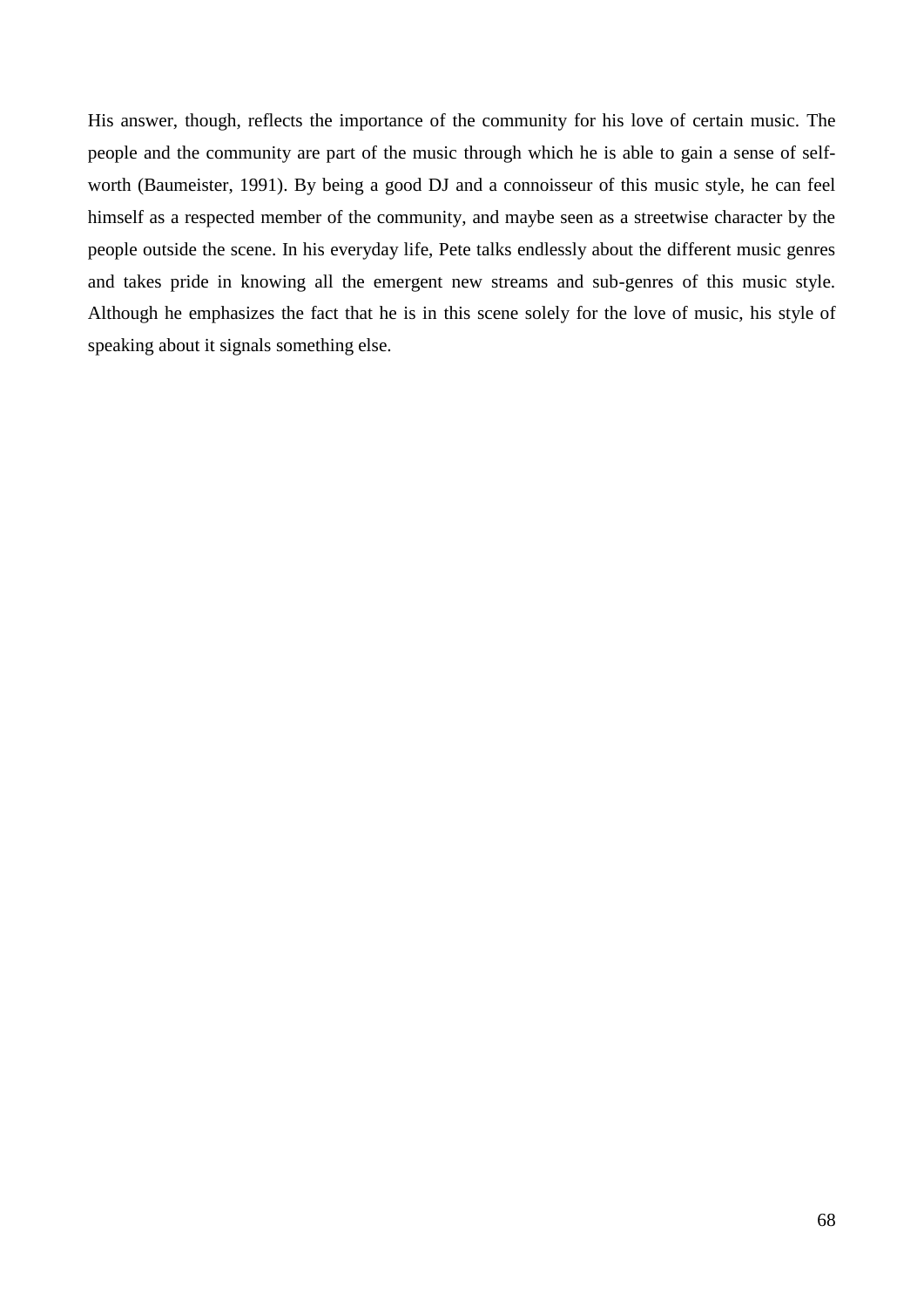## **8. Discussion**

In the following sections I will further elaborate on my findings through discussing stigmatization, coping, and role of agency and communion in life-stories. I will start by presenting my model of compensatory consumption. Then, I will discuss the present-orientation, integration, and directionality in Pete's narrative, more precisely, the ways in which he uses these narrative concepts in his story-telling and consumption to negotiate for lack of meanings. This will lead to a description of the various narrative strategies encountered in his life-story through which I will demonstrate through the higher order life themes of *agency* and *communion*. I will conclude this discussion by addressing the ways tensions between these life themes are resolved. Finally, I will present my conclusions on relations of consumption and identity in the context of biographical narrative.

Stigmas can have both positive and negative outcomes. As Goffman (1963) points out, stigmatization does not necessarily lead to only negative outcomes, since an individual "may also see the trials he has suffered as a blessing in disguise, especially because of what is felt that suffering can teach one about life and people (Goffman, 1963: 11)" Accordingly, this might prompt an individual to gain a different view on life, and as a result, strive to accomplish great things in life. The issue at hand is, then, how individual responds to the stigmatization; and as a result, does is lead to lowered self-esteem and destructive behaviors or is it a catalyst for positive life-style change (Henry & Caldwell, 2006). Although I analyze only one case in this thesis, it has been clear that all my informants have been able to cope with stigmatization in varying degrees through their reasoning of self, and have been able to change their life for better.

Next, I would like to propose a narrative model of coping whereby identity lies in the life-story and the author aims to construct a complete and coherent narrative through compensatory consumption. In a narrative context stigma is reflected as a lack of meaning, and compensation is, then, a process through which individuals negotiate this lack of meaning by using consumption as a resource for a variety of remedying strategies. This proposed model enables me to demonstrate how the application of such remedies can be examined in an in-depth manner through a focus the modalities of *agency* and *communion*. As higher order concepts, these two notions help to understand how an individual is able to create broader coherence in the face of stigmatization.

Since a *meaningful* life-story connects separate events and establishes causal relations between them, the four needs of meaning that are required for one"s life to make sense are essential in bringing about coherence (Baumeister, 1991) When these needs are not met, it is proposed that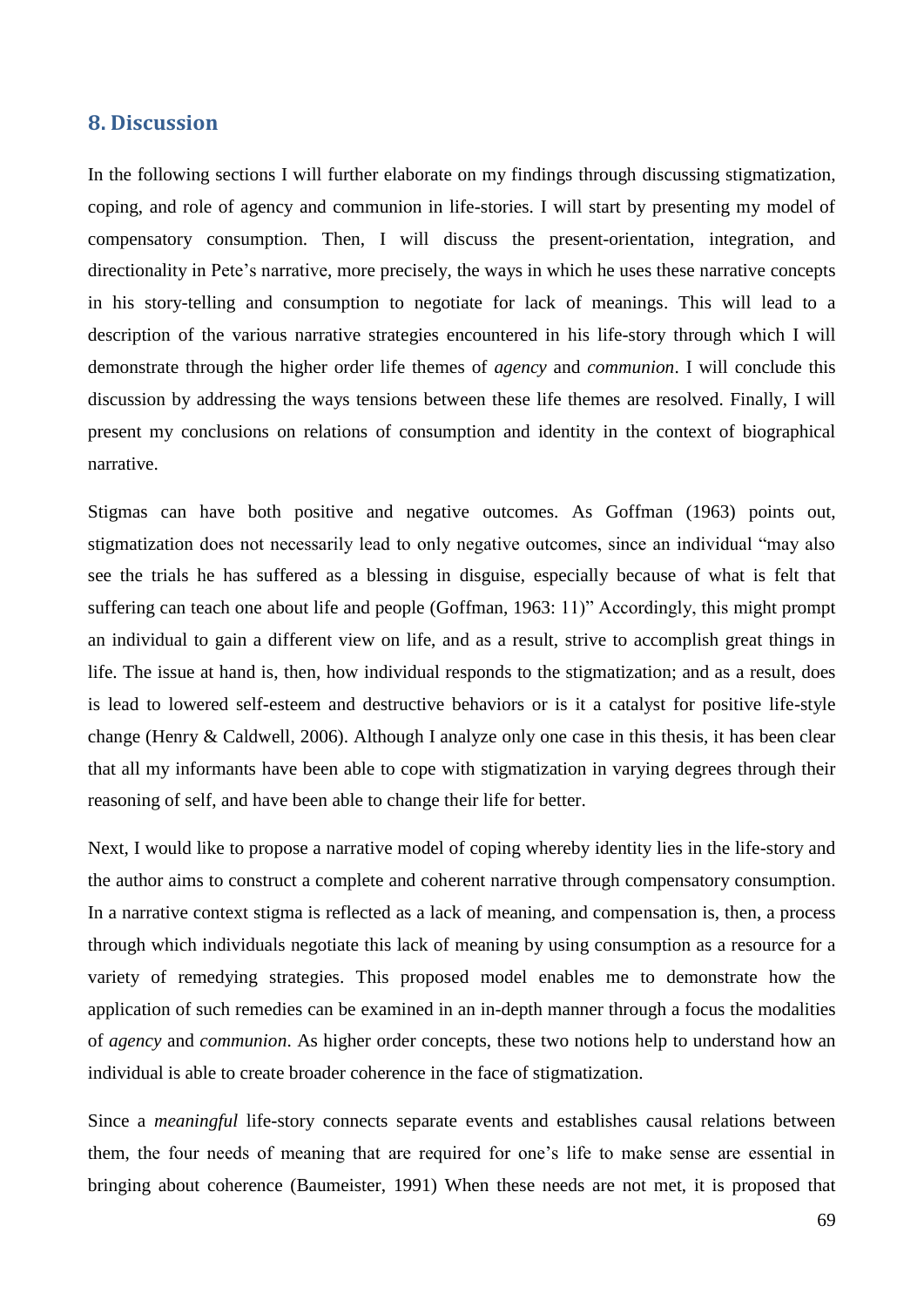discontinuity appears in the life-story. In the preceding analysis, certain meanings were evident throughout the story thus creating association and distinction through symbolic meaning. In narrative these meanings can be used as a lens to observe how the narrator makes sense of his environment and separate life-events, and in so doing brings about integration.

Accordingly, one can use consumption as a resource in telling of story, so as to negotiate for the lacking meanings, to construct one's life so it 'makes sense'. Based on Gronmo's (1988) conceptualization, Woodruffe (1997) defines compensatory consumption as an attempt to make up for a lack of esteem or self-actualization. In the current study I have represented how these acts can be extended into story-telling and consequently enables the utilization of the temporal dimension in this process of consumption.

## **8.1 Narrative configuration and consumption in Pete's narrative**

The perspective of the present is clearly visible in Pete's recollection of events; past events are reviewed through their influence on the present. Even more importantly scenes of redemption (McAdams & Bowman, 2001) seem to be quite common, while discussing the past. These negatively perceived past episodes can either redeem or contaminate (McAdams & Bowman, 2001) according to how the past episodes are narrated about. In multiple cases, Pete remembers negative events that he then redeems by telling what he has learned from it, how it has improved his present situation, or that it was something that made him what he is. By observing and interpreting the manner in which one 'configures' the life story we can draw conclusions on the direction of the plot, and the perception of one"s life. The resulting plot aligns with one"s view of identity and is a result of imposing a variety of strategies that produce coherence and directionality that are essential for a satisfactory narrative (Gergen & Gergen, 1988). Narrative directionality reflects Pete"s desired identity as he constructs his life mostly in a way that demonstrates progressive directionality (Gergen & Gergen, 1988) where plot demonstrates a movement towards achieving his goals, the valued end-point. In doing this he uses consumption as a resource as the meanings he associates with music provide good material in explaining his life events, i.e. through his love of dub step he has been able to resolve the lack of meaning that has been evident in his past, and which has been determining his direction of life earlier. As described in the previous chapter, Pete uses the meanings in consumption to negotiate for the lacking meanings, thus accounting a great deal of improvement on his consumption of certain music style.

At a low point of his life, Pete was tainted by his stigma, as he had resigned his control over his life and his circumstances. Despite of this, he has been able to overcome these stigmas by engaging in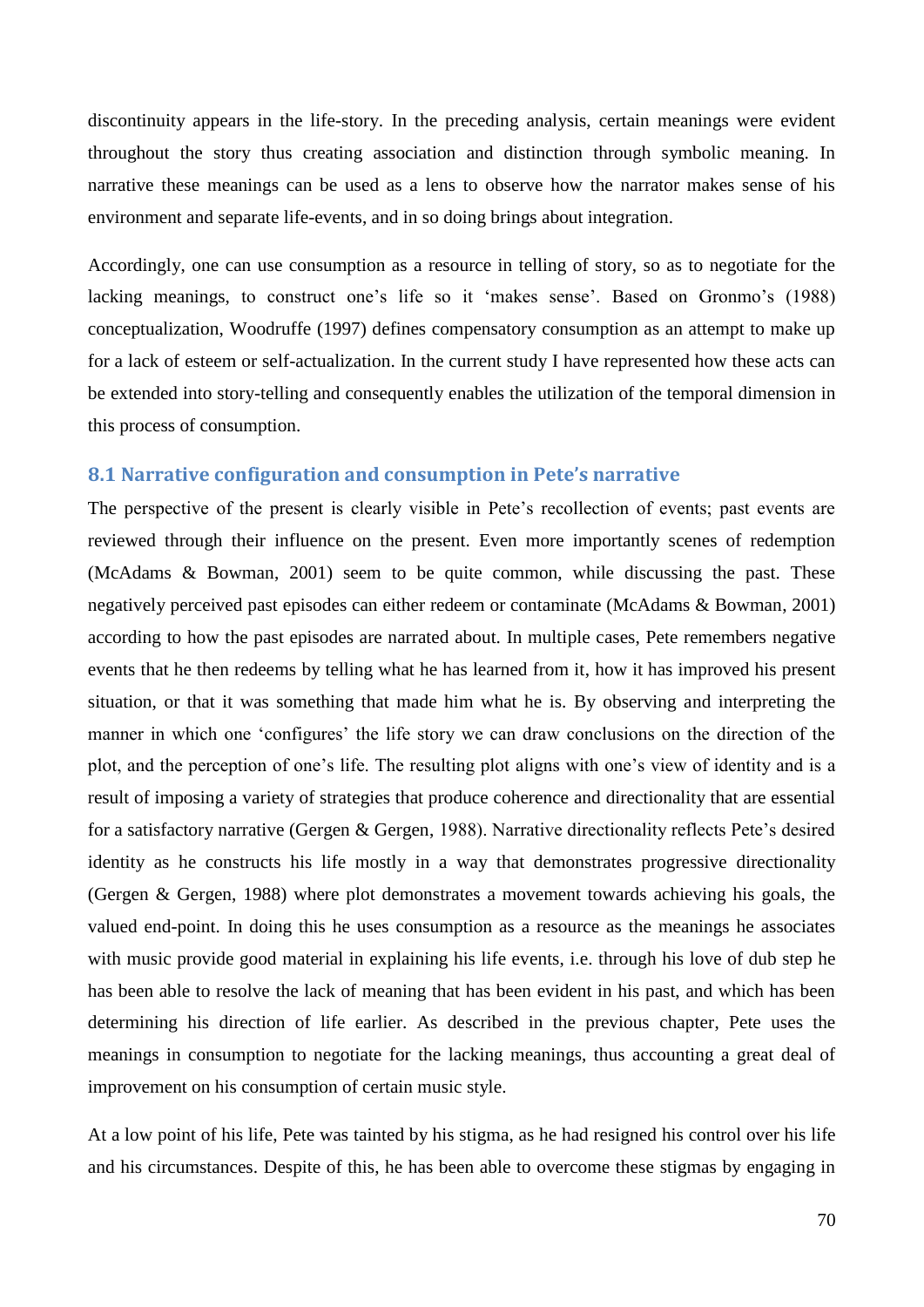various coping strategies which has enabled a positive change of life-style. The major factor in this turning-point is him assuming the role of a powerful agent in his life, and making the change happen. Despite Pete demonstrating these individualist tendencies, his striving towards communal themes is also evident. Contradictions that appear in his life-story as a result of these opposing themes bring about lack of meaning and thus discontinuity occurs. To cope in the face of these problematic occurrences, he deploys a variety of narrative strategies that enable him to negotiate this discontinuity by using the consumption meanings of past, present, and future as a resource. These help him to smoothe out the story to construct an integrated whole. Through narrating about these consumption meanings they became a part of his identity. Nevertheless, it is not the meaning of consumption, but the meaning one narrates into it that become part of his narrative self.

The emphasis Pete lays on certain "doings" in his life-story could be a way for him to construct agency, and in so doing, compensate for the lack of efficacy (Baumeister, 1991) which is reflected in his narrative. Especially, as he was younger, a number of expectations set on him hindered his control over his life. In the present, as he narrates, his success or failure is in his own hands, as he can finally make up his own goals and reach them through his own efforts.

The attempt to fit in to a community has been an important theme for Pete throughout his life. As he narrates, it has been a salient objective for him in the past, and in the present he emphasizes the importance of his belonging to this enclave of dub step enthusiasts. He also narrates passionately about his doings involved with this community which are aimed towards him becoming a prominent member of this community in the future. These projected, desired states, theorized as "possible selves" (Markus & Nurius, 1986), act as drivers for his attempts as well as they enable him to construct a wholesome, meaningful narrative. Therefore, as Pete has gone through some hard times, which he does not want to bother himself with, he concentrates on the good things in the present and his constantly-improving future self, including a healthy body, integration to a community, and a university degree, as a way for coping.

Also, Pete constructs himself in the present as rather different from his old, lonely self: "I know too many interesting people; I don't even have time for all of them anymore, which is unfortunate." Accordingly by juxtaposing these rather contrasting view of self to that, who he has been before, Pete seems to demarcate this old sense of identity from his current being in the similar way as he portrayed his "heavy metal" identity. Despite of describing himself as shy by nature, he is actually known for his out-going-ness and opinionated-ness. This manipulation of self can be interpreted as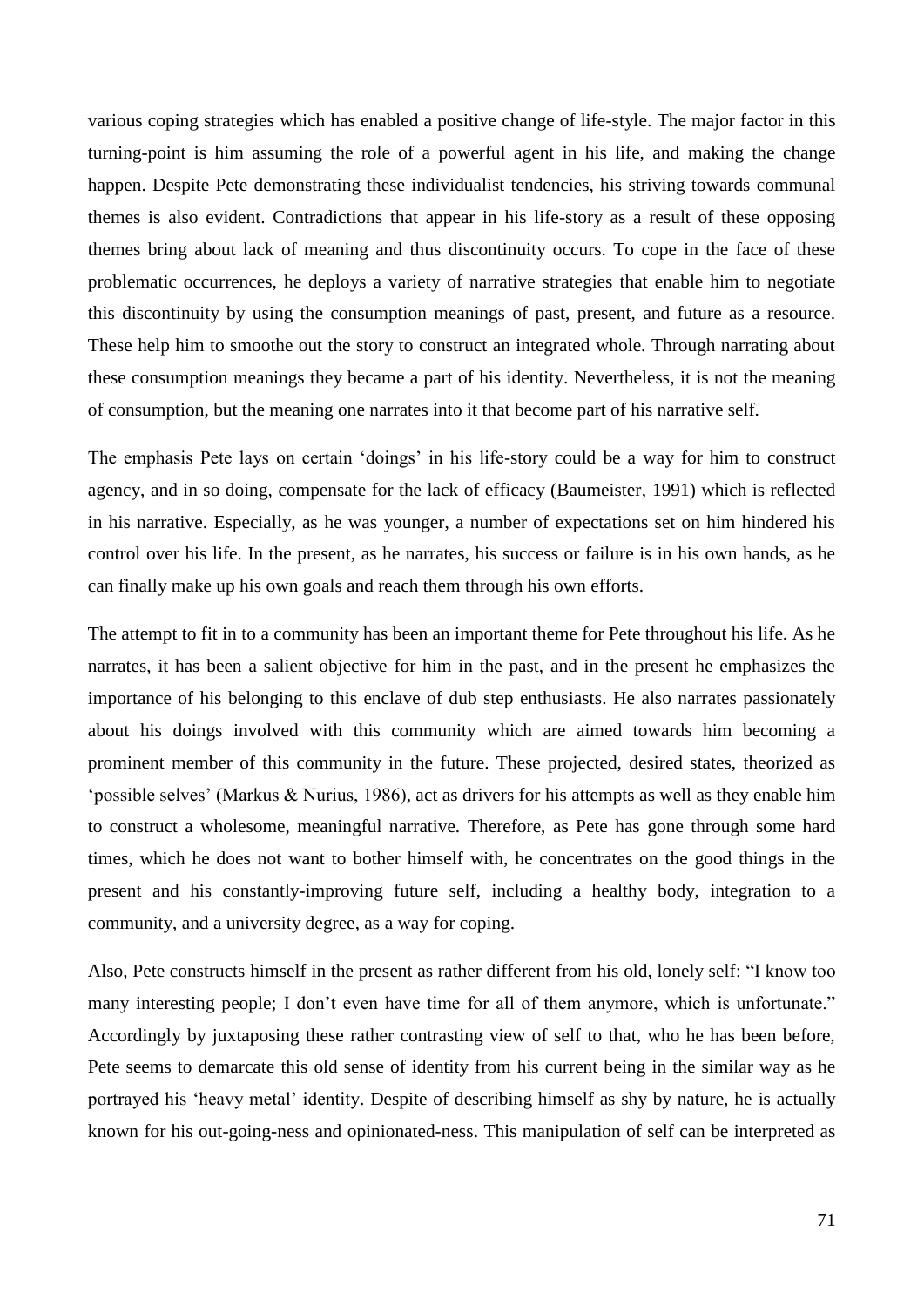an agentic strategy, and in so doing, he directs his efforts to the present circumstances through constructing them conveniently and manipulating his self-image accordingly.

### **8.2 Agency and communion in Pete's narrative**

Agentic coping responses arise from individual"s need for self-actualization and control over self and environment, whereas communion reflects the themes of belonging and intimacy. As both of these themes are present in Pete"s life, they cause tension that has to be balanced out.

In the following I will briefly describe the major coping strategies that were recognized in the preceding chapter, and discuss the implications of agency and communion further.

#### **8.2.1 Agentic ways of coping**

*Expansion of self'* is a highly agentic strategy by nature since its objective is to enhance Pete's identity by using cultural meanings and socialized narratives as resource. Through self-expansion he demonstrates the control over self as a powerful agent. This aligns with McAdams's (1996) concept of "selfing" that involves the individual actively constructing his or her identity through the act of biographical telling. In the similar manner as one constructs the "extended self" (Belk, 1988) through acquiring possessions, these props act as resources for story-telling, hence become part of one"s identity.

The strategy of *"journeying"* builds on the idea of identity expansion as it follows from Pete"s ability to change his preference to assume certain identity. In his life-story-telling he narrates about engaging in provisional testing of identities (Ibarra, 1999) with various groups which carry implications to "possible selves" for him (Markus & Nurius, 1987) Thus, it is an example of the conscious efforts one makes to overcome the lack of meaning. Instead of labelling this "identity play" as "disengagement" coping that follows the logic of communion, it reflects his nature as a powerful agent. On this journey Pete"s objective has been to find something that is "him", through which to extend himself (Belk, 1988).

*'Authenticity'* reflects Pete's desire to be his true self, an individual that does not conform to any stereotypes. This 'authenticity' is an important theme for Pete as he wants to be a powerful agent that has control over his identity. This said, he wants to be himself as he refuses to adopt a predetermined role of certain music genre. The way he discusses his liking in music reflects the fact that among this particular sub-culture he can maintain his originality, his true self, yet still belonging to this group. This authenticity, then, is an extension to the theme of agency as it emphasizes the importance of self actualization and differentiation.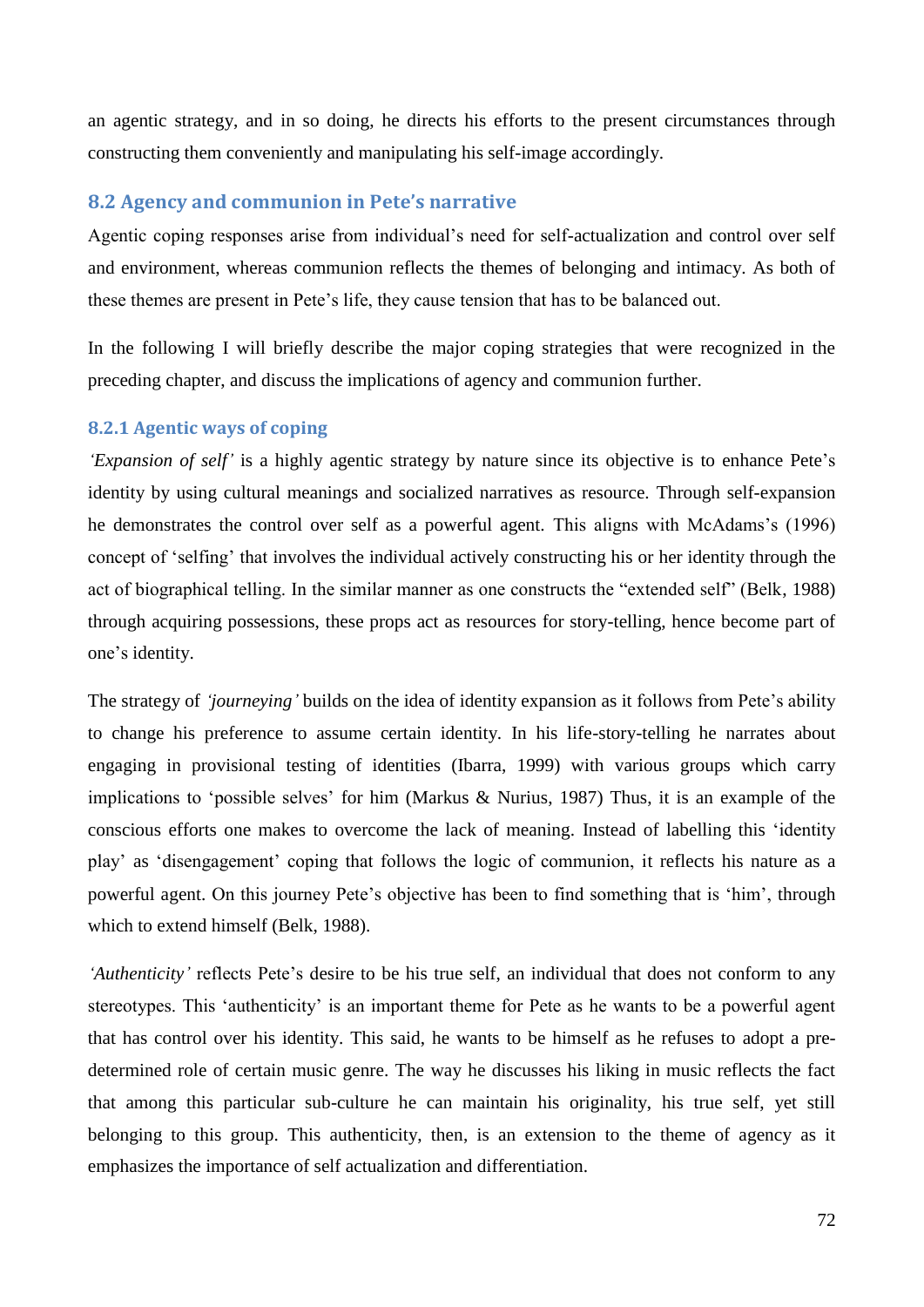*"Differentiation"* is a resolution to the contradicting themes of agency and communion (McAdams, 1993), arising from his attempt to "blend in". This can be characterized as another agentic coping response that might be associated with Pete's narrative. It involves two kinds of actions that either confront unpleasant circumstances, or separates Pete from the masses (Henry & Caldwell, 2006). In so doing, he also utilizes his view of self as sophisticated individual as a resource for differentiation. Accordingly, he also demarcates his own subculture from the mainstream, especially from the specific music tastes. Way of narrating also plays a role in how things are perceived in the context of narrative. This is similar to Shankar"s (2000) description of himself accepting the fact that he is different from the rest and then reflecting this theme through his marginal taste in music.

*"Demarcation"* strategy illustrates Pete"s manner of telling some of the past likings that are "not him' anymore (Belk, 1988). It highlights his agency in creating his own story as well as separating him from mainstream. In this strategy he demarcates (Ahuvia, 2005) from these events that cause discontinuation in his coherent music taste. This is a way to create integration as these events are not cohesive with the "big picture".

*"Collecting cultural capital"* is important for Pete, as is evident from the way he discusses his record collection as an important asset regarding his status in a sub-culture. These possessions are integrated into his biographical narrative as they are described as a reflection of his identity. By nature, this collecting is an agentic practice as it involves doing, and furthermore through this activity he can demonstrate his distinction from others. Despite of this, it also deals with the theme of communion, since it abides to the communal rules and structures.

*"Creative production"* is a resource from which status is derived within a subculture. In the relatively novel sub-culture with inexistent or at least highly flexible standards, Pete has had a chance to produce his own cultural content, and simultaneously have an impact on the rules and norms of the social space. Thus, through engaging in the acts of creative production, Pete has had a chance to re-create himself. Through this "doing" Pete accomplishes a feeling of agency since he is the author of his own destiny. By being a good DJ and a connoisseur of the certain music style, he can feel like a respected member of the community, and maybe seen as a streetwise character by the people outside the scene.

#### **8.2.2 Communion in coping**

Despite Pete's determination in being his 'true self', '*finding comfort in community*' is an important theme since Pete seeks reconciliation in being part of something bigger, as he can give up his agency and lose his problematic self. The transcendent group camaraderie (Turner, 1969; Turner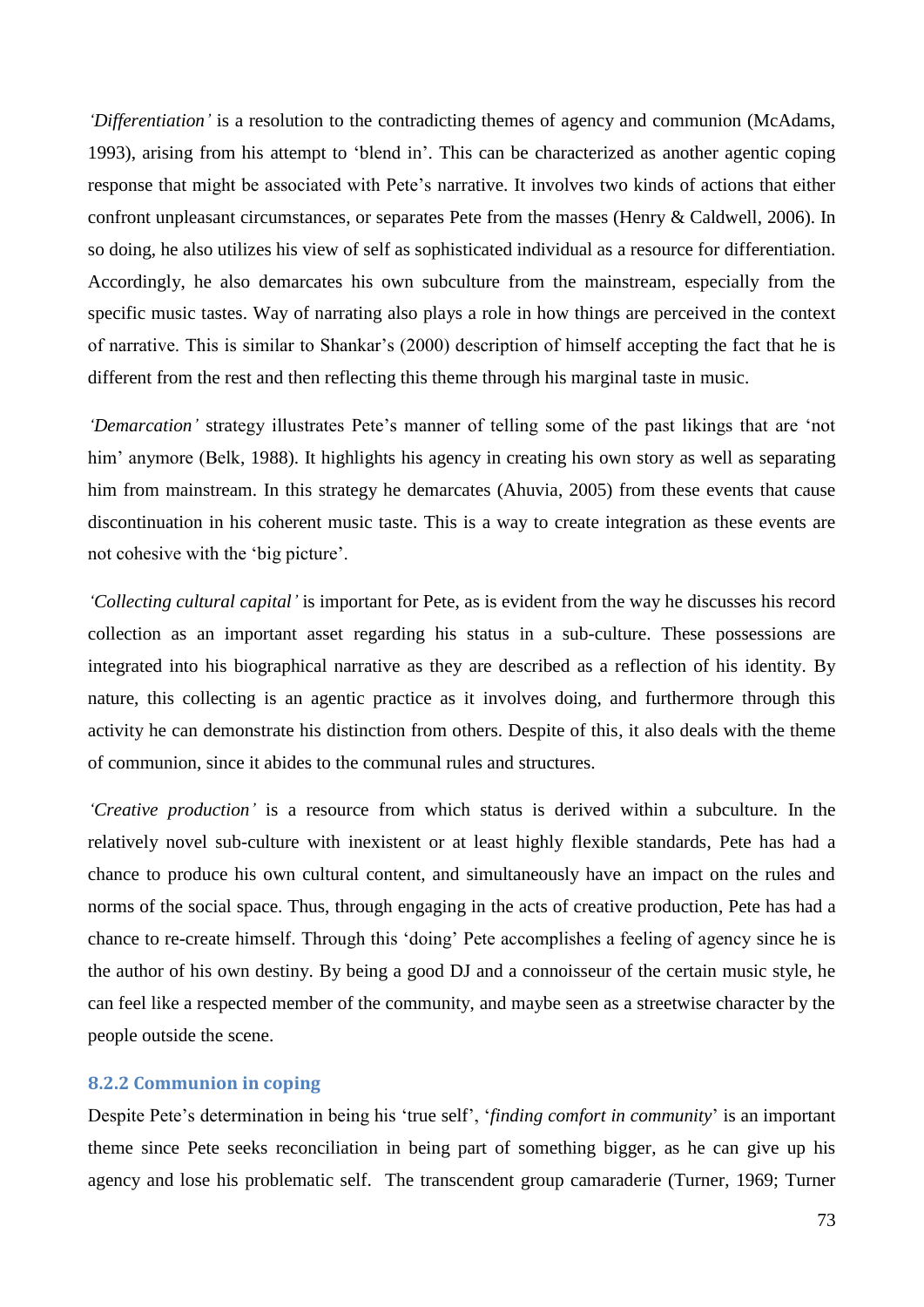and Turner, 1978) he describes is a major source of positive feelings for him as he can let go of the problematic aspects of self and immerse himself in the community.

*'Bonding'* refers to the actual 'doings' that bring the members of community together. By engaging in these acts, such as online discussions, concerts, and clubs, Pete enforces the theme of *communion* (McAdams, 1993) in his everyday life. Many members of this community have shared the same experiences in their youth as Pete, which is an important factor in bonding. By narrating about his participation in these group activities, Pete establishes himself as a part of this community and enforces these communal bonds in his narrative. As a by-product, he can simultaneously resolve the tension caused his agentic strivings by differentiating himself and his sub-culture from the mainstream.

*'Blending in'* is an opposite strategy from 'differentiation' as its objective is to help Pete to 'fit in' with the mainstream and adjust to the expectations set on him. This strategy of coping focuses on gaining acceptance from the non-stigmatized people in order to challenge the label of stigma (Henry & Caldwell, 2006). This aspiration to be "normal", to blend in with the rest, reflects the theme of communion (McAdams, 1993). In adopting the socialized values and objectives into his narrative, Pete aims to be accepted in his own terms, de-emphasizing some other domains that he might not find feasible to accomplish in the standards of majority, or at least what he considers as majority. This attempt is a source of tension since it contradicts in a major way with his objective of being his "true self" with him acting accordingly as these two rarely seem to fit together. This said, as this strategy"s aim is to lose oneself and to follow a path created by someone else, Pete strives hard to modify it according to his own interests so he could maintain at least some of his agency.

*"Escaping reality"* is a coping strategy that might occur when one has no chance of controlling the situation, or oneself. On such occasions, Pete uses music consumption to escape. This approach represents the theme of communion since instead of confronting the situation at hand, one chooses to "flight" and forget the matters one has no control over. This feeling good achieved through temporary escape contributes to a sense of efficacy, manipulating one"s psychological well-being through this activity Pete gets more control over his life"s outcome.

*"Nostalgia"* can be characterized as a bittersweet feeling that one feels towards a past experience, or the "golden times" that used to be. Furthermore, the expression of nostalgia is a way to manipulate the tone of telling as, for example, it enables one to embed warm feelings to an otherwise negatively perceived past. In like vein, as Pete can seek for comfort in listening to music in order to direct his attention away from the matters he cannot change, he can also find security in the memories of past,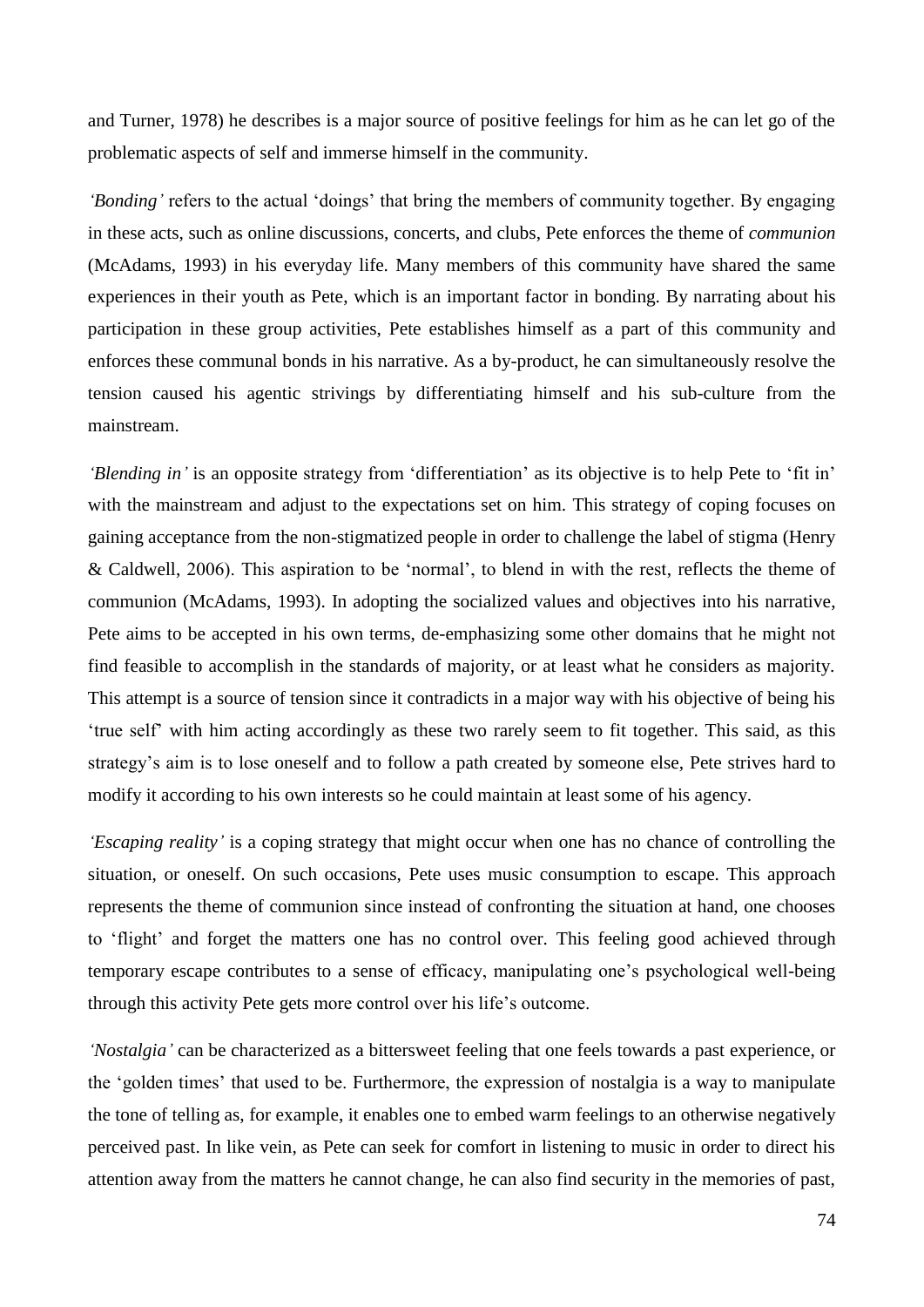thus turning his glance towards the times when everything was better. In narration, music enables this feeling of nostalgia. This warm remembering is a way to direct attention away from the more unpleasant memories, a temporary escape.

# **8.2.3 Summary of agency and communion in coping**

These strategies characterize Pete's narrative as it describes the ways in which he attempts to gain a balance between the contradicting modalities to achieve an integrated biographical identity. While some of his coping involves strategies distinguishing himself from the Others and finding his "true self", some of them have a higher level objective of "losing himself" and belonging. In sum, then, Pete tries to combine these two differing objectives through utilizing a variety of consumption meanings as his unresolved tensions are remedied by using an appropriate mix of these strategies

In narrative, an individual constructs a coherent identity through engaging in various acts of integration. Different levels on remedying as depict various nuances in Pete's narrative. These narrative strategies operate on the different levels of narration, as they concern the direct construction of identity, narration, and actual "doings" and "havings". Thus, everyday doings as well as strivings to reach certain higher level goals are all coming together in a narrative. The utilization of these different types of remedies enables the formation of a coherent identity despite the contradicting higher order themes. Indeed, through deploying these remedies with different higherorder themes Pete can negotiate himself a cohesive identity.

# **8.3 Relation of consumption and identity**

One of my objectives for this research was to critically explore the relation between consumption and identity. A common view among consumer researchers is that in consumption individuals are empowered to make up who they want to be, or construct their identities (Firat & Venkatesh, 1995). For example, Belk (1988) has proposed that we are what we own as our possessions, something that can be described as "mine" act as trajectories for our identity. This can be observed as people actively construct, maintain, and communicate their identity by using the symbolic meanings of brands, leisure, and lifestyle pursuits (Elliott & Wattanasuwan, 1998). Following Warde (2005) Shankar et al. (2009) propose the view of seeing consumption as a moment in every practice, means to an end. In this view consumption is reflected in our dynamically-constructed narratives, or can be used to facilitate social relations (Cova, 1997). The current data seems to support their view, as my informants clearly indicated many different ways in which consumption indeed was part of many social practices and coping strategies.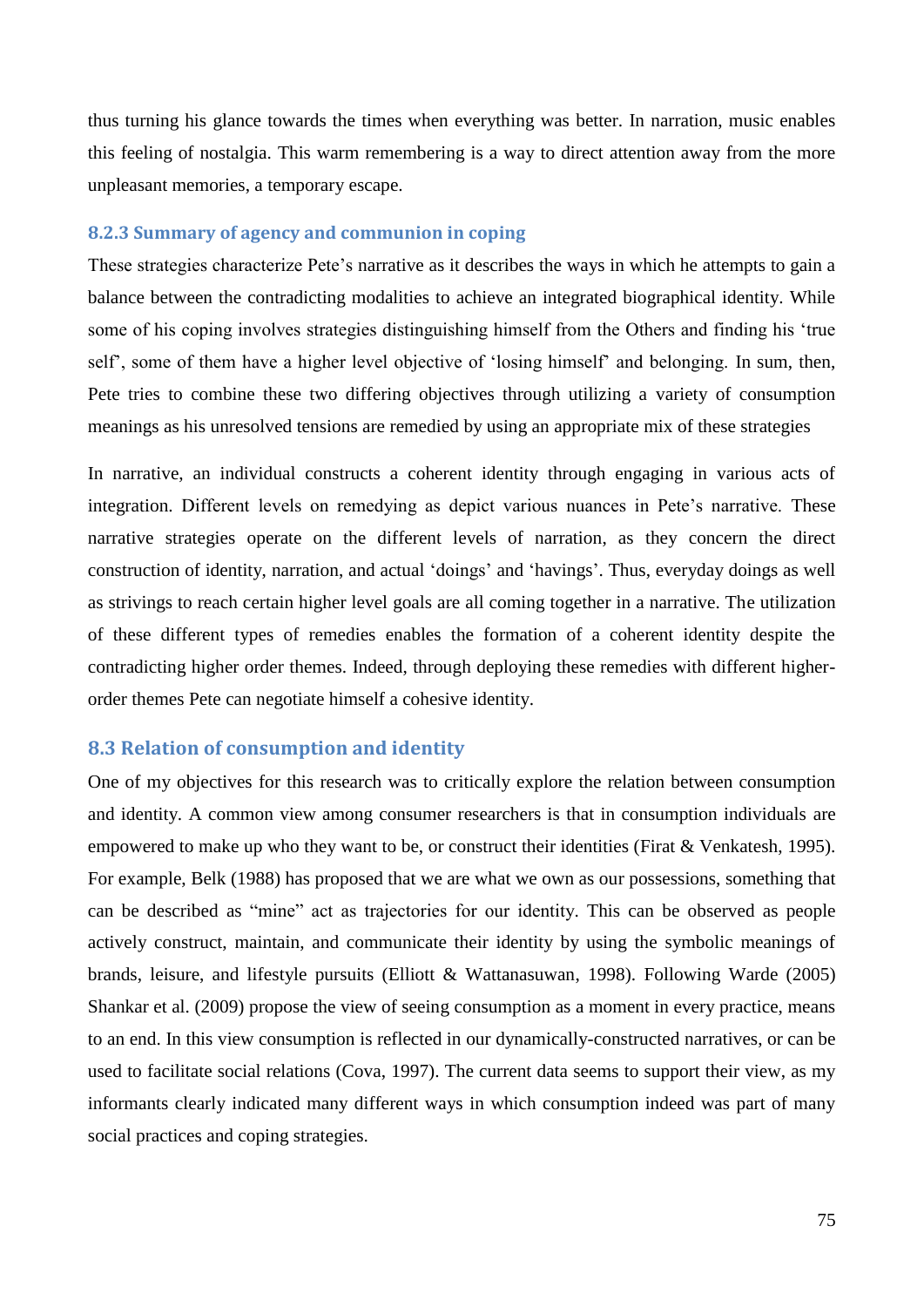Within the proposed narrative paradigm, identity is seen as a dynamically constructed interplay between individual and socialized narratives (Shankar et al 2001). Consumption can be also used as a resource in individual"s narrative, but in this case it is mostly the way in which one consumes and discusses this consumption that can be accounted as compensation – not the actual act of consumption. As my informants discuss their past consumption they attach certain meanings to their activities, and integrate these into their narrative self. Through this story-telling they can negotiate the lacking meanings into their narrative, thus become whole again.

This is evident in Pete"s narrative where music plays a significant role as he invests significant amount of his income and time in making music, buying music, and listening to music. For example Pete can ascribe meanings of redemption (McAdams & Bowman, 2001), i.e. seeing past events in new light, to his new liking of certain music style when this could actually be credited to an overall life change. Actually, music is something that keeps the story together. In order to view Pete"s life as a continuum one should see the coherence through music. The way Pete "configures" his lifestory coherently through making links in his music taste that flows fluently demonstrates how music consumption, indeed, reflects his identity projects and acts as a resource for story-telling.

As Pete tells stories of becoming a connoisseur in a specific field and attaining a status through his vast record collection he integrates these outcomes into his narrative self. Stigma is reflected in narrative as lacking meaning. This lack, be it in past, present, or future, can be compensated through narrative coping strategies that utilize consumption meanings as a resource. Here, then, identity is something that is constructed and then *reflected* on the patterns of consumption, not vice a versa.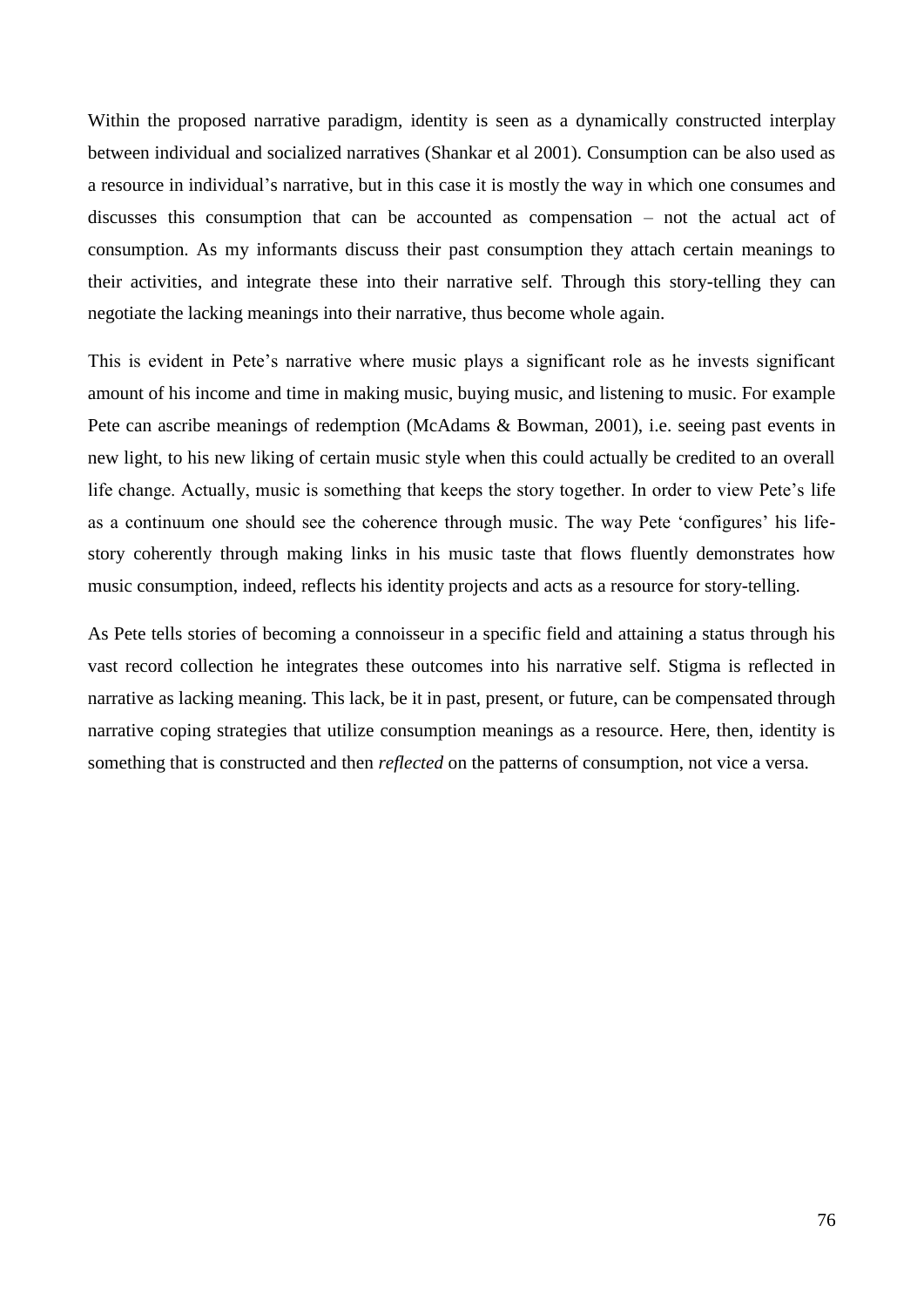# **9. Conclusions**

## **9.1 Theoretical implications**

As stated in the first chapter, the objective of this thesis was to extend the existing framework of consumer coping responses to stigmatization through the use of narrative method. More precisely, current research explored how an individual uses consumption meanings as a resource to negotiate the lack of meaning in his or her biographical identity. The narrative approach was chosen as appropriate due to its ability to produce a holistic understanding of its subject. This research has, indeed, extended our knowledge on the stigmatization through its in-depth analysis of biographical narrative. Therefore, this more holistic approach has allowed the grasping of stigmatization in the context of biographical narrative, and thus, produced a novel interpretation of these coping practices through the concepts of agency and communion. In sum, then, this research managed to expand our current understanding of the phenomenon.

In addition the thesis is also building on Shankar et al.'s (2009) work concerning the relation of narrative identity and consumption. In this article, it was proposed that consumption is not used to construct identity, but it merely reflects the identity of a consumer. I would agree with this view and suggest that nevertheless, consumption has a significant role in the process of 'selfing' as a resource.

# **9.2 Suggestions for further research**

This research has contributed to the existing research through producing a novel understanding on the phenomenon of coping. Nevertheless, as my research sample has been quite narrow, more comprehensive understanding could be accomplished through increasing the sample size. Although, it should be noted, that interpretivist inquiry does not aim to produce results that can be generalized, so, as such, this could be rather done to broaden our understanding.

As this research also discussed the role of consumption in the process of identity construction, it could be studied further. A relevant research topic could be to observe how individuals utilize available brand meanings in their story-telling.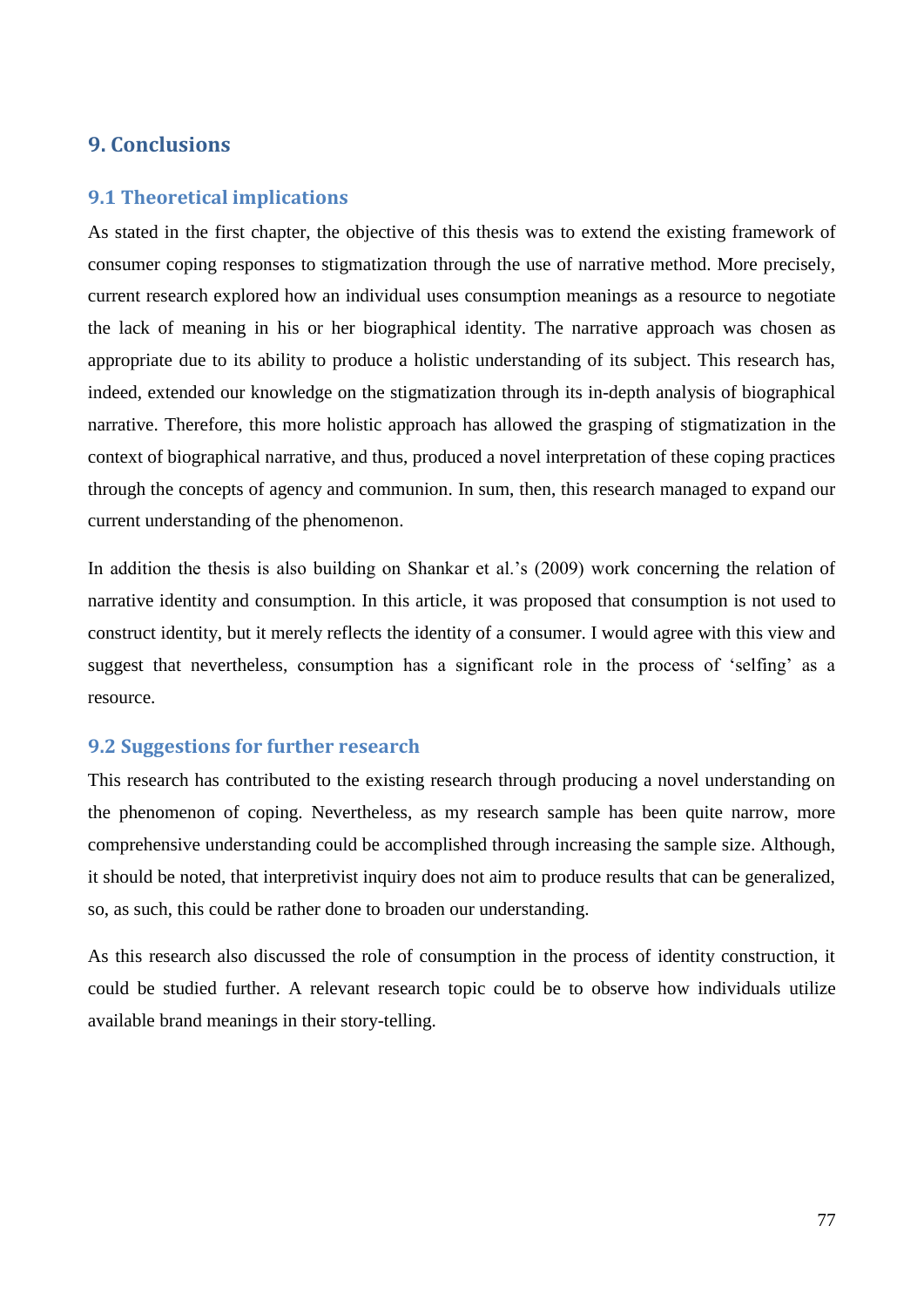# **References**

Ahuvia, Aaron C. (2005), "Beyond the Extended Self: Loved Objects and Consumers" Identity Narratives," *Journal of Consumer Research*, Vol. 32 (June), 171-184.

Ames, K. L. (1984). Material Culture as Nonverbal Communication: A Historical Case Study in *Mayo, E. (ed.): American Material Culture: The Shape of Things around Us, ed. Edith Mayo, Bowling Green, OH: Bowling Green University Popular Press, pp. 25–47.*

Allport, G.(1954). *The nature of prejudice.* New York: Doubleday Anchor.

Arnold, S.J. & Fischer, E. (1994). Hermeneutics and consumer research. *Journal of Consumer Research,* Vol.21(June), pp.55-70*.*

Arnould, Eric J. and Price, Linda L. (2000), "Authenticating acts and authoritative performances: Questing for self and community," in S. Ratneshwar, David Glen Mick and Cynthia (Eds.), *The Why of Consumption: Contemporary perspectives on consumer motives, goals and desires* (pp. 140- 163)*,* New York: Routledge.

Arnould, Eric J. & Thompson, Craig J. (2005). Consumer Culture Theory (CCT): Twenty Years of Research. *Journal of Consumer Research,* Vol. 31 (March), pp. 868-882.

Atkinson, R. (1998). *The Life-Story Interview.* London: Sage.

Bakan, D.(1966). *The Duality of Human Existence: An Essay on Psychology and Religion.* Oxford, England: Rand McNnally.

Baumeister, R.F. (1991). *Meanings of Life.* New York: The Guilford Press:

Baumeister, Roy F. & Leary, Mark R. (1995). The need to belong: Desire for interpersonal attachments as a fundamental human motivation. *Psychological Bulletin.* Vol. 117(3), pp. 497-529.

Baumeister, R.F. ja Newman, L.S. (1994). How stories make sense of personal experiences: motives that shape autobiographical narratives. *Personality and Social Psychology Bulletin,* Vol. 20(6), pp. 676-90.

Baumeister, R.F. and Wilson, B. (1996). Life Stories and the Four Needs for Meaning. *Psychological Inquiry*, Vol. 7, No. 4, pp. 322-325.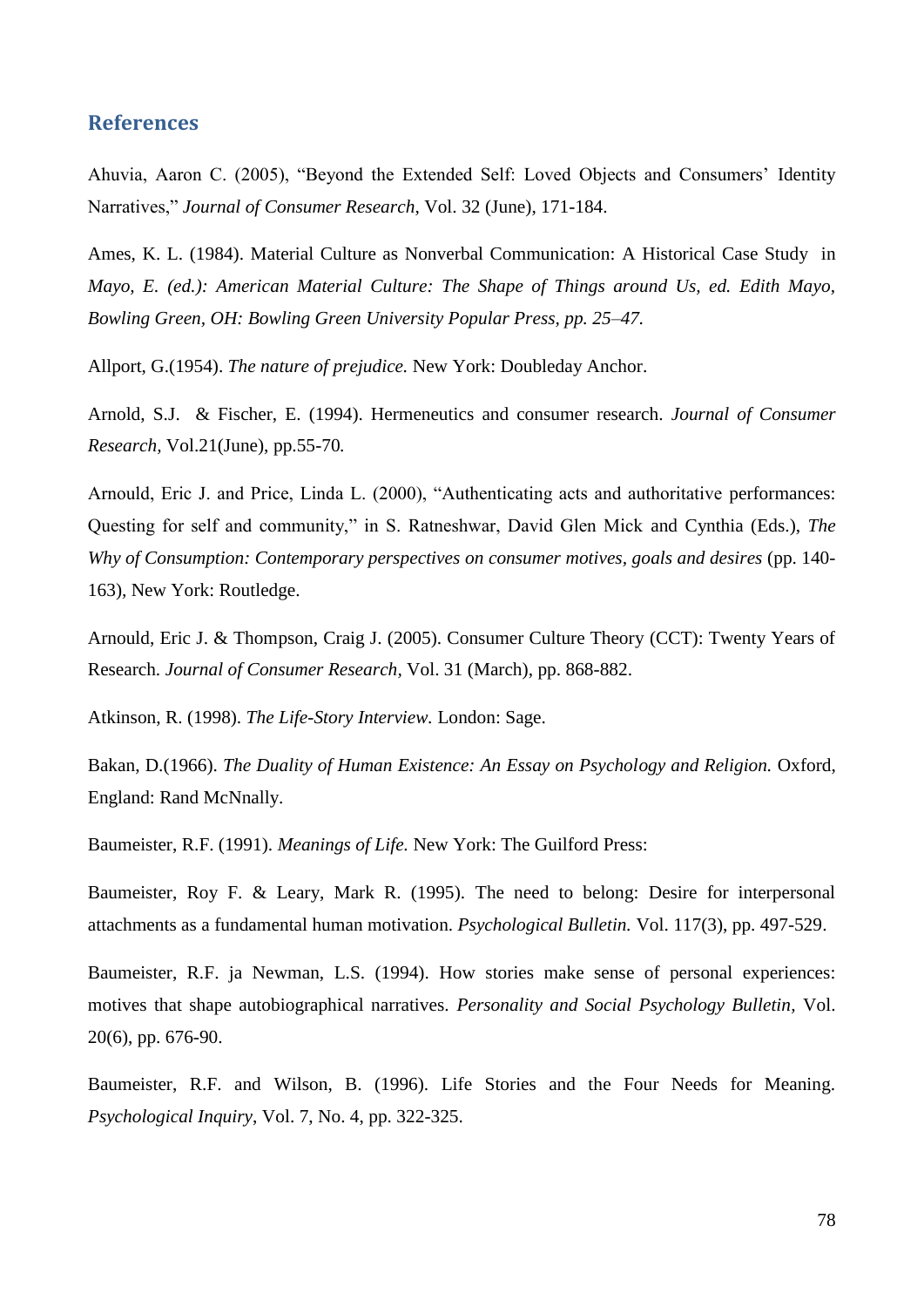Belk, R. W. (1988), "Possessions and the Extended Self," *Journal of Consumer Research,* Vol. 15 (September), pp. 139-168.

Belk, R.W., Wallendorf, M. & Sherry, J.F. Jr. (1989). Sacred and Profane in Consumer Behavior: Theodicy on the Odyssey. *Journal of Consumer Research,* Vol. 16 (June), pp. 1-38.

Bleicher, J. (1980). *Contemporary Hermeneutics: Hermeneutics as Method, Philosophy and Critique.* London and New York: Routledge & Kegan Paul.

Bourdieu, Pierre (1990). In *Other Words: Essays toward a Reflexive Sociology.* Stanford, CA: Stanford University Press.

Bruner, J. (1991). The Narrative Construction of Reality. Critical *Inquiry,* Vol. 18 (Autumn), pp. 1- 21.

Bruner, Jerome (1986). *Actual Minds, Possible Worlds*, Cambridge, MA: Harvard University Press.

Burrell, G. & Morgan, G. (1979). *Sociological Paradigms and Organizational Analysis. Hampshire: Ashgate.*

Carr, D. (1986). Narrative and the Real World: An Argument for Continuity. *History and Theory,*  Vol. 25 (2), pp.117-131.

Celsi, R., RandalL, R., and Thomas, L. (1993), An Exploration of High-Risk Leisure Consumption through Skydiving. *Journal of Consumer Research,* Vol. 20 (June), pp. 1–21.

Compas, B. E., Connor-Smith, J.K., Saltzman, H., Thomsen, A.H., and Wadsworth, M.E. (2001). Coping with stress during childhood and adolescence: Problems, progress and potential in theory and research. *Psychological bulletin*, Vol. 127.

Cottle, T. J. (1976), *Perceiving Time: A Psychological Investigation With Men and Women.* London: John Wiley and Sons.

Cotte, June and Ratneschwar, S. (2000), "*Timestyle and Consuming Time: Why We Do What We Do With Our Time*", In S. Ratneschwar, David Glen Mick and Cynthia Huffman (eds.), *Why of Consumption: Contemporary Perspectives on Consumer*

Crocker, J., Major, B. & Steele, C. (1998). Social Stigma *in Gilbert, D., Fiske, S.T. & Lindzey, G.(eds.)Handbook of Social Psychology (4th ed. pp.504-553). Boston: McGraw-Hill.*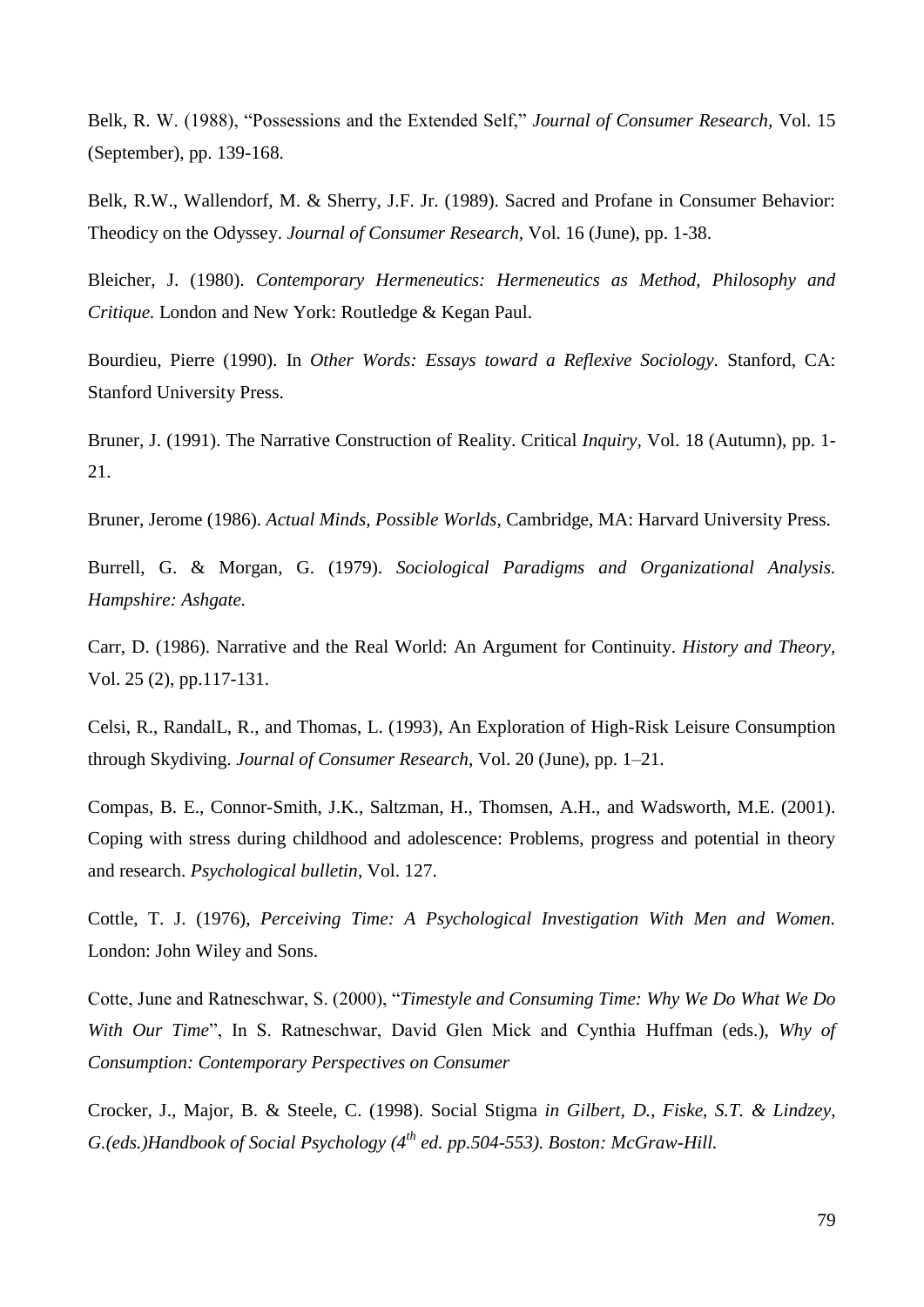Crocker, J. & Major, B. (1989). Social Stigma and Self-Esteem: The Self-Protective properties of Stigma. *Psychological Review,* Vol. 96, pp.608-630.

Denzin, Norman K. (1989*). Interpretive Biography: Qualitative Research Methods.* Vol. 13, London: Sage.

*Dittmar, H. and Pepper, L. (1992), "Materialistic Values, Relative Wealth, and Person Perception: Social Psychological Belief Systems of Adolescents from Different Socio-Economic Backgrounds," in Rudmin, F. and Richins, M. (eds.): Meaning, Measure, and Morality of Materialism, ed. Floyd Rudmin and Marsha Richins, Provo,UT: Association for Consumer Research and School of Business, Queen"s University, pp. 40–45.*

Elliott, R. & Wattanasuwan, K. (1998). Brand as Symbolic Resources for the construction of Identity. *International Journal of Advertising,* Vol. 17(29), pp. 131-144.

Elliott, Richard (1999). Rethinking Marketing. Towards Critical Marketing Accountings. SAGE Publications.

Erben, M. (1998), "Biography and Research Method", in *Erben, M. (ed.) Biography and Education: A Reader (pp. 4-18), London: Falmer Pres.s*

.Escalas, J. E. ja Bettman, J.R. (2000). Using narratives to discern self-identity related consumer goals and motivations. S.Ratneshwar, D.G. Mick ja C. Huffman (toim.): The Why of Consumption: Contemporary perspectives on consumer motives, goals, and desires. London: Routledge.

Firat, A.F. & Dholakia, N. (2006). Theoretical and philosophical implications of postmodern debates: some challenges to modern marketing. *Marketing Theory,* Vol. 6(2), pp. 123-162.

Firat, A.F. & Venkatesh, A. (1995). Liberatory Postmodernism and the Reenchantment of Consumption. *Journal of Consumer Research,* Vol. 22 (December), pp. 239–67*.*

Fisher, W. R. (1985). The Narrative Paradigm: An Elaboration. *Communication Monographs,* Vol. 52 (December), pp. 347-367.

Frith, S. (1996). Music and Identity, *in S. Hall and P. du Gay (eds.) Questions of Cultural Identity, pp. 108–27.*

Gadamer, H. G. (1989), *Truth and Method,* London: Sheed & Ward*.*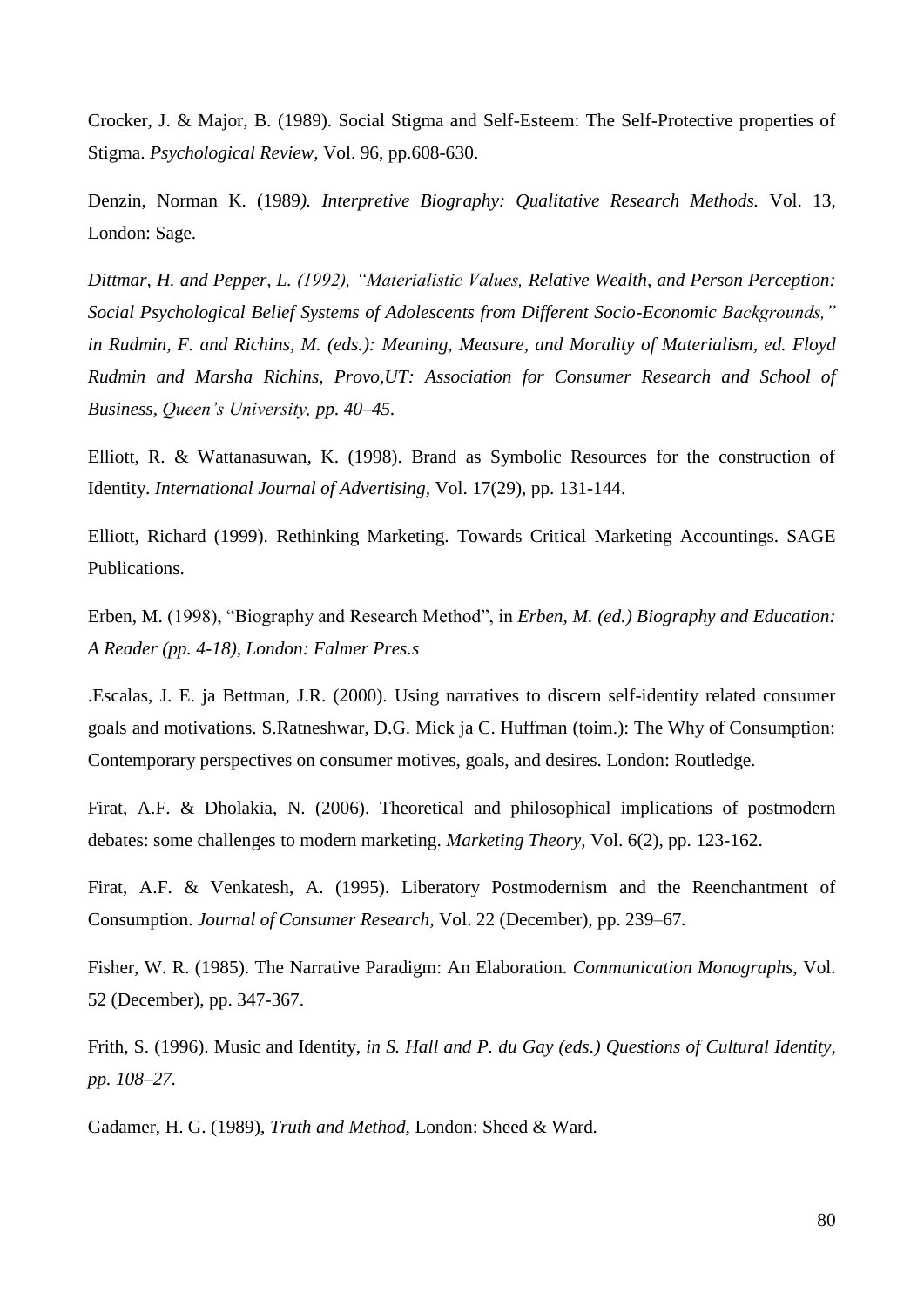Gergen, K.. J. (1992). Beyond Narrative in the Negotiation of Therapeutic Meaning, *in S. McNamee and K. J. Gergen (eds.), Therapy as Social Construction (pp.166-185), London: Sage.*

Gergen, Mary M. and Gergen, Kenneth J. (1988), "Social Construction of Narrative Accounts," in K. J. Gergen, and M. M. Gergen (eds.), *Historical Social Psychology* (pp*.* 173-198.), London: Lawrence Erlbaum Associates.

Giddens, Anthony (1991), *Modernity and Self-Identity: Self and Society in the Late Modern Age*, Cambridge: Polity Press.

Glaser, B.G. & Strauss, A. (1967), *Discovery of Grounded Theory: Strategies for Qualitative Research,* New York: Aldine.

Goffman, E. (1963). *Stigma: Notes on the management of spoiled identity.* Englewood-Cliffs, NJ: Prentice-Hall.

Goffman, Ervin (1959). *The Presentation of Self in Everyday Life.*Garden City, NY: Double Day Anchor Books.

Gronmo, S. (1988). Compensatory Consumer behavior: Elements of a critical Sociology of consumption, in *Otnes, P. (ed.): The Sociology of Consumption, Solum Foragg Norway: Humanities Press, New York.*

Hall, S. (1997). The Spectacle of the 'Other', *in Hall, S. (ed.): Representation: Cultural Representations and Signifying Practice.* London: Sage, pp. 223-290.

Heidegger, M. ([1927], 1962) *Being and Time.* New York: Harper & Row.

Henry, P.C. and Caldwell, M. (2006). Self-empowerment and consumption: Consumer remedies for prolonged stigmatization. *European Journal of Marketing,* Vol.40 no. 9/10, p. 1031-1048.

Heron, J. (1996). *Co-operative inquiry*. London: Sage.

Hirschman, E. (1992). The consciousness of addiction: toward a general theory of compulsive consumption. *Journal of Consumer Research,* Vol. 19, pp. 155-179.

Holbrook, M., Schindler , R.(1989) Some exploratory findings on the development of Musical tastes. *Journal of Consumer Research,* Vol. 16, p. 119-124.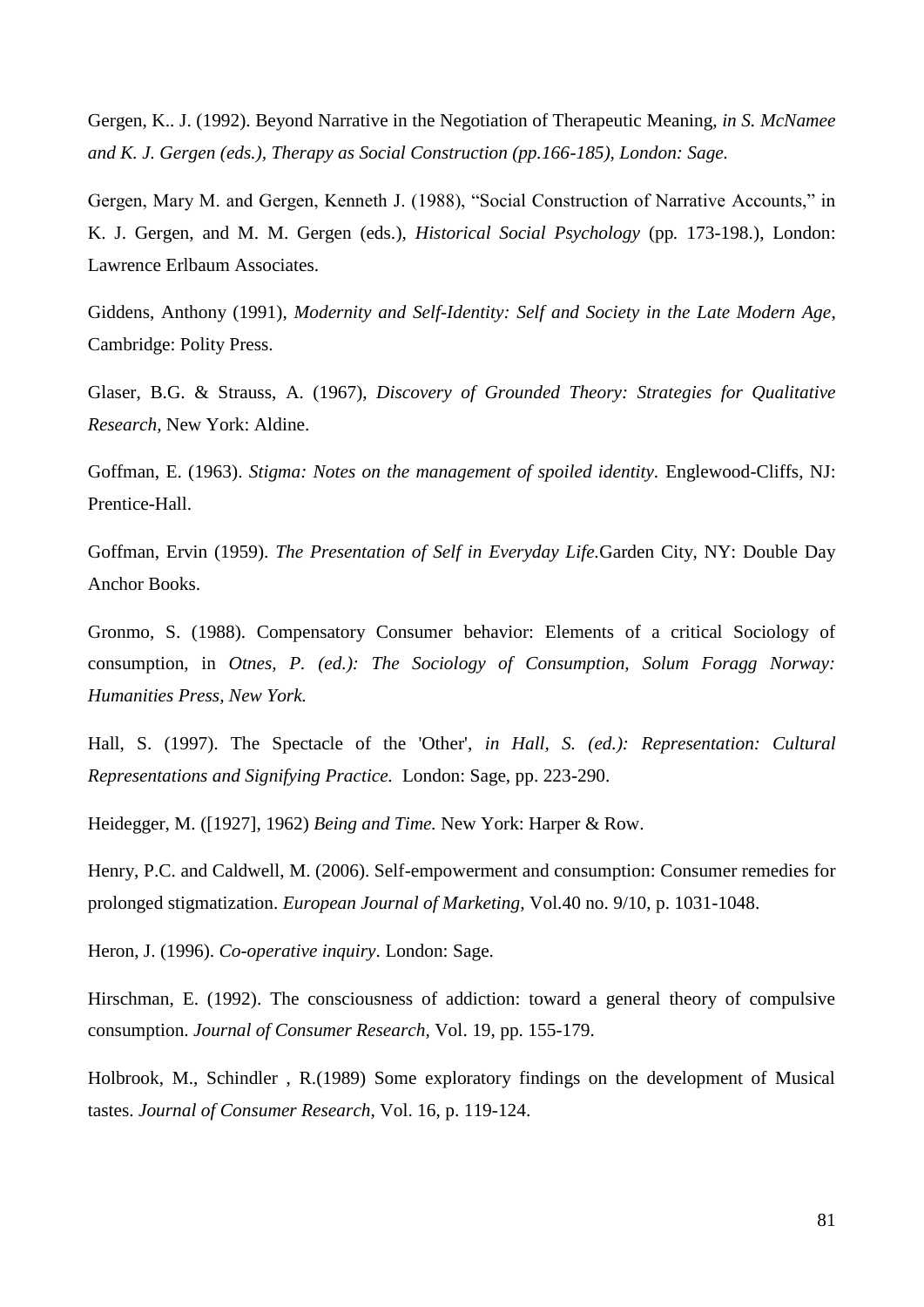Holbrook , M. & Hirschman, E. (1982). The experiential Aspects of Consumption: consumer fantasies, feelings, and fun. *Journal of Consumer Research,* Vol. 9 September, p.132-140.

Holbrook, M. B.(1995). *Consumer Research: Introspective Essays on the study of consumption*. Sage Publications, London.

Holbrook, M.B. (1986). "I"m hip: an autobiographical account of some musical consumption experiences". *Advances in Consumer Research,* Vol. 13 pp.614-18.

Holt, D.B. & Thompson, C.J. (2005). Man-of-Action Heroes: the pursuit of heroic masculinity in everyday consumption. *Journal of Consumer Research,* Vol. 31(Sept), pp. 425-440.

Holt, D.B. (2002). Why Do brands cause trouble? A Dialectical theory of consumer culture and branding. *Journal of Consumer Research,* Vol. 29(June), pp. 70-90

Holt, D.B. (1997). Poststructuralist Lifestyle Analysis: Conceptualizing the Social Patterning of Consumption in Postmodernity. *Journal of Consumer Research,* Vol. 23 (March), pp. 326-350.

Hopkinson & Hogarth-Scott (2001). "What happened was.." Broadening the Agenda of Storied Research. *Journal of Marketing Management,* Vol. 17, pp. 27-47.

Hudson, L. A. and Ozanne, J. L. (1988). Alternative ways of seeking knowledge in consumer research. *Journal of Consumer Research,* Vol. 14 (March), pp. 508-22.

Ibarra, H. (1999). Provisional selves: Experimenting with Image and Identity in Profesional Adaptation. *Administrative Science Quartely,* Vol. 44(4), pp. 764-791.

James, William (1890), *Principles of Psychology*, Vol. 1, New York: Henri Holt.

Josselson, R. (2004) The hermeneutics of Faith and the hermeneutics of Suspicion. *Narrative Inquiry,* Vol. 14(1), pp. 1-28.

Järvinen, Margaretha (2004). Perspective of the present. *Narrative Inquiry,* Vol. 14 (1), pp. 45-68.

Kozinets, R.V. (2002) "Can Consumers Escape the Market? Emancipatory Illuminations from Burning Man" *Journal of Consumer Research,* Vol. 29 (June), pp. 20–38.

Kuhn, T. (1963). *The Structure of Scientific Revolutions.* Chicago: University of Chicago Press.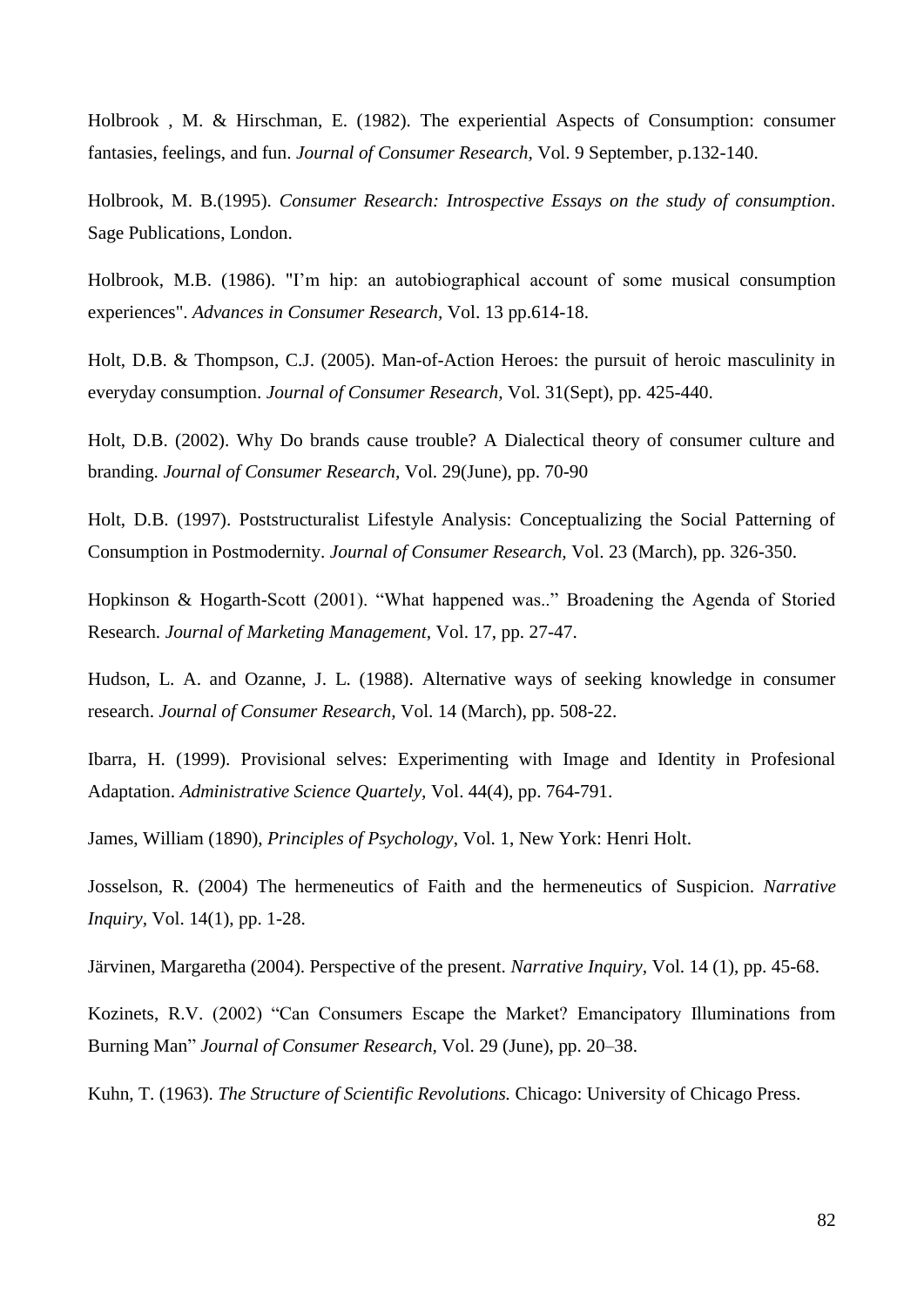Lacher, K. & Mizerski, R. (1994). An exploratory study of the responses and relationships involved in the evaluation of, amd in the intention to purchase new rock music. *Journal of Consumer Research,* Vol. 21, pp. 366-380.

Levy, S. (1959).Symbols for Sale. *Harvard Business Review Vol.37, (July–August), pp.117–124.*

Lincoln, Y.S. & Guba, E.G. (2000). Paradigmatic controversies, contradictions, and emerging confluences. in EG Guba, YS Lincoln, NK Denzin, YS Lincoln (eds.): Handbook of Qualitative Research (2<sup>nd</sup> Ed., p. 163-188). Thousand Oaks California: Sage.

Lincoln, Y.S. & Guba, E.G. (1998).

Lincoln, Y.S. & Guba, E.G. (1985). *Naturalistic Inquiry.* London: Sage.

Lury, C. (1996). *Consumer Culture*. New Brunswick, NJ: Rutgers University Press.

Markus, H. & Nurius, P. (1986). Possible selves. *American Psychologist,* Vol. 41, pp. 954-969.

McAdams, D. P. (1996), "Personality, Modernity, and the Storied Self: A Contemporary Framework for Studying Persons," *Psychological Inquiry*, Vol. 7 (4), 295-321.

McAdams, D. P. (1993). *The stories we live by. Personal Myths and the Self.New* York: William Morrow & Company.

McAdams, D. P. and Bowman, P. J. (2001), "Narrating Life's Turning Points: Redemption and Contamination," in D. P. McAdams, R. Josselson and A. Lieblich (eds.), *Turns in the Road: Narrative studies of lives in transition* (pp. 3-32), Washington, DC: American Psychological Association.

McNeil, J.U. (1987) *Children as Consumers*. Lexington, MA: DC Heath.

McTaggart, James. M. E. (1927), *The Nature of Existence, Vol II*. Cambridge, Cambridge University Press.

Mick, D.G. (1986).Consumer Research and Semiotics: Exploring the Morphology of Signs, Symbols, and Significance. *Journal of Consumer Research,* Vol. 13 (September), pp.196–213.

Miller, C.T. and Kaiser, C.R. (2001). A Theoretical Perspective on Coping With Stigma. *Journal of Social Issues*, Vol. 57, No. 1, p.73-92.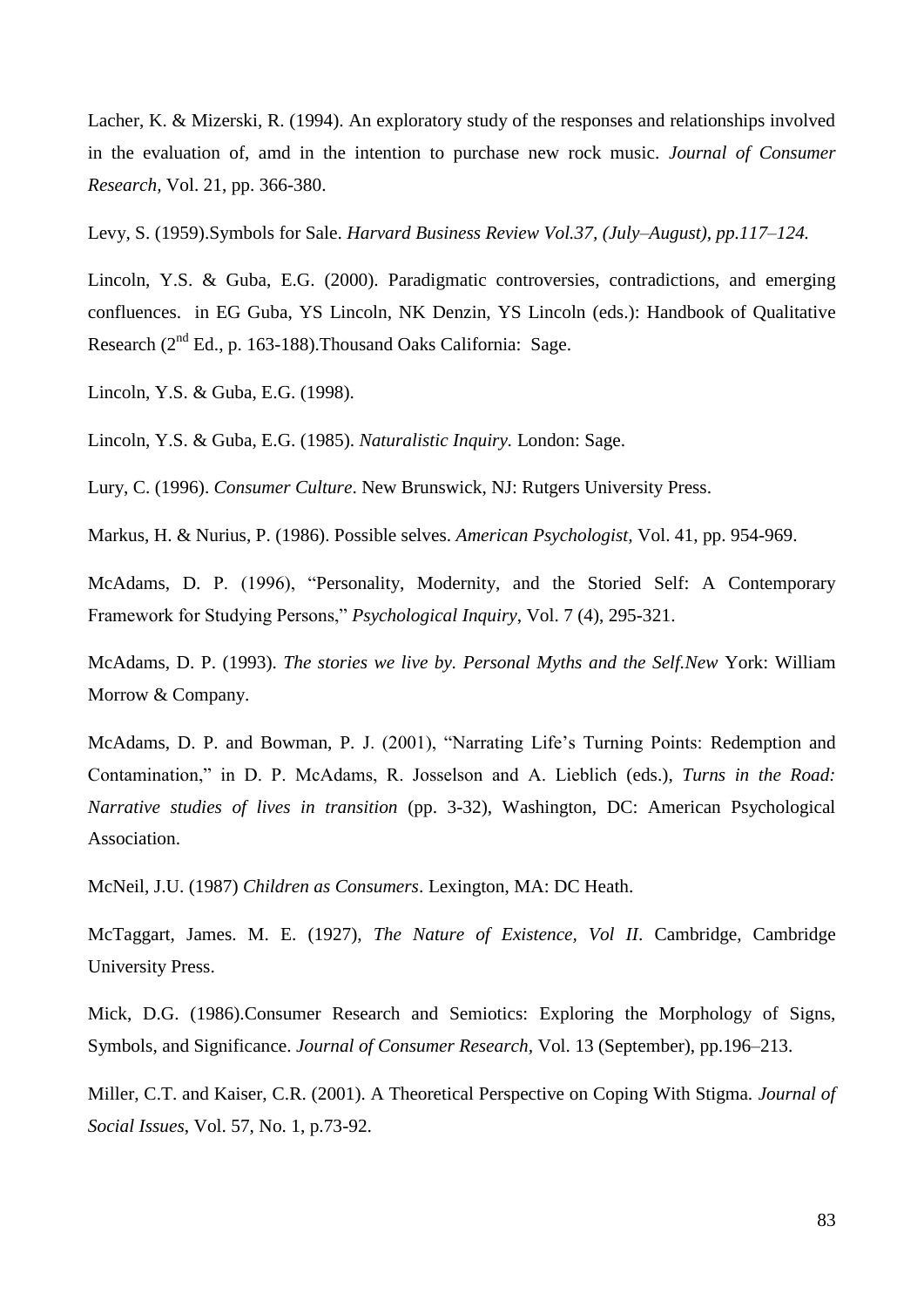Polkinghorne, D. E. (1995), "Narrative configuration in qualitative analysis", in J.A. Hatch and R. Wisniewski (eds.) *Life History and Narrative* (pp. 5-23), The Falmer Press: London.

Polkinghorne, D.E. (1991) Narrative and Self-Concept. *Journal of Narrative and Life History,* Vol. 1 (2 & 3), pp. 135-153.

Polkinghorne, D. E. (1988). *Narrative Knowing and the Human Sciences.* Albany: State University of New York Press.

Richins, M.L. (1997). Measuring Emotions in the Consumption Experience, *Journal of Consumer Research,* Vol. 24 (2), pp. 127–46.

Ricoeur, Paul (1991 [1986]). *From text to action: essays in hermeneutics II*. Evanston: Northwestern University Press.

Ricoeur, P. (1984). *Time and narrative (Vol. 1).* Chicago: University of Chicago Press, p.3. Translated by K. McLaughlin & D. Pellauer.)

Ricoeur, P. (1981). Narrative Time, *in Thomas W J. Mitchell (ed.), On Narrative (pp- 165-186) Chicago: The University of Chicago Press.*

Sartre, J.P. (1962). *Being and Nothingness*, London: Prentice Hall

Sampson, E. (1989). The deconstruction of the self *in J. Shotter and K. J.Gergen, (eds.), Texts of Identity (pp. 1-19)*, London: Sage.

Schau, H. J. & Gilly, M.C. (2003). We Are What We Post? Self Presentation in Personal Web Space. *Journal of Consumer Research,* Vol. 30 (Dec), pp.385-404.

Schultz, S. E., Kleine III, R.E., and Kernan, J.B. (1989) These Are a Few of My Favorite Things': Toward an Explication of Attachment as a Consumer Behavior Construct*, in Advances in Consumer Research, Vol. 16, Srull, T.( ed.)*, Provo, UT: Association for Consumer Research, pp. 359–366.

Schwandt (1998). Constructivist, Interpretivist Approaches to Human Inquiry *in Denzin, N. & Lincoln, Y. (eds.) The Landscape of Qualitative Research: Theories and Issues.* London: Sage

Shankar, A. (2000). Lost in Music? Subjective Personal intrpspection and popular music consumption. *Qualitative Market Research: An International Journal,* Vol. 3 No. 1, p. 27-37*.*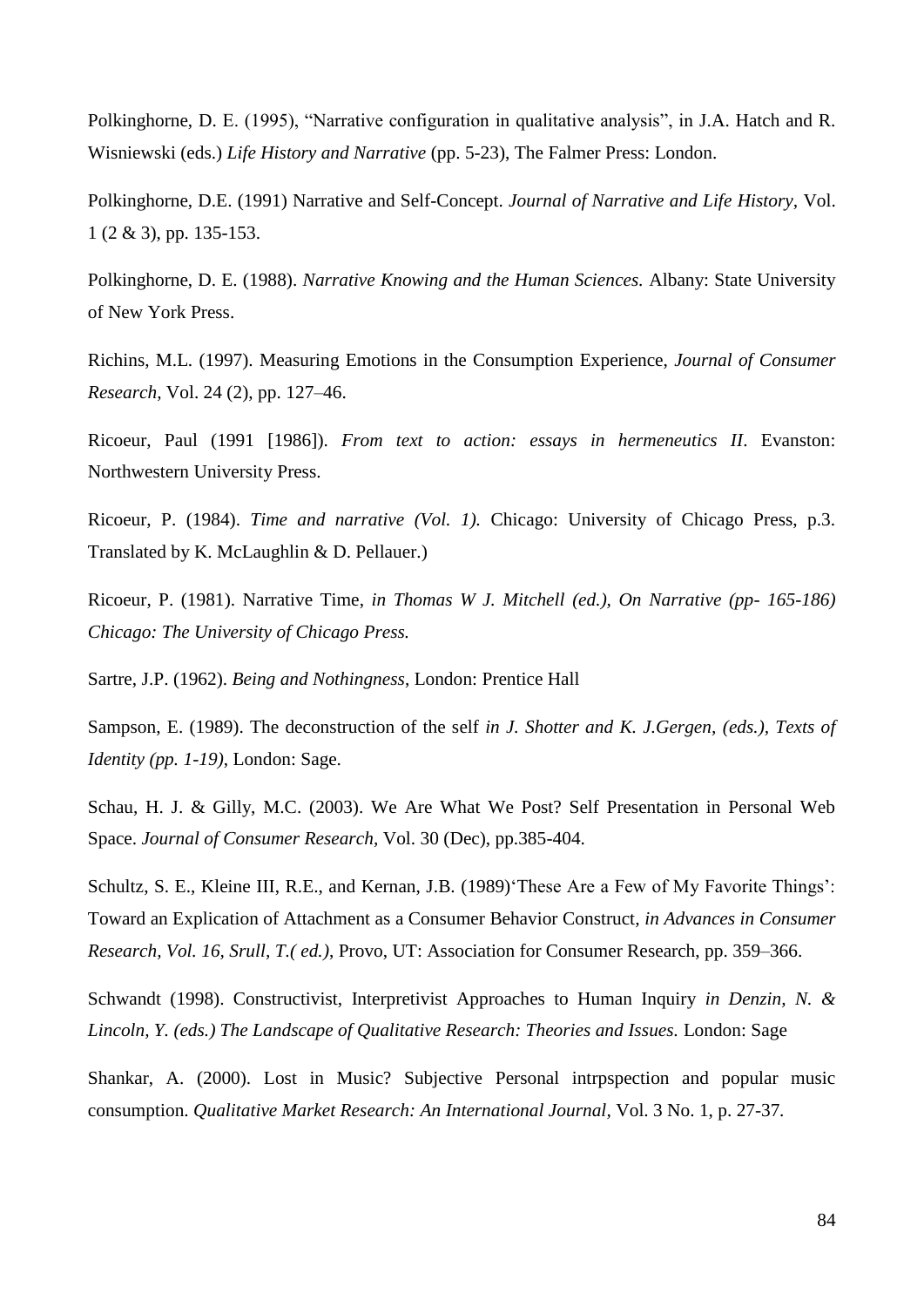Shankar, A., Elliott, R., Goulding, C. (2009). Identity, consumption and narratives of socialization. *Marketing Theory.* Vol. 9(1), p. 75-94.

Shankar, A., Elliott, R. and Goulding, C. (2001), Understanding Consumption: Contributions from a Narrative Perspective", *Journal of Marketing Management,* Vol. 17, 429-453.

Sherry, J. F. and McGrath, M.A. (1989), Unpacking the Holiday Presence: A Comparative Ethnography of Two Gift Stores *in Hirschman, E.C. (ed.): Interpretive Consumer Research,* Provo, UT: Association for Consumer Research,

148–67.Strathern, M. (1992). The Mirror of Technology, in *Consuming Technologies: Media and information in Domestic Spaces,* eds. R. Silverstone and E. Hirsch, London: Routledge, vii-xiii.]

Tappan, M. (1997). Analyzing stories of moral experience: Narrative, voice, and the dialogical self*. Journal of Narrative and Life Histor.,* Vol. 7, pp. 379–386*.*

Thompson, C.J. (1997). Interpreting Consumers: A Hermeneutical Framework for Deriving Marketing Insights from The Texts of Consumers" Consumption Stories. *Journal of Marketing Research* Vol. XXXIV (Nov.), pp.438-455.

Thompson, C. J. (1996). Caring Consumers: Gendered Consumption Meanings and the Juggling Lifestyle, *Journal of Consumer Research,* Vol. 22 (March), pp. 388-407*.*

Thompson, C. J. and Hirschman, E.C. (1995).Understanding the Socialized Body: A Poststructuralist Analysis of Consumers" Self-Conceptions, Body Images, and Self-Care Practices. *Journal of Consumer Research*, Vol. 22 (September),pp. 139–53.

Thompson, C.J., Locander, W.B.& Pollio, H.R. (1989). Putting Consumer Experience Back into Consumer Research: The Philosophy and Method of Existential-Phenomenology. *Journal of Consumer Research,* Vol. 16 (September), pp.133-146*.*

Thompson, J. B. (1995). *The Media and Modernity: A Social Theory of the Media.* Cambridge: Polity.

Thornton, S. (1995) *Club Cultures: Music, Media and Subcultural Capital*. Cambridge: Polity Press.

Turner, R. H. (1969) The Theme of Contemporary Social Movements. *British Journal of Sociology,*  Vol. 20 (December), pp. 390-405.